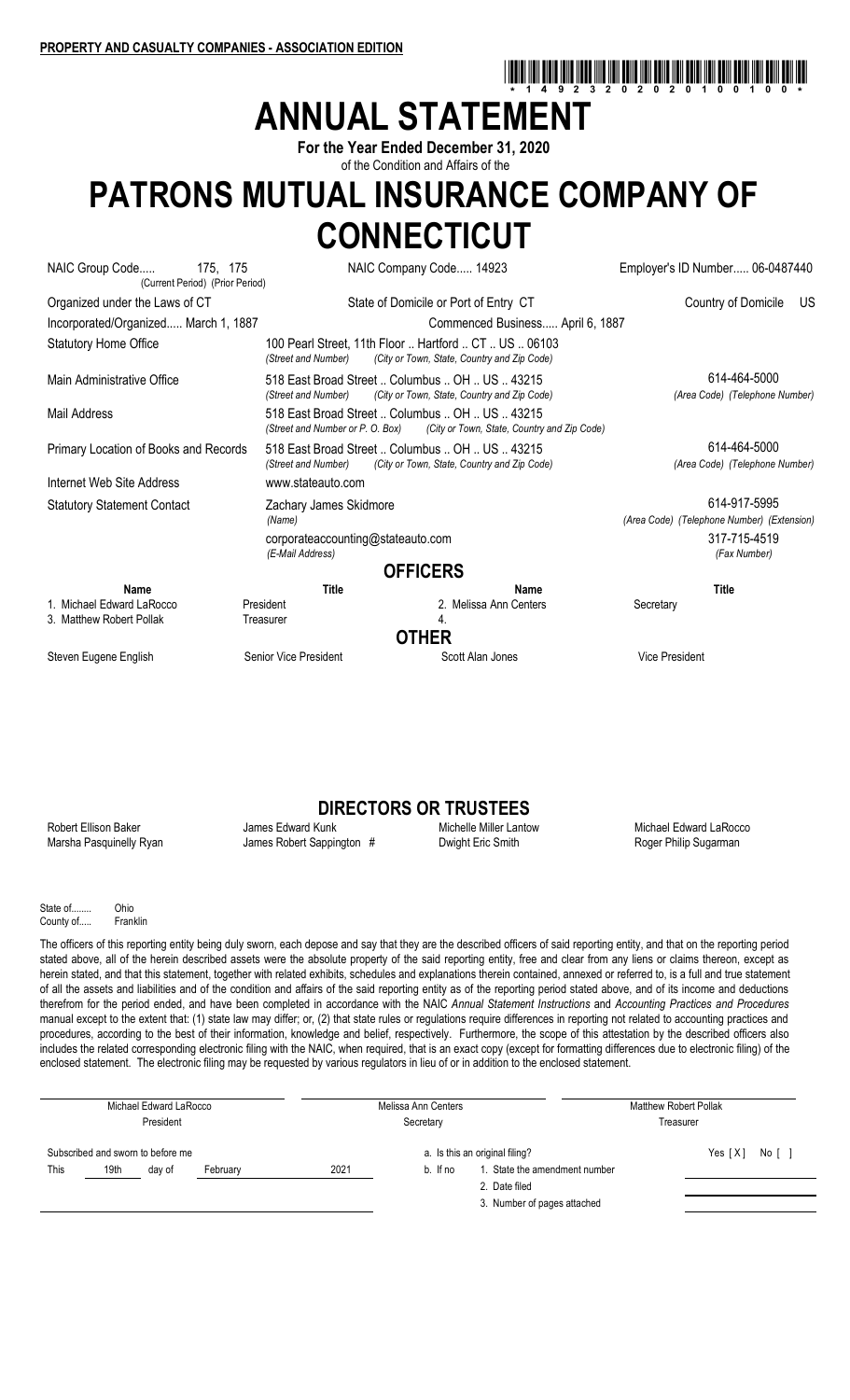|      |                                                                               |                             | <b>Current Year</b> |                     | Prior Year             |
|------|-------------------------------------------------------------------------------|-----------------------------|---------------------|---------------------|------------------------|
|      |                                                                               |                             |                     | 3                   |                        |
|      |                                                                               |                             |                     | <b>Net Admitted</b> |                        |
|      |                                                                               |                             | Nonadmitted         | Assets              | Net                    |
|      |                                                                               | Assets                      | Assets              | $(Cols. 1 - 2)$     | <b>Admitted Assets</b> |
| 1.   |                                                                               |                             |                     | $\ldots$ 34.124.892 | 34,020,788             |
| 2.   | Stocks (Schedule D):                                                          |                             |                     |                     |                        |
|      |                                                                               |                             |                     |                     |                        |
|      | 2.1                                                                           |                             |                     |                     |                        |
|      | 2.2                                                                           |                             |                     |                     |                        |
| 3.   | Mortgage loans on real estate (Schedule B):                                   |                             |                     |                     |                        |
|      |                                                                               |                             |                     |                     |                        |
|      | 3.1                                                                           |                             |                     |                     |                        |
|      | 3.2                                                                           |                             |                     |                     | l 0                    |
| 4.   | Real estate (Schedule A):                                                     |                             |                     |                     |                        |
|      |                                                                               |                             |                     |                     |                        |
|      | Properties occupied by the company (less \$0<br>4.1                           |                             |                     |                     |                        |
|      |                                                                               |                             |                     |                     |                        |
|      | Properties held for the production of income (less \$0<br>4.2                 |                             |                     |                     |                        |
|      |                                                                               |                             |                     |                     |                        |
|      | 4.3                                                                           |                             |                     |                     |                        |
|      | Cash (\$333,019, Schedule E-Part 1), cash equivalents (\$0,                   |                             |                     |                     |                        |
| 5.   |                                                                               |                             |                     |                     |                        |
|      |                                                                               |                             |                     |                     |                        |
| 6.   |                                                                               |                             |                     |                     |                        |
| 7.   |                                                                               |                             |                     |                     |                        |
| 8.   |                                                                               |                             |                     |                     |                        |
|      |                                                                               |                             |                     |                     |                        |
| 9.   |                                                                               |                             |                     |                     |                        |
| 10.  |                                                                               |                             |                     |                     |                        |
| 11.  |                                                                               |                             |                     |                     |                        |
|      |                                                                               |                             |                     |                     |                        |
| 12.  |                                                                               |                             |                     |                     |                        |
| 13.  |                                                                               |                             |                     |                     |                        |
| 14.  |                                                                               |                             |                     |                     |                        |
|      |                                                                               |                             |                     |                     |                        |
| 15.  | Premiums and considerations:                                                  |                             |                     |                     |                        |
|      |                                                                               |                             |                     |                     |                        |
|      | 15.2 Deferred premiums, agents' balances and installments booked but deferred |                             |                     |                     |                        |
|      | and not yet due (including \$3,783 earned but unbilled premiums)              | $\ldots$                    |                     | 3,649               | 17,034                 |
|      |                                                                               |                             |                     |                     |                        |
|      | 15.3 Accrued retrospective premiums (\$0) and contracts subject to            |                             |                     |                     |                        |
|      |                                                                               |                             |                     |                     |                        |
|      | 16. Reinsurance:                                                              |                             |                     |                     |                        |
|      |                                                                               |                             |                     |                     |                        |
|      |                                                                               |                             |                     |                     |                        |
|      |                                                                               |                             |                     |                     |                        |
|      |                                                                               |                             |                     |                     |                        |
|      |                                                                               |                             |                     |                     |                        |
| 18.1 |                                                                               |                             |                     |                     |                        |
|      |                                                                               |                             |                     |                     |                        |
| 18.2 |                                                                               |                             |                     |                     | 342,955                |
| 19.  |                                                                               |                             |                     |                     |                        |
| 20.  |                                                                               |                             |                     |                     |                        |
|      |                                                                               |                             |                     |                     |                        |
| 21.  |                                                                               |                             |                     |                     |                        |
| 22.  |                                                                               |                             |                     |                     |                        |
| 23.  |                                                                               |                             |                     |                     |                        |
|      |                                                                               |                             |                     |                     |                        |
| 24.  |                                                                               |                             |                     |                     |                        |
| 25.  |                                                                               |                             |                     |                     |                        |
| 26.  | Total assets excluding Separate Accounts, Segregated Accounts and Protected   |                             |                     |                     |                        |
|      |                                                                               |                             |                     |                     |                        |
|      |                                                                               |                             |                     |                     |                        |
| 27.  |                                                                               |                             |                     |                     |                        |
| 28.  |                                                                               |                             |                     |                     |                        |
|      |                                                                               | <b>DETAILS OF WRITE-INS</b> |                     |                     |                        |
|      |                                                                               |                             |                     |                     |                        |
|      |                                                                               |                             |                     |                     |                        |
|      |                                                                               |                             |                     |                     |                        |
|      |                                                                               |                             |                     |                     |                        |
|      |                                                                               |                             |                     |                     |                        |
|      |                                                                               |                             |                     |                     |                        |
|      |                                                                               |                             |                     |                     |                        |
|      |                                                                               |                             |                     |                     |                        |
|      |                                                                               |                             |                     |                     |                        |
|      |                                                                               |                             |                     |                     |                        |
|      |                                                                               |                             |                     |                     |                        |
|      |                                                                               |                             |                     |                     |                        |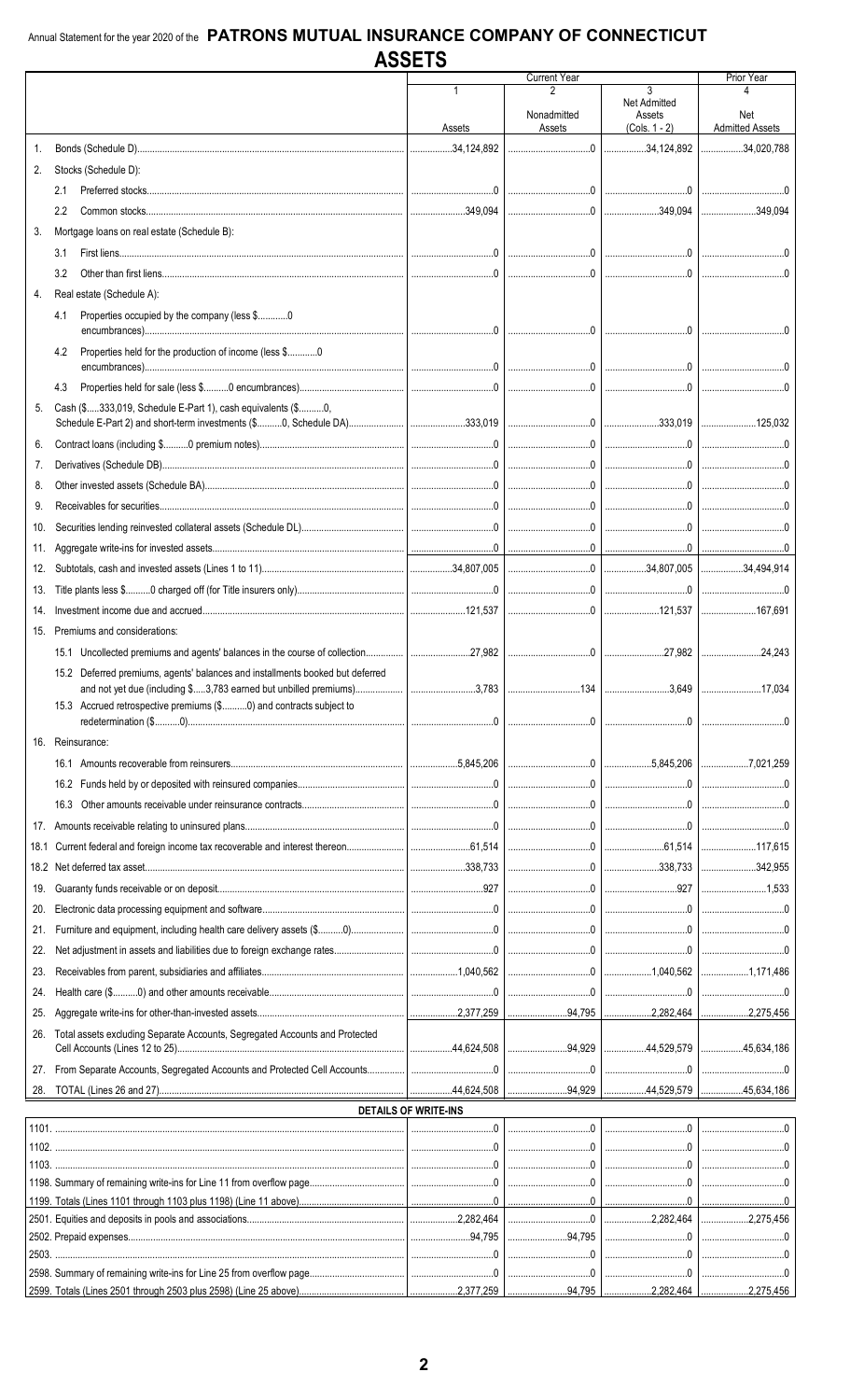### Annual Statement for the year 2020 of the PATRONS MUTUAL INSURANCE COMPANY OF CONNECTICUT LIABILITIES, SURPLUS AND OTHER FUNDS

|     |                                                                                                                                                                                                                             | Current Year | 2<br>Prior Year                                                                                                                                                                                                                                                                                                            |
|-----|-----------------------------------------------------------------------------------------------------------------------------------------------------------------------------------------------------------------------------|--------------|----------------------------------------------------------------------------------------------------------------------------------------------------------------------------------------------------------------------------------------------------------------------------------------------------------------------------|
| 1.  |                                                                                                                                                                                                                             |              |                                                                                                                                                                                                                                                                                                                            |
| 2.  |                                                                                                                                                                                                                             |              |                                                                                                                                                                                                                                                                                                                            |
| 3.  |                                                                                                                                                                                                                             |              | 1,755,658                                                                                                                                                                                                                                                                                                                  |
| 4.  |                                                                                                                                                                                                                             |              | 318,924                                                                                                                                                                                                                                                                                                                    |
| 5.  |                                                                                                                                                                                                                             |              |                                                                                                                                                                                                                                                                                                                            |
| 6.  |                                                                                                                                                                                                                             |              |                                                                                                                                                                                                                                                                                                                            |
| 7.1 |                                                                                                                                                                                                                             |              |                                                                                                                                                                                                                                                                                                                            |
| 7.2 |                                                                                                                                                                                                                             |              |                                                                                                                                                                                                                                                                                                                            |
| 8.  |                                                                                                                                                                                                                             |              |                                                                                                                                                                                                                                                                                                                            |
| 9.  | Unearned premiums (Part 1A, Line 38, Column 5) (after deducting unearned premiums for ceded reinsurance of<br>\$17,770,239 and including warranty reserves of \$0 and accrued accident and health experience rating refunds |              |                                                                                                                                                                                                                                                                                                                            |
| 10. |                                                                                                                                                                                                                             |              |                                                                                                                                                                                                                                                                                                                            |
| 11. | Dividends declared and unpaid:                                                                                                                                                                                              |              |                                                                                                                                                                                                                                                                                                                            |
|     |                                                                                                                                                                                                                             |              |                                                                                                                                                                                                                                                                                                                            |
|     |                                                                                                                                                                                                                             |              |                                                                                                                                                                                                                                                                                                                            |
| 12. |                                                                                                                                                                                                                             |              |                                                                                                                                                                                                                                                                                                                            |
| 13. |                                                                                                                                                                                                                             |              |                                                                                                                                                                                                                                                                                                                            |
| 14. |                                                                                                                                                                                                                             |              |                                                                                                                                                                                                                                                                                                                            |
| 15. |                                                                                                                                                                                                                             |              |                                                                                                                                                                                                                                                                                                                            |
| 16. |                                                                                                                                                                                                                             |              |                                                                                                                                                                                                                                                                                                                            |
| 17. |                                                                                                                                                                                                                             |              |                                                                                                                                                                                                                                                                                                                            |
| 18. |                                                                                                                                                                                                                             |              |                                                                                                                                                                                                                                                                                                                            |
| 19. |                                                                                                                                                                                                                             |              |                                                                                                                                                                                                                                                                                                                            |
| 20. |                                                                                                                                                                                                                             |              |                                                                                                                                                                                                                                                                                                                            |
| 21. |                                                                                                                                                                                                                             |              |                                                                                                                                                                                                                                                                                                                            |
| 22. |                                                                                                                                                                                                                             |              |                                                                                                                                                                                                                                                                                                                            |
| 23. |                                                                                                                                                                                                                             |              |                                                                                                                                                                                                                                                                                                                            |
| 24. |                                                                                                                                                                                                                             |              |                                                                                                                                                                                                                                                                                                                            |
| 25. |                                                                                                                                                                                                                             |              |                                                                                                                                                                                                                                                                                                                            |
| 26. |                                                                                                                                                                                                                             |              |                                                                                                                                                                                                                                                                                                                            |
| 27. |                                                                                                                                                                                                                             |              |                                                                                                                                                                                                                                                                                                                            |
| 28. |                                                                                                                                                                                                                             |              |                                                                                                                                                                                                                                                                                                                            |
| 29. |                                                                                                                                                                                                                             |              |                                                                                                                                                                                                                                                                                                                            |
| 30. |                                                                                                                                                                                                                             |              |                                                                                                                                                                                                                                                                                                                            |
| 31. |                                                                                                                                                                                                                             |              |                                                                                                                                                                                                                                                                                                                            |
| 32. |                                                                                                                                                                                                                             |              |                                                                                                                                                                                                                                                                                                                            |
| 33. |                                                                                                                                                                                                                             |              |                                                                                                                                                                                                                                                                                                                            |
| 34. |                                                                                                                                                                                                                             |              |                                                                                                                                                                                                                                                                                                                            |
| 35. |                                                                                                                                                                                                                             |              |                                                                                                                                                                                                                                                                                                                            |
| 36. | Less treasury stock, at cost:                                                                                                                                                                                               |              |                                                                                                                                                                                                                                                                                                                            |
|     |                                                                                                                                                                                                                             |              |                                                                                                                                                                                                                                                                                                                            |
|     |                                                                                                                                                                                                                             |              |                                                                                                                                                                                                                                                                                                                            |
| 37. |                                                                                                                                                                                                                             |              |                                                                                                                                                                                                                                                                                                                            |
| 38. |                                                                                                                                                                                                                             |              |                                                                                                                                                                                                                                                                                                                            |
|     | DETAILS OF WRITE-INS                                                                                                                                                                                                        |              |                                                                                                                                                                                                                                                                                                                            |
|     |                                                                                                                                                                                                                             |              |                                                                                                                                                                                                                                                                                                                            |
|     | 2502. Miscellaneous liabilities.                                                                                                                                                                                            |              | $.4.125$ $\frac{1}{2}$ $\frac{1}{2}$ $\frac{1}{2}$ $\frac{1}{2}$ $\frac{1}{2}$ $\frac{1}{2}$ $\frac{1}{2}$ $\frac{1}{2}$ $\frac{1}{2}$ $\frac{1}{2}$ $\frac{1}{2}$ $\frac{1}{2}$ $\frac{1}{2}$ $\frac{1}{2}$ $\frac{1}{2}$ $\frac{1}{2}$ $\frac{1}{2}$ $\frac{1}{2}$ $\frac{1}{2}$ $\frac{1}{2}$ $\frac{1}{2}$ $\$<br>.488 |

|       | 2001. Religiouve lellisulative leselves - ceueu |  |
|-------|-------------------------------------------------|--|
|       |                                                 |  |
| 2503. |                                                 |  |
|       |                                                 |  |
| 2599. |                                                 |  |
| 2901  |                                                 |  |
| 2902  |                                                 |  |
| 2903  |                                                 |  |
| 2998. |                                                 |  |
|       |                                                 |  |
| 3201  |                                                 |  |
| 3202  |                                                 |  |
| 3203  |                                                 |  |
|       |                                                 |  |
|       |                                                 |  |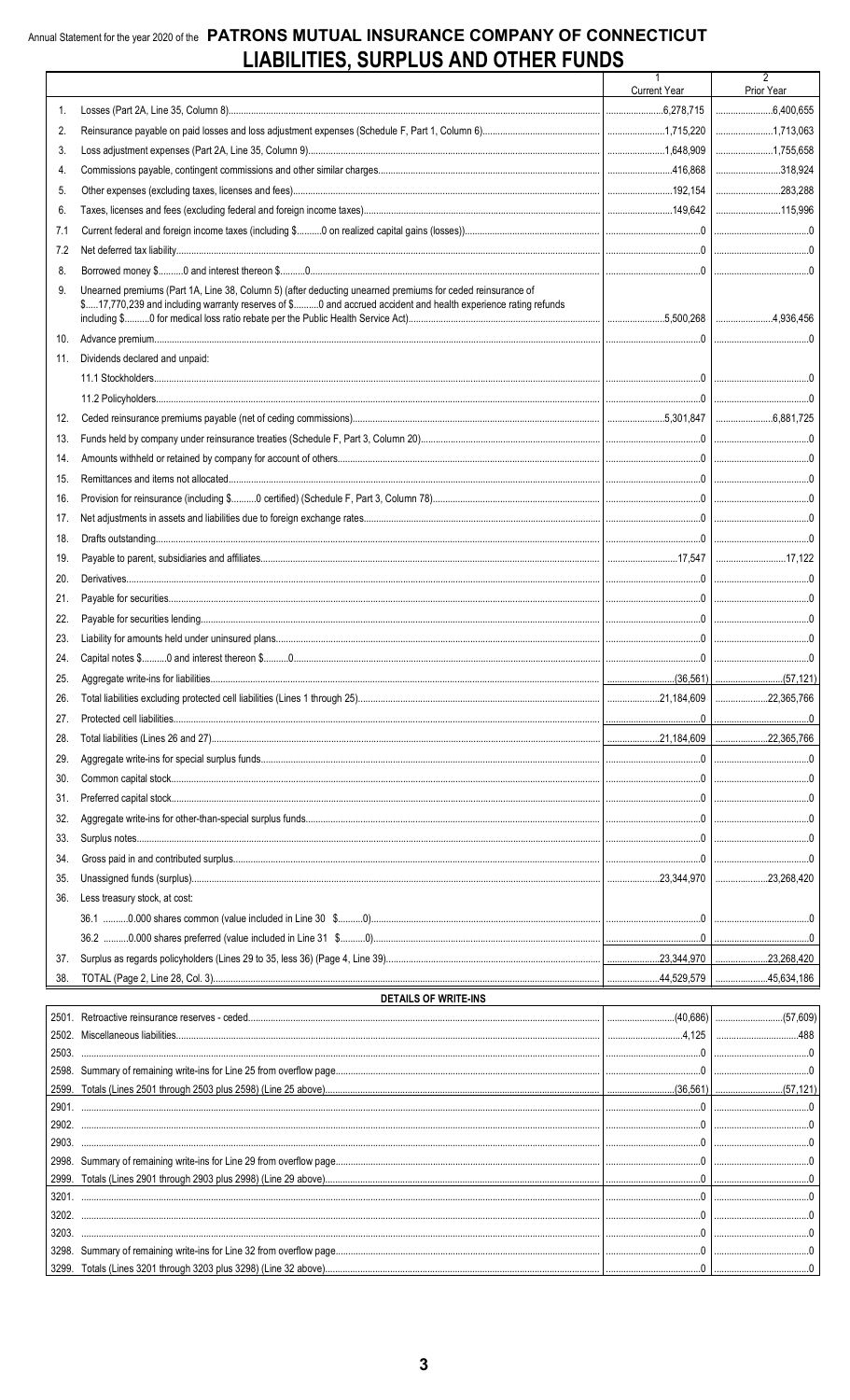|            |                                                                                                                | $\mathbf{1}$        | $\overline{2}$     |
|------------|----------------------------------------------------------------------------------------------------------------|---------------------|--------------------|
|            | UNDERWRITING INCOME                                                                                            | <b>Current Year</b> | Prior Year         |
| 1.         |                                                                                                                |                     | $\vert$ 9,638,087  |
| 2.         | DEDUCTIONS:                                                                                                    |                     | $\ldots$ 5,477,096 |
| 3.         |                                                                                                                |                     | 1,034,180          |
| 4.         |                                                                                                                |                     | 3,506,159          |
| 5.         |                                                                                                                |                     |                    |
| 6.         |                                                                                                                |                     |                    |
| 7.         |                                                                                                                |                     |                    |
| 8.         |                                                                                                                |                     |                    |
|            | <b>INVESTMENT INCOME</b>                                                                                       |                     |                    |
| 9.         |                                                                                                                |                     |                    |
| 10.        |                                                                                                                |                     |                    |
| 11.        | <b>OTHER INCOME</b>                                                                                            |                     | 848,386            |
| 12.        | Net gain (loss) from agents' or premium balances charged off (amount recovered \$972                           |                     |                    |
|            |                                                                                                                |                     |                    |
| 13.        |                                                                                                                |                     |                    |
| 14.        |                                                                                                                |                     |                    |
| 15.        |                                                                                                                |                     |                    |
| 16.        | Net income before dividends to policyholders, after capital gains tax and before all other federal and foreign |                     |                    |
|            |                                                                                                                |                     |                    |
| 17.        | Net income, after dividends to policyholders, after capital gains tax and before all other federal and foreign |                     |                    |
| 18.        |                                                                                                                |                     |                    |
| 19.        |                                                                                                                |                     |                    |
| 20.        |                                                                                                                |                     |                    |
|            | <b>CAPITAL AND SURPLUS ACCOUNT</b>                                                                             |                     |                    |
| 21.        |                                                                                                                |                     |                    |
| 22.        |                                                                                                                |                     |                    |
| 23.        |                                                                                                                |                     |                    |
| 24.        |                                                                                                                |                     | 33,526             |
| 25.        |                                                                                                                |                     |                    |
| 26.        |                                                                                                                |                     |                    |
| 27.        |                                                                                                                |                     |                    |
| 28.        |                                                                                                                |                     |                    |
| 29.<br>30. |                                                                                                                |                     |                    |
| 31.        |                                                                                                                |                     |                    |
| 32.        | Capital changes:                                                                                               |                     |                    |
|            |                                                                                                                |                     |                    |
|            |                                                                                                                |                     |                    |
|            |                                                                                                                |                     |                    |
| 33.        | Surplus adjustments:                                                                                           |                     |                    |
|            |                                                                                                                |                     |                    |
|            |                                                                                                                |                     |                    |
|            |                                                                                                                |                     |                    |
| 34.        |                                                                                                                |                     |                    |
| 35.<br>36. |                                                                                                                |                     |                    |
| 37.        |                                                                                                                |                     |                    |
| 38.        |                                                                                                                |                     |                    |
| 39.        |                                                                                                                |                     |                    |
|            | <b>DETAILS OF WRITE-INS</b>                                                                                    |                     |                    |
|            |                                                                                                                |                     |                    |
|            |                                                                                                                |                     |                    |
|            |                                                                                                                |                     |                    |
|            |                                                                                                                |                     |                    |
|            |                                                                                                                |                     |                    |
|            |                                                                                                                |                     |                    |
| 1403.      |                                                                                                                |                     |                    |
|            |                                                                                                                |                     |                    |
|            |                                                                                                                |                     |                    |
|            |                                                                                                                |                     |                    |
|            |                                                                                                                |                     |                    |
|            |                                                                                                                |                     |                    |
|            |                                                                                                                |                     |                    |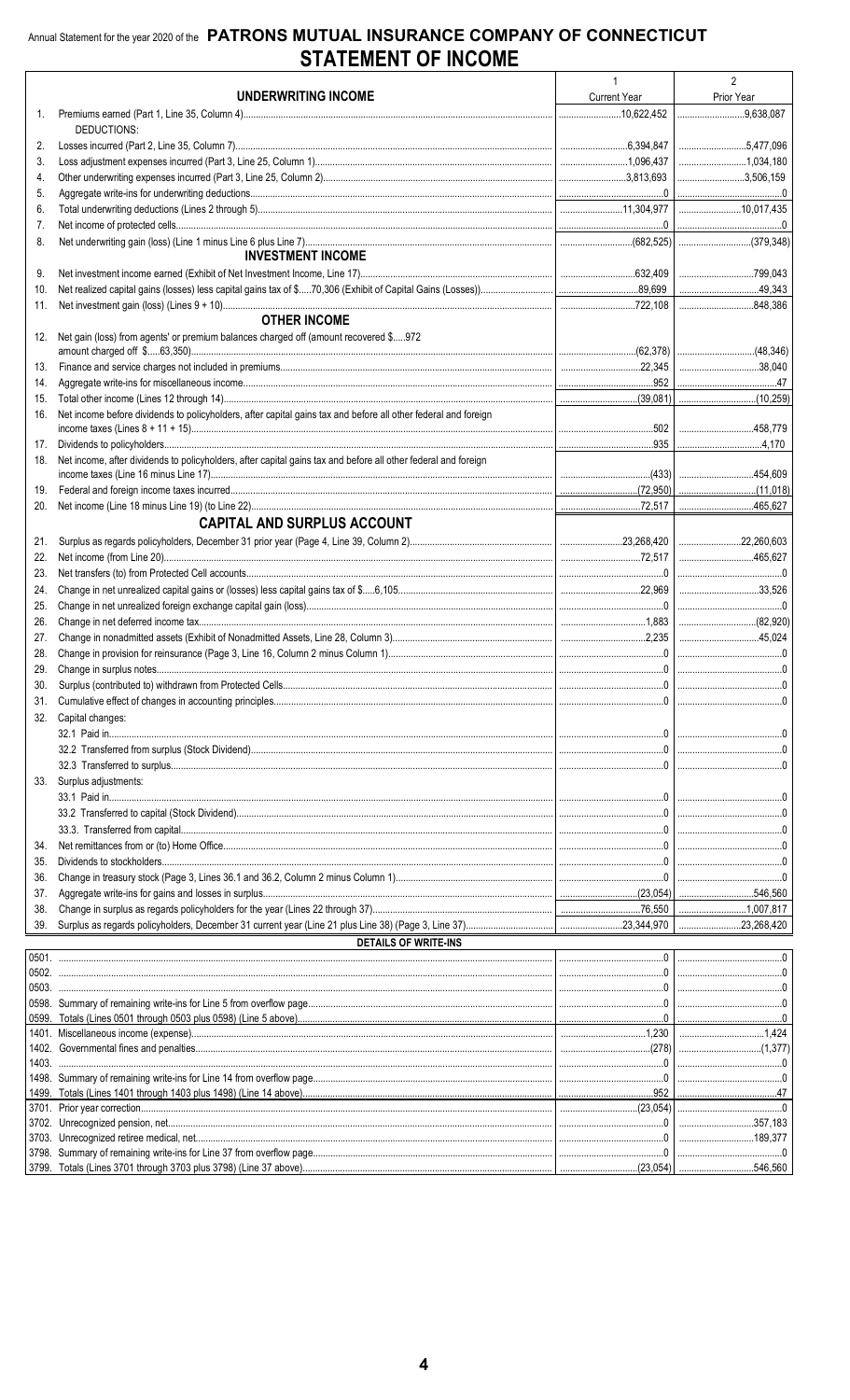|         |                                                                                    | <b>Current Year</b> | 2<br>Prior Year   |
|---------|------------------------------------------------------------------------------------|---------------------|-------------------|
|         | <b>CASH FROM OPERATIONS</b>                                                        |                     |                   |
| 1.      |                                                                                    |                     |                   |
| 2.      |                                                                                    |                     | 884.946           |
| 3.      |                                                                                    |                     |                   |
| 4.      |                                                                                    |                     | 8,646,259         |
| 5.      |                                                                                    |                     |                   |
| 6.      |                                                                                    |                     |                   |
| 7.      |                                                                                    |                     |                   |
| 8.      |                                                                                    |                     | 1.170             |
| 9.      |                                                                                    |                     |                   |
| 10.     |                                                                                    |                     | $\vert$ 8,975,938 |
| 11.     |                                                                                    |                     |                   |
|         | <b>CASH FROM INVESTMENTS</b>                                                       |                     |                   |
| 12.     | Proceeds from investments sold, matured or repaid:                                 |                     |                   |
|         |                                                                                    |                     |                   |
|         |                                                                                    |                     |                   |
|         |                                                                                    |                     |                   |
|         |                                                                                    |                     |                   |
|         | 12.5                                                                               |                     |                   |
|         | 12.6                                                                               |                     |                   |
|         |                                                                                    |                     |                   |
|         |                                                                                    |                     |                   |
| 13.     | Cost of investments acquired (long-term only):                                     |                     |                   |
|         |                                                                                    |                     |                   |
|         |                                                                                    |                     |                   |
|         |                                                                                    |                     |                   |
|         | 13.4                                                                               |                     |                   |
|         | 13.5                                                                               |                     |                   |
|         |                                                                                    |                     |                   |
|         |                                                                                    |                     |                   |
| 14.     |                                                                                    |                     |                   |
| 15.     |                                                                                    |                     |                   |
|         | <b>CASH FROM FINANCING AND MISCELLANEOUS SOURCES</b>                               |                     |                   |
| 16.     | Cash provided (applied):                                                           |                     |                   |
|         |                                                                                    |                     |                   |
|         | 16.2                                                                               |                     |                   |
|         | 16.3                                                                               |                     |                   |
|         | 16.4                                                                               |                     |                   |
|         | 16.5                                                                               |                     |                   |
|         | 16.6                                                                               |                     |                   |
| 17.     |                                                                                    |                     | (1,358,741)       |
|         | RECONCILIATION OF CASH, CASH EQUIVALENTS AND SHORT-TERM INVESTMENTS                |                     |                   |
| 18.     |                                                                                    |                     |                   |
| 19.     | Cash, cash equivalents and short-term investments:                                 |                     |                   |
|         |                                                                                    | 125,032             |                   |
|         |                                                                                    |                     |                   |
|         | Note: Supplemental disclosures of cash flow information for non-cash transactions: |                     |                   |
| 20.0001 |                                                                                    |                     |                   |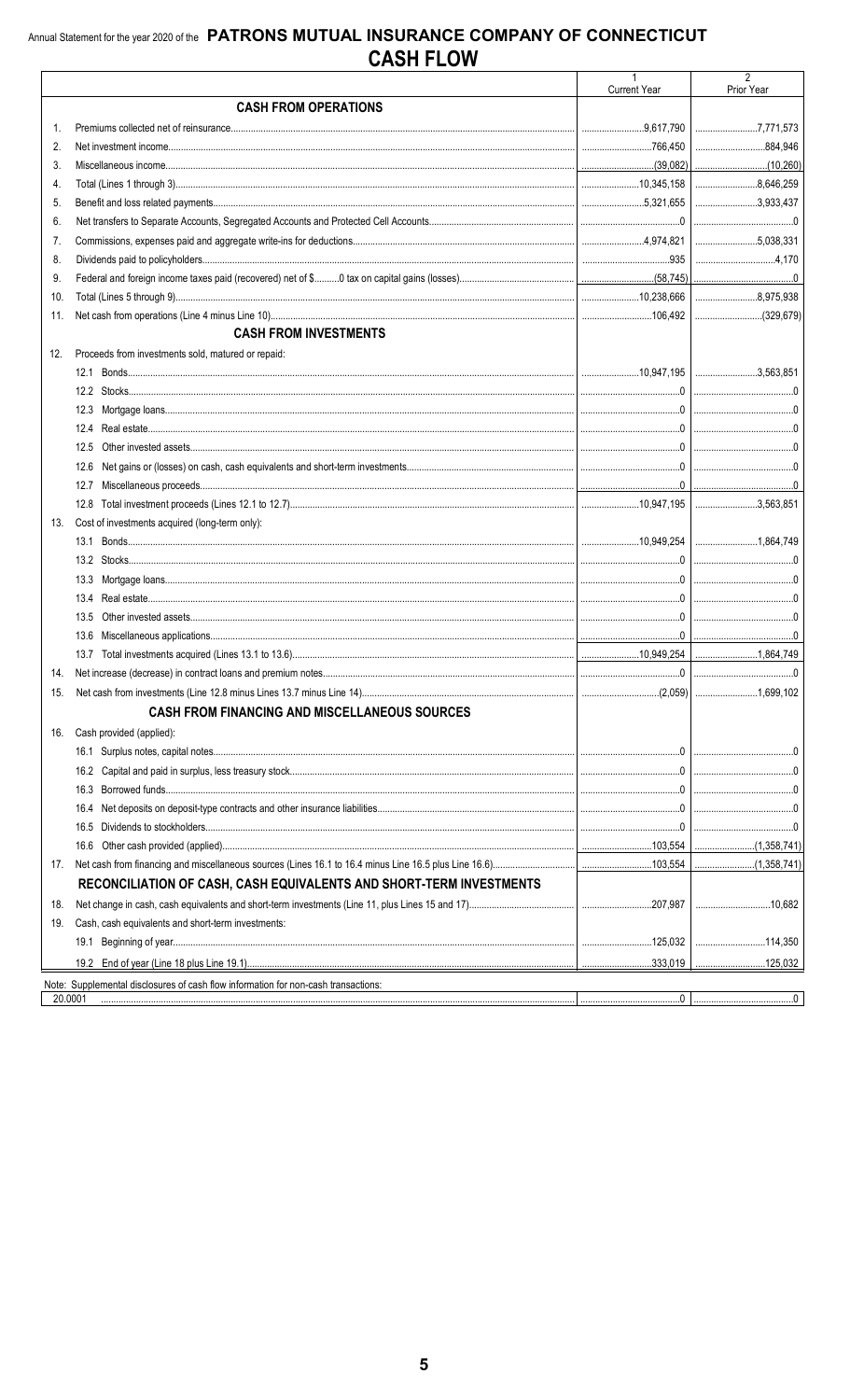### Annual Statement for the year 2020 of the PATRONS MUTUAL INSURANCE COMPANY OF CONNECTICUT UNDERWRITING AND INVESTMENT EXHIBIT **DADT 4 DDEMILIMS EADNED**

|       |                  | PART 1 - PREMIUMS EARNED                                                                                                                                                                                                                                                                                                                             |                                                                                                                                                                                                                                                                                                                                                                             |                                                                                         |                                                               |
|-------|------------------|------------------------------------------------------------------------------------------------------------------------------------------------------------------------------------------------------------------------------------------------------------------------------------------------------------------------------------------------------|-----------------------------------------------------------------------------------------------------------------------------------------------------------------------------------------------------------------------------------------------------------------------------------------------------------------------------------------------------------------------------|-----------------------------------------------------------------------------------------|---------------------------------------------------------------|
|       | Line of Business | Net<br>Premiums<br>Written per<br>Column 6. Part 1B                                                                                                                                                                                                                                                                                                  | $\overline{2}$<br><b>Unearned Premiums</b><br>December 31<br>Prior Year-<br>per Col. 3.<br>Last Year's Part 1                                                                                                                                                                                                                                                               | 3<br><b>Unearned Premiums</b><br>December 31<br>Current Year-<br>per Col. 5,<br>Part 1A | 4<br>Premiums<br>Earned<br>During Year<br>$(Cols. 1 + 2 - 3)$ |
|       |                  |                                                                                                                                                                                                                                                                                                                                                      |                                                                                                                                                                                                                                                                                                                                                                             |                                                                                         |                                                               |
| 1.    |                  |                                                                                                                                                                                                                                                                                                                                                      | 200,586                                                                                                                                                                                                                                                                                                                                                                     | 237,509                                                                                 | 419,889                                                       |
| 2.    |                  |                                                                                                                                                                                                                                                                                                                                                      |                                                                                                                                                                                                                                                                                                                                                                             | 375,844                                                                                 |                                                               |
| 3.    |                  |                                                                                                                                                                                                                                                                                                                                                      |                                                                                                                                                                                                                                                                                                                                                                             |                                                                                         | $\ldots$ 342.915                                              |
| 4.    |                  |                                                                                                                                                                                                                                                                                                                                                      |                                                                                                                                                                                                                                                                                                                                                                             |                                                                                         | 2,716,951                                                     |
| 5.    |                  |                                                                                                                                                                                                                                                                                                                                                      |                                                                                                                                                                                                                                                                                                                                                                             | 489,680                                                                                 | 921,426                                                       |
| 6.    |                  |                                                                                                                                                                                                                                                                                                                                                      |                                                                                                                                                                                                                                                                                                                                                                             |                                                                                         |                                                               |
| 8.    |                  |                                                                                                                                                                                                                                                                                                                                                      |                                                                                                                                                                                                                                                                                                                                                                             |                                                                                         |                                                               |
| 9.    |                  |                                                                                                                                                                                                                                                                                                                                                      |                                                                                                                                                                                                                                                                                                                                                                             |                                                                                         |                                                               |
| 10.   |                  |                                                                                                                                                                                                                                                                                                                                                      |                                                                                                                                                                                                                                                                                                                                                                             |                                                                                         |                                                               |
| 11.1  |                  |                                                                                                                                                                                                                                                                                                                                                      |                                                                                                                                                                                                                                                                                                                                                                             |                                                                                         |                                                               |
| 11.2  |                  |                                                                                                                                                                                                                                                                                                                                                      |                                                                                                                                                                                                                                                                                                                                                                             |                                                                                         |                                                               |
| 12.   |                  |                                                                                                                                                                                                                                                                                                                                                      |                                                                                                                                                                                                                                                                                                                                                                             |                                                                                         |                                                               |
| 13.   |                  |                                                                                                                                                                                                                                                                                                                                                      |                                                                                                                                                                                                                                                                                                                                                                             |                                                                                         |                                                               |
| 14.   |                  |                                                                                                                                                                                                                                                                                                                                                      |                                                                                                                                                                                                                                                                                                                                                                             |                                                                                         |                                                               |
| 15.   |                  |                                                                                                                                                                                                                                                                                                                                                      |                                                                                                                                                                                                                                                                                                                                                                             |                                                                                         |                                                               |
| 16.   |                  |                                                                                                                                                                                                                                                                                                                                                      |                                                                                                                                                                                                                                                                                                                                                                             |                                                                                         |                                                               |
| 17.1  |                  |                                                                                                                                                                                                                                                                                                                                                      |                                                                                                                                                                                                                                                                                                                                                                             |                                                                                         | 563,809                                                       |
| 17.2  |                  |                                                                                                                                                                                                                                                                                                                                                      |                                                                                                                                                                                                                                                                                                                                                                             |                                                                                         |                                                               |
| 17.3  |                  |                                                                                                                                                                                                                                                                                                                                                      |                                                                                                                                                                                                                                                                                                                                                                             |                                                                                         |                                                               |
| 18.1  |                  |                                                                                                                                                                                                                                                                                                                                                      | $\begin{array}{c c} \hline \end{array}$                                                                                                                                                                                                                                                                                                                                     | 39,463                                                                                  |                                                               |
| 18.2  |                  |                                                                                                                                                                                                                                                                                                                                                      |                                                                                                                                                                                                                                                                                                                                                                             |                                                                                         |                                                               |
|       |                  |                                                                                                                                                                                                                                                                                                                                                      |                                                                                                                                                                                                                                                                                                                                                                             |                                                                                         |                                                               |
|       |                  |                                                                                                                                                                                                                                                                                                                                                      |                                                                                                                                                                                                                                                                                                                                                                             |                                                                                         | 789,069                                                       |
| 21.   |                  |                                                                                                                                                                                                                                                                                                                                                      | 722,011                                                                                                                                                                                                                                                                                                                                                                     |                                                                                         | 1,738,309                                                     |
|       |                  |                                                                                                                                                                                                                                                                                                                                                      |                                                                                                                                                                                                                                                                                                                                                                             |                                                                                         |                                                               |
| 22.   |                  |                                                                                                                                                                                                                                                                                                                                                      |                                                                                                                                                                                                                                                                                                                                                                             |                                                                                         |                                                               |
| 23.   |                  | $8,822$                                                                                                                                                                                                                                                                                                                                              |                                                                                                                                                                                                                                                                                                                                                                             | $\cdots$                                                                                | 9.276                                                         |
| 24.   |                  | $\begin{array}{ccc}\n&\mathbf{240}\n\end{array}$                                                                                                                                                                                                                                                                                                     |                                                                                                                                                                                                                                                                                                                                                                             | $\frac{1}{2}$                                                                           | 288                                                           |
| 26.   |                  |                                                                                                                                                                                                                                                                                                                                                      |                                                                                                                                                                                                                                                                                                                                                                             |                                                                                         |                                                               |
| 27.   |                  |                                                                                                                                                                                                                                                                                                                                                      |                                                                                                                                                                                                                                                                                                                                                                             |                                                                                         |                                                               |
| 28.   |                  |                                                                                                                                                                                                                                                                                                                                                      |                                                                                                                                                                                                                                                                                                                                                                             |                                                                                         |                                                               |
| 29.   |                  |                                                                                                                                                                                                                                                                                                                                                      | $\begin{picture}(20,10) \put(0,0){\vector(1,0){100}} \put(15,0){\vector(1,0){100}} \put(15,0){\vector(1,0){100}} \put(15,0){\vector(1,0){100}} \put(15,0){\vector(1,0){100}} \put(15,0){\vector(1,0){100}} \put(15,0){\vector(1,0){100}} \put(15,0){\vector(1,0){100}} \put(15,0){\vector(1,0){100}} \put(15,0){\vector(1,0){100}} \put(15,0){\vector(1,0){100}} \$         |                                                                                         |                                                               |
| 30.   |                  | $\begin{array}{l} \rule{0.2cm}{0.15mm} \rule{0.2cm}{0.15mm} \rule{0.2cm}{0.15mm} \rule{0.2cm}{0.15mm} \rule{0.2cm}{0.15mm} \rule{0.2cm}{0.15mm} \rule{0.2cm}{0.15mm} \rule{0.2cm}{0.15mm} \rule{0.2cm}{0.15mm} \rule{0.2cm}{0.15mm} \rule{0.2cm}{0.15mm} \rule{0.2cm}{0.15mm} \rule{0.2cm}{0.15mm} \rule{0.2cm}{0.15mm} \rule{0.2cm}{0.15mm} \rule{$ |                                                                                                                                                                                                                                                                                                                                                                             |                                                                                         |                                                               |
| 31.   |                  |                                                                                                                                                                                                                                                                                                                                                      |                                                                                                                                                                                                                                                                                                                                                                             |                                                                                         |                                                               |
| 32.   |                  |                                                                                                                                                                                                                                                                                                                                                      | $\begin{picture}(20,10) \put(0,0){\vector(1,0){10}} \put(15,0){\vector(1,0){10}} \put(15,0){\vector(1,0){10}} \put(15,0){\vector(1,0){10}} \put(15,0){\vector(1,0){10}} \put(15,0){\vector(1,0){10}} \put(15,0){\vector(1,0){10}} \put(15,0){\vector(1,0){10}} \put(15,0){\vector(1,0){10}} \put(15,0){\vector(1,0){10}} \put(15,0){\vector(1,0){10}} \put(15,0){\vector(1$ |                                                                                         |                                                               |
| 33.   |                  |                                                                                                                                                                                                                                                                                                                                                      |                                                                                                                                                                                                                                                                                                                                                                             |                                                                                         |                                                               |
| 34.   |                  |                                                                                                                                                                                                                                                                                                                                                      |                                                                                                                                                                                                                                                                                                                                                                             |                                                                                         |                                                               |
| 35.   |                  | 11,201,407                                                                                                                                                                                                                                                                                                                                           | 4,917,530                                                                                                                                                                                                                                                                                                                                                                   |                                                                                         |                                                               |
|       |                  | <b>DETAILS OF WRITE-INS</b>                                                                                                                                                                                                                                                                                                                          |                                                                                                                                                                                                                                                                                                                                                                             |                                                                                         |                                                               |
| 3401. |                  |                                                                                                                                                                                                                                                                                                                                                      |                                                                                                                                                                                                                                                                                                                                                                             |                                                                                         |                                                               |
| 3402. |                  |                                                                                                                                                                                                                                                                                                                                                      |                                                                                                                                                                                                                                                                                                                                                                             |                                                                                         |                                                               |
| 3403. |                  |                                                                                                                                                                                                                                                                                                                                                      |                                                                                                                                                                                                                                                                                                                                                                             |                                                                                         |                                                               |
| 3498. |                  |                                                                                                                                                                                                                                                                                                                                                      | $\begin{array}{l} \rule{0.2cm}{0.15mm} \rule{0.2cm}{0.15mm} \rule{0.2cm}{0.15mm} \rule{0.2cm}{0.15mm} \rule{0.2cm}{0.15mm} \rule{0.2cm}{0.15mm} \rule{0.2cm}{0.15mm} \rule{0.2cm}{0.15mm} \rule{0.2cm}{0.15mm} \rule{0.2cm}{0.15mm} \rule{0.2cm}{0.15mm} \rule{0.2cm}{0.15mm} \rule{0.2cm}{0.15mm} \rule{0.2cm}{0.15mm} \rule{0.2cm}{0.15mm} \rule{$                        |                                                                                         |                                                               |
| 3499. |                  |                                                                                                                                                                                                                                                                                                                                                      |                                                                                                                                                                                                                                                                                                                                                                             |                                                                                         |                                                               |
|       |                  |                                                                                                                                                                                                                                                                                                                                                      |                                                                                                                                                                                                                                                                                                                                                                             |                                                                                         |                                                               |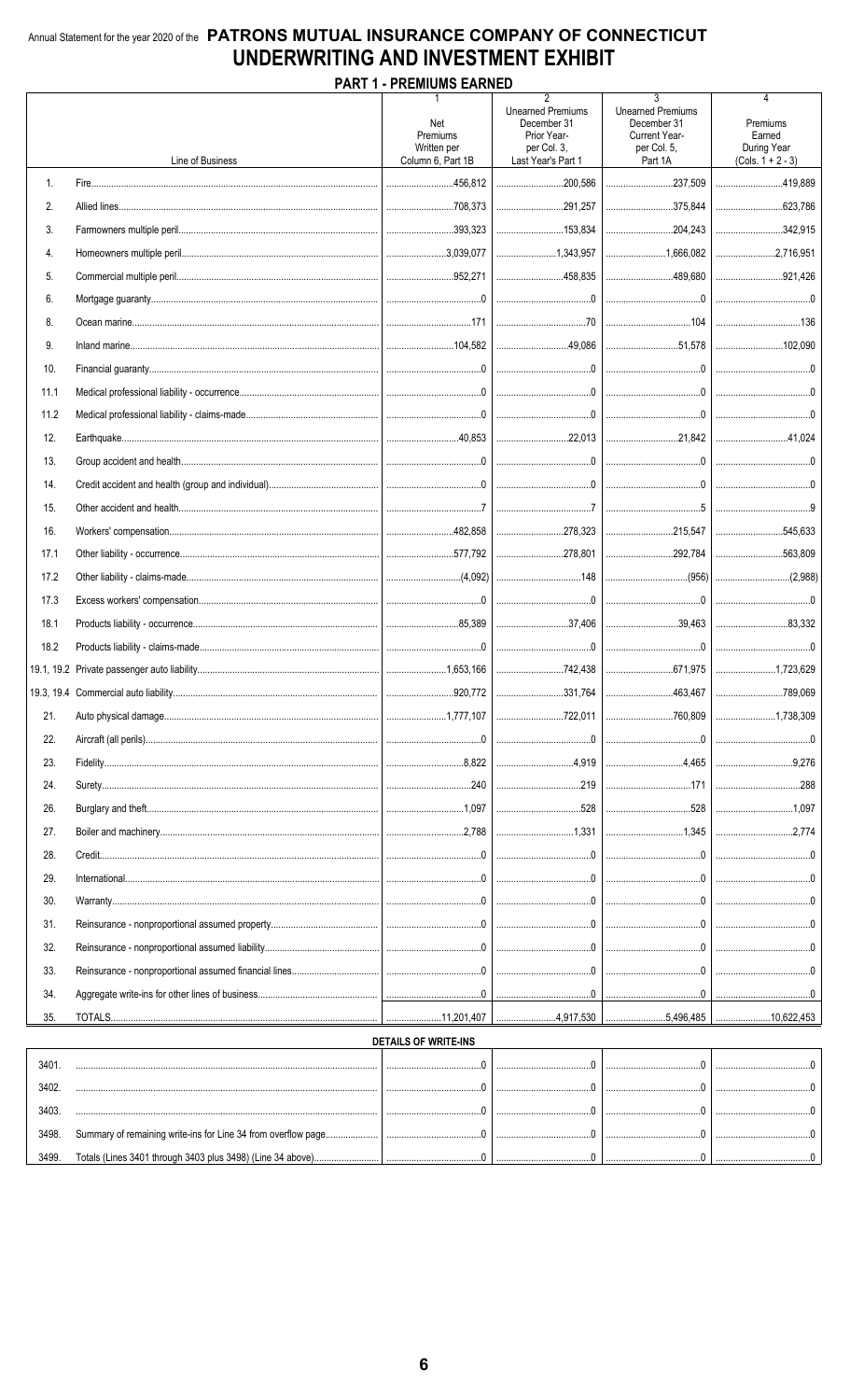### Annual Statement for the year 2020 of the PATRONS MUTUAL INSURANCE COMPANY OF CONNECTICUT UNDERWRITING AND INVESTMENT EXHIBIT

### **PART 1A - RECAPITULATION OF ALL PREMIUMS**

|       |                  | 1                                                                           | 2                                                                                    | 3                                     |                                                                                                                                                                                                                                                                                                                                                      | 5                                                                         |
|-------|------------------|-----------------------------------------------------------------------------|--------------------------------------------------------------------------------------|---------------------------------------|------------------------------------------------------------------------------------------------------------------------------------------------------------------------------------------------------------------------------------------------------------------------------------------------------------------------------------------------------|---------------------------------------------------------------------------|
|       | Line of Business | Amount Unearned<br>(Running One Year<br>or Less from Date<br>of Policy) (a) | <b>Amount Unearned</b><br>(Running More Than<br>One Year from<br>Date of Policy) (a) | Earned But<br><b>Unbilled Premium</b> | Reserve for<br><b>Rate Credits</b><br>and Retrospective<br><b>Adiustments Based</b><br>on Experience                                                                                                                                                                                                                                                 | <b>Total Reserve</b><br>for Unearned<br>Premiums<br>Cols. $1 + 2 + 3 + 4$ |
| 1.    |                  |                                                                             |                                                                                      |                                       |                                                                                                                                                                                                                                                                                                                                                      | 237,509                                                                   |
| 2.    |                  |                                                                             |                                                                                      |                                       | 0                                                                                                                                                                                                                                                                                                                                                    | 375,844                                                                   |
| 3.    |                  |                                                                             |                                                                                      |                                       |                                                                                                                                                                                                                                                                                                                                                      | 204,243                                                                   |
| 4.    |                  |                                                                             |                                                                                      |                                       |                                                                                                                                                                                                                                                                                                                                                      | 1,666,082                                                                 |
| 5.    |                  |                                                                             |                                                                                      |                                       |                                                                                                                                                                                                                                                                                                                                                      | 489.680                                                                   |
| 6.    |                  |                                                                             |                                                                                      |                                       |                                                                                                                                                                                                                                                                                                                                                      |                                                                           |
| 8.    |                  |                                                                             |                                                                                      |                                       |                                                                                                                                                                                                                                                                                                                                                      |                                                                           |
| 9.    |                  |                                                                             |                                                                                      |                                       |                                                                                                                                                                                                                                                                                                                                                      | 51.578                                                                    |
| 10.   |                  |                                                                             |                                                                                      |                                       |                                                                                                                                                                                                                                                                                                                                                      |                                                                           |
| 11.1  |                  |                                                                             |                                                                                      |                                       |                                                                                                                                                                                                                                                                                                                                                      |                                                                           |
| 11.2  |                  |                                                                             |                                                                                      |                                       |                                                                                                                                                                                                                                                                                                                                                      |                                                                           |
| 12.   |                  |                                                                             |                                                                                      |                                       |                                                                                                                                                                                                                                                                                                                                                      | 21.842                                                                    |
| 13.   |                  |                                                                             |                                                                                      |                                       |                                                                                                                                                                                                                                                                                                                                                      |                                                                           |
| 14.   |                  |                                                                             |                                                                                      |                                       |                                                                                                                                                                                                                                                                                                                                                      |                                                                           |
| 15.   |                  |                                                                             |                                                                                      |                                       |                                                                                                                                                                                                                                                                                                                                                      |                                                                           |
| 16.   |                  |                                                                             |                                                                                      |                                       |                                                                                                                                                                                                                                                                                                                                                      |                                                                           |
| 17.1  |                  |                                                                             |                                                                                      |                                       |                                                                                                                                                                                                                                                                                                                                                      | 292,784                                                                   |
| 17.2  |                  |                                                                             |                                                                                      |                                       |                                                                                                                                                                                                                                                                                                                                                      |                                                                           |
| 17.3  |                  |                                                                             |                                                                                      |                                       |                                                                                                                                                                                                                                                                                                                                                      | 0                                                                         |
| 18.1  |                  |                                                                             |                                                                                      |                                       |                                                                                                                                                                                                                                                                                                                                                      |                                                                           |
| 18.2  |                  |                                                                             |                                                                                      |                                       |                                                                                                                                                                                                                                                                                                                                                      | 0                                                                         |
|       |                  |                                                                             |                                                                                      |                                       |                                                                                                                                                                                                                                                                                                                                                      | 671,975                                                                   |
|       |                  |                                                                             |                                                                                      |                                       |                                                                                                                                                                                                                                                                                                                                                      |                                                                           |
| 21.   |                  |                                                                             |                                                                                      |                                       |                                                                                                                                                                                                                                                                                                                                                      |                                                                           |
| 22.   |                  |                                                                             |                                                                                      |                                       |                                                                                                                                                                                                                                                                                                                                                      |                                                                           |
| 23.   |                  |                                                                             |                                                                                      |                                       |                                                                                                                                                                                                                                                                                                                                                      |                                                                           |
| 24.   | Surety.          |                                                                             | 52                                                                                   | 0                                     | $\begin{array}{l} \rule{0.2cm}{0.15mm} \rule{0.2cm}{0.15mm} \rule{0.2cm}{0.15mm} \rule{0.2cm}{0.15mm} \rule{0.2cm}{0.15mm} \rule{0.2cm}{0.15mm} \rule{0.2cm}{0.15mm} \rule{0.2cm}{0.15mm} \rule{0.2cm}{0.15mm} \rule{0.2cm}{0.15mm} \rule{0.2cm}{0.15mm} \rule{0.2cm}{0.15mm} \rule{0.2cm}{0.15mm} \rule{0.2cm}{0.15mm} \rule{0.2cm}{0.15mm} \rule{$ | .171                                                                      |
| 26.   |                  |                                                                             |                                                                                      |                                       |                                                                                                                                                                                                                                                                                                                                                      |                                                                           |
| 27.   |                  |                                                                             |                                                                                      |                                       |                                                                                                                                                                                                                                                                                                                                                      |                                                                           |
| 28.   |                  |                                                                             |                                                                                      |                                       |                                                                                                                                                                                                                                                                                                                                                      |                                                                           |
| 29.   |                  |                                                                             |                                                                                      |                                       |                                                                                                                                                                                                                                                                                                                                                      |                                                                           |
| 30.   |                  |                                                                             |                                                                                      |                                       |                                                                                                                                                                                                                                                                                                                                                      |                                                                           |
| 31.   |                  |                                                                             |                                                                                      |                                       |                                                                                                                                                                                                                                                                                                                                                      |                                                                           |
| 32.   |                  |                                                                             |                                                                                      |                                       |                                                                                                                                                                                                                                                                                                                                                      |                                                                           |
| 33.   |                  |                                                                             |                                                                                      |                                       |                                                                                                                                                                                                                                                                                                                                                      |                                                                           |
| 34.   |                  |                                                                             |                                                                                      |                                       |                                                                                                                                                                                                                                                                                                                                                      |                                                                           |
| 35.   |                  |                                                                             |                                                                                      |                                       |                                                                                                                                                                                                                                                                                                                                                      | 5,496,485                                                                 |
| 36.   |                  |                                                                             |                                                                                      |                                       |                                                                                                                                                                                                                                                                                                                                                      |                                                                           |
| 37.   |                  |                                                                             |                                                                                      |                                       |                                                                                                                                                                                                                                                                                                                                                      |                                                                           |
| 38.   |                  |                                                                             |                                                                                      |                                       |                                                                                                                                                                                                                                                                                                                                                      |                                                                           |
|       |                  | <b>DETAILS OF WRITE-INS</b>                                                 |                                                                                      |                                       |                                                                                                                                                                                                                                                                                                                                                      |                                                                           |
| 3401. |                  | $\Omega$                                                                    | $0$ .                                                                                | 0                                     | $\Omega$ .                                                                                                                                                                                                                                                                                                                                           |                                                                           |

| 340'  |                                                               |  |  |  |
|-------|---------------------------------------------------------------|--|--|--|
| 3402  |                                                               |  |  |  |
| 3403  |                                                               |  |  |  |
| 3498. | Summary of remaining write-ins for Line 34 from overflow page |  |  |  |
| 3499. | Totals (Lines 3401 through 3403 plus 3498) (Line 34 above)    |  |  |  |

(a) State here basis of computation used in each case: Pro-rata methods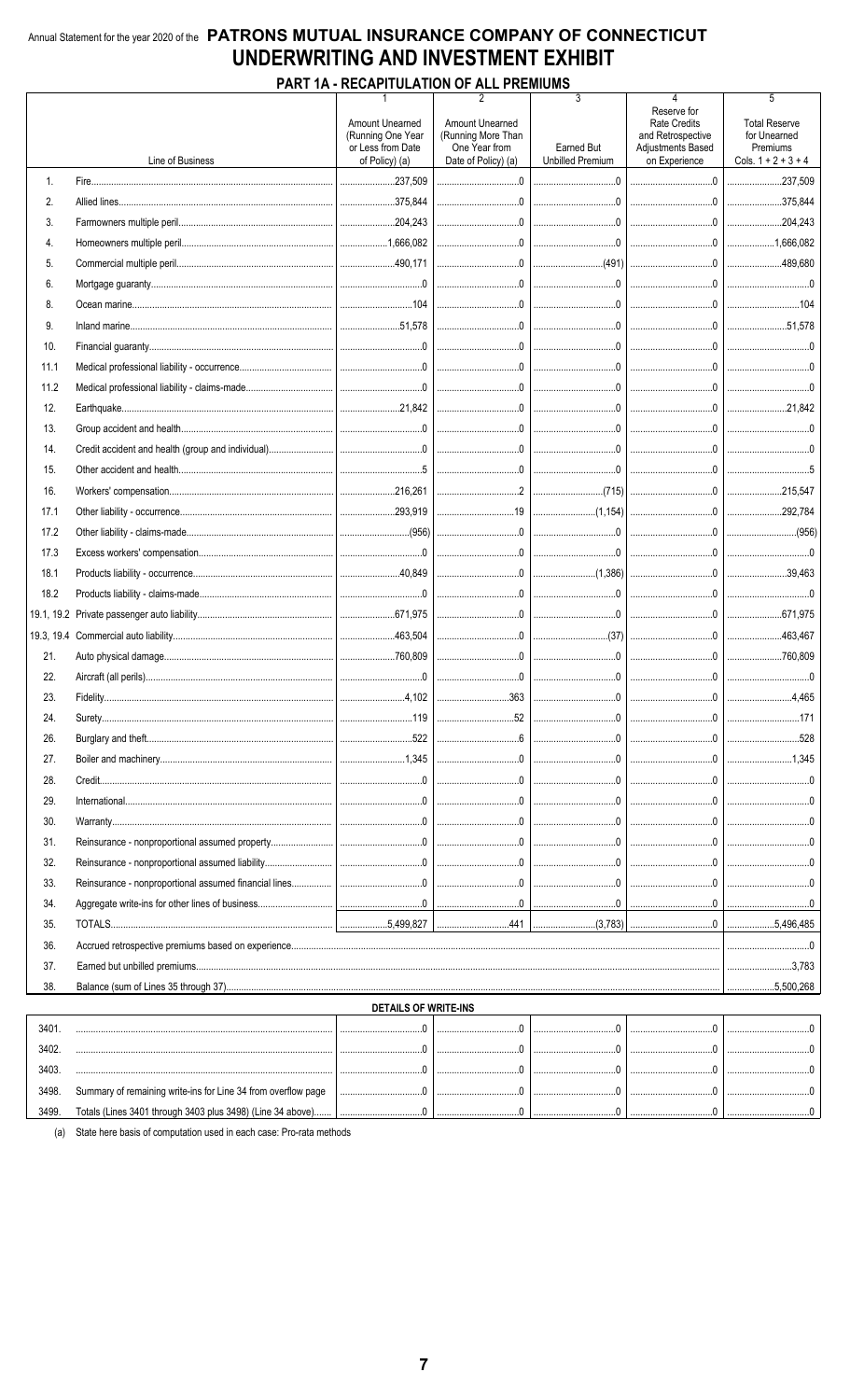### Annual Statement for the year 2020 of the PATRONS MUTUAL INSURANCE COMPANY OF CONNECTICUT UNDERWRITING AND INVESTMENT EXHIBIT **DADT 1D DDEMILIMS WDITTEN**

| PART 1B - PREMIUMS WRITTEN |                  |                        |                                                                                                                                                                                                                                                                                                                                |                                  |                                 |                                                                                                                                                                                                                                                                                                                                                                             |                                            |  |
|----------------------------|------------------|------------------------|--------------------------------------------------------------------------------------------------------------------------------------------------------------------------------------------------------------------------------------------------------------------------------------------------------------------------------|----------------------------------|---------------------------------|-----------------------------------------------------------------------------------------------------------------------------------------------------------------------------------------------------------------------------------------------------------------------------------------------------------------------------------------------------------------------------|--------------------------------------------|--|
|                            |                  | <b>Direct</b>          |                                                                                                                                                                                                                                                                                                                                | Reinsurance Assumed              |                                 | Reinsurance Ceded<br>5                                                                                                                                                                                                                                                                                                                                                      | $6\overline{6}$<br>Net Premiums<br>Written |  |
|                            | Line of Business | <b>Business</b><br>(a) | From<br>Affiliates                                                                                                                                                                                                                                                                                                             | From<br>Non-Affiliates           | To<br>Affiliates                | To<br>Non-Affiliates                                                                                                                                                                                                                                                                                                                                                        | (Cols. $1 + 2 + 3$<br>$-4-5$               |  |
| 1.                         |                  | 1,654,941              | 456,812                                                                                                                                                                                                                                                                                                                        |                                  | 1,627,135                       | 40,042                                                                                                                                                                                                                                                                                                                                                                      | 456.812                                    |  |
|                            |                  |                        | 708,373                                                                                                                                                                                                                                                                                                                        | $\dots\dots\dots\dots\dots9,420$ |                                 |                                                                                                                                                                                                                                                                                                                                                                             | 708,373                                    |  |
| 2.                         |                  |                        |                                                                                                                                                                                                                                                                                                                                |                                  | 1,630,989                       |                                                                                                                                                                                                                                                                                                                                                                             |                                            |  |
| 3.                         |                  |                        | 393,323                                                                                                                                                                                                                                                                                                                        |                                  |                                 | 32,387                                                                                                                                                                                                                                                                                                                                                                      | 393,323                                    |  |
| 4.                         |                  |                        | 3,039,077                                                                                                                                                                                                                                                                                                                      |                                  |                                 | 161,633                                                                                                                                                                                                                                                                                                                                                                     | 3,039,077                                  |  |
| 5.                         |                  |                        | 352,271                                                                                                                                                                                                                                                                                                                        |                                  |                                 | 288,591                                                                                                                                                                                                                                                                                                                                                                     | 952,271                                    |  |
| 6.                         |                  |                        | $\overline{a}$                                                                                                                                                                                                                                                                                                                 |                                  |                                 |                                                                                                                                                                                                                                                                                                                                                                             |                                            |  |
| 8.                         |                  |                        |                                                                                                                                                                                                                                                                                                                                |                                  |                                 |                                                                                                                                                                                                                                                                                                                                                                             |                                            |  |
| 9.                         |                  |                        |                                                                                                                                                                                                                                                                                                                                |                                  |                                 |                                                                                                                                                                                                                                                                                                                                                                             |                                            |  |
| 10.                        |                  |                        | $\begin{array}{ccc} \end{array} \begin{array}{ccc} \end{array}$                                                                                                                                                                                                                                                                |                                  |                                 |                                                                                                                                                                                                                                                                                                                                                                             |                                            |  |
| 11.1                       |                  |                        |                                                                                                                                                                                                                                                                                                                                |                                  |                                 |                                                                                                                                                                                                                                                                                                                                                                             |                                            |  |
| 11.2                       |                  |                        |                                                                                                                                                                                                                                                                                                                                |                                  |                                 |                                                                                                                                                                                                                                                                                                                                                                             |                                            |  |
| 12.                        |                  |                        |                                                                                                                                                                                                                                                                                                                                |                                  |                                 |                                                                                                                                                                                                                                                                                                                                                                             |                                            |  |
| 13.                        |                  |                        |                                                                                                                                                                                                                                                                                                                                |                                  |                                 |                                                                                                                                                                                                                                                                                                                                                                             |                                            |  |
| 14.                        |                  |                        |                                                                                                                                                                                                                                                                                                                                |                                  |                                 |                                                                                                                                                                                                                                                                                                                                                                             |                                            |  |
| 15.                        |                  |                        |                                                                                                                                                                                                                                                                                                                                |                                  |                                 |                                                                                                                                                                                                                                                                                                                                                                             |                                            |  |
| 16.                        |                  |                        | 482,858                                                                                                                                                                                                                                                                                                                        |                                  | 112,884   933,371               | $\ldots$                                                                                                                                                                                                                                                                                                                                                                    | 482.858                                    |  |
| 17.1                       |                  |                        |                                                                                                                                                                                                                                                                                                                                |                                  | 577,792   3,432   1,838,187     | 228,531                                                                                                                                                                                                                                                                                                                                                                     | 577,792                                    |  |
| 17.2                       |                  |                        |                                                                                                                                                                                                                                                                                                                                |                                  |                                 |                                                                                                                                                                                                                                                                                                                                                                             |                                            |  |
| 17.3                       |                  |                        | 0                                                                                                                                                                                                                                                                                                                              |                                  |                                 | 00                                                                                                                                                                                                                                                                                                                                                                          |                                            |  |
| 18.1                       |                  |                        | $\ldots$ 85,389                                                                                                                                                                                                                                                                                                                |                                  |                                 |                                                                                                                                                                                                                                                                                                                                                                             | 85,389                                     |  |
| 18.2                       |                  |                        | 0                                                                                                                                                                                                                                                                                                                              |                                  |                                 |                                                                                                                                                                                                                                                                                                                                                                             |                                            |  |
|                            |                  |                        | 1,653,166                                                                                                                                                                                                                                                                                                                      |                                  |                                 | 2,477                                                                                                                                                                                                                                                                                                                                                                       | 1,653,166                                  |  |
|                            |                  |                        |                                                                                                                                                                                                                                                                                                                                |                                  | 920,772 2,649 1,694,131 920,772 |                                                                                                                                                                                                                                                                                                                                                                             |                                            |  |
| 21.                        |                  |                        | 1,777,107                                                                                                                                                                                                                                                                                                                      |                                  |                                 |                                                                                                                                                                                                                                                                                                                                                                             |                                            |  |
| 22.                        |                  |                        |                                                                                                                                                                                                                                                                                                                                |                                  |                                 |                                                                                                                                                                                                                                                                                                                                                                             |                                            |  |
| 23.                        |                  |                        |                                                                                                                                                                                                                                                                                                                                |                                  |                                 |                                                                                                                                                                                                                                                                                                                                                                             |                                            |  |
| 24.                        |                  |                        | 240                                                                                                                                                                                                                                                                                                                            |                                  |                                 | 0                                                                                                                                                                                                                                                                                                                                                                           | 240                                        |  |
| 26.                        |                  |                        |                                                                                                                                                                                                                                                                                                                                |                                  |                                 | 11                                                                                                                                                                                                                                                                                                                                                                          |                                            |  |
| 27.                        |                  |                        | 2,788                                                                                                                                                                                                                                                                                                                          |                                  |                                 | 122,547                                                                                                                                                                                                                                                                                                                                                                     | 2.788<br>                                  |  |
| 28.                        |                  |                        | $\begin{array}{l} \rule{0.2cm}{0.15mm} \ldots \end{array} \qquad \begin{array}{ll} \rule{0.2cm}{0.15mm} \ldots \end{array} \qquad \begin{array}{ll} \rule{0.2cm}{0.15mm} \ldots \end{array} \qquad \begin{array}{ll} \rule{0.2cm}{0.15mm} \ldots \end{array} \qquad \begin{array}{ll} \rule{0.2cm}{0.15mm} \ldots \end{array}$ |                                  |                                 | $\begin{picture}(20,10) \put(0,0){\vector(1,0){10}} \put(15,0){\vector(1,0){10}} \put(15,0){\vector(1,0){10}} \put(15,0){\vector(1,0){10}} \put(15,0){\vector(1,0){10}} \put(15,0){\vector(1,0){10}} \put(15,0){\vector(1,0){10}} \put(15,0){\vector(1,0){10}} \put(15,0){\vector(1,0){10}} \put(15,0){\vector(1,0){10}} \put(15,0){\vector(1,0){10}} \put(15,0){\vector(1$ |                                            |  |
| 29.                        |                  |                        |                                                                                                                                                                                                                                                                                                                                | 0                                | $\sim$ 0 $\sim$                 | $\begin{array}{l} \rule{0.2cm}{0.15mm} \ldots \end{array} \begin{array}{ll} \ldots \end{array}$                                                                                                                                                                                                                                                                             |                                            |  |
| 30.                        |                  |                        | $\begin{array}{l} \rule{0.2cm}{0.15mm} \ldots \end{array}$                                                                                                                                                                                                                                                                     |                                  |                                 | $\begin{picture}(20,20) \put(0,0){\vector(1,0){100}} \put(15,0){\vector(1,0){100}} \put(15,0){\vector(1,0){100}} \put(15,0){\vector(1,0){100}} \put(15,0){\vector(1,0){100}} \put(15,0){\vector(1,0){100}} \put(15,0){\vector(1,0){100}} \put(15,0){\vector(1,0){100}} \put(15,0){\vector(1,0){100}} \put(15,0){\vector(1,0){100}} \put(15,0){\vector(1,0){100}} \$         |                                            |  |
| 31.                        |                  |                        |                                                                                                                                                                                                                                                                                                                                |                                  |                                 |                                                                                                                                                                                                                                                                                                                                                                             |                                            |  |
| 32.                        |                  |                        |                                                                                                                                                                                                                                                                                                                                |                                  | $\sim$ 0 $\sim$                 |                                                                                                                                                                                                                                                                                                                                                                             |                                            |  |
|                            |                  |                        |                                                                                                                                                                                                                                                                                                                                |                                  |                                 | 0                                                                                                                                                                                                                                                                                                                                                                           |                                            |  |
| 33.                        |                  |                        |                                                                                                                                                                                                                                                                                                                                |                                  |                                 |                                                                                                                                                                                                                                                                                                                                                                             |                                            |  |
| 34.                        |                  |                        |                                                                                                                                                                                                                                                                                                                                |                                  |                                 |                                                                                                                                                                                                                                                                                                                                                                             |                                            |  |
| 35.                        |                  |                        |                                                                                                                                                                                                                                                                                                                                |                                  |                                 |                                                                                                                                                                                                                                                                                                                                                                             |                                            |  |
|                            |                  |                        | <b>DETAILS OF WRITE-INS</b>                                                                                                                                                                                                                                                                                                    |                                  |                                 |                                                                                                                                                                                                                                                                                                                                                                             |                                            |  |
| 3401.                      |                  |                        | $\begin{array}{l} \rule{0.2cm}{0.15mm} \ldots \end{array} \begin{array}{l} \rule{0.2cm}{0.15mm} \ldots \end{array} \begin{array}{l} \rule{0.2cm}{0.15mm} \ldots \end{array} \begin{array}{l} \rule{0.2cm}{0.15mm} \ldots \end{array} \begin{array}{l} \rule{0.2cm}{0.15mm} \ldots \end{array}$                                 |                                  |                                 |                                                                                                                                                                                                                                                                                                                                                                             |                                            |  |
| 3402.                      |                  | . 0<br>.               | . 0<br>.                                                                                                                                                                                                                                                                                                                       |                                  |                                 | 0                                                                                                                                                                                                                                                                                                                                                                           |                                            |  |
| 3403                       |                  | $\cap$                 | $\cap$                                                                                                                                                                                                                                                                                                                         | $\cap$                           | $\cap$                          | $\cap$                                                                                                                                                                                                                                                                                                                                                                      |                                            |  |

(a) Does the company's direct premiums written include premiums recorded on an installment basis? Yes [ ] No [X]

If yes: 1. The amount of such installment premiums \$..........0.

Totals (Lines 3401 through 3403 plus 3498) (Line 34 above).

3498. Summary of remaining write-ins for Line 34 from overflow page...

3499.

2. Amount at which such installment premiums would have been reported had they been recorded on an annualized basis \$...........0.

 $0$ .

 $\overline{\mathbf{0}}$ 

 $\overline{\mathbf{0}}$ .

 $\overline{0}$ 

 $0$ ..

 $\overline{0}$ 

 $0$ .

 $\mathbf{0}$ 

 $0$ ..

 $\overline{0}$ 

 $\overline{\mathbf{0}}$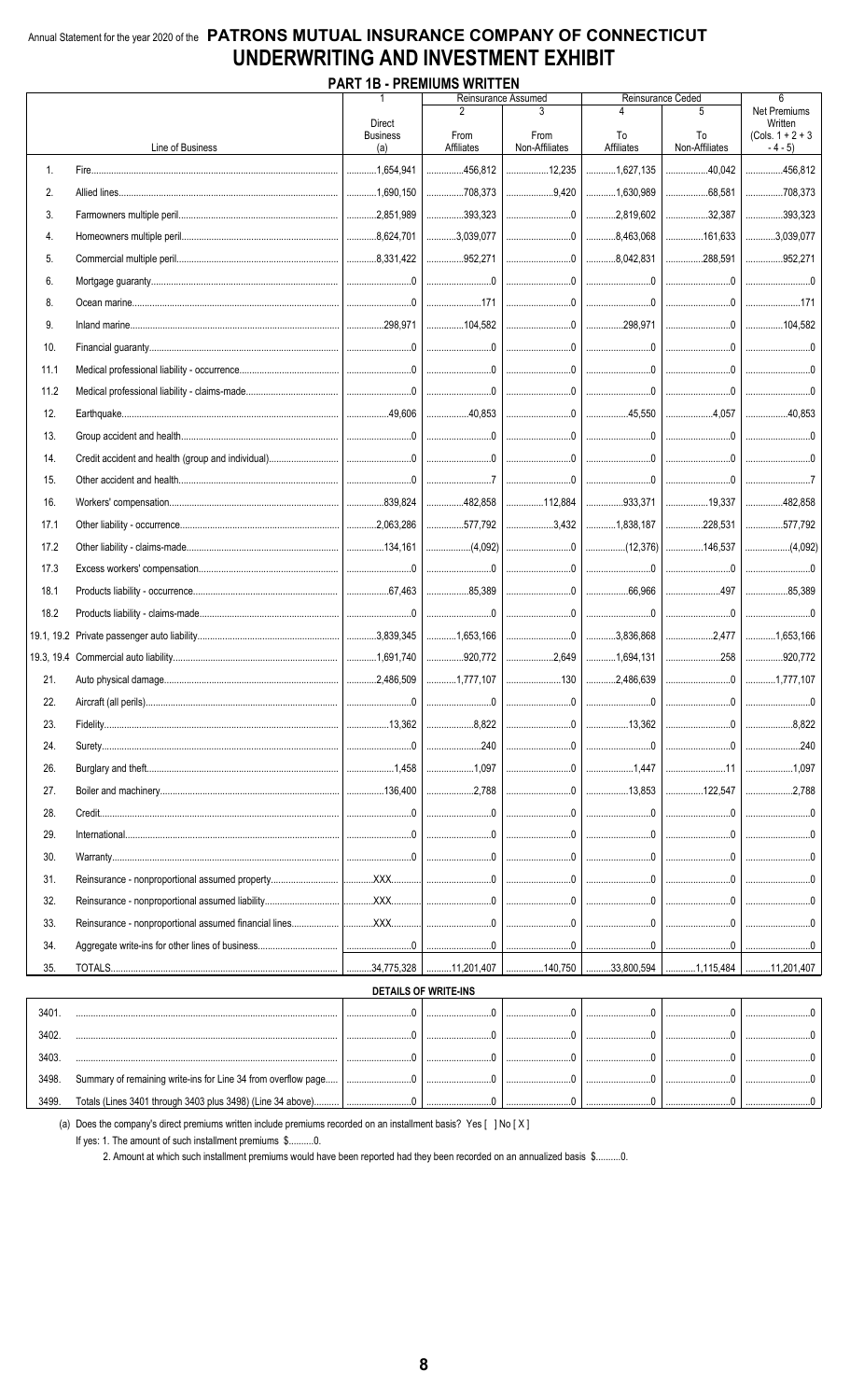### Annual Statement for the year 2020 of the PATRONS MUTUAL INSURANCE COMPANY OF CONNECTICUT UNDERWRITING AND INVESTMENT EXHIBIT

PART 2 - LOSSES PAID AND INCURRED

|   |                |                                                                |                                                                                                                                                                                                                                                                                                                                                                                      |                        | Losses Paid Less Salvage    |                                     |                                                    |                                    |                                                        |                                                            |
|---|----------------|----------------------------------------------------------------|--------------------------------------------------------------------------------------------------------------------------------------------------------------------------------------------------------------------------------------------------------------------------------------------------------------------------------------------------------------------------------------|------------------------|-----------------------------|-------------------------------------|----------------------------------------------------|------------------------------------|--------------------------------------------------------|------------------------------------------------------------|
|   |                |                                                                |                                                                                                                                                                                                                                                                                                                                                                                      |                        |                             |                                     | Net Losses                                         |                                    | Losses                                                 | Percentage of<br>Losses Incurred                           |
|   |                | Line of Business                                               | Direct<br><b>Business</b>                                                                                                                                                                                                                                                                                                                                                            | Reinsurance<br>Assumed | Reinsurance<br>Recovered    | Net Payments<br>$(Cols. 1 + 2 - 3)$ | Unpaid<br><b>Current Year</b><br>(Part 2A, Col. 8) | Net Losses<br>Unpaid<br>Prior Year | Incurred<br><b>Current Year</b><br>$(Cols. 4 + 5 - 6)$ | (Col. 7, Part 2)<br>to Premiums Earned<br>(Col. 4, Part 1) |
|   |                | Fire.                                                          | .455.132                                                                                                                                                                                                                                                                                                                                                                             | .327.769               | .457.873                    | .325,028                            | .211.826                                           | .107,129                           | .429.726                                               | .102.3                                                     |
|   | $\overline{2}$ | Allied lines.                                                  | 769,891                                                                                                                                                                                                                                                                                                                                                                              | .498,672               | 773,431                     | .495,132                            | 267,602                                            | 216,199                            | .546.534                                               | .87.6                                                      |
|   |                | Farmowners multiple peril.                                     | 530,962                                                                                                                                                                                                                                                                                                                                                                              | 172,174                | 530,962                     | 172,174                             | .74,714                                            | 56,354                             | .190,534                                               | .55.6                                                      |
|   |                | Homeowners multiple peril                                      | .4,359,988                                                                                                                                                                                                                                                                                                                                                                           | .1,814,363             | .4,359,988                  | 1,814,363                           | .580,536                                           | .454,994                           | 1,939,904                                              | .71.4                                                      |
|   |                | Commercial multiple peril.                                     | 6,658,758                                                                                                                                                                                                                                                                                                                                                                            | .562,568               | .6,658,758                  | .562.568                            | 579.107                                            | 697,296                            | .444.380                                               | .48.2                                                      |
|   |                | Mortgage quaranty                                              |                                                                                                                                                                                                                                                                                                                                                                                      | $\sqrt{ }$             |                             |                                     | $\sqrt{ }$                                         |                                    |                                                        | .0.0                                                       |
|   |                | Ocean marine                                                   |                                                                                                                                                                                                                                                                                                                                                                                      | .244                   |                             | .244                                | $\overline{0}$                                     |                                    | .244                                                   | .179.5                                                     |
|   |                | Inland marine.                                                 | .114,501                                                                                                                                                                                                                                                                                                                                                                             | .28,871                | .114,501                    | .28,871                             | .6,421                                             | .4.834                             | .30,458                                                | .29.8                                                      |
|   | 10.            | Financial quaranty                                             |                                                                                                                                                                                                                                                                                                                                                                                      | $\overline{0}$         |                             |                                     | 0 <sup>1</sup>                                     |                                    |                                                        | 0.0.                                                       |
|   | 11.1           | Medical professional liability - occurrence.                   |                                                                                                                                                                                                                                                                                                                                                                                      | $\ldots 0$             |                             |                                     | 84                                                 | .77                                |                                                        | 0.0.                                                       |
|   | 11.2           | Medical professional liability - claims-made.                  |                                                                                                                                                                                                                                                                                                                                                                                      | .8,250                 |                             | .8,250                              | 52,932                                             | .56,218                            | .4,964                                                 | 0.0.                                                       |
|   | 12.            | Earthquake                                                     |                                                                                                                                                                                                                                                                                                                                                                                      | .1,375                 |                             | .1.375                              | 250                                                | .250                               | .1.375                                                 | .3.4                                                       |
|   | 13.            | Group accident and health                                      |                                                                                                                                                                                                                                                                                                                                                                                      | $\overline{0}$         |                             |                                     | 0                                                  |                                    |                                                        | 0.0                                                        |
|   | 14.            | Credit accident and health (group and individual).             |                                                                                                                                                                                                                                                                                                                                                                                      | $\sqrt{ }$             |                             |                                     | $\Omega$                                           |                                    |                                                        | 0.0                                                        |
|   | 15.            | Other accident and health.                                     |                                                                                                                                                                                                                                                                                                                                                                                      | .43                    |                             | .43                                 | .64                                                | .171                               | (64)                                                   | (714.9)                                                    |
|   | 16.            | Workers' compensation.                                         | 211,306                                                                                                                                                                                                                                                                                                                                                                              | .318,561               | 263,528                     | .266,339                            | .1,124,953                                         | 1,202,231                          | .189,061                                               | .34.6                                                      |
|   | 17.1           | Other liability - occurrence.                                  | .2,075,393                                                                                                                                                                                                                                                                                                                                                                           | .364,338               | 2,075,739                   | .363,993                            | 1,367,108                                          | 1,640,841                          | .90,261                                                | .16.0                                                      |
|   | 17.2           | Other liability - claims-made.                                 |                                                                                                                                                                                                                                                                                                                                                                                      | 14,954                 |                             | .14,954                             | 20,976                                             | 34,130                             | .1.800                                                 | (60.2)                                                     |
|   | 17.3           | Excess workers' compensation.                                  | - 0                                                                                                                                                                                                                                                                                                                                                                                  |                        |                             |                                     | - 0                                                | 1,859                              | (1,859)                                                | $0.0$                                                      |
|   | 18.1           | Products liability - occurrence.                               | .18,298                                                                                                                                                                                                                                                                                                                                                                              | 8,833                  | 18,298                      | .8,833                              | 72,387                                             | 81.622                             | (402)                                                  | (0.5)                                                      |
| ဖ | 18.2           | Products liability - claims-made.                              | $\sqrt{ }$                                                                                                                                                                                                                                                                                                                                                                           | $\bigcap$              |                             |                                     | $\sqrt{ }$                                         |                                    | $\bigcap$                                              | 0.0                                                        |
|   |                | 19.1, 19.2 Private passenger auto liability.                   | 6,398,799                                                                                                                                                                                                                                                                                                                                                                            | .1,129,714             | .6,398,799                  | 1,129,714                           | .1,074,508                                         | .994,655                           | .1,209,568                                             | .70.2                                                      |
|   |                | 19.3, 19.4 Commercial auto liability                           | 1,130,638                                                                                                                                                                                                                                                                                                                                                                            | .411,953               | .1,131,158                  | .411,433                            | .775.641                                           | 787,177                            | .399.897                                               | .50.7                                                      |
|   | 21.            | Auto physical damage                                           | 1,359,378                                                                                                                                                                                                                                                                                                                                                                            | .911,573               | 1,359,382                   | .911,569                            | .55,896                                            | .46,931                            | .920.533                                               | .53.0                                                      |
|   | 22.            | Aircraft (all perils)                                          |                                                                                                                                                                                                                                                                                                                                                                                      |                        |                             |                                     | - 0                                                |                                    |                                                        | 0.0.                                                       |
|   | 23.            | Fidelity                                                       |                                                                                                                                                                                                                                                                                                                                                                                      | 595                    |                             | .595                                | .1,417                                             | .1,922                             | .90                                                    | .1.0                                                       |
|   | 24.            | Suretv                                                         |                                                                                                                                                                                                                                                                                                                                                                                      | .1,593                 |                             | .1,593                              | .3,444                                             | .6.818                             | (1.781)                                                | (618.6)                                                    |
|   | 26.            | Burglary and theft.                                            |                                                                                                                                                                                                                                                                                                                                                                                      | .13                    |                             | .13                                 | .36                                                | .50                                |                                                        | (0.2)                                                      |
|   | 27.            | Boiler and machinery.                                          | 5.800                                                                                                                                                                                                                                                                                                                                                                                | (653)                  | .5.800                      | (653)                               | .2,999                                             | 2.349                              |                                                        | (0.1)                                                      |
|   | 28.            | Credit.                                                        |                                                                                                                                                                                                                                                                                                                                                                                      | - 0                    |                             |                                     | $\Omega$                                           |                                    |                                                        | 0.0                                                        |
|   | 29.            | International                                                  |                                                                                                                                                                                                                                                                                                                                                                                      | $\Omega$               |                             |                                     | $\Omega$                                           |                                    |                                                        | 0.0.                                                       |
|   | 30.            | Warranty                                                       |                                                                                                                                                                                                                                                                                                                                                                                      | $\sqrt{ }$             |                             |                                     | - 0                                                |                                    |                                                        | 0.0.                                                       |
|   | 31.            | Reinsurance - nonproportional assumed property.                | $\overline{X}$ $\overline{X}$ $\overline{X}$ $\overline{X}$ $\overline{X}$ $\overline{X}$ $\overline{X}$ $\overline{X}$ $\overline{X}$ $\overline{X}$ $\overline{X}$ $\overline{X}$ $\overline{X}$ $\overline{X}$ $\overline{X}$ $\overline{X}$ $\overline{X}$ $\overline{X}$ $\overline{X}$ $\overline{X}$ $\overline{X}$ $\overline{X}$ $\overline{X}$ $\overline{X}$ $\overline{$ | $\Omega$               |                             |                                     | $\Omega$                                           |                                    |                                                        | 0.0.                                                       |
|   | 32.            | Reinsurance - nonproportional assumed liability                | .XXX.                                                                                                                                                                                                                                                                                                                                                                                | .356                   |                             | .356                                | .5.818                                             | .6,557                             | (383)                                                  | 0 <sub>0</sub>                                             |
|   | 33.            | Reinsurance - nonproportional assumed financial lines.         | $\mathsf{XXX}$                                                                                                                                                                                                                                                                                                                                                                       | $\sqrt{ }$             |                             |                                     | $\sqrt{ }$                                         |                                    |                                                        | 0 <sub>0</sub>                                             |
|   | 34.            | Aggregate write-ins for other lines of business.               |                                                                                                                                                                                                                                                                                                                                                                                      |                        |                             |                                     |                                                    |                                    |                                                        | 0 <sub>0</sub>                                             |
|   | 35.            | TOTALS.                                                        | .24,088,844                                                                                                                                                                                                                                                                                                                                                                          | .6,576,159             | 24,148,217                  | 6,516,787                           | .6,278,720                                         | .6,400,664                         | 6,394,842                                              | .60.2                                                      |
|   |                |                                                                |                                                                                                                                                                                                                                                                                                                                                                                      |                        | <b>DETAILS OF WRITE-INS</b> |                                     |                                                    |                                    |                                                        |                                                            |
|   | 3401.          |                                                                | $\Omega$                                                                                                                                                                                                                                                                                                                                                                             |                        |                             | $\cap$                              | $\Omega$                                           |                                    |                                                        | 0.0                                                        |
|   | 3402.          |                                                                |                                                                                                                                                                                                                                                                                                                                                                                      |                        |                             |                                     | $\cap$                                             |                                    |                                                        | 0.0                                                        |
|   | 3403.          |                                                                |                                                                                                                                                                                                                                                                                                                                                                                      |                        |                             |                                     |                                                    |                                    |                                                        | 0 <sub>0</sub>                                             |
|   | 3498.          | Summary of remaining write-ins for Line 34 from overflow page. |                                                                                                                                                                                                                                                                                                                                                                                      |                        |                             |                                     |                                                    |                                    |                                                        | <b>XXX</b>                                                 |
|   | 3499           | Totals (Lines 3401 through 3403 plus 3498) (Line 34 above)     |                                                                                                                                                                                                                                                                                                                                                                                      |                        |                             |                                     |                                                    |                                    |                                                        | 0 <sub>0</sub>                                             |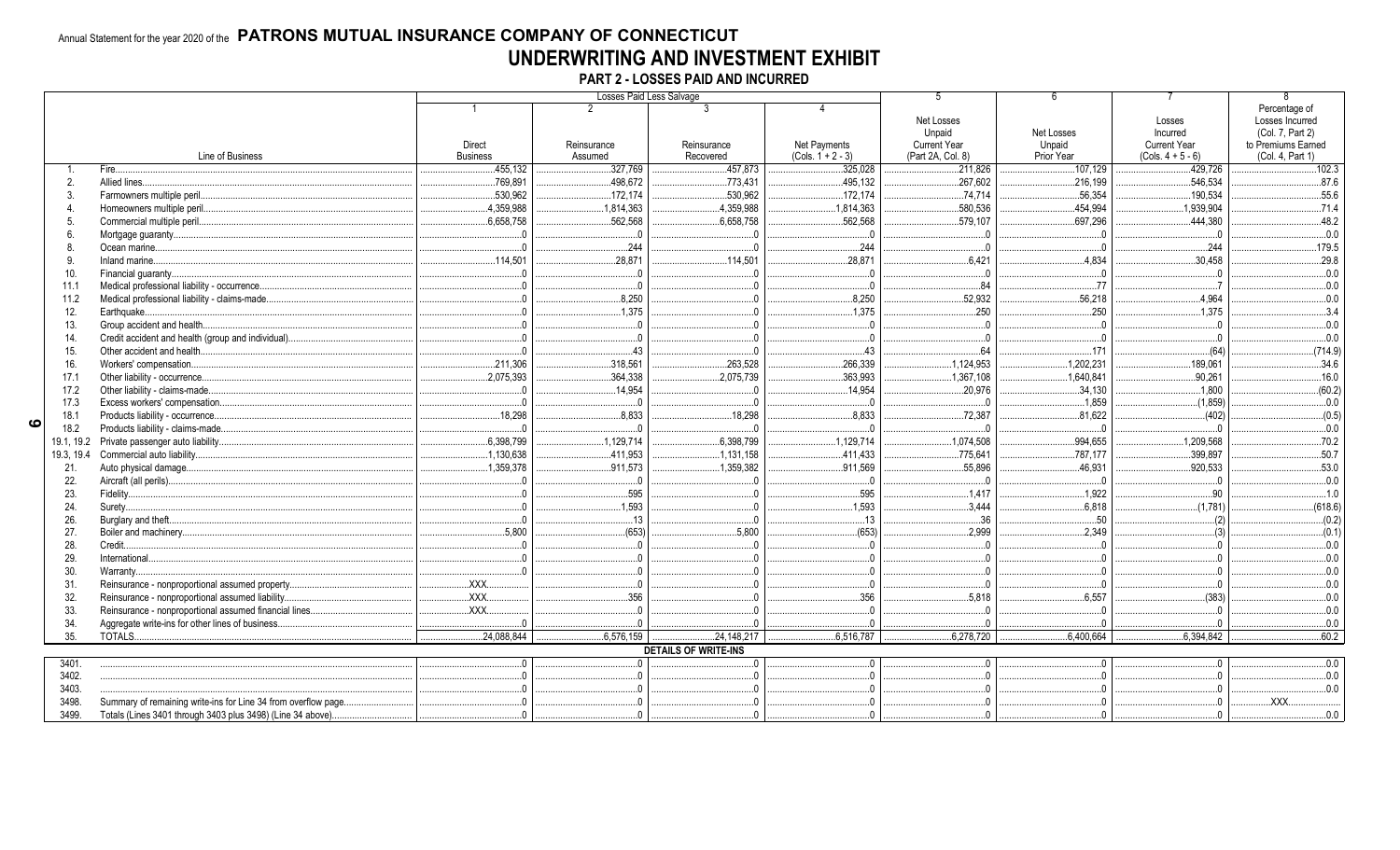### Annual Statement for the year 2020 of the PATRONS MUTUAL INSURANCE COMPANY OF CONNECTICUT UNDERWRITING AND INVESTMENT EXHIBIT

### PART 2A - UNPAID LOSSES AND LOSS ADJUSTMENT EXPENSES

|           |                |                                                                  |                                                             |             | Reported Losses             |                      |                | Incurred But Not Reported |                |                         |                    |
|-----------|----------------|------------------------------------------------------------------|-------------------------------------------------------------|-------------|-----------------------------|----------------------|----------------|---------------------------|----------------|-------------------------|--------------------|
|           |                |                                                                  |                                                             |             | 3                           |                      | 5              |                           |                |                         |                    |
|           |                |                                                                  |                                                             |             |                             | Net Losses Excluding |                |                           |                |                         | Net                |
|           |                |                                                                  |                                                             |             |                             | Incurred but         |                |                           |                | Net Losses              | <b>Unpaid Loss</b> |
|           |                |                                                                  |                                                             | Reinsurance | Deduct Reinsurance          | not Reported         |                | Reinsurance               | Reinsurance    | Unpaid                  | Adiustment         |
|           |                | Line of Business                                                 | Direct                                                      | Assumed     | Recoverable                 | $(Cols. 1 + 2 - 3)$  | Direct         | Assumed                   | Ceded          | $(Cols. 4 + 5 + 6 - 7)$ | Expenses           |
|           | $\mathbf{1}$ . | Fire                                                             | .972,688                                                    | .159,288    | .972,688                    | .159,288             | .218,081       | 52,538                    | .218,081       | .211,826                | .35,781            |
|           | 2.             | Allied lines.                                                    | 124,696                                                     | 151,812     | .124,696                    | .151,812             | .148,358       | .115,790                  | 148,358        | .267,602                | 33,265             |
|           | 3.             | Farmowners multiple peril.                                       | 608,763                                                     | .49,515     | .608,763                    | .49,515              | .256,928       | .25,200                   | 256,928        | 74,714                  | 11,591             |
|           | 4              | Homeowners multiple peril.                                       | 1,921,715                                                   | .279,555    | 1,921,715                   | .279,555             | .1,548,705     | .300,981                  | .1,548,705     | .580,536                | 113,073            |
|           | 5.             | Commercial multiple peril.                                       | .6,276,608                                                  | .351,167    | .6,276,608                  | .351,167             | 2,779,011      | .227,940                  | 2,779,011      | .579.107                | 246,566            |
|           | 6.             | Mortgage quaranty                                                |                                                             |             | $\Omega$                    | $\Omega$             |                | $\overline{0}$            | $\bigcap$      |                         |                    |
|           | 8.             | Ocean marine                                                     |                                                             |             | $\Omega$                    | $\Omega$             |                | $\overline{0}$            | - 0            |                         |                    |
|           | 9.             | Inland marine                                                    | .125,028                                                    | .3,919      | .125,028                    | .3,919               | .104,875       | .2,503                    | 104,875        | .6,421                  | 917                |
|           | 10.            | Financial guaranty                                               |                                                             |             | $\cap$                      | $\cap$               |                | $\sqrt{ }$                | $\sqrt{ }$     |                         |                    |
|           | 11.1           | Medical professional liability - occurrence.                     |                                                             | $\Omega$    | $\Omega$                    | $\Omega$             | $\sqrt{ }$     | .84                       | $\Omega$       | .84                     | 52                 |
|           | 11.2           | Medical professional liability - claims-made                     |                                                             | .42,262     |                             | 42,262               |                | .10,670                   | $\Omega$       | .52,932                 | .16,220            |
|           | 12.            | Earthquake                                                       |                                                             | .250        |                             | 250                  |                | $\Omega$                  |                | 250                     | .224               |
|           | 13.            | Group accident and health                                        |                                                             | $\Omega$    |                             | $\Omega$             |                | $\Omega$                  | $\Omega$       | (a)                     |                    |
|           | 14.            | Credit accident and health (group and individual).               |                                                             | $\Omega$    |                             | $\Omega$             |                | $\cap$                    |                |                         |                    |
|           | 15.            | Other accident and health.                                       |                                                             | .64         |                             | .64                  |                |                           | $\Omega$       | 64                      |                    |
|           | 16.            | Workers' compensation                                            | .334,071                                                    | .631,656    | .429,256                    | .536,471             | .431,136       | .686,373                  | .529,026       | 1,124,953               | .236,041           |
|           | 17.1           | Other liability - occurrence                                     | 2,895,430                                                   | .552,167    | 2,895,430                   | .552,167             | 2,578,234      | .814,942                  | 2,578,234      | 1,367,108               | .506,269           |
|           | 17.2           | Other liability - claims-made                                    |                                                             | .9.708      | $\Omega$                    | 9,708                | - 0            | .11,268                   | $\overline{0}$ | 20.976                  | 13,439             |
| $\vec{0}$ | 17.3           | Excess workers' compensation.                                    |                                                             | $\cdot$ 0   | $\Omega$                    | 0                    | $\overline{0}$ | $\ldots 0$                | 0              | $\overline{0}$          | $\bigcap$          |
|           | 18.1           | Products liability - occurrence.                                 |                                                             | .21,673     | $\Omega$                    | .21,673              | .29,074        | .50,714                   | 29,074         | 72,387                  | .35,424            |
|           | 18.2           | Products liability - claims-made.                                |                                                             | $\Omega$    | $\Omega$                    | $0 \ldots$           | $\Omega$       | $\overline{0}$            | 0              | $\Omega$                | $\sqrt{ }$         |
|           |                | 19.1, 19.2 Private passenger auto liability.                     | .4,842,609                                                  | .756,187    | 4,842,609                   | 756,187              | .1,105,069     | .318,321                  | 1,105,069      | 1,074,508               | .192,453           |
|           |                | 19.3, 19.4 Commercial auto liability                             | 1,034,601                                                   | .573,832    | 1,040,163                   | .568,270             | .268,372       | .209,429                  | .270,429       | .775,641                | .160,236           |
|           | 21.            | Auto physical damage                                             | 125.764                                                     | .68,834     | .125,752                    | .68,846              | (4,213)        | (12,947)                  | (4,210)        | .55.896                 | .43,949            |
|           | 22.            | Aircraft (all perils)                                            |                                                             | $\Omega$    | $\Omega$                    | $0 \ldots$           | $\Omega$       | $\cdot$ .0                | $\overline{0}$ |                         |                    |
|           | 23.            | Fidelity                                                         |                                                             | .425        |                             | .425                 | .79            | .992                      | .79            | .1,417                  | 667                |
|           | 24.            | Surety.                                                          |                                                             | .3,079      |                             | .3,079               | $\cap$         | .365                      | $\Omega$       | 3.444                   | .1,592             |
|           | 26.            | Burglary and theft                                               |                                                             |             |                             |                      | .193           | .35                       | .193           | .36                     | 17                 |
|           | 27.            | Boiler and machinery                                             |                                                             |             |                             |                      | .6,160         | .2,999                    | .6,160         | .2,999                  | .1.135             |
|           | 28.            | Credit                                                           |                                                             |             |                             | $\Omega$             |                | $\overline{0}$            | $\Omega$       |                         |                    |
|           |                | International.                                                   |                                                             |             |                             |                      |                | $\Omega$                  | $\cap$         |                         |                    |
|           | 29.            | Warranty.                                                        |                                                             |             |                             |                      |                | $\sqrt{ }$                | $\cap$         |                         |                    |
|           | 30.            | Reinsurance - nonproportional assumed property.                  | XXX.                                                        |             |                             |                      | .XXX.          |                           | $\sqrt{ }$     |                         |                    |
|           | 31.            |                                                                  | .XXX.                                                       | .3.047      | $\Omega$                    | .3,047               | XXX.           | .2.772                    | $\overline{0}$ | .5,818                  |                    |
|           | 32.            | Reinsurance - nonproportional assumed liability                  | $\overline{X}$ $\overline{X}$ $\overline{X}$ $\overline{X}$ | $\Omega$    | $\Omega$                    | $\cap$               | <b>XXX</b>     |                           |                |                         |                    |
|           | 33.            | Reinsurance - nonproportional assumed financial lines            |                                                             |             |                             |                      |                |                           |                |                         |                    |
|           | 34.            | Aggregate write-ins for other lines of business                  |                                                             |             |                             |                      |                |                           |                |                         |                    |
|           | 35.            | TOTALS.                                                          | .19,261,973                                                 | .3,658,442  | 19,362,708                  | .3,557,707           | .9,470,061     | .2,820,963                | .9,570,012     | .6,278,720              | 1,648,909          |
|           |                |                                                                  |                                                             |             | <b>DETAILS OF WRITE-INS</b> |                      |                |                           |                |                         |                    |
|           | 3401.          |                                                                  | $\Omega$                                                    | $\Omega$    | $\Omega$                    | $\Omega$             | $\Omega$       | 0                         | $\overline{0}$ | $\Omega$                |                    |
|           | 3402.          |                                                                  |                                                             |             |                             |                      |                |                           |                |                         |                    |
|           | 3403.          |                                                                  |                                                             |             |                             |                      |                |                           |                |                         |                    |
|           | 3498.          | Summary of remaining write-ins for Line 34 from overflow page.   |                                                             |             |                             |                      |                |                           |                |                         |                    |
|           |                | 3499. Totals (Lines 3401 through 3403 plus 3498) (Line 34 above) |                                                             |             |                             |                      |                |                           |                |                         |                    |

(a) Including \$..........0 for present value of life indemnity claims.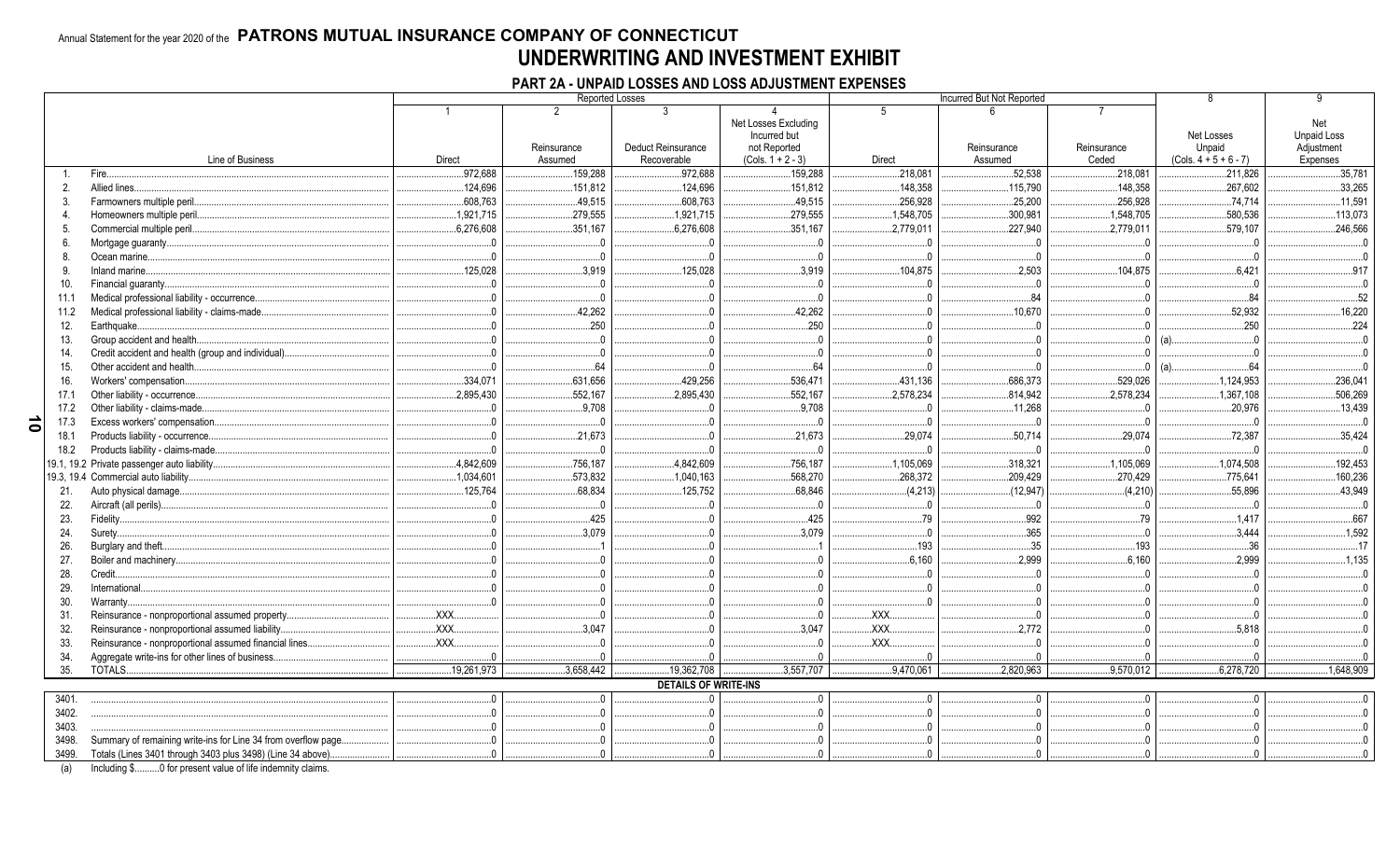### Annual Statement for the year 2020 of the PATRONS MUTUAL INSURANCE COMPANY OF CONNECTICUT UNDERWRITING AND INVESTMENT EXHIBIT **PART 3 - EXPENSES**

|       |                                                                             | LAI LIVULU                     |                                         |                                                                                                                                                                                           |         |
|-------|-----------------------------------------------------------------------------|--------------------------------|-----------------------------------------|-------------------------------------------------------------------------------------------------------------------------------------------------------------------------------------------|---------|
|       |                                                                             | $\mathbf 1$<br>Loss Adjustment | $\overline{2}$<br>Other<br>Underwriting | 3<br>Investment                                                                                                                                                                           | 4       |
|       |                                                                             | Expenses                       | Expenses                                | Expenses                                                                                                                                                                                  | Total   |
| 1.    | Claim adjustment services:                                                  |                                |                                         |                                                                                                                                                                                           |         |
|       | 1.1                                                                         | 1.386.816                      |                                         |                                                                                                                                                                                           |         |
|       | 1.2<br>1.3                                                                  |                                | 0                                       |                                                                                                                                                                                           | 496,664 |
|       | 1.4                                                                         |                                |                                         |                                                                                                                                                                                           |         |
| 2.    | Commission and brokerage:                                                   |                                |                                         |                                                                                                                                                                                           |         |
|       | 2.1                                                                         |                                | 5.331.521                               |                                                                                                                                                                                           |         |
|       | 2.2                                                                         |                                |                                         |                                                                                                                                                                                           |         |
|       | 2.3                                                                         |                                |                                         |                                                                                                                                                                                           |         |
|       | 2.4                                                                         |                                | 851.024                                 |                                                                                                                                                                                           |         |
|       | 2.5                                                                         |                                | 269,640                                 |                                                                                                                                                                                           |         |
|       | 2.6                                                                         |                                | 851,024                                 |                                                                                                                                                                                           |         |
|       | 2.7                                                                         |                                |                                         |                                                                                                                                                                                           |         |
|       | 2.8                                                                         |                                |                                         |                                                                                                                                                                                           |         |
| 3.    |                                                                             |                                |                                         |                                                                                                                                                                                           |         |
| 4.    |                                                                             |                                | 3.614                                   |                                                                                                                                                                                           |         |
| 5.    |                                                                             |                                | $\ldots$ 37.061                         |                                                                                                                                                                                           |         |
| 6.    |                                                                             |                                |                                         |                                                                                                                                                                                           |         |
| 7.    |                                                                             |                                |                                         |                                                                                                                                                                                           |         |
| 8.    | Salary and related items:                                                   |                                |                                         |                                                                                                                                                                                           |         |
|       | 8.1                                                                         |                                | 570,041                                 |                                                                                                                                                                                           |         |
|       | 8.2                                                                         |                                | 38,344                                  |                                                                                                                                                                                           |         |
| 9.    |                                                                             |                                |                                         |                                                                                                                                                                                           | 214,296 |
| 10.   |                                                                             |                                | 5.261                                   |                                                                                                                                                                                           |         |
| 11.   |                                                                             |                                |                                         |                                                                                                                                                                                           |         |
| 12.   |                                                                             |                                |                                         |                                                                                                                                                                                           |         |
| 13.   |                                                                             |                                | 39,838                                  |                                                                                                                                                                                           |         |
| 14.   |                                                                             |                                | 7,054                                   |                                                                                                                                                                                           |         |
| 15.   |                                                                             |                                | 278,986                                 |                                                                                                                                                                                           |         |
| 16.   |                                                                             |                                |                                         |                                                                                                                                                                                           |         |
| 17.   |                                                                             |                                |                                         |                                                                                                                                                                                           |         |
| 18.   |                                                                             |                                |                                         |                                                                                                                                                                                           |         |
| 19.   |                                                                             |                                |                                         |                                                                                                                                                                                           |         |
| 20.   | Taxes, licenses and fees:                                                   |                                |                                         |                                                                                                                                                                                           |         |
|       | 20.1 State and local insurance taxes deducting guaranty association credits |                                |                                         |                                                                                                                                                                                           |         |
|       |                                                                             |                                |                                         |                                                                                                                                                                                           |         |
|       | 20.3                                                                        |                                |                                         | $\begin{array}{c c c c c c} \hline \end{array}$                                                                                                                                           |         |
|       | 20.4                                                                        |                                |                                         |                                                                                                                                                                                           |         |
|       | 20.5                                                                        |                                |                                         |                                                                                                                                                                                           |         |
| 21.   |                                                                             |                                |                                         |                                                                                                                                                                                           |         |
| 22.   |                                                                             |                                |                                         |                                                                                                                                                                                           |         |
| 23.   |                                                                             |                                |                                         |                                                                                                                                                                                           |         |
| 24.   |                                                                             |                                |                                         |                                                                                                                                                                                           |         |
| 25.   |                                                                             |                                | 3,813,693                               |                                                                                                                                                                                           |         |
| 26.   |                                                                             |                                | 667,068                                 |                                                                                                                                                                                           |         |
| 27.   |                                                                             |                                | 621,893                                 |                                                                                                                                                                                           |         |
| 28.   |                                                                             |                                |                                         |                                                                                                                                                                                           |         |
| 29.   |                                                                             |                                |                                         |                                                                                                                                                                                           |         |
| 30.   |                                                                             |                                |                                         |                                                                                                                                                                                           |         |
|       |                                                                             | <b>DETAILS OF WRITE-INS</b>    |                                         |                                                                                                                                                                                           |         |
| 2401. |                                                                             |                                |                                         | $\ldots \ldots \ldots \ldots \ldots \ldots \ldots 294,954 \mid \ldots \ldots \ldots \ldots \ldots \ldots \ldots \ldots 207 \mid \ldots \ldots \ldots \ldots \ldots \ldots \ldots 340,512$ |         |
| 2403. |                                                                             |                                |                                         |                                                                                                                                                                                           |         |
|       |                                                                             |                                |                                         |                                                                                                                                                                                           |         |
|       |                                                                             |                                |                                         |                                                                                                                                                                                           |         |

(a) Includes management fees of \$.....69,569 to affiliates and \$.....5,056 to non-affiliates.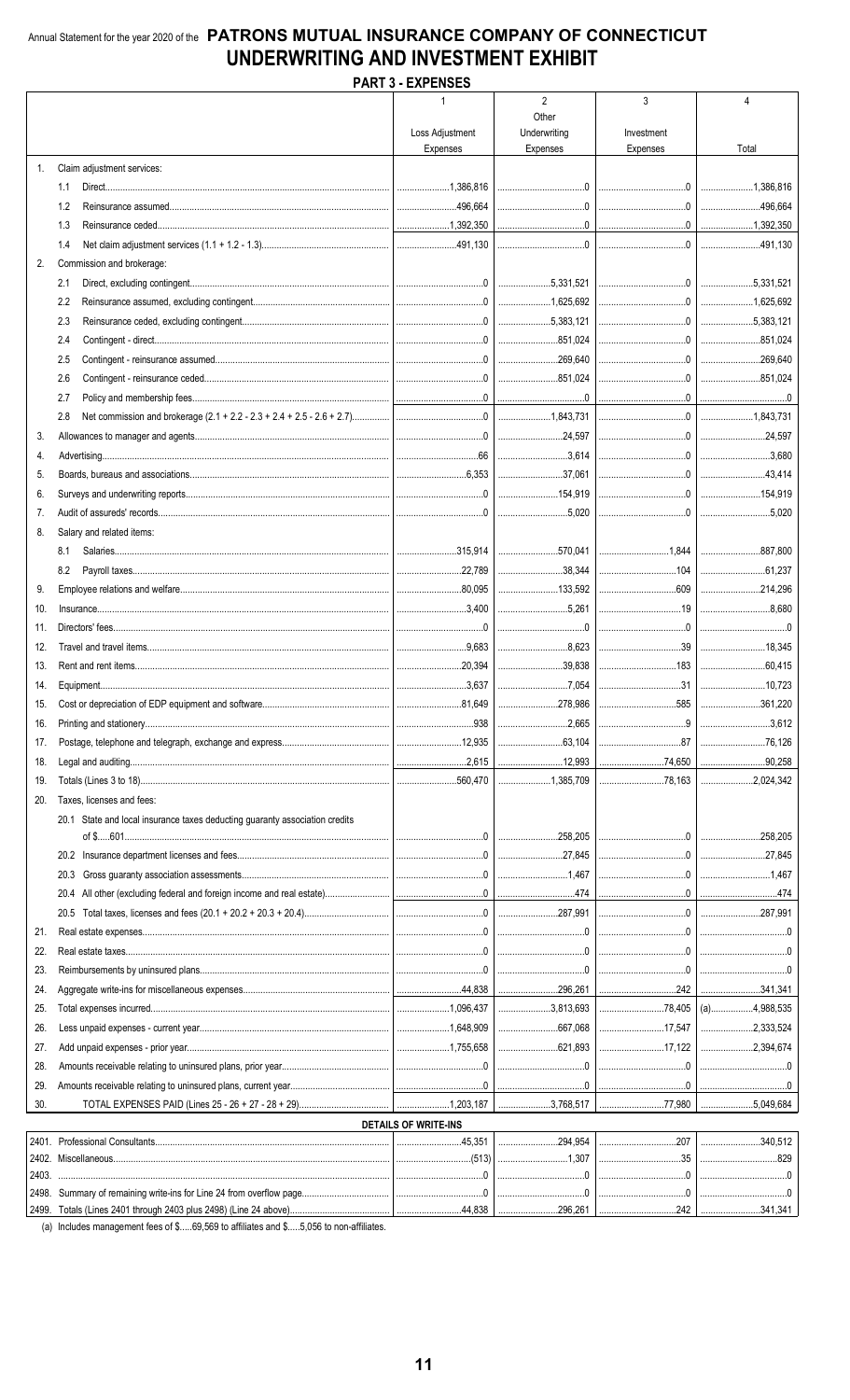### Annual Statement for the year 2020 of the PATRONS MUTUAL INSURANCE COMPANY OF CONNECTICUT **EXHIBIT OF NET INVESTMENT INCOME**

|                |                                                                                                                                         | $\mathbf{1}$                       | $\overline{2}$ |
|----------------|-----------------------------------------------------------------------------------------------------------------------------------------|------------------------------------|----------------|
|                |                                                                                                                                         | Collected                          | Earned         |
|                |                                                                                                                                         | During Year                        | During Year    |
| $\mathbf{1}$ . |                                                                                                                                         |                                    |                |
| 1.1            |                                                                                                                                         |                                    |                |
| 1.2            |                                                                                                                                         |                                    |                |
| 1.3            |                                                                                                                                         |                                    |                |
| 2.1            |                                                                                                                                         |                                    |                |
| 2.11           |                                                                                                                                         |                                    |                |
| 2.2            |                                                                                                                                         |                                    |                |
| 2.21           |                                                                                                                                         |                                    |                |
| 3.             |                                                                                                                                         |                                    |                |
| 4.             |                                                                                                                                         |                                    |                |
| 5.             |                                                                                                                                         |                                    |                |
| 6.             |                                                                                                                                         |                                    |                |
| 7.             |                                                                                                                                         |                                    |                |
| 8.             |                                                                                                                                         |                                    |                |
| 9.             |                                                                                                                                         |                                    |                |
| 10.            |                                                                                                                                         |                                    |                |
| 11.            | $Investment\noexpenses\n$                                                                                                               |                                    |                |
| 12.            |                                                                                                                                         |                                    |                |
| 13.            |                                                                                                                                         |                                    |                |
| 14.            |                                                                                                                                         |                                    |                |
| 15.            |                                                                                                                                         |                                    |                |
| 16.            |                                                                                                                                         |                                    |                |
| 17.            |                                                                                                                                         |                                    |                |
|                |                                                                                                                                         |                                    |                |
|                | <b>DETAILS OF WRITE-INS</b>                                                                                                             |                                    |                |
| 0902.          |                                                                                                                                         | $\begin{array}{c} 327 \end{array}$ |                |
|                |                                                                                                                                         |                                    |                |
| 0903.          |                                                                                                                                         |                                    |                |
|                |                                                                                                                                         |                                    |                |
|                |                                                                                                                                         |                                    |                |
|                |                                                                                                                                         |                                    |                |
|                |                                                                                                                                         |                                    |                |
| 1503.          |                                                                                                                                         |                                    |                |
|                |                                                                                                                                         |                                    |                |
|                |                                                                                                                                         |                                    |                |
| (a)            | Includes \$293,760 accrual of discount less \$380,796 amortization of premium and less \$18,957 paid for accrued interest on purchases. |                                    |                |
| (b)            | Includes \$0 accrual of discount less \$0 amortization of premium and less \$0 paid for accrued dividends on purchases.                 |                                    |                |
| (c)            | Includes \$0 accrual of discount less \$0 amortization of premium and less \$0 paid for accrued interest on purchases.                  |                                    |                |
| (d)            | Includes \$0 for company's occupancy of its own buildings; and excludes \$0 interest on encumbrances.                                   |                                    |                |
| (e)            | Includes \$0 accrual of discount less \$0 amortization of premium and less \$0 paid for accrued interest on purchases.                  |                                    |                |
| (f)            | Includes \$ 0 accrual of discount less \$ 0 amortization of premium                                                                     |                                    |                |

(g) Includes \$.......... 0 investment expenses and \$.......... 0 investment taxes, licenses and fees, excluding federal income taxes, attributable to segregated and Separate Accounts.

 $(h)$ Includes \$..........0 interest on surplus notes and \$..........0 interest on capital notes.

(i) Includes \$..........0 depreciation on real estate and \$..........0 depreciation on other invested assets.

## **EXHIBIT OF CAPITAL GAINS (LOSSES)**

|       |                                                                    |             | 2                           |                       |                     |                     |
|-------|--------------------------------------------------------------------|-------------|-----------------------------|-----------------------|---------------------|---------------------|
|       |                                                                    | Realized    |                             |                       |                     | Change in           |
|       |                                                                    | Gain (Loss) | Other                       | <b>Total Realized</b> | Change in           | Unrealized          |
|       |                                                                    | on Sales    | Realized                    | Capital Gain (Loss)   | Unrealized          | Foreign Exchange    |
|       |                                                                    | or Maturity | Adjustments                 | (Columns $1 + 2$ )    | Capital Gain (Loss) | Capital Gain (Loss) |
|       |                                                                    |             |                             |                       |                     |                     |
| 1.1   |                                                                    |             |                             |                       |                     |                     |
| 1.2   |                                                                    |             |                             | 160.006               |                     |                     |
| 1.3   |                                                                    |             |                             |                       |                     |                     |
| 2.1   |                                                                    |             |                             |                       |                     |                     |
| 2.1'  |                                                                    |             |                             |                       |                     |                     |
| 2.2   |                                                                    |             |                             |                       |                     |                     |
| 2.21  |                                                                    |             |                             |                       |                     |                     |
| 3.    |                                                                    |             |                             |                       |                     |                     |
| 4.    |                                                                    |             |                             |                       |                     |                     |
| 5.    |                                                                    |             |                             |                       |                     |                     |
| 6.    | Cash, cash equivalents and short-term investments                  |             |                             |                       |                     |                     |
|       |                                                                    |             |                             |                       |                     |                     |
| 8.    |                                                                    |             |                             |                       |                     |                     |
| 9.    |                                                                    |             |                             |                       |                     |                     |
| 10.   |                                                                    |             |                             |                       |                     |                     |
|       |                                                                    |             | <b>DETAILS OF WRITE-INS</b> |                       |                     |                     |
| 0901  |                                                                    |             |                             |                       |                     |                     |
| 0902. |                                                                    |             |                             |                       |                     |                     |
| 0903  |                                                                    |             |                             |                       |                     |                     |
|       | 0998. Summary of remaining write-ins for Line 9 from overflow page |             |                             |                       |                     |                     |
|       | 0999. Totals (Lines 0901 through 0903 plus 0998) (Line 9 above)    |             |                             |                       |                     |                     |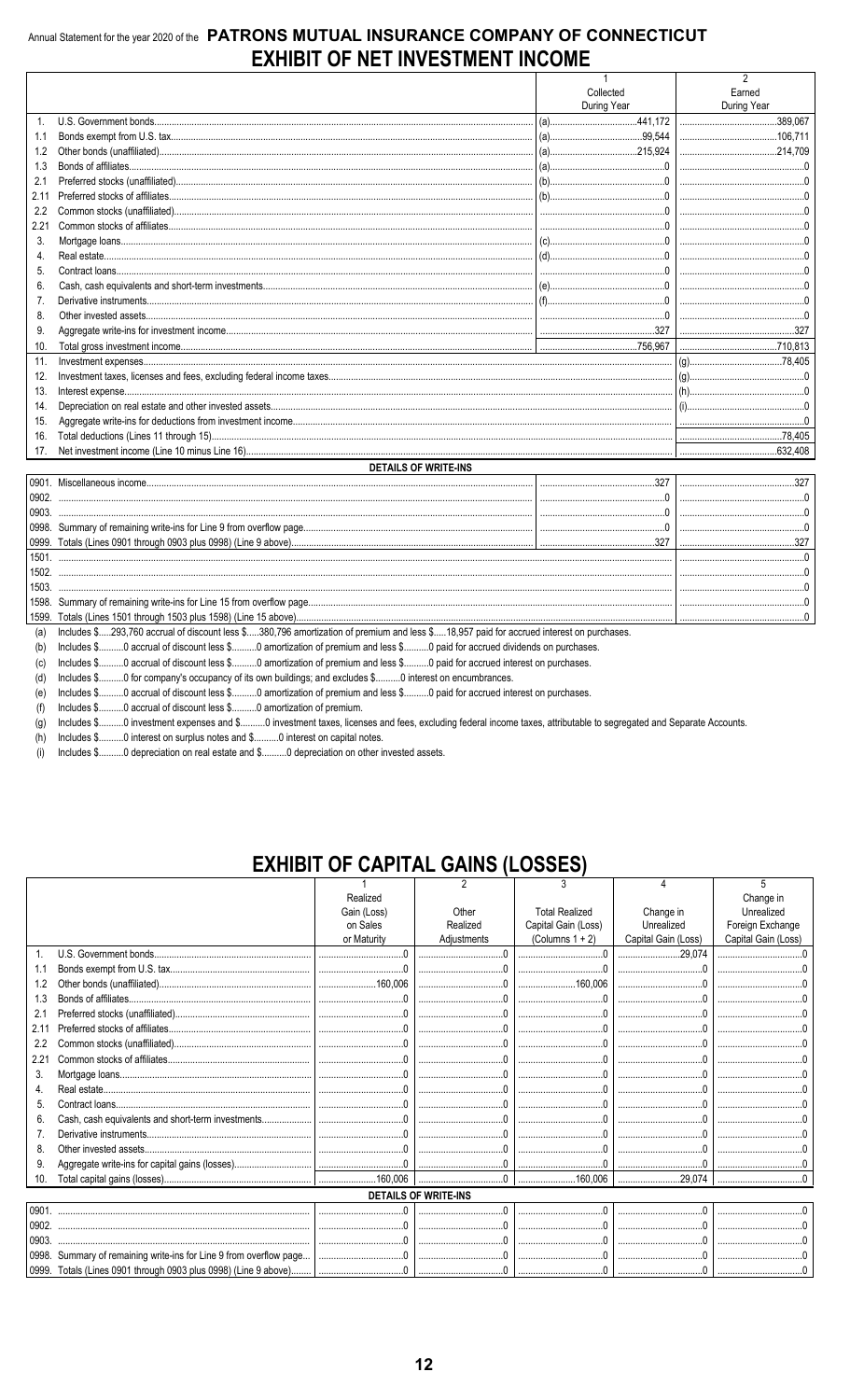### Annual Statement for the year 2020 of the PATRONS MUTUAL INSURANCE COMPANY OF CONNECTICUT **EXHIBIT OF NONADMITTED ASSETS**

|            |                                                                              | <b>Current Year</b><br>Total<br>Nonadmitted Assets | 2<br>Prior Year<br>Total<br>Nonadmitted Assets                                                                                                                                                                                                                                                                                                                                                                                                            | 3<br>Change in Total<br>Nonadmitted Assets<br>(Col. 2 - Col. 1) |
|------------|------------------------------------------------------------------------------|----------------------------------------------------|-----------------------------------------------------------------------------------------------------------------------------------------------------------------------------------------------------------------------------------------------------------------------------------------------------------------------------------------------------------------------------------------------------------------------------------------------------------|-----------------------------------------------------------------|
|            |                                                                              |                                                    |                                                                                                                                                                                                                                                                                                                                                                                                                                                           |                                                                 |
| 2.         | Stocks (Schedule D):                                                         |                                                    |                                                                                                                                                                                                                                                                                                                                                                                                                                                           |                                                                 |
|            | 2.1                                                                          |                                                    |                                                                                                                                                                                                                                                                                                                                                                                                                                                           |                                                                 |
|            | $2.2^{\circ}$                                                                |                                                    |                                                                                                                                                                                                                                                                                                                                                                                                                                                           |                                                                 |
| 3.         | Mortgage loans on real estate (Schedule B):                                  |                                                    |                                                                                                                                                                                                                                                                                                                                                                                                                                                           |                                                                 |
|            | 3.1                                                                          |                                                    | $\begin{array}{l} \rule{0.2cm}{0.15mm} \ldots \end{array} \qquad \begin{array}{l} \rule{0.2cm}{0.15mm} \ldots \end{array} \qquad \begin{array}{l} \rule{0.2cm}{0.15mm} \ldots \end{array} \qquad \begin{array}{l} \rule{0.2cm}{0.15mm} \ldots \end{array} \qquad \begin{array}{l} \rule{0.2cm}{0.15mm} \ldots \end{array} \qquad \begin{array}{l} \rule{0.2cm}{0.15mm} \ldots \end{array} \qquad \begin{array}{l} \rule{0.2cm}{0.15mm} \ldots \end{array$ |                                                                 |
|            | 3.2                                                                          |                                                    |                                                                                                                                                                                                                                                                                                                                                                                                                                                           |                                                                 |
| 4.         | Real estate (Schedule A):                                                    |                                                    |                                                                                                                                                                                                                                                                                                                                                                                                                                                           |                                                                 |
|            | 4.1                                                                          |                                                    |                                                                                                                                                                                                                                                                                                                                                                                                                                                           |                                                                 |
|            | 4.2                                                                          |                                                    |                                                                                                                                                                                                                                                                                                                                                                                                                                                           |                                                                 |
|            | 4.3                                                                          |                                                    |                                                                                                                                                                                                                                                                                                                                                                                                                                                           |                                                                 |
| 5.         | Cash (Schedule E-Part 1), cash equivalents (Schedule E-Part 2)               |                                                    |                                                                                                                                                                                                                                                                                                                                                                                                                                                           |                                                                 |
|            |                                                                              |                                                    |                                                                                                                                                                                                                                                                                                                                                                                                                                                           |                                                                 |
| 6.         |                                                                              |                                                    | $\begin{bmatrix} 0 & 0 & 0 & 0 \\ 0 & 0 & 0 & 0 \\ 0 & 0 & 0 & 0 \\ 0 & 0 & 0 & 0 \\ 0 & 0 & 0 & 0 \\ 0 & 0 & 0 & 0 \\ 0 & 0 & 0 & 0 \\ 0 & 0 & 0 & 0 \\ 0 & 0 & 0 & 0 \\ 0 & 0 & 0 & 0 \\ 0 & 0 & 0 & 0 & 0 \\ 0 & 0 & 0 & 0 & 0 \\ 0 & 0 & 0 & 0 & 0 \\ 0 & 0 & 0 & 0 & 0 & 0 \\ 0 & 0 & 0 & 0 & 0 & 0 \\ 0 & 0 & 0 & 0 & $                                                                                                                             |                                                                 |
| 7.         |                                                                              |                                                    |                                                                                                                                                                                                                                                                                                                                                                                                                                                           | $\sim$ 0                                                        |
| 8.         |                                                                              |                                                    |                                                                                                                                                                                                                                                                                                                                                                                                                                                           |                                                                 |
| 9.         |                                                                              |                                                    |                                                                                                                                                                                                                                                                                                                                                                                                                                                           |                                                                 |
| 10.        |                                                                              |                                                    |                                                                                                                                                                                                                                                                                                                                                                                                                                                           |                                                                 |
| 11.        |                                                                              |                                                    |                                                                                                                                                                                                                                                                                                                                                                                                                                                           |                                                                 |
| 12.        |                                                                              |                                                    | $\begin{array}{l} \rule{0.2cm}{0.15mm} \rule{0.2cm}{0.15mm} \rule{0.2cm}{0.15mm} \rule{0.2cm}{0.15mm} \rule{0.2cm}{0.15mm} \rule{0.2cm}{0.15mm} \rule{0.2cm}{0.15mm} \rule{0.2cm}{0.15mm} \rule{0.2cm}{0.15mm} \rule{0.2cm}{0.15mm} \rule{0.2cm}{0.15mm} \rule{0.2cm}{0.15mm} \rule{0.2cm}{0.15mm} \rule{0.2cm}{0.15mm} \rule{0.2cm}{0.15mm} \rule{$                                                                                                      |                                                                 |
| 13.<br>14. |                                                                              |                                                    |                                                                                                                                                                                                                                                                                                                                                                                                                                                           |                                                                 |
| 15.        | Premiums and considerations:                                                 |                                                    |                                                                                                                                                                                                                                                                                                                                                                                                                                                           |                                                                 |
|            | 15.1 Uncollected premiums and agents' balances in the course of collection   |                                                    |                                                                                                                                                                                                                                                                                                                                                                                                                                                           |                                                                 |
|            | 15.2 Deferred premiums, agents' balances and installments booked but         |                                                    |                                                                                                                                                                                                                                                                                                                                                                                                                                                           |                                                                 |
|            |                                                                              |                                                    |                                                                                                                                                                                                                                                                                                                                                                                                                                                           |                                                                 |
|            | 15.3 Accrued retrospective premiums and contracts subject to redetermination |                                                    |                                                                                                                                                                                                                                                                                                                                                                                                                                                           |                                                                 |
|            | 16. Reinsurance:                                                             |                                                    |                                                                                                                                                                                                                                                                                                                                                                                                                                                           |                                                                 |
|            |                                                                              |                                                    |                                                                                                                                                                                                                                                                                                                                                                                                                                                           |                                                                 |
|            |                                                                              |                                                    |                                                                                                                                                                                                                                                                                                                                                                                                                                                           |                                                                 |
|            |                                                                              |                                                    |                                                                                                                                                                                                                                                                                                                                                                                                                                                           |                                                                 |
|            |                                                                              |                                                    |                                                                                                                                                                                                                                                                                                                                                                                                                                                           |                                                                 |
|            |                                                                              |                                                    |                                                                                                                                                                                                                                                                                                                                                                                                                                                           |                                                                 |
|            |                                                                              |                                                    |                                                                                                                                                                                                                                                                                                                                                                                                                                                           |                                                                 |
|            |                                                                              |                                                    |                                                                                                                                                                                                                                                                                                                                                                                                                                                           | $\overline{0}$                                                  |
| 20.        |                                                                              |                                                    |                                                                                                                                                                                                                                                                                                                                                                                                                                                           |                                                                 |
| 21.        |                                                                              |                                                    |                                                                                                                                                                                                                                                                                                                                                                                                                                                           |                                                                 |
| 22.        |                                                                              |                                                    |                                                                                                                                                                                                                                                                                                                                                                                                                                                           |                                                                 |
| 23.        |                                                                              |                                                    |                                                                                                                                                                                                                                                                                                                                                                                                                                                           |                                                                 |
| 24.        |                                                                              |                                                    |                                                                                                                                                                                                                                                                                                                                                                                                                                                           |                                                                 |
| 25.        |                                                                              |                                                    |                                                                                                                                                                                                                                                                                                                                                                                                                                                           |                                                                 |
| 26.        | Total assets excluding Separate Accounts, Segregated Accounts and Protected  |                                                    |                                                                                                                                                                                                                                                                                                                                                                                                                                                           |                                                                 |
|            |                                                                              |                                                    |                                                                                                                                                                                                                                                                                                                                                                                                                                                           |                                                                 |
| 27.        |                                                                              |                                                    |                                                                                                                                                                                                                                                                                                                                                                                                                                                           |                                                                 |
|            |                                                                              |                                                    |                                                                                                                                                                                                                                                                                                                                                                                                                                                           |                                                                 |
|            | <b>DETAILS OF WRITE-INS</b>                                                  |                                                    |                                                                                                                                                                                                                                                                                                                                                                                                                                                           |                                                                 |
|            |                                                                              |                                                    |                                                                                                                                                                                                                                                                                                                                                                                                                                                           |                                                                 |
|            |                                                                              |                                                    |                                                                                                                                                                                                                                                                                                                                                                                                                                                           |                                                                 |
|            |                                                                              |                                                    |                                                                                                                                                                                                                                                                                                                                                                                                                                                           |                                                                 |
|            |                                                                              |                                                    |                                                                                                                                                                                                                                                                                                                                                                                                                                                           |                                                                 |
|            |                                                                              |                                                    |                                                                                                                                                                                                                                                                                                                                                                                                                                                           |                                                                 |
|            |                                                                              |                                                    |                                                                                                                                                                                                                                                                                                                                                                                                                                                           |                                                                 |
|            |                                                                              |                                                    |                                                                                                                                                                                                                                                                                                                                                                                                                                                           |                                                                 |
| 2503.      |                                                                              |                                                    |                                                                                                                                                                                                                                                                                                                                                                                                                                                           |                                                                 |
|            |                                                                              |                                                    |                                                                                                                                                                                                                                                                                                                                                                                                                                                           |                                                                 |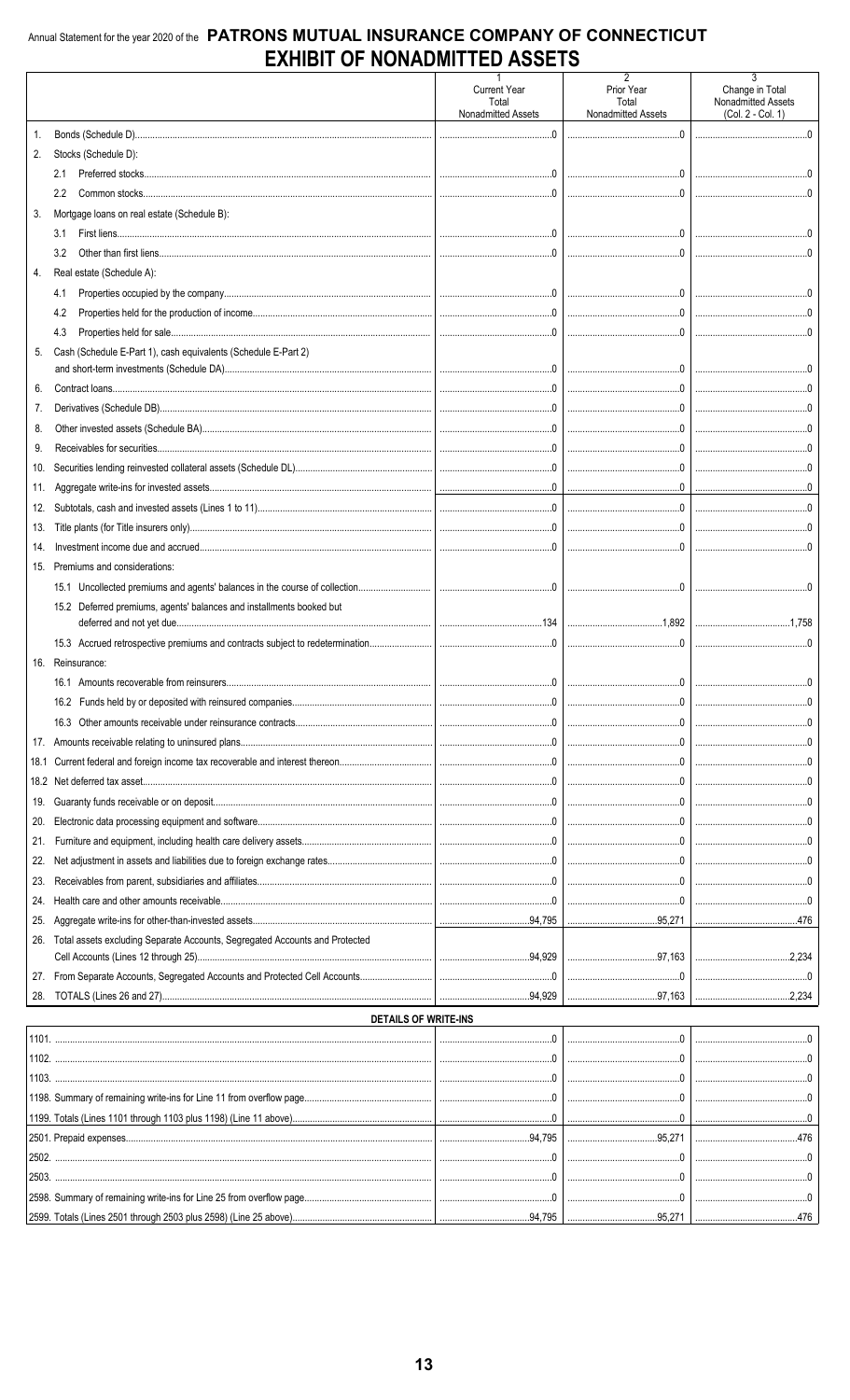### **NOTES TO FINANCIAL STATEMENTS**

#### **1. Summary of Significant Accounting Policies:**

#### A. Accounting Practices:

The accompanying financial statements of Patrons Mutual Insurance Company of Connecticut (the "Company" or "Patrons Mutual") are presented on the basis of accounting practices prescribed or permitted by the Connecticut Insurance Department, which has adopted the National Association of Insurance Commissioners' (NAIC) *Accounting Practices and Procedures* manual (NAIC SAP).

A reconciliation of the Company's net income and capital and surplus between the practices prescribed and permitted by the state of Connecticut and NAIC SAP is shown below:

|     |                                                                              |       |          |            | Amount (\$) |            |
|-----|------------------------------------------------------------------------------|-------|----------|------------|-------------|------------|
|     |                                                                              | SSAP# | F/S Page | F/S Line # | 2020        | 2019       |
|     | <b>NET INCOME</b>                                                            |       |          |            |             |            |
| (1) | Patrons Mutual state basis (Page 4,<br>Line 20, Columns 1 & 2)               |       |          |            | 72,517      | 465,627    |
| (2) | State Prescribed Practices that are an<br>increase/(decrease) from NAIC SAP: |       |          |            |             |            |
| (3) | State Permitted Practices that are an<br>increase/(decrease) from NAIC SAP:  |       |          |            |             |            |
| (4) | NAIC SAP $(1 - 2 - 3 = 4)$                                                   |       |          |            | 72,517      | 465,627    |
|     | <b>SURPLUS</b>                                                               |       |          |            |             |            |
| (5) | Patrons Mutual state basis (Page 3,<br>Line 37, Columns 1 & 2)               |       |          |            | 23,344,970  | 23,268,420 |
| (6) | State Prescribed Practices that are an<br>increase/(decrease) from NAIC SAP: |       |          |            |             |            |
| (7) | State Permitted Practices that are an<br>increase/(decrease) from NAIC SAP:  |       |          |            |             |            |
| (8) | NAIC SAP $(5 - 6 - 7 = 8)$                                                   |       |          |            | 23,344,970  | 23,268,420 |

The Company is a member of the State Auto Holding Company System ("State Auto Group") that is defined at Schedule Y - Information Concerning Activities of Insurer Members of a Holding Company Group. See Schedule Y Part 1 - Organizational Chart. The following member companies of the State Auto Group referred to throughout these notes are defined as follows: State Automobile Mutual Insurance Company ("State Auto Mutual"), State Auto Insurance Company of Wisconsin ("SA Wisconsin"), State Auto Financial Corporation ("State Auto Financial"), State Auto Property & Casualty Insurance Company ("State Auto P&C"), Stateco Financial Services, Inc. ("Stateco"), Milbank Insurance Company ("Milbank"), State Auto Insurance Company of Ohio ("SA Ohio"), Risk Evaluation & Design, LLC ("RED"), Meridian Security Insurance Company ("Meridian Security"), Patrons Mutual Insurance Company of Connecticut ("Patrons Mutual"), Rockhill Holding Company ("RHC"), Rockhill Insurance Company ("Rockhill"), Plaza Insurance Company ("Plaza"), American Compensation Insurance Company ("American Compensation"), Bloomington Compensation Insurance Company ("Bloomington Compensation"), Rockhill Underwriting Management, LLC ("RUM"), Network E&S Insurance Brokers, LLC ("Network"), Facilitators, Inc. ("Facilitators"), and State Auto Labs Corp. ("SA Labs").

#### B. Use of Estimates in the Preparation of the Financial Statements:

The preparation of financial statements in conformity with Statutory Accounting Principles requires management to make estimates and assumptions that affect the reported amounts of assets and liabilities as of the date of the financial statements and of revenue and expense for the period then ended. It also requires estimates in the disclosure of contingent assets and liabilities at the date of the financial statements. Actual results could differ from these estimates.

#### C. Accounting Policy:

Premiums are earned over the terms of the related insurance policies and reinsurance contracts. Unearned premium reserves are established to cover the unexpired portion of premiums written. Such reserves are computed by pro rata methods for direct business and are based on reports received from ceding companies for reinsurance assumed.

Expenses incurred in connection with acquiring new insurance business, including acquisition costs such as sales commissions, are charged to operations as incurred.

In addition, the Company uses the following accounting policies:

- Short-term investments: Not applicable.
- 2. Bonds not backed by other loans are stated at amortized cost using the scientific interest method. The Company holds six (6) SVO-Identified bond ETFs and has made the irrevocable decision to hold all six of the ETFs at systemic value.
- 3. Common stocks: Not applicable.
- 4. Preferred stocks: Not applicable.
- 5. Mortgage loans: Not applicable.
- 6. Loan-backed securities are valued at amortized cost using the scientific interest method. The retrospective adjustment method is used to determine the fair value of all loanbacked securities.
- 7. Investments in subsidiaries and affiliated companies: Not applicable.
- 8. Investments in joint ventures, partnerships and limited liability companies: Not applicable.
- 9. Derivatives: Not applicable.
- 10. The Company anticipates investment income as a factor in the premium deficiency calculation, except accident and health business, in accordance with SSAP No. 53  *Property-Casualty Contracts - Premiums*.
- 11. Unpaid losses and loss adjustment expenses include an amount determined from individual case estimates and loss reports and an amount, based on past experience, for losses incurred but not reported. Such liabilities are necessarily based on assumptions and estimates, and, while management believes the amount is adequate, the ultimate liability may be in excess of or less than the amount provided. The methods for making such estimates and for establishing the resulting liability are continually reviewed, and any adjustments are reflected in the period determined.
- 12. The Company has not materially modified its capitalization policy from the prior period.
- 13. Pharmaceutical rebate receivables: Not applicable.
- D. Going Concern:

Management has evaluated the Company's viability and has no doubt as to the Company's ability to continue as a going concern.

#### **2. Accounting Changes and Corrections of Errors:**

A. As of January 1, 2019, management revised previously disclosed financial information related to accounting for its pension and postretirement benefits. The Company participates in an intercompany pooling arrangement as defined in Note 26. In accordance with this arrangement, the Company had been pooling the prepaid pension asset, overfunded pension plan asset, net liabilities and the unrecognized actuarial gains and losses along with prior service costs recorded in unassigned funds (surplus) for pension and postretirement benefits. However, management determined that such pooling was not appropriate for these items. Amounts recognized as pension expense continue to be appropriately pooled in each period presented.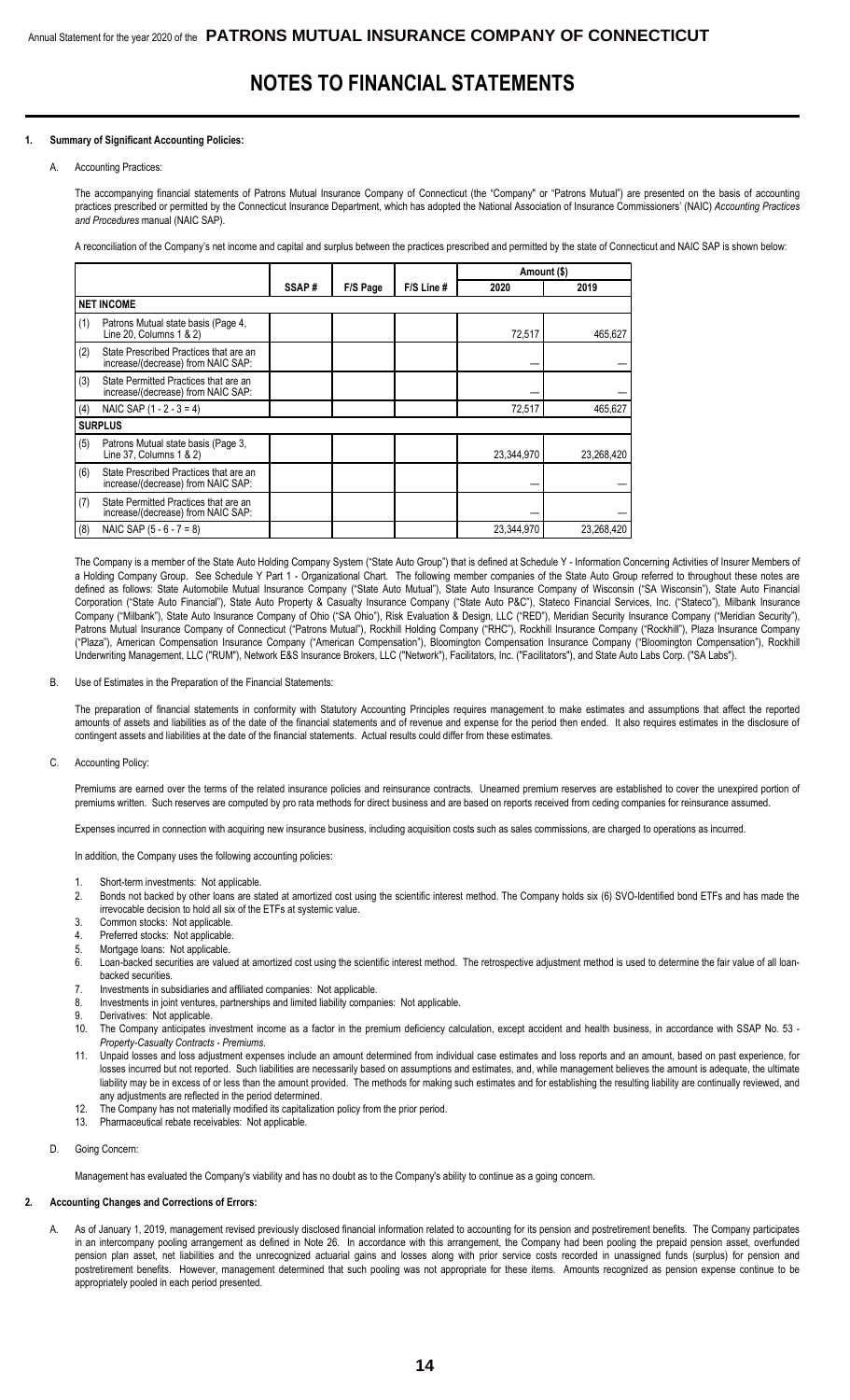#### **2. Accounting Changes and Corrections of Errors (continued):**

 As a result, the balance sheets for Milbank, Patrons Mutual, State Auto Mutual and State Auto P&C have been revised to reverse the impact of pooling these items. In addition, the associated deferred tax benefit at March 31, 2019 reflected the impact of no longer pooling these items. The increases (decreases) to each company's annual statement line items at January 1, 2019 are detailed in the table below.

| Liabilities, Surplus and Other Funds    | Increase/(Decrease) |                 |                     |                |  |  |
|-----------------------------------------|---------------------|-----------------|---------------------|----------------|--|--|
|                                         | Milbank             | Patrons Mutual  | State Auto Mutual   | State Auto P&C |  |  |
| 25. Aggregate write-ins for liabilities | $(11,623,063)$ \$   | $(415, 109)$ \$ | $(28, 642, 548)$ \$ | 40,680,720     |  |  |
| 35. Unassigned funds (surplus)          | 19.313.506          | 689.768         | 47.593.997          | (67, 597, 271) |  |  |
| 38. TOTAL (Page 2, Line 28, Col. 3)     | 7,690,443 \$        | 274,659 \$      | 18,951,449 \$       | (26, 916, 551) |  |  |

#### **3. Business Combinations and Goodwill:** Not applicable.

**4. Discontinued Operations:** Not applicable.

#### **5. Investments:**

- A. Mortgage Loans: Not applicable.
- B. Debt Restructuring: Not applicable.
- C. Reverse Mortgages: Not applicable.
- D. Loan-Backed Securities:
	- 1. Prepayment assumptions for mortgage-backed securities, asset-backed securities and collateralized mortgage obligations were generated using a purchased prepayment model. The prepayment model uses a number of factors to estimate prepayment activity including the time of year (seasonality), current levels of interest rates (refinancing incentive), economic activity (including housing turnover) and term and age of the underlying collateral (burnout, seasoning).
	- 2. The Company has not recognized any other than temporary impairments on its loan-backed securities.
	- 3. The Company has not recognized any other than temporary impairments on its loan-backed securities.<br>4. The Company has loan-backed securities in which the fair value is less than cost or amortized cost for
	- The Company has loan-backed securities in which the fair value is less than cost or amortized cost for which an other than temporary impairment has not been recognized.

|                                                                          | Amount (\$) |
|--------------------------------------------------------------------------|-------------|
| a. The aggregate amount of unrealized losses                             |             |
| 1. Less than 12 Months                                                   | (2,501)     |
| 2. 12 Months or Longer                                                   |             |
| b. The aggregate related fair value of securities with unrealized losses |             |
| 1. Less than 12 Months                                                   | 981.643     |
| 2. 12 Months or Longer                                                   |             |

- 5. The Company regularly reviews its investment portfolio for factors that may indicate that a decline in fair value of an investment is other than temporary. The Company considers various factors, such as the duration and extent the security has been below cost, underlying credit rating of the issuer, receipt of scheduled principal and interest cash flows, and the Company's ability and intent to hold the security until recovery.
- E. Dollar Repurchase Agreements and/or Securities Lending Transactions: Not applicable.
- F. Repurchase Agreements Transactions Accounted for as Secured Borrowing: Not applicable.
- G. Reverse Repurchase Agreements Transactions Accounted for as Secured Borrowing: Not applicable.
- H. Repurchase Agreements Transactions Accounted for as a Sale: Not applicable.
- I. Reverse Repurchase Agreements Transactions Accounted for as a Sale: Not applicable.
- J. Real Estate: Not applicable.
- K. Low-Income Housing Tax Credits (LIHTC): Not applicable.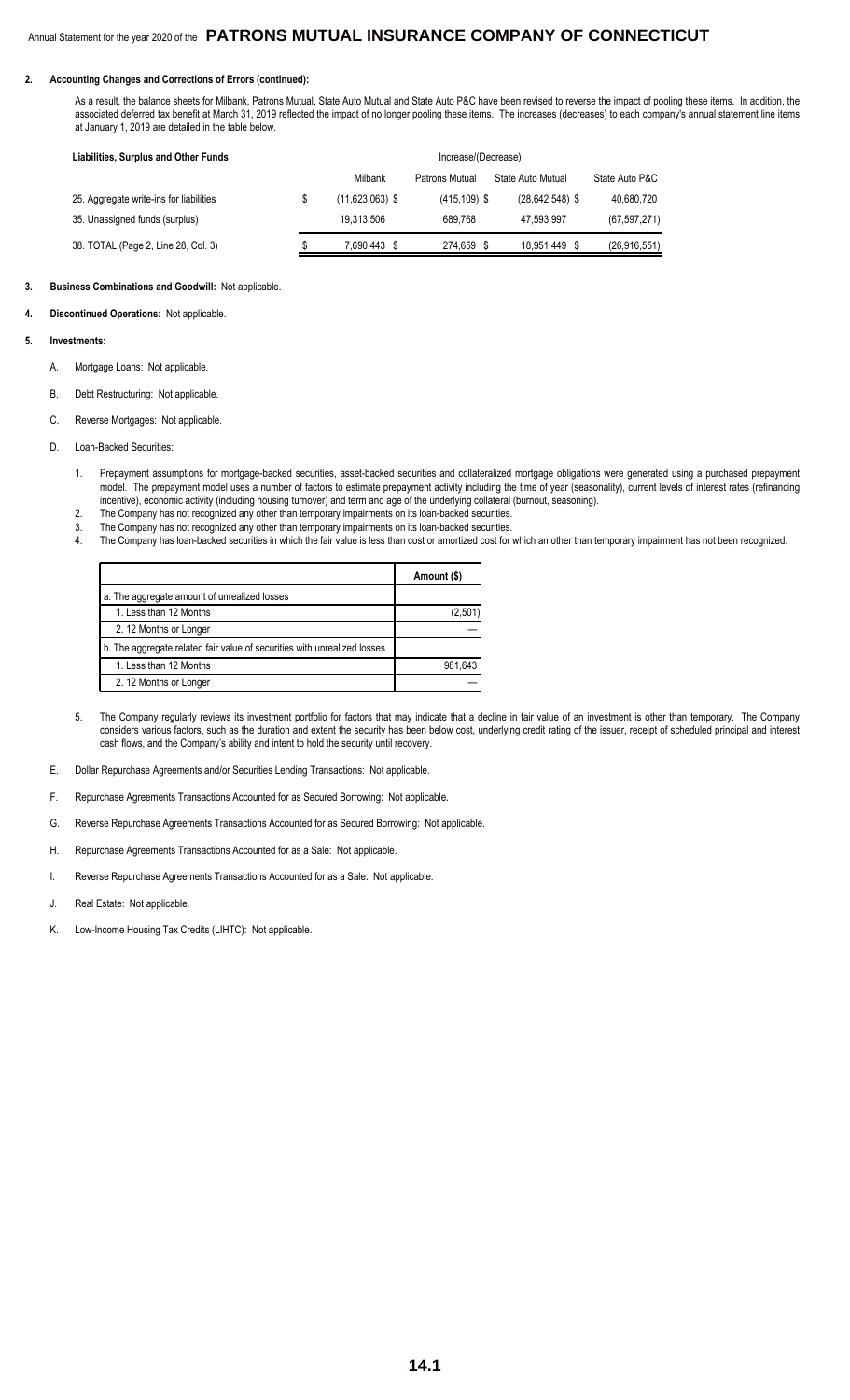#### **5. Investments (continued):**

#### L. Restricted Assets:

1. Restricted assets (including pledged) summarized by restricted asset category:

|                                                                                             |                                      |                                                                   |                                                                              |                                                         | Amount (\$)                  |                                           |                                                  |                                                  |                                                          |                                                                                      |                                                                     |
|---------------------------------------------------------------------------------------------|--------------------------------------|-------------------------------------------------------------------|------------------------------------------------------------------------------|---------------------------------------------------------|------------------------------|-------------------------------------------|--------------------------------------------------|--------------------------------------------------|----------------------------------------------------------|--------------------------------------------------------------------------------------|---------------------------------------------------------------------|
|                                                                                             |                                      |                                                                   |                                                                              | Gross (Admitted & Nonadmitted) Restricted               |                              |                                           |                                                  |                                                  |                                                          | Percentage                                                                           |                                                                     |
|                                                                                             |                                      |                                                                   | <b>Current Year</b>                                                          |                                                         |                              |                                           |                                                  |                                                  |                                                          | (%)                                                                                  |                                                                     |
|                                                                                             | 1                                    | $\mathbf 2$                                                       | 3                                                                            | 4                                                       | 5                            | 6                                         | 7                                                | 8                                                | 9                                                        | 10                                                                                   | 11                                                                  |
|                                                                                             | Total<br>General<br>Account<br>(G/A) | G/A<br>Supportin<br>$g$ S/A<br>Restricted<br><b>Assets</b><br>(a) | Total<br><b>Separate</b><br>Account<br>(S/A)<br><b>Restricte</b><br>d Assets | <b>S/A Assets</b><br>Supportin<br>g G/A<br>Activity (b) | <b>Total</b><br>$(1$ plus 3) | <b>Total</b><br><b>From Prior</b><br>Year | Increase<br>(Decrease)<br>$(5 \text{ minus } 6)$ | <b>Total</b><br>Nonadmitted<br><b>Restricted</b> | Total<br>Admitted<br><b>Restricted</b><br>(5 minus<br>8) | <b>Gross</b><br>(Admitted &<br>Nonadmitted<br>) Restricted<br>to Total<br>Assets (c) | Admitted<br>Restricted<br>to Total<br><b>Admitted</b><br>Assets (d) |
| a. Subject to contractual<br>obligation for which<br>liability is not shown                 |                                      |                                                                   |                                                                              |                                                         |                              |                                           |                                                  |                                                  |                                                          |                                                                                      |                                                                     |
| b. Collateral held under<br>security lending<br>arrangements                                |                                      |                                                                   |                                                                              |                                                         |                              |                                           |                                                  |                                                  |                                                          |                                                                                      |                                                                     |
| c. Subject to repurchase<br>agreements                                                      |                                      |                                                                   |                                                                              |                                                         |                              |                                           |                                                  |                                                  |                                                          |                                                                                      |                                                                     |
| d. Subject to reverse<br>repurchase<br>agreements                                           |                                      |                                                                   |                                                                              |                                                         |                              |                                           |                                                  |                                                  |                                                          |                                                                                      |                                                                     |
| e. Subject to dollar<br>repurchase<br>agreements                                            |                                      |                                                                   |                                                                              |                                                         |                              |                                           |                                                  |                                                  |                                                          |                                                                                      |                                                                     |
| f. Subject to dollar<br>reverse repurchase<br>agreements                                    |                                      |                                                                   |                                                                              |                                                         |                              |                                           |                                                  |                                                  |                                                          |                                                                                      |                                                                     |
| g. Placed under option<br>contracts                                                         |                                      |                                                                   |                                                                              |                                                         |                              |                                           |                                                  |                                                  |                                                          |                                                                                      |                                                                     |
| h. Letter stock or<br>securities restricted as<br>to sale - excluding<br>FHLB capital stock |                                      |                                                                   |                                                                              |                                                         |                              |                                           |                                                  |                                                  |                                                          |                                                                                      |                                                                     |
| i. FHLB capital stock                                                                       |                                      |                                                                   |                                                                              |                                                         |                              |                                           |                                                  |                                                  |                                                          |                                                                                      |                                                                     |
| On deposit with state                                                                       | 423,267                              |                                                                   |                                                                              |                                                         | 423,267                      | 410,367                                   | 12,900                                           |                                                  | 423,267                                                  | 0.95 %                                                                               | 0.95 %                                                              |
| k. On deposit with other<br>regulatory bodies                                               |                                      |                                                                   |                                                                              |                                                         |                              |                                           |                                                  |                                                  |                                                          |                                                                                      |                                                                     |
| I. Pledged as collateral to<br>FHLB (including<br>assets backing<br>funding agreements)     |                                      |                                                                   |                                                                              |                                                         |                              |                                           |                                                  |                                                  |                                                          |                                                                                      |                                                                     |
| m. Pledged as collateral<br>not captured in other<br>categories                             |                                      |                                                                   |                                                                              |                                                         |                              |                                           |                                                  |                                                  |                                                          |                                                                                      |                                                                     |
| n. Other restricted assets                                                                  |                                      |                                                                   |                                                                              |                                                         |                              |                                           |                                                  |                                                  |                                                          |                                                                                      |                                                                     |
| o. Total restricted assets                                                                  | 423,267                              |                                                                   |                                                                              |                                                         | 423,267                      | 410.367                                   | 12,900                                           |                                                  | 423,267                                                  | 0.95 %                                                                               | 0.95 %                                                              |

2. Detail of assets pledged as collateral not captured in other categories (reported on line m above): Not applicable.

3. Detail of other restricted assets: Not applicable.

4. Collateral received and reflected as assets: Not applicable.

M. Working Capital Finance Investments: Not applicable.

- N. Offsetting and Netting of Assets and Liabilities: Not applicable.
- O. 5GI Securities: Not applicable.
- P. Short Sales: Not applicable.
- Q. Prepayment Penalty and Acceleration Fees: Not applicable.

#### **6. Joint Ventures, Partnerships and Limited Liability Companies:**

- A. The Company has no investments in Joint Ventures, Partnerships and Limited Liability Companies that exceed 10% of its Admitted Assets.
- B. Impairments: Not applicable.
- **7. Investment Income:**
	- A. Accrued Investment Income:

The Company nonadmits investment income due and accrued if amounts are over 90 days past due.

B. Amounts Nonadmitted: Not applicable.

**8. Derivative Instruments:** Not applicable.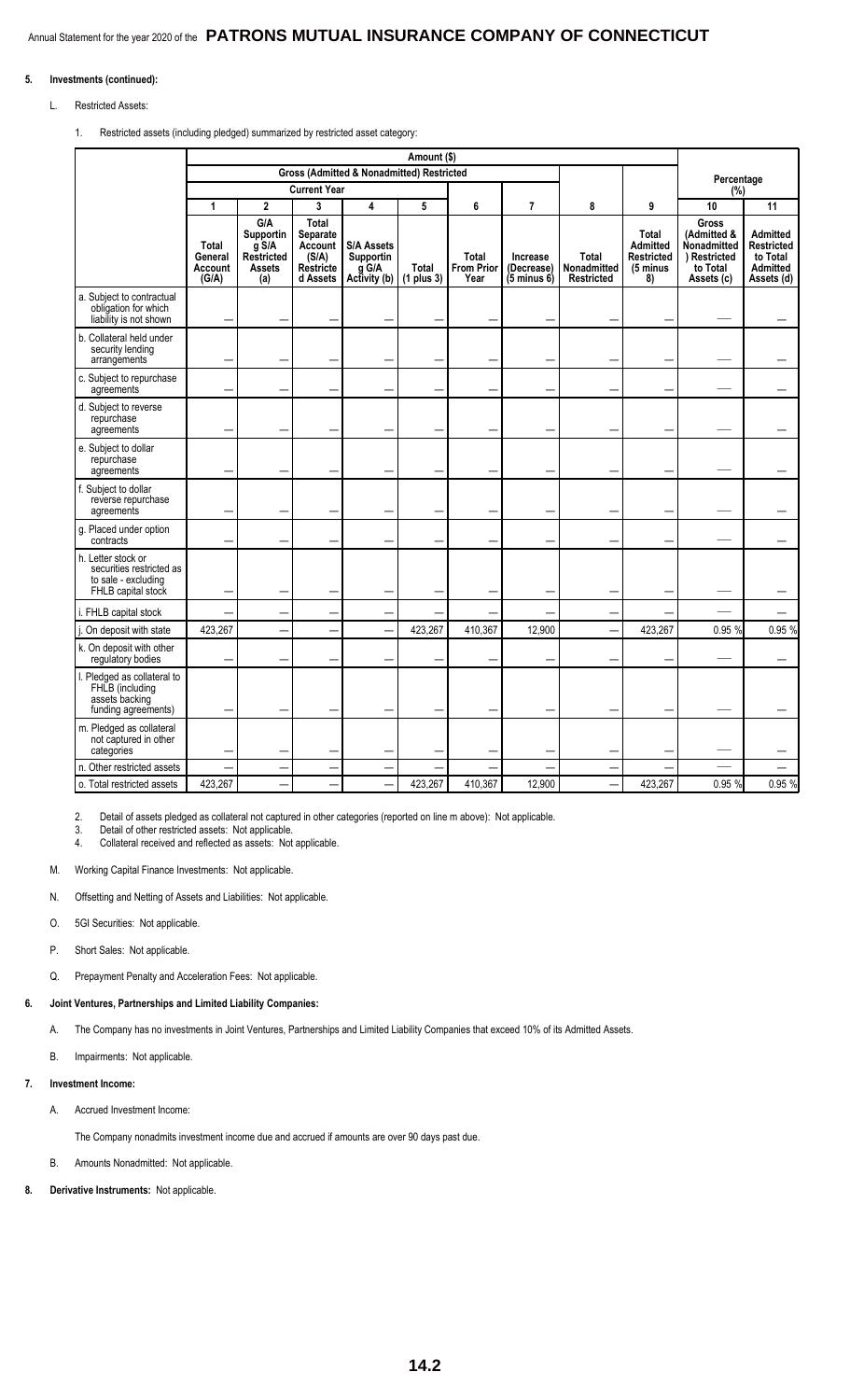#### **9. Income Taxes:**

A. The components of the net deferred tax asset/(liability) at December 31, 2020 and 2019 are as follows:

|                                                                                                                            |            |            |           |           | Amount (\$) |              |           |           |           |
|----------------------------------------------------------------------------------------------------------------------------|------------|------------|-----------|-----------|-------------|--------------|-----------|-----------|-----------|
|                                                                                                                            |            | 2020       |           |           | 2019        |              |           | Change    |           |
| 1.                                                                                                                         | Ordinary   | Capital    | Total     | Ordinary  | Capital     | <b>Total</b> | Ordinary  | Capital   | Total     |
| a. Gross deferred tax assets                                                                                               | 491,205    | 38,790     | 529,995   | 531,027   | 2,099       | 533,126      | (39, 822) | 36,691    | (3, 131)  |
| b. Statutory valuation allowance<br>adjustment                                                                             |            |            |           |           |             |              |           |           |           |
| c. Adjusted gross deferred tax assets                                                                                      | 491,205    | 38,790     | 529,995   | 531,027   | 2,099       | 533,126      | (39, 822) | 36,691    | (3, 131)  |
| d. Deferred tax assets nonadmitted                                                                                         |            |            |           |           |             |              |           |           |           |
| e. Subtotal net admitted deferred tax<br>asset                                                                             | 491,205    | 38,790     | 529,995   | 531,027   | 2,099       | 533,126      | (39, 822) | 36,691    | (3, 131)  |
| Deferred tax liabilities<br>f.                                                                                             | 47,301     | 143,960    | 191,261   | 64,467    | 125,703     | 190.170      | (17, 166) | 18,257    | 1,091     |
| Net admitted deferred tax assets/<br>q.<br>(liability)                                                                     | 443,904    | (105, 171) | 338,733   | 466,560   | (123, 605)  | 342,955      | (22, 656) | 18,434    | (4,222)   |
|                                                                                                                            |            |            |           |           | Amount (\$) |              |           |           |           |
|                                                                                                                            |            | 2020       |           |           | 2019        |              |           | Change    |           |
| 2.                                                                                                                         | Ordinary   | Capital    | Total     | Ordinary  | Capital     | <b>Total</b> | Ordinary  | Capital   | Total     |
| Admission calculation components<br>SSAP No. 101                                                                           |            |            |           |           |             |              |           |           |           |
| a. Recovered through loss<br>carrybacks                                                                                    |            |            |           |           |             |              |           |           |           |
| b. The lesser of $2(b)1$ and $2(b)2$<br>below:                                                                             | 396,360    | 21,795     | 418,155   | 429,368   |             | 429.368      | (33,008)  | 21,795    | (11, 213) |
| 1. Adjusted gross DTA's expected<br>to be realized within one or<br>three years                                            | 396,360    | 21,795     | 418,155   | 428,084   | 1,284       | 429,368      | (31, 724) | 20,511    | (11, 213) |
| 2. Adjusted DTA's allowed per<br>limitation threshold                                                                      | <b>NA</b>  | <b>NA</b>  | 3,441,708 | <b>NA</b> | <b>NA</b>   | 3,417,576    | <b>NA</b> | <b>NA</b> | 24,132    |
| c. Adjusted gross DTA's offset by<br>gross DTLs                                                                            | 94,845     | 16,995     | 111,840   | 101,660   | 2,099       | 103,759      | (6, 815)  | 14,896    | 8,081     |
| d. Total DTA's admitted                                                                                                    | 491,205    | 38,790     | 529,995   | 531,027   | 2,099       | 533,126      | (39, 822) | 36,691    | (3, 131)  |
| 3.                                                                                                                         | 2020       | 2019       |           |           |             |              |           |           |           |
| a. Ratio percentage used to<br>determine recovery period and<br>threshold limitation                                       | 1839%      | 1929%      |           |           |             |              |           |           |           |
| b. Amount of adjusted capital &<br>surplus used to determine<br>recovery period and threshold<br>limitation in 2(b)2 above | 22,944,723 | 22,783,842 |           |           |             |              |           |           |           |
|                                                                                                                            |            |            |           |           |             |              |           |           |           |
|                                                                                                                            | 2020       |            | 2019      |           | Change      |              |           |           |           |
| 4.                                                                                                                         | Ordinary   | Capital    | Ordinary  | Capital   | Ordinary    | Capital      |           |           |           |
| a. Impact of tax planning strategies:                                                                                      |            |            |           |           |             |              |           |           |           |
| 1. Adjusted gross DTAs                                                                                                     | 491,205    | 38,790     | 531,027   | 2,099     | (39, 822)   | 36,691       |           |           |           |
| 2. Percentage of total adjusted<br>gross DTAs by tax character<br>attributable to planning                                 | 0.0 %      | 100.0 %    | 0.0 %     | $0.0 \%$  | 0.0%        | 100.0 %      |           |           |           |
| 3. Net admitted adjusted gross<br><b>DTAs</b>                                                                              | 491,205    | 38,790     | 531,027   | 2,099     | (39, 822)   | 36,691       |           |           |           |
| 4. Percentage of net admitted<br>gross DTAs attributable to<br>planning                                                    | 0.0 %      | 0.0%       | 0.0 %     | 0.0%      | 0.0 %       | 0.0 %        |           |           |           |

b. Does the Company's tax-planning strategies include the use of reinsurance? Yes \_\_\_\_\_\_\_\_ No \_\_\_ X

B. Unrecognized Deferred Tax Liabilities: None.

C. Current income taxes incurred consist of the following major components:

|                                                    |           | Amount (\$) |           |
|----------------------------------------------------|-----------|-------------|-----------|
|                                                    | 2020      | 2019        | Change    |
| 1. Current income tax:                             |           |             |           |
| a. Federal                                         | (72, 951) | (11, 017)   | (61, 934) |
| b. Foreign                                         |           |             |           |
| c. Subtotal                                        | (72,951   | (11, 017)   | (61, 934) |
| d. Federal Income tax on net capital gains         | 70,306    |             | 70,306    |
| e. Utilization of capital loss carry-forwards      |           |             |           |
| Other<br>f.                                        |           |             |           |
| Federal and foreign income taxes<br>q.<br>incurred | (2,644    | (11.017     | 8.373     |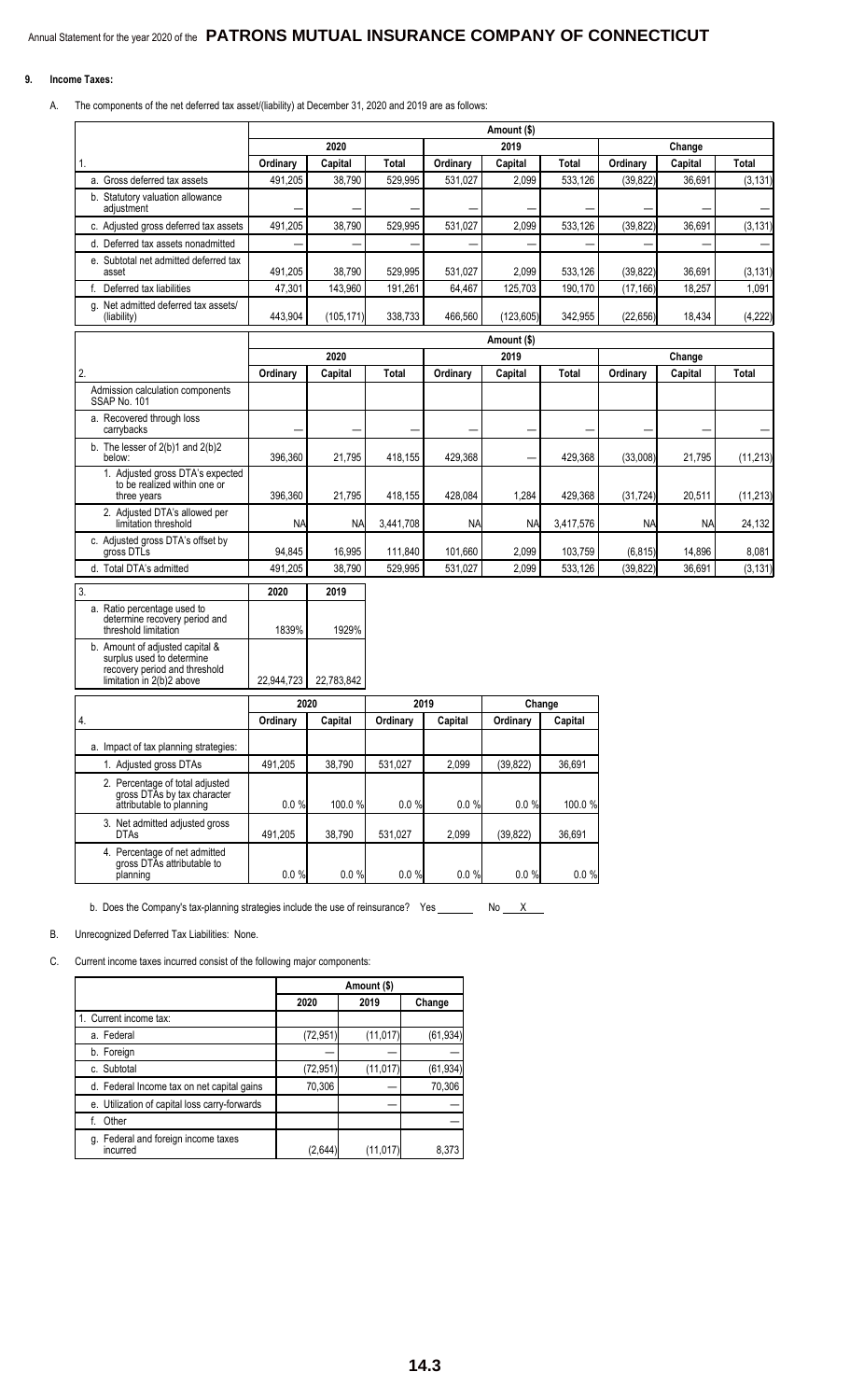#### **9. Income Taxes (continued):**

| 2. Deferred tax assets:                     |         |         |           |
|---------------------------------------------|---------|---------|-----------|
| a. Ordinary                                 |         |         |           |
| 1. Discounting of unpaid losses             | 126,490 | 143,525 | (17, 035) |
| 2. Unearned premium reserve                 | 230,981 | 207,301 | 23,680    |
| 3. Policyholder reserves                    |         |         |           |
| 4. Investments                              |         |         |           |
| 5. Deferred acquisition costs               |         |         |           |
| 6. Policyholder dividends accrual           |         |         |           |
| 7. Fixed Assets                             |         |         |           |
| 8. Compensation & benefits accrual          | 88,424  | 102,613 | (14, 189) |
| 9. Pension accrual                          |         |         |           |
| 10. Receivables - nonadmitted               | 28      | 398     | (370)     |
| 11. Net operating loss carry-forward        |         | 7,478   | (7, 478)  |
| 12. Tax credit carry-forward                |         | 32,437  | (32, 437) |
| 13. Other                                   | 45,282  | 37,277  | 8,005     |
| Subtotal                                    | 491,205 | 531,029 | (39, 824) |
| b. Statutory valuation allowance adjustment |         |         |           |
| c. Nonadmitted                              |         |         |           |
| d. Admitted ordinary deferred tax assets    | 491,205 | 531,029 | (39, 824) |
| e. Capital                                  |         |         |           |
| 1. Investments                              | 38,790  | 2,099   | 36,691    |
| 2. Net capital loss carry-forward           |         |         |           |
| 3. Real estate                              |         |         |           |
| 4. Other                                    |         |         |           |
| Subtotal                                    | 38,790  | 2,099   | 36,691    |
| f. Statutory valuation allowance adjustment |         |         |           |
| g. Nonadmitted                              |         |         |           |
| h. Admitted capital deferred tax assets     | 38,790  | 2,099   | 36,691    |
| Admitted deferred tax assets<br>i.          | 529,995 | 533,128 | (3, 133)  |
| 3. Deferred tax liabilities:                |         |         |           |
|                                             |         |         |           |
| a. Ordinary<br>1. Investments               |         |         |           |
| 2. Fixed assets                             |         |         |           |
| 3. Deferred and uncollected premium         |         |         |           |
|                                             | 40,239  | 56,936  | (16, 697) |
| 4. Policyholder reserves<br>5. Other        | 7,063   | 7,531   | (468)     |
| Subtotal                                    | 47,302  | 64,467  | (17, 165) |
| b. Capital                                  |         |         |           |
| 1. Investments                              | 143,960 | 125,703 | 18,257    |
| 2. Real estate                              |         |         |           |
| 3. Other                                    |         |         |           |
| Subtotal                                    | 143,960 | 125,703 | 18,257    |
| c. Deferred tax liabilities                 | 191,262 | 190,170 | 1,092     |
|                                             |         |         |           |
| 4. Net deferred tax asset/(liabilities):    | 338,733 | 342,958 | (4, 225)  |

D. The significant book to tax adjustments were as follows:

|                                                             | Amount (\$)<br>Tax Effect @<br>21% | <b>Effective</b><br>Tax Rate |
|-------------------------------------------------------------|------------------------------------|------------------------------|
| Tax Reconciliation by Effective Rate:                       |                                    |                              |
| Income before tax                                           | 14,674                             | 21.0 %                       |
| Tax exempt interest and dividends received income deduction | (16, 805)                          | $(24.1)\%$                   |
| Permanent difference on nonadmitted taxable assets          | (3, 106)                           | (4.4)%                       |
| Change in valuation allowance                               |                                    | $-$ %                        |
| Other                                                       | 711                                | 1.0%                         |
| Rate change                                                 |                                    | $-$ %                        |
| Total                                                       | (4, 526)                           | (6.5)%                       |
| Tax Reconciliation by Statement of Income:                  |                                    |                              |
| Federal & foreign tax, excluding taxes on realized gains    | (72, 951)                          | $(104.4)\%$                  |
| Current taxes on realized gains                             | 70,306                             | 100.6 %                      |
| Change in net deferred income taxes                         | (1,882)                            | (2.7)%                       |
| Total                                                       | (4, 527)                           | (6.5)%                       |

#### E. Operating Loss and Tax Credit Carry-forwards:

- 1. At December 31, 2020, the Company did not have any operating loss carry-forwards. The Company did not have any alternative minimum tax credits.
- 2. For 2020 and 2019, there is no income tax expense that is available for recoupment in the event of future net losses.
- 3. The Company did not have any protective tax deposits under Section 6603 of the Internal Revenue Code.

F. The Company files a separate tax return.

G. Federal or Foreign Federal Income Tax Loss Contingencies:

The Company does not have any tax loss contingencies for which it is reasonably possible that the total liability will significantly increase within twelve months of the reporting date.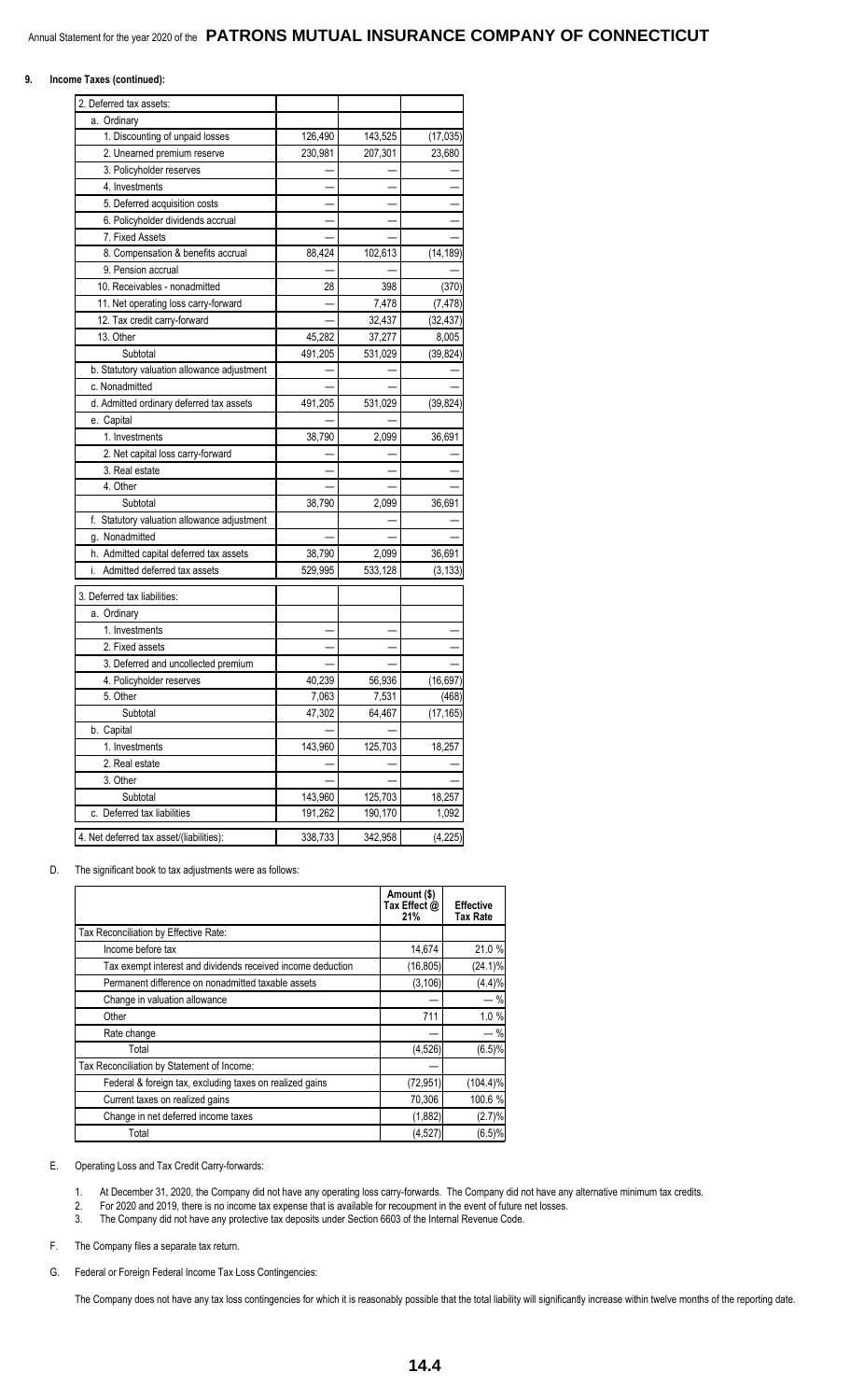#### **9. Income Taxes (continued):**

H. Repatriation Transition Tax (RTT):

No RTT is owed under the TCJA.

I. Alternative Minimum Tax (AMT) Credit:

| 1. Gross AMT Credit Recognized as:                               | Amount (\$) |
|------------------------------------------------------------------|-------------|
| a. Current year recoverable                                      | 64,873      |
| b. Deferred tax asset (DTA)                                      |             |
| 2. Beginning Balance of AMT Credit Carryforward                  | 64,873      |
| 3. Amounts Recovered                                             | 64,873      |
| 4. Adjustments                                                   |             |
| 5. Ending Balance of AMT Credit Carryforward (5=2-3-4)           |             |
| 6. Reduction for Sequestration                                   |             |
| 7. Nonadmitted by Reporting Entity prior to SSAP 101 limitations |             |
| 8. Reporting Entity Ending Balance (8=5-6-7)                     |             |

#### **10. Information Concerning Parent, Subsidiaries and Affiliates:**

Nature of the Relationships:

See Schedule Y - Information Concerning Activities of Insurer Members of a Holding Company Group, Part 1 Organizational Chart.

- B. Detail of Transactions Greater than ½% of Admitted Assets: Not applicable.
- C. Transactions with Related Parties Not Reported on Schedule Y: Not applicable.
- D. Amounts Due to or from Related Parties:

The terms of settlement require that these amounts settle within 60 days after the end of each calendar quarter.

|                   |                   | Amount (\$)       |         |           |  |  |  |
|-------------------|-------------------|-------------------|---------|-----------|--|--|--|
|                   | December 31, 2020 | December 31, 2019 |         |           |  |  |  |
|                   | Due To:           | Due From:         | Due To: | Due From: |  |  |  |
| State Auto Mutual |                   | 1.040.562         |         | 1.171.485 |  |  |  |
| Stateco           | 17.547            |                   | 17.122  |           |  |  |  |

#### E. Management, Service Contracts, Cost Sharing Agreements:

Through contractual agreements with affiliated companies within the State Auto Group, State Auto P&C provides employees, while State Auto Mutual provides data processing and certain other data equipment and facilities as needed.

During 2020 and 2019, the following management and/or cost sharing agreements were effective:

- 1. the "2015 Management and Operations Agreement" to which State Auto Mutual, State Auto P&C, Milbank, SA Ohio, Meridian Security, Patrons Mutual, State Auto Financial, Stateco, 518 Property Management and Leasing LLC, State Auto Holdings, Facilitators, Network, and SA Labs are parties;
- 2. the "Midwest Management Agreement" to which State Auto Mutual, State Auto P&C, and SA Wisconsin are parties;
- 3. the "RTW Consulting Services Agreement" to which State Auto Mutual, State Auto P&C, Meridian Security, and Milbank entered into an agreement with RTW, Inc., an affiliate for overall claims case management for the workers' compensation program;
- 4. the "Rockhill Management & Operations Agreement" to which State Auto Mutual, State Auto P&C, Rockhill, Plaza, American Compensation, Bloomington Compensation, RHC, NECC, RTW, Inc., Rockhill Insurance Services, LLC., and RUM are parties;
- 5. the "Rockhill-RUM Administrative Services Agreement" to which Rockhill and RUM are parties;
- 6. the "Rockhill-RIS Surplus Lines Broker Agreement'" to which Rockhill and Rockhill Insurance Services, LLC. are parties;
- 7. the "Rockhill Cost Sharing Agreement" to which Rockhill, RHC, and RUM are parties;
- 8. the "RTW-ACI Intercompany Management Agreement" to which American Compensation and RTW, Inc. are parties;
- 9. the "RTW-BCI Intercompany Management Agreement" to which Bloomington Compensation and RTW, Inc. are parties;
- 10. the "RUM Administrative Services Agreement" to which State Auto Mutual and RUM are parties; 11. the "Stateco Investment Management Agreement" to which Stateco, a wholly owned subsidiary of State Auto Financial, provides investment management services to the Company for a fee based on the average fair value of the investment portfolio of the Company;
- 12. the "RUM-ACI Administrative Services Agreement" to which RUM and American Compensation are parties;
- 13. the "RUM Underwriting Services Agreement" to which RUM and Plaza are parties; and
- 14. the "RTW Administrative Services Agreement" to which RTW, Inc. and Plaza are parties;

Each of the foregoing management and/or cost sharing agreements apportions or apportioned among the parties the actual costs of the services provided. With the exception of the "2015 Management & Operations Agreement", the "RTW Consulting Services Agreement", the "Rockhill Management & Operations Agreement", the "Rockhill Cost Sharing Agreement", the "RTW Administrative Services Agreement", the "RTW-ACI Intercompany Management Agreement", and the "RTW-BCI Intercompany Management Agreement", the above agreements provide for a management fee for services provided.

- F. Guarantee or Contingencies for Related Parties: Not applicable.
- G. Nature of Relationships that Could Affect Operations:

The Company is a member of the State Auto Group that is defined in Schedule Y - Information Concerning Activities of Insurer Members of a Holding Company Group. See Schedule Y Part 1 - Organizational Chart.

- H. Amount Deducted for Investment in Upstream Company: Not applicable.
- I. Detail of Investments in Affiliates Greater than 10% of Admitted Assets: Not applicable.
- J. Write-down for Impairments of Investments in Subsidiary, Controlled or Affiliated Companies: Not applicable.
- K. Investments in Foreign Insurance Subsidiary: Not applicable.
- L. Investments in Downstream Noninsurance Company: Not applicable.
- M. All SCA Investments: Not applicable.
- N. Investment in Insurance SCAs: Not applicable.
- O. SCA Loss Tracking: Not applicable.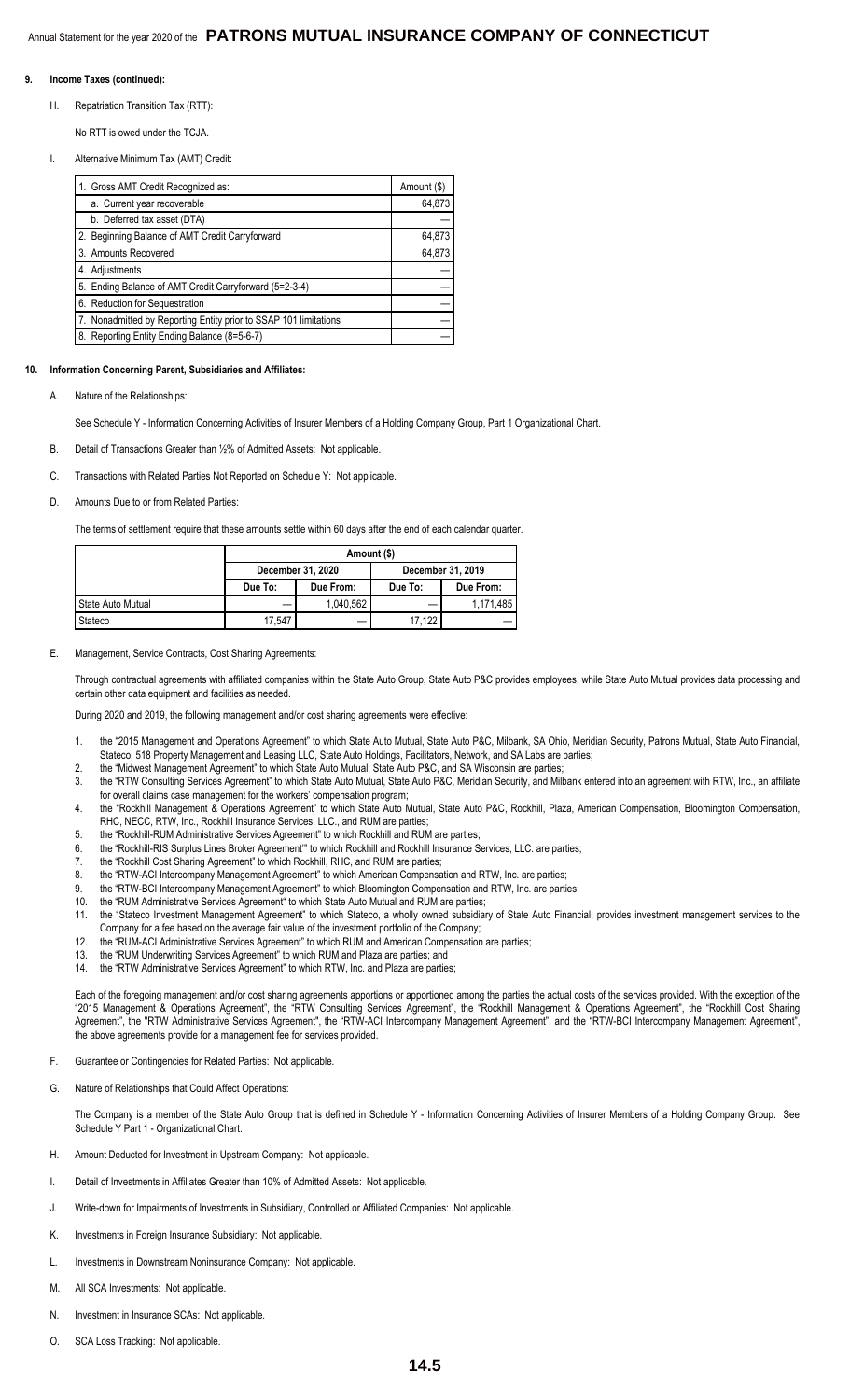**11. Debt:** Not applicable.

#### **12. Retirement Plans, Deferred Compensation, Postretirement Benefits and Compensated Absences and Other Postretirement Benefit Plans:**

All employees of the State Auto Group are employees of State Auto P&C, which holds assets and liabilities related to the employee benefit plans of the State Auto Group, and is the plan sponsor of the employee benefit plans.

- A. Defined Benefit Plan:
	- State Auto P&C sponsors a defined benefit plan and a postretirement health care benefit plan. See Note 12G.
- B. Investment policies and strategies: Not applicable.
- C. Fair Value Measurement: Not applicable.
- D. Basis Assumption: Not applicable.
- E. Defined Contribution Plan:

State Auto P&C sponsors a defined contribution plan. See Note 12G.

- F. Multiemployer Plans: Not applicable.
- G. Consolidated/Holding Company Plans:

The Company participates in a defined benefit pension plan sponsored by State Auto P&C, an affiliate. In addition, the Company provides certain other postretirement benefits to retired employees through a plan sponsored by State Auto P&C. The Company has no legal obligation for benefits under these plans. At December 31, 2020, State Auto P&C allocated the defined benefit pension plan and postretirement plan's expenses to the Company based on the Company's pooling percentage per the Pooling Arrangement. The Company's pooling percentage is 0.5%.

The Company's share of net expense for the defined benefit pension plan was \$48,072 and \$29,564 in 2020 and 2019, respectively and for postretirement benefit plan was a negative expense of \$17,753 and \$7,973 in 2020 and 2019, respectively.

The Company's share of the supplemental executive retirement plan liability ("SERP") expense was \$3,108 and \$3,117 for 2020 and 2019, respectively.

State Auto P&C maintains a defined contribution plan that covers substantially all of the State Auto Group's employees. The Company has no legal obligation for benefits under this plan. The Company's share of the expense under this plan, allocated based on a percentage of salary, was \$56,449 and \$49,069 for 2020 and 2019, respectively.

- H. Postretirement Benefits and Compensated Absences: Not applicable.
- I. Impact of Medicare Modernization Act on Postretirement Benefits (INT 04-17):
	- 1. If unable to determine whether benefits provided by the plan are actuarially equivalent, disclose existence of the Act and whether or not APBO or net periodic postretirement benefit cost reflect any amount associated with the subsidy: Not applicable.
	- 2. Include the effects of the subsidy in measuring the net postretirement benefit cost by disclosing the: reduction in the net postretirement cost for the subsidy related to benefits attributed to former employees, the effect of the subsidy on the measurement of net periodic postretirement benefit cost for the current period and any other disclosures required by paragraph 16(m) of SSAP No. 14: Not applicable.
	- 3. The Company's gross benefit payments for 2020 were \$3,206 including the prescription drug benefits. The Company's subsidy related to Medicare Prescription Drug, Improvement and Modernization Act of 2003 was \$1,392 for 2020 and estimates future annual subsidies to be approximately \$1,435.

#### **13. Capital and Surplus, Shareholders' Dividend Restrictions and Quasi-Reorganizations:**

- A. Capital Stock Authorized, Issued and Outstanding as of the Balance Sheet Date: Not applicable.
- B. Dividend Rate of Preferred Stock: Not applicable.
- C. Dividend Restrictions: Not applicable.
- D. Dates and Amounts of Dividends Paid: Not applicable.
- E. Portion of the Company's Profits that may be Paid as Ordinary Dividends to Stockholders: Not applicable.
- F. Restrictions Placed on the Unassigned Funds, Including for Whom the Surplus is Being Held: Not applicable.
- G. Mutual Surplus Advances: Not applicable.
- H. Company Stock Held for Special Purposes: Not applicable.
- I. Changes in Special Surplus Funds: Not applicable.
- J. Changes in Unassigned Funds:

The portion of unassigned funds (surplus) represented by cumulative net unrealized gains is \$565,985. This excludes any applicable deferred taxes.

- K. Surplus Notes: Not applicable.
- L. Impact of Restatement Due to Quasi Reorganizations: Not applicable.
- M. Effective Date of Quasi Reorganizations: Not applicable.

#### **14. Liabilities, Contingencies and Assessments:**

A. Contingent Commitments:

The Company has no commitments or contingent commitments to affiliates or other entities. The Company has made no guarantees on behalf of affiliates.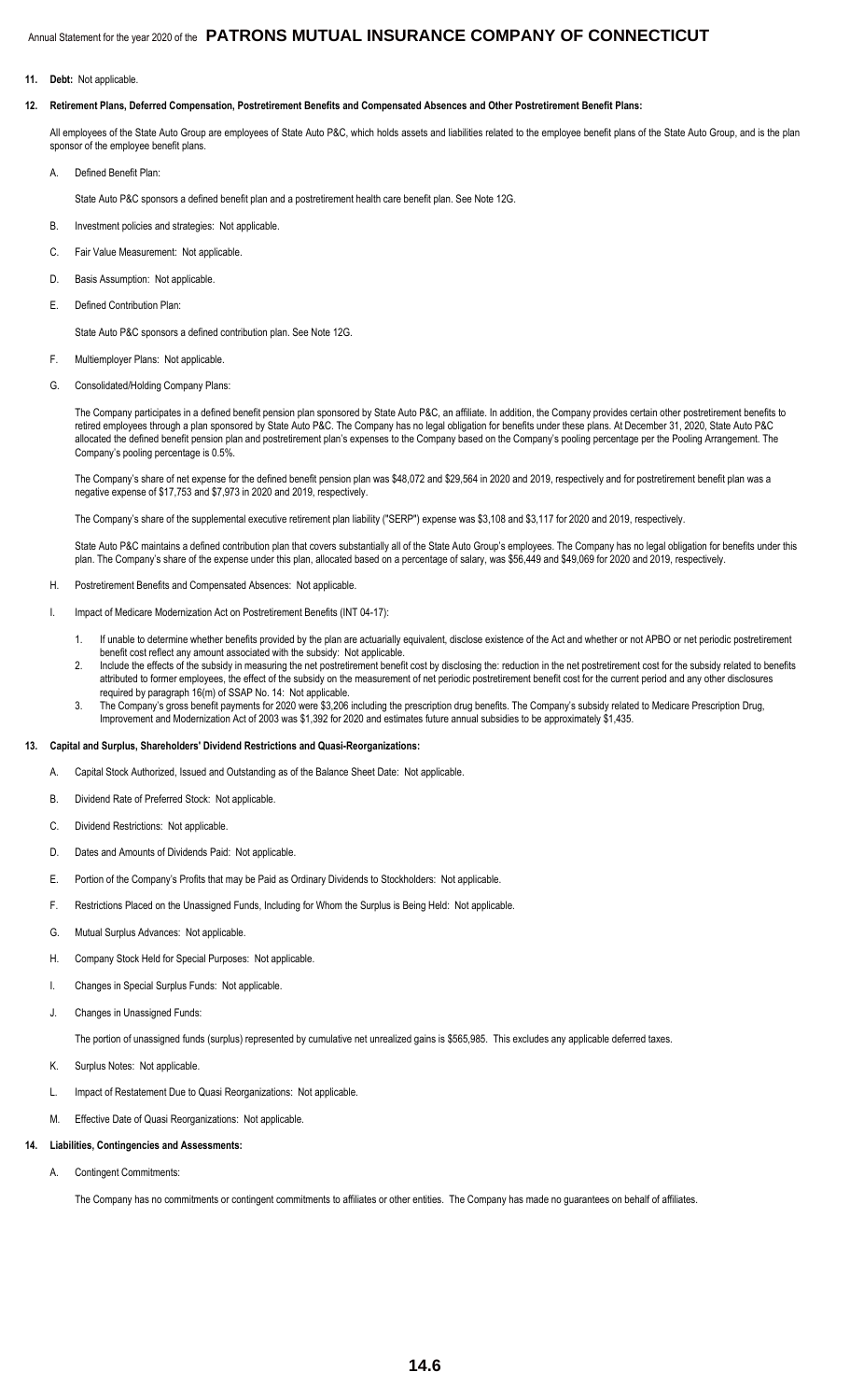#### **14. Liabilities, Contingencies and Assessments (continued):**

#### B. Guaranty Fund and Other Assessments:

The Company is subject to guaranty fund and other assessments by the states in which it writes business. Guaranty fund assessments should be accrued at the time of insolvencies. On a direct basis, the Company has no liability for guaranty fund assessments but does have a related premium tax benefit asset of \$17,368. The asset is expected to be realized over the next five years. This represents management's best estimate based on information received from the states in which the Company writes business and may change due to many factors, including the Company's share of the ultimate cost of current insolvencies.

| <b>Description</b>                                                                                 | Amount (\$) |
|----------------------------------------------------------------------------------------------------|-------------|
| Assets recognized from paid and accrued premium tax offsets and policy surcharges prior year-end   | 38,597      |
| Decreases current year:                                                                            |             |
| Policy surcharges collected                                                                        |             |
| Policy surcharges charged off                                                                      |             |
| Premium tax offset applied                                                                         | 21,229      |
| Increases current year:                                                                            |             |
| Policy surcharges collected                                                                        |             |
| Policy surcharges charged off                                                                      |             |
| Premium tax offset applied                                                                         |             |
| Assets recognized from paid and accrued premium tax offsets and policy surcharges current year-end | 17,368      |

The Company has no guaranty fund liabilities and assets related to assessments from insolvencies of entities that wrote long-term care contracts.

- C. Gain Contingencies: Not applicable.
- D. Claims-Related Extra Contractual Obligation and Bad-Faith Losses Stemming from Lawsuits: Not applicable.
- E. Product Warranties: Not applicable.
- F. Joint and Several Liabilities: Not applicable.
- G. All Other Contingencies:

The Company is involved in litigation and may become involved in potential litigation arising in the ordinary course of business. Additionally, the Company may be impacted by adverse regulatory actions and adverse court decisions where insurance coverages are expanded beyond the scope originally contemplated in the policies. In the opinion of management, the effects, if any, of such litigation and published court decisions are not expected to be material to the financial statements.

Under the terms of the 2005 Management and Operations Agreement, State Auto Mutual holds all premium receivables and routinely assesses their collectability from policyholders, agents, and reinsurers. See Note 21C.

- **15. Leases:** Not applicable.
- **16. Information about Financial Instruments with Off-Balance-Sheet Risk and Financial Instruments with Concentrations of Credit Risk:** Not applicable.

#### **17. Sale, Transfer and Servicing of Financial Instruments and Extinguishments of Liabilities:**

- A. Transfers of Receivables Reported as Sales: Not applicable.
- B. Transfers and Servicing of Financial Assets:
	- 1. Loaned Securities: None.<br>2. Servicing Assets and Serv
	- Servicing Assets and Servicing Liabilities:
		- a. Risks: None.
		- b. Contractually Specified Servicing Fees: None.
	- Assumptions Used to Estimate: None. 3. Servicing Assets and Servicing Liabilities Measured at Fair Value: Not applicable.
	- 4. Securitizations, Asset-backed Financing Agreements and Similar Transfers with Continued Involvement:
		- a. Income Statements Presented: None.
		- b. Statement of Financial Position Presented: None.
	- 5. Assets Accounted for as Secured Borrowing: None.
	- 6. Receivables with Recourse: None.
	- 7. Securities Underlying Repurchase and Reverse Repurchase Agreements: None.

#### C. Wash Sales: None.

**18. Gain or Loss to the Reporting Entity from Uninsured A&H Plans and the Uninsured Portion of Partially Insured Plans**: Not applicable.

#### **19. Direct Premium Written/Produced by Managing General Agents/Third Party Administrators:** Not applicable.

#### **20. Fair Value Measurement:**

A. Inputs Used for Assets and Liabilities Measured and Reported at Fair Value:

The Company has categorized its assets and liabilities that are reported on the balance sheet at fair value into the three-level fair value hierarchy as reflected in the table below. The three-level fair value hierarchy is based on the degree of subjectivity inherent in the valuation method by which fair value was determined. The three levels are defined as follows.

Level 1 - Quoted Prices in Active Markets for Identical Assets and Liabilities: This category, for items measured at fair value on a recurring basis, includes exchange-traded common stocks. The estimated fair value of the equity securities within this category are based on unadjusted market prices provided by the Securities Valuation Office ("SVO") and are thus classified as level 1. The Company holds one equity security, NAMIC, which is not publicly traded. SVO provides a fair value for this equity security. As a result, this security is included in level 1.

Level 2 - Significant Other Observable Inputs: The Company has no assets or liabilities measured and reported at fair value in this category.

Level 3 - Significant Unobservable Inputs: The Company has no assets or liabilities measured and reported at fair value in this category.

Net asset value (NAV): The Company has no assets or liabilities measured and reported in this category.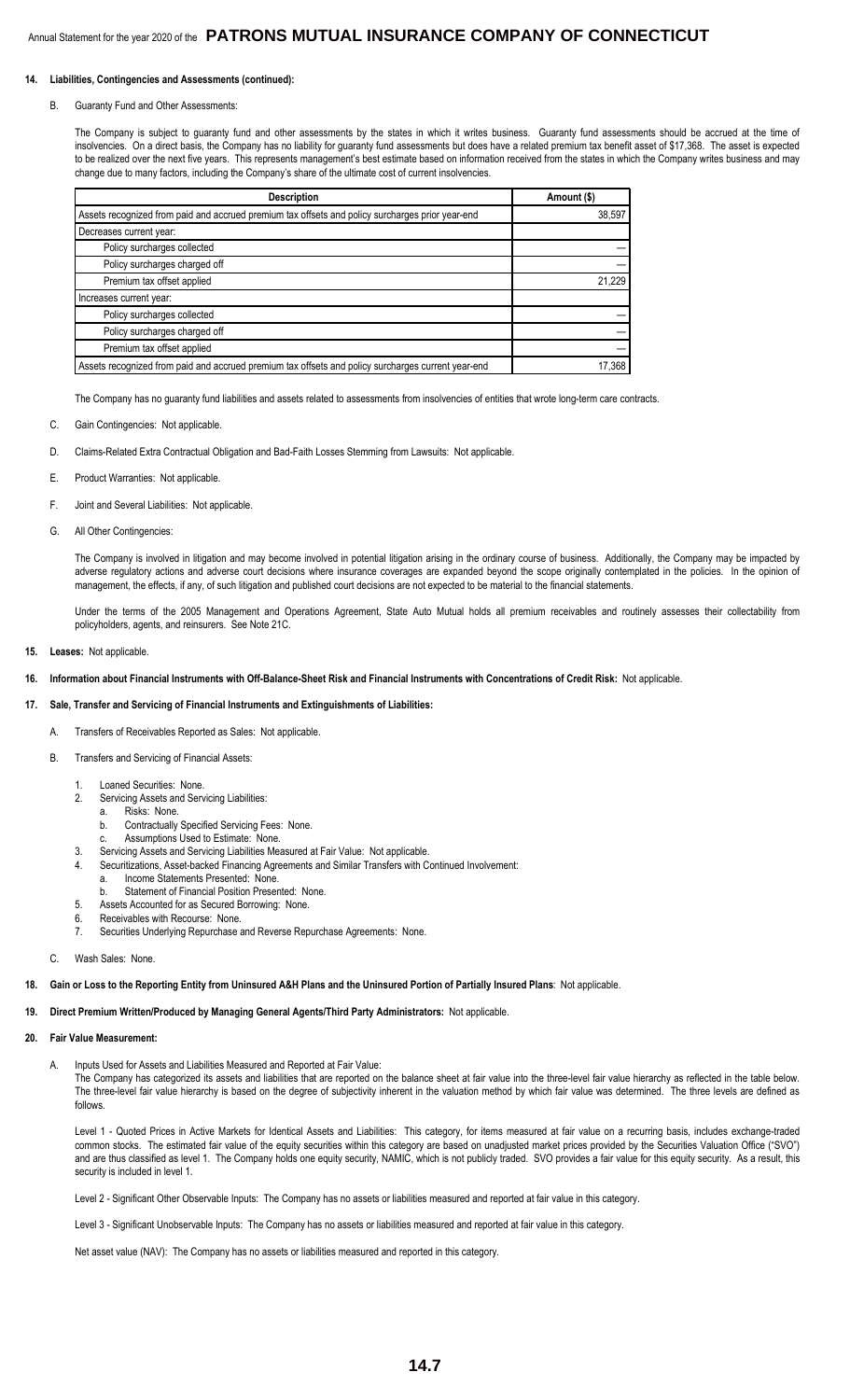#### **20. Fair Value Measurement (continued):**

1. The Company has categorized its assets that are measured at fair value or net asset value into the three-level fair value hierarchy as reflected in the following table. The Company has no liabilities that are measured and reported at fair value. See item 3 below for a discussion of the Company's transfer policy. See item 4 below for a discussion of Level 2 and Level 3 assets.

| Fair Value Measurements at Reporting Date        | Amount (\$) |           |           |                                 |              |
|--------------------------------------------------|-------------|-----------|-----------|---------------------------------|--------------|
| Description for each class of asset or liability | (Level 1)   | (Level 2) | (Level 3) | <b>Net Asset</b><br>Value (NAV) | <b>Total</b> |
| I a. Assets at fair value                        |             |           |           |                                 |              |
| Common stock                                     |             |           |           |                                 |              |
| Industrial and misc                              | 349.094     |           |           |                                 | 349.094      |
| Total common stocks                              | 349.094     |           |           |                                 | 349.094      |
| Total assets at fair value/ (NAV)                | 349.094     |           |           |                                 | 349.094      |

- 2. The Company has no assets or liabilities measured and reported at fair value in Level 3.
- 3. Transfers between level categorizations may occur due to changes in the availability of market observable inputs. Transfers in and out of level categorizations are reported as having occurred at the beginning of the quarter in which the transfer occurred. There were no transfers between level categorizations as of December 31, 2020. 4. The Company has no assets or liabilities measured and reported at fair value in Level 2 or Level 3.
- 5. The Company has no derivative assets or liabilities.
- B. Other Fair Values Disclosures: Not applicable.
- C. Fair Values for All Financial Instruments by levels 1, 2, and 3:

See Item A for a discussion on valuation techniques for assets and liabilities that are measured and reported at fair value or net asset value.

The Company utilizes information provided by the SVO to estimate fair value measurements for the majority of its fixed maturities. If market data is not provided by the SVO, fair value is determined by using data provided by a nationally recognized pricing service.

December 31, 2020:

|                                                       |                                | Amount (\$)            |           |            |           |                          |                                            |  |
|-------------------------------------------------------|--------------------------------|------------------------|-----------|------------|-----------|--------------------------|--------------------------------------------|--|
| Type of Financial<br><b>Instrument</b>                | Aggregate<br><b>Fair Value</b> | <b>Admitted Assets</b> | (Level 1) | (Level 2)  | (Level 3) | Net Asset Value<br>(NAV) | <b>Not Practicable</b><br>(Carrying Value) |  |
| Bonds                                                 | 34.983.326                     | 34.124.892             |           | 34,983,326 |           |                          |                                            |  |
| Common stocks                                         | 349.094                        | 349.094                | 349.094   |            |           |                          |                                            |  |
| Cash, cash equivalents, and<br>short-term investments | 333,019                        | 333.019                | 333.019   | –          |           |                          |                                            |  |

December 31, 2019

|                                                         |                                | Amount (\$)            |           |            |           |                                 |                                            |  |
|---------------------------------------------------------|--------------------------------|------------------------|-----------|------------|-----------|---------------------------------|--------------------------------------------|--|
| <b>Type of Financial</b><br>Instrument                  | Aggregate<br><b>Fair Value</b> | <b>Admitted Assets</b> | (Level 1) | (Level 2)  | (Level 3) | <b>Net Asset Value</b><br>(NAV) | <b>Not Practicable</b><br>(Carrying Value) |  |
| Bonds                                                   | 34.252.830                     | 34.020.788             |           | 34.252.830 |           |                                 |                                            |  |
| Common stocks                                           | 349.094                        | 349.094                | 349.094   |            |           |                                 |                                            |  |
| Cash, cash equivalents, and<br>l short-term investments | 125.032                        | 125.032                | 125,032   | _          | –         |                                 |                                            |  |

D. Financial Instruments for which Not Practical to Estimate Fair Values: Not applicable.

E. Financial Instruments using the NAV practical expedient: Not applicable.

#### **21. Other Items:**

A. Unusual or Infrequent Items:

As a result of the 2018-2020 Michigan Catastrophic Claims Association ("MCCA") Premium Audit Program, the Company made an adjustment to surplus to reflect the activity pertaining to the prior year reporting period. The net impact was recorded as a prior year correction surplus decrease (Statement of Income Page, Line 37) in the amount of \$23,054

On April 21, 2020 the Company announced the *In This Together* plan to provide premium relief for personal auto policyholders as a result of the COVID-19 pandemic. This premium relief program includes a 5% discount applied at the next renewal for policyholders with an active policy as of June 1, 2020 residing in states that have approved this plan. The discount will be accounted for as an adjustment to premium.

#### B. Troubled Debt Restructuring: Not applicable.

C. Other Disclosures:

The Company elected to use rounding in reporting amounts in this Annual Statement. The Company also set a tolerance for rounding errors at 10 for validation purposes.

Under the terms of the 2015 Management and Operations Agreement, State Auto Mutual receives all premiums and pays all losses and expenses associated with the insurance business produced by the pool participants, and then settles the intercompany balances generated by these transactions with the participating companies on a quarterly basis within 60 days following each quarter end. When settling the intercompany balances, State Auto Mutual provides the pool participants with full credit for the premiums written and net losses paid during the quarter and retains all receivable amounts from insureds and agents and reinsurance recoverables on paid losses from unaffiliated reinsurers. Any receivable amounts that are ultimately deemed to be uncollectible are charged-off by State Auto Mutual and allocated to the pool member on the basis of pool participation. As a result, each pool participant has an off-balance sheet credit risk based on the participant's pooling percentage related to the balances due to State Auto Mutual, which is collateralized by the unearned premium from the respective policies. The Company had off-balance sheet credit risk of approximately \$2,995,413 and \$2,853,552 at December 31, 2020 and December 31, 2019, respectively.

- D. Business Interruption Insurance Recoveries: Not applicable
- E. State Transferable Tax Credits: Not applicable.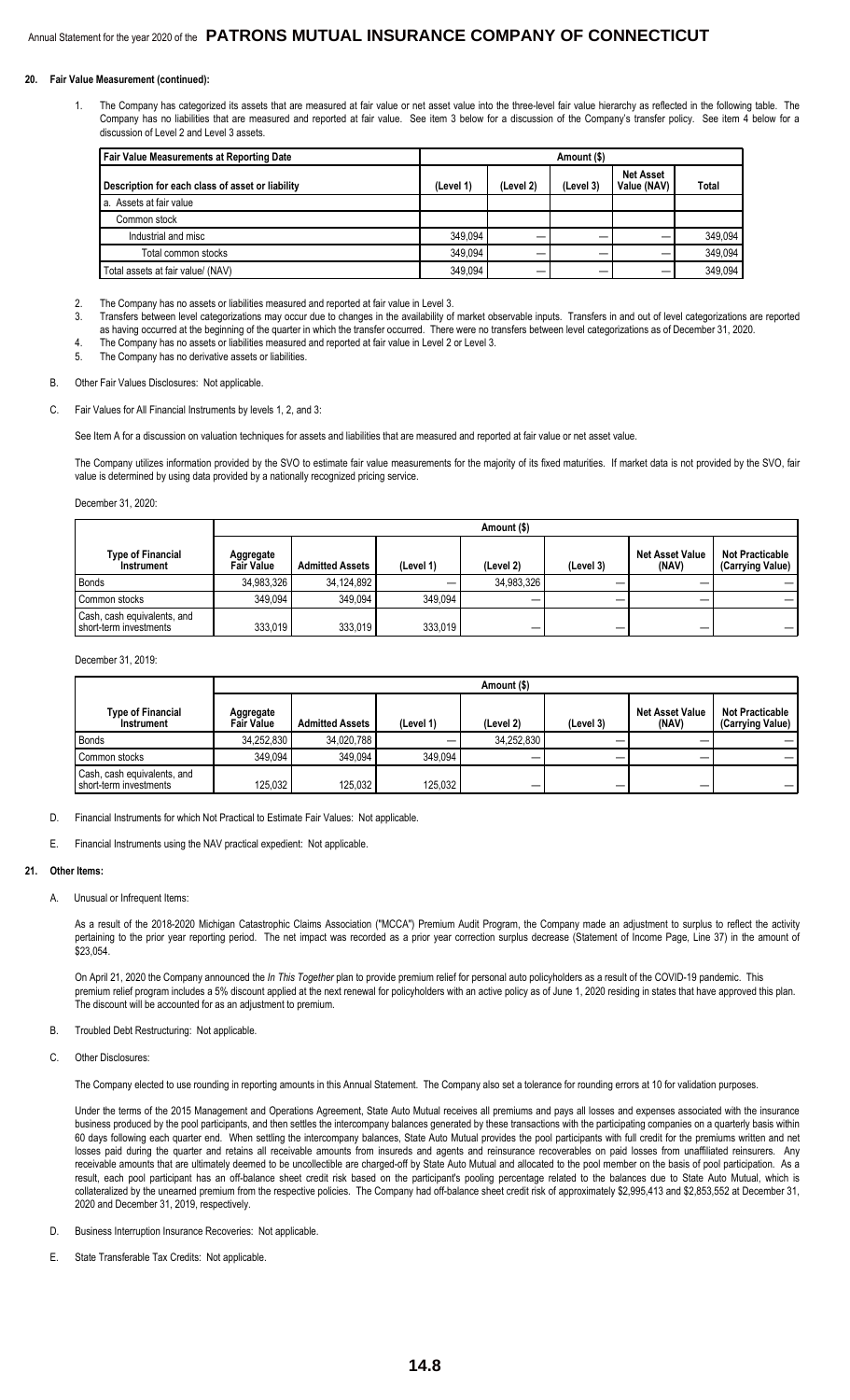#### **21. Other Items (continued):**

- F. Subprime Mortgage Related Risk Exposure:
	- 1. The Company has reviewed and considered possible exposure to subprime mortgage related risk through (1) direct investments in subprime mortgage loans; (2) direct investments in securities with underlying subprime exposure, such as residential mortgage backed securities, commercial mortgage backed securities, collateralized debt obligations, structured securities, hedge funds, credit default swaps, and special investment vehicles; (3) equity investments in subsidiary, controlled or affiliated entities with significant subprime related risk exposure; or (4) underwriting risk on policies issued for Mortgage Guaranty or Financial Guaranty insurance coverage and determined that the Company does not have direct exposure to subprime mortgage related risk.
	- 2. The Company does not have direct exposure through investments in subprime mortgage loans.
	- 3. The Company does not have direct exposure through other investments.
	- 4. The Company does not write Mortgage Guaranty or Financial Guaranty insurance coverage and, therefore, does not have underwriting exposure to subprime mortgage risk related to these.
- G. Proceeds from Insurance-Linked Securities: Not applicable.

#### **22. Events Subsequent:**

Subsequent events have been considered through February 19, 2021 for the statutory statements issued on February 19, 2021.

#### **23. Reinsurance:**

A. Unsecured Reinsurance Recoverables:

The following table provides a listing of unsecured reinsurance recoverables that exceed 3% of the Company's policyholders' surplus:

| <b>NAIC Code</b> | Federal ID# | <b>Name of Reinsurer</b> | Amount (\$) |
|------------------|-------------|--------------------------|-------------|
| 25135            | 31-4316080  | State Auto Mutual        | 59,946,627  |
|                  |             | Total                    | 59,946,627  |

#### B. Reinsurance Recoverable in Dispute: Not applicable.

#### C. Reinsurance Assumed and Ceded:

1. The following table summarizes assumed and ceded unearned premiums and the related commission equity at December 31, 2020, stated in dollars:

|            | Amount (\$)                                 |                      |                             |                             |                             |                             |  |  |
|------------|---------------------------------------------|----------------------|-----------------------------|-----------------------------|-----------------------------|-----------------------------|--|--|
|            | <b>Assumed</b>                              |                      | Ceded                       |                             | <b>Assumed Less Ceded</b>   |                             |  |  |
|            | Unearned<br><b>Premiums</b>                 | Commission<br>Equity | Unearned<br><b>Premiums</b> | Commission<br><b>Equity</b> | Unearned<br><b>Premiums</b> | Commission<br><b>Equity</b> |  |  |
| Affiliates | 5,500,268                                   |                      | 17,489,154                  |                             | (11,988,886)                |                             |  |  |
| All other  | 40.044                                      | 12.321               | 281.086                     | 71.714                      | (241.042)                   | (59, 393)                   |  |  |
| Totals     | 5,540,312                                   | 12.321               | 17,770,240                  | 71.714                      | (12, 229, 928)              | (59, 393)                   |  |  |
|            | Direct Unearned Premium Reserve: 17,730,191 |                      |                             |                             |                             |                             |  |  |

Direct Unearned Premium Reserve: 17,730,191

2. The additional or return commission, predicated on loss experience or on any other form of profit sharing arrangements in this annual statement as a result of existing contractual arrangements is accrued as follows:

|                                         | Amount (\$)   |            |       |            |  |
|-----------------------------------------|---------------|------------|-------|------------|--|
|                                         | <b>Direct</b> | Assumed    | Ceded | <b>Net</b> |  |
| a. Contingent Commission                |               | (266, 770) |       | (266, 770) |  |
| b. Sliding Scale Adjustments            |               |            |       |            |  |
| c. Other Profit Commission Arrangements |               |            |       |            |  |
| Total                                   |               | (266, 770) |       | (266, 770) |  |

3. Protected Cells: Not applicable.

D. Uncollectible Reinsurance: Not applicable.

- E. Commutation of Ceded Reinsurance: Not applicable.
- F. Retroactive Reinsurance:

On December 31, 2014 State Auto Mutual entered into an adverse development reinsurance contract ("ADC") to cede losses incurred on policies incepted between November 15, 2009 and January 13, 2013 written by Restaurant Coverage Association and classified as Liquor Liability business and Commercial General Liability. The ADC agreement is a retroactive reinsurance transaction subject to the Pooling Arrangement.

The retroactive reserves assumed and ceded below represent Patrons Mutual Insurance Company of Connecticut's pooling percentage December 31, 2020:

|                                     | Amount (\$) |             |
|-------------------------------------|-------------|-------------|
|                                     | Assumed     | Ceded (ADC) |
| a. Reserves Transferred:            |             |             |
| 1. Initial Reserves (Assumed)/Ceded |             | 50,000      |
| 2. Adjustments - Prior Years        |             | 7,609       |
| 3. Adjustments - Current Year       |             | (16, 923)   |
| 4. Current Total                    |             | 40,686      |
| b. Consideration Received/(Paid):   |             |             |
| . Initial Consideration             |             | (95,000)    |
| 2. Adjustments - Prior Years        |             |             |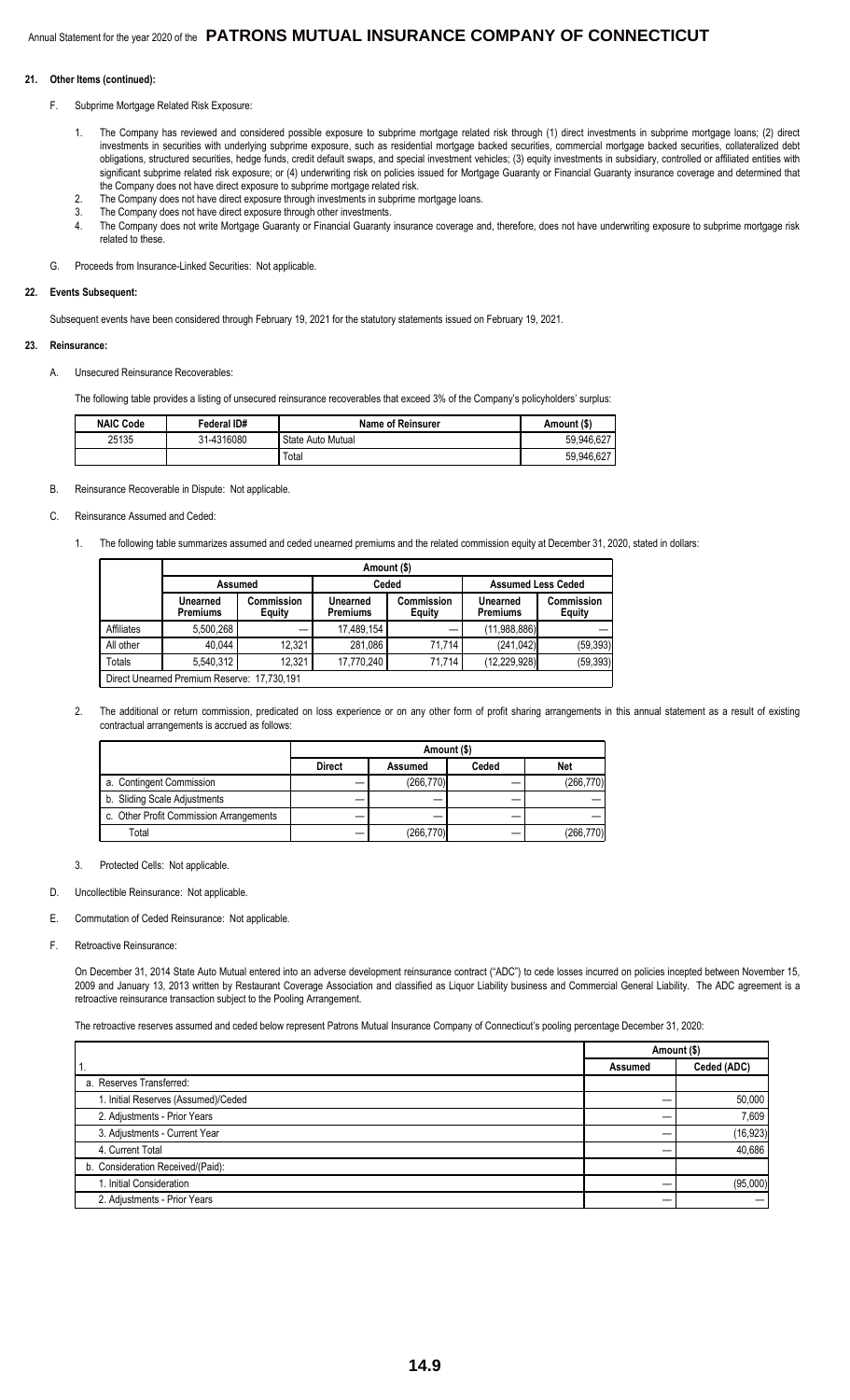#### **23. Reinsurance (continued):**

|                                                                                                                                                                                                                                                                                                     |                                                  | Amount (\$)                     |                        |
|-----------------------------------------------------------------------------------------------------------------------------------------------------------------------------------------------------------------------------------------------------------------------------------------------------|--------------------------------------------------|---------------------------------|------------------------|
|                                                                                                                                                                                                                                                                                                     |                                                  | Assumed                         | Ceded (ADC)            |
| 3. Adjustments - Current Year                                                                                                                                                                                                                                                                       |                                                  |                                 |                        |
| 4. Current Total                                                                                                                                                                                                                                                                                    |                                                  |                                 | (95,000)               |
| c. Paid Losses (Reimbursed)/Recovered:                                                                                                                                                                                                                                                              |                                                  |                                 |                        |
| 1 Prior Years                                                                                                                                                                                                                                                                                       |                                                  |                                 | (37, 391)              |
| 2. Current Year                                                                                                                                                                                                                                                                                     |                                                  |                                 | (16, 923)              |
| 3. Current Total                                                                                                                                                                                                                                                                                    |                                                  |                                 | (54, 314)              |
| d. Special Surplus from Retroactive Reinsurance:                                                                                                                                                                                                                                                    |                                                  |                                 |                        |
| 1. Initial Surplus Gain/(Loss)                                                                                                                                                                                                                                                                      |                                                  |                                 | (45,000)               |
| 2. Adjustments - Prior Years                                                                                                                                                                                                                                                                        |                                                  |                                 | 7,609                  |
| 3. Adjustments - Current Year                                                                                                                                                                                                                                                                       |                                                  |                                 | (16, 923)              |
| 4. Current Year Restricted Surplus                                                                                                                                                                                                                                                                  |                                                  |                                 | (54, 314)              |
| 5. Cumulative Total Transferred to Unassigned Funds                                                                                                                                                                                                                                                 |                                                  |                                 |                        |
| e. All Cedents and Reinsurers Involved in all Transactions Included in the Summary Totals Above:                                                                                                                                                                                                    |                                                  |                                 |                        |
| Entity                                                                                                                                                                                                                                                                                              |                                                  |                                 |                        |
| 10227 Munich Reins Amer Inc                                                                                                                                                                                                                                                                         |                                                  |                                 | 40.686                 |
| f. Total paid loss/LAE amounts recoverable (for authorized, unauthorized and certified reinsurers),<br>any amounts more than 90 days overdue (for authorized, unauthorized and certified reinsurers),<br>and for amounts recoverable the collateral held (for authorized and certified reinsurers): |                                                  |                                 |                        |
| <b>Authorized Reinsurers:</b>                                                                                                                                                                                                                                                                       | <b>Total Paid/Loss</b><br><b>LAE Recoverable</b> | Amounts Over 90<br>Days Overdue |                        |
| 10227 Munich Reins Amer Inc                                                                                                                                                                                                                                                                         | 40.686                                           |                                 |                        |
| Total                                                                                                                                                                                                                                                                                               | 40.686                                           |                                 |                        |
| Unauthorized Reinsurers:                                                                                                                                                                                                                                                                            | <b>Total Paid/Loss</b><br><b>LAE Recoverable</b> | Amounts Over 90<br>Days Overdue | <b>Collateral Held</b> |
| None                                                                                                                                                                                                                                                                                                |                                                  |                                 |                        |
| <b>Certified Reinsurers:</b>                                                                                                                                                                                                                                                                        | <b>Total Paid/Loss</b><br><b>LAE Recoverable</b> | Amounts Over 90<br>Days Overdue | <b>Collateral Held</b> |
| None                                                                                                                                                                                                                                                                                                |                                                  |                                 |                        |

G. Reinsurance Accounted for as a Deposit: Not applicable.

- H. Run-off Agreements: Not applicable.
- I. Certified Reinsurer Rating Downgraded or Status Subject to Revocation: Not applicable.
- J. Reinsurance Agreements Qualifying for Reinsurer Aggregation: Not applicable.

#### **24. Retrospectively Rated Contracts and Contracts Subject to Redetermination:** Not applicable.

#### **25. Changes in Incurred Losses and Loss Adjustment Expenses:**

A. Incurred losses and loss adjustment expenses attributable to prior accident years have decreased approximately \$0.3M during 2020 year-to-date. This decrease is primarily the result of subsequent reserve reviews using more mature claim data. Of this favorable development, Workers' Compensation accounts for \$0.2M, Middle Market Commercial business accounts for \$0.2M, and Small Commercial Package business accounts for \$0.1M. Favorable development in these Commercial Lines segments was partially offset by unfavorable development of \$0.2M in Personal Auto. Personal Auto development was driven by higher-thanexpected severity on Bodily Injury claims.

|                                    | Amount (\$)                     |                                 |                                   |  |  |  |
|------------------------------------|---------------------------------|---------------------------------|-----------------------------------|--|--|--|
| Per Schedule P<br>Part 1 - Summary | All<br><b>Accident</b><br>Years | 2020<br><b>Accident</b><br>Year | Prior<br><b>Accident</b><br>Years |  |  |  |
| Loss and LAE reserves at 12/31/19  | 8.156.314                       |                                 | 8.156.314                         |  |  |  |
| Loss and LAE incurred in 2020      | 7,491,284                       | 7,404,527                       | 86.757                            |  |  |  |
| Loss and LAE paid in 2020          | 7,719,974                       | 3,154,129                       | 4.565.845                         |  |  |  |
| Loss and LAE reserves at 12/31/120 | 7,927,624                       | 4,250,398                       | 3,677,226                         |  |  |  |

B. The Company had no significant changes in methodologies and assumptions used in calculating the liability for unpaid losses and loss adjustment expenses.

#### **26. Intercompany Pooling Arrangements:**

The Company participates in a quota share reinsurance pooling arrangement with the following affiliated companies (the "Pooling Arrangement"):

| <b>Pool Participant</b>            | NAIC Co. | <b>Pooling Participation Percentages</b> |       |  |  |
|------------------------------------|----------|------------------------------------------|-------|--|--|
| (the "State Auto Pool")            | Code     | 2020                                     | 2019  |  |  |
| State Auto Mutual - lead reinsurer | 25135    | 34.5%                                    | 34.5% |  |  |
| State Auto P&C                     | 25127    | 51.0%                                    | 51.0% |  |  |
| <b>Milbank</b>                     | 41653    | 14.0%                                    | 14.0% |  |  |
| <b>SA Wisconsin</b>                | 31755    | $0.0\%$                                  | 0.0%  |  |  |
| SA Ohio                            | 11017    | 0.0%                                     | 0.0%  |  |  |
| <b>Meridian Security</b>           | 23353    | 0.0%                                     | 0.0%  |  |  |
| Patrons Mutual                     | 14923    | 0.5%                                     | 0.5%  |  |  |
| Rockhill                           | 28053    | $0.0\%$                                  | 0.0%  |  |  |
| Plaza                              | 30945    | 0.0%                                     | 0.0%  |  |  |
| American Compensation              | 45934    | $0.0\%$                                  | 0.0%  |  |  |
| <b>Bloomington Compensation</b>    | 12311    | 0.0%                                     | 0.0%  |  |  |

Under the terms of the arrangement, the participants cede to State Auto Mutual all of their insurance business, net of assumed and ceded reinsurance, and assume from State Auto Mutual an amount equal to their respective participation percentages outlined in the Pooling Arrangement. All business written by each pool participant, except for State Auto Mutual's unaffiliated voluntary assumed reinsurance program with policies effective prior to January 1, 2009, is subject to the Pooling Arrangement. All premiums, losses, loss adjustment expenses and underwriting expenses are allocated among the participants on the basis of each company's respective participation percentage outlined in the Pooling Arrangement. The Pooling Arrangement provides indemnification against loss or liability relating to insurance risk and has been accounted for as reinsurance.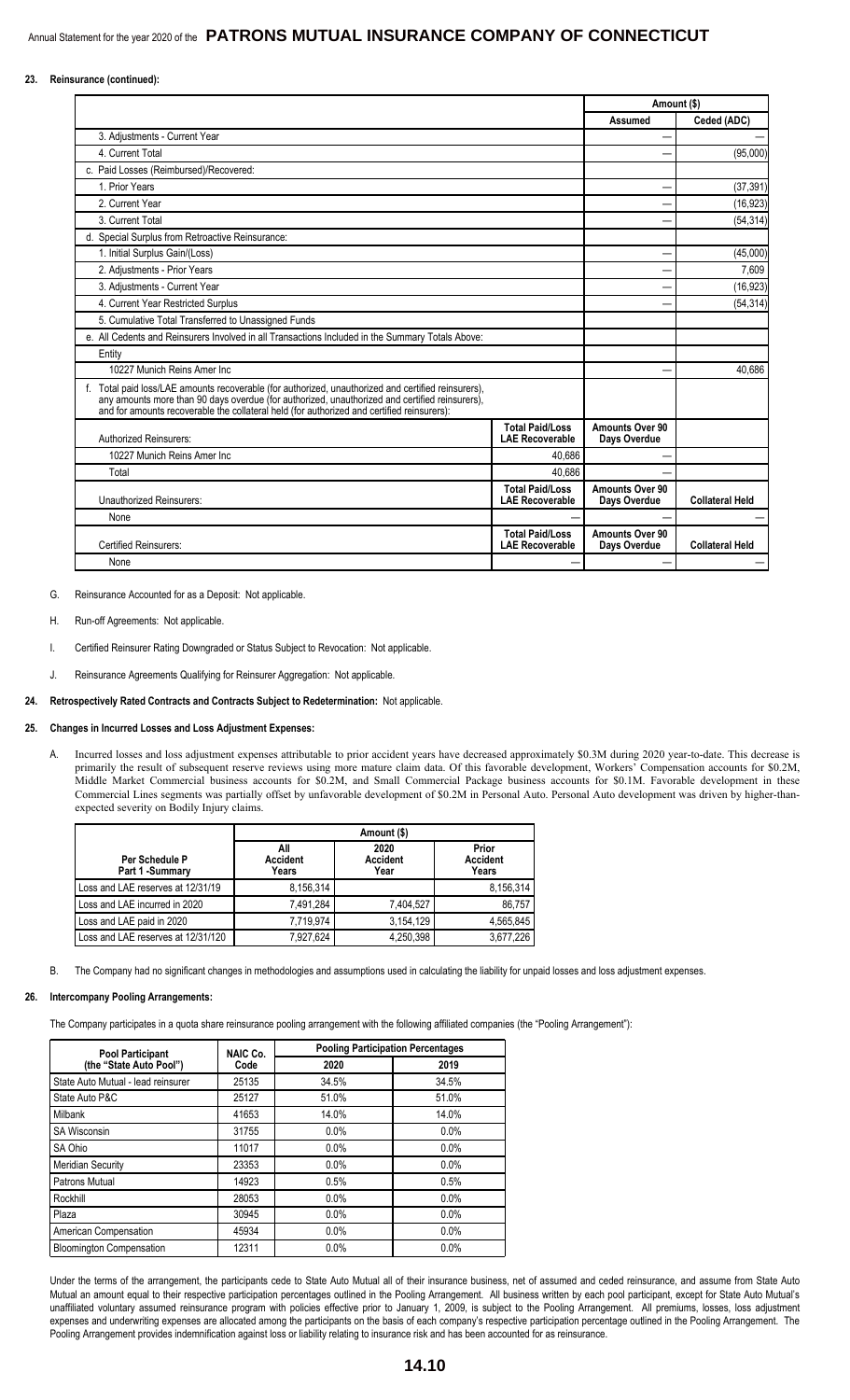#### **26. Intercompany Pooling Arrangements (continued):**

Per SSAP No. 62R - Property and Casualty Reinsurance, ceded reinsurance written premiums payable may be deducted from amounts due from the reinsurer when a legal right of offset exists. As the Pooling Arrangement provides for the right of offset, the Company has netted within the Statement of Assets and Liabilities the amount due to State Auto Mutual under ceded reinsurance written premiums payable with the amount due from State Auto Mutual on assumed reinsurance written premiums receivable for transactions under the Pooling Arrangement. The following tabular presentation reflects the ceded reinsurance written premiums payable and assumed reinsurance written premiums receivable at December 31, 2020, between each State Auto Pool participant and State Auto Mutual resulting in the net amount due to or due from State Auto Mutual:

|                                 |                                                                                                   | Amount (\$)                                                                                |                                                                                                                           |
|---------------------------------|---------------------------------------------------------------------------------------------------|--------------------------------------------------------------------------------------------|---------------------------------------------------------------------------------------------------------------------------|
|                                 | <b>Assumed Reinsurance Written</b><br><b>Premiums Receivable from State</b><br><b>Auto Mutual</b> | <b>Ceded Reinsurance Written</b><br><b>Premiums Payable to State</b><br><b>Auto Mutual</b> | Net Assumed Reinsurance Written<br><b>Premiums Receivable/(Net Ceded)</b><br><b>Reinsurance Written Premiums Payable)</b> |
| State Auto P&C                  | 273,853,939                                                                                       | 186,677,761                                                                                | 87,176,178                                                                                                                |
| Milbank                         | 75,175,591                                                                                        | 63,194,432                                                                                 | 11,981,159                                                                                                                |
| <b>SA Wisconsin</b>             |                                                                                                   | 1,777,248                                                                                  | (1,777,248)                                                                                                               |
| SA Ohio                         |                                                                                                   | 5,966,275                                                                                  | (5,966,275)                                                                                                               |
| <b>Meridian Security</b>        |                                                                                                   | 117,545,102                                                                                | (117, 545, 102)                                                                                                           |
| Patrons Mutual                  | 2,684,843                                                                                         | 7,851,695                                                                                  | (5, 166, 852)                                                                                                             |
| Rockhill                        |                                                                                                   | (792)                                                                                      | 792                                                                                                                       |
| Plaza                           |                                                                                                   | 223,190                                                                                    | (223, 190)                                                                                                                |
| American Compensation           |                                                                                                   | 10,256,944                                                                                 | (10, 256, 944)                                                                                                            |
| <b>Bloomington Compensation</b> |                                                                                                   | 1,250,654                                                                                  | (1, 250, 654)                                                                                                             |

The following tabular presentation reflects the reinsurance receivable and payable on loss and loss adjustment expense paid at December 31, 2020, between each State Auto Pool participant and State Auto Mutual:

|                                 | Amount (\$)                                                                                          |                                                                                                  |
|---------------------------------|------------------------------------------------------------------------------------------------------|--------------------------------------------------------------------------------------------------|
|                                 | <b>Assumed Reinsurance Loss and</b><br><b>Loss Adjustment Expense Paid</b><br>from State Auto Mutual | <b>Ceded Reinsurance Loss and</b><br><b>Loss Adjustment Expense Paid</b><br>to State Auto Mutual |
| State Auto P&C                  | 173,633,722                                                                                          | 121,307,800                                                                                      |
| Milbank                         | 47,664,159                                                                                           | 38,543,324                                                                                       |
| <b>SA Wisconsin</b>             |                                                                                                      | 826.481                                                                                          |
| SA Ohio                         |                                                                                                      | 2,477,358                                                                                        |
| <b>Meridian Security</b>        |                                                                                                      | 67,294,989                                                                                       |
| Patrons Mutual                  | 1,702,291                                                                                            | 5,826,157                                                                                        |
| Rockhill                        |                                                                                                      | 17,132,259                                                                                       |
| Plaza                           |                                                                                                      | 6,324,909                                                                                        |
| American Compensation           |                                                                                                      | 9,026,294                                                                                        |
| <b>Bloomington Compensation</b> |                                                                                                      | 1.866.464                                                                                        |

The following tabular presentation reflects all other intercompany amounts due from and due to State Auto Mutual from entities participating in the Pooling Arrangement at December 31, 2020:

|                                 | Amount (\$)                                        |                                                  |
|---------------------------------|----------------------------------------------------|--------------------------------------------------|
|                                 | Intercompany Amounts Due<br>from State Auto Mutual | Intercompany Amounts Due<br>to State Auto Mutual |
| State Auto P&C                  |                                                    | 33,240,432                                       |
| Milbank                         |                                                    | 3,850,328                                        |
| <b>SA Wisconsin</b>             | 946,437                                            |                                                  |
| SA Ohio                         | 3,486,267                                          |                                                  |
| <b>Meridian Security</b>        | 50,205,975                                         |                                                  |
| <b>Patrons Mutual</b>           | 1.040.562                                          |                                                  |
| Rockhill                        |                                                    | 21,587,118                                       |
| Plaza                           |                                                    | 9,193,278                                        |
| American Compensation           | 822,799                                            |                                                  |
| <b>Bloomington Compensation</b> |                                                    | 651.614                                          |

#### **27. Structured Settlements:** Not applicable.

#### **28. Health Care Receivables:** Not applicable.

#### **29. Participating Policies:** Not applicable.

#### **30. Premium Deficiency Reserves:**

| Liability carried for premium deficiency reserves              |                   |
|----------------------------------------------------------------|-------------------|
| Date of the most recent evaluation of this liability           | December 31, 2020 |
| Was anticipated investment income utilized in the calculation? | No.               |

The premium deficiency reserve is recorded in the aggregate write-in for liabilities and the change in the reserve is reflected in aggregate write-in for underwriting deductions.

#### **31. High Deductibles:** Not applicable.

#### **32. Discounting of Liabilities for Unpaid Losses or Unpaid Loss Adjustment Expenses:** Not applicable.

#### **33. Asbestos/Environmental Reserves:**

A. Does the Company have on the books, or has it ever written an insured for which you have identified a potential for the existence of, a liability due to asbestos losses? Yes.

The Company's exposure to asbestos losses arises from the sale of general liability insurance. The Company tries to estimate the full impact of the asbestos exposure by establishing full case basis reserves on all known losses and estimating incurred but not reported losses based on previous experience.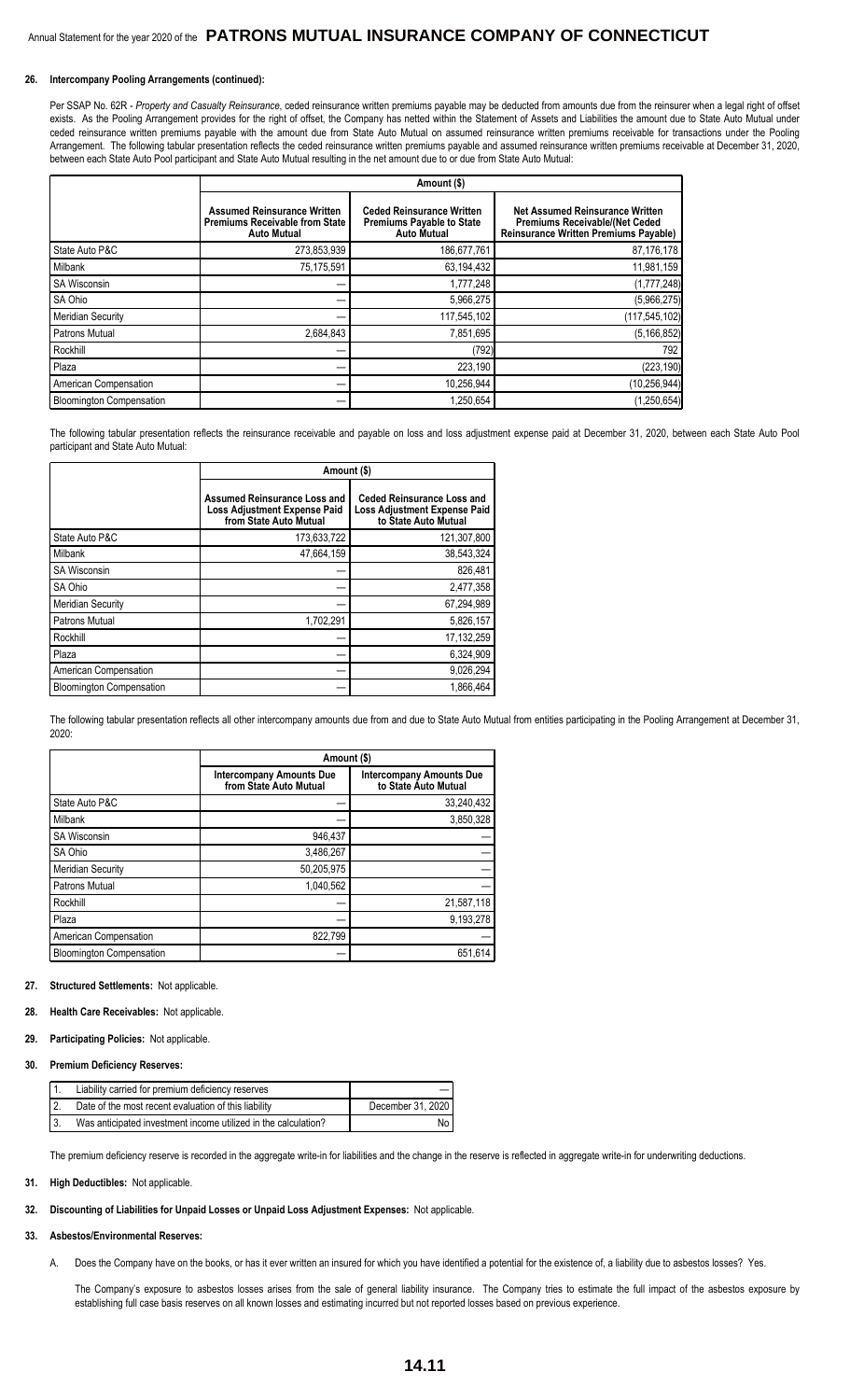#### **33. Asbestos/Environmental Reserves (continued):**

|                                                                | Amount (\$) |       |       |        |        |
|----------------------------------------------------------------|-------------|-------|-------|--------|--------|
| l Direct Basis:                                                | 2016        | 2017  | 2018  | 2019   | 2020   |
| Beginning reserves                                             | 8.979       | 8.070 | 8.426 | 8.625  | 16.425 |
| Incurred losses and loss adjustment expenses                   | 792)        | 826   | . 559 | 10.248 | 2.178  |
| Calendar year payments for losses and loss adjustment expenses | 117         | 470   | .360  | 2.448  | 3.654  |
| Ending reserves                                                | 8.070       | 8.426 | 8.625 | 16.425 | 14.949 |

|                                                                | Amount (\$) |      |      |      |                 |
|----------------------------------------------------------------|-------------|------|------|------|-----------------|
| l Assumed Reinsurance Basis:                                   | 2016        | 2017 | 2018 | 2019 | 2020            |
| Beginning reserves                                             | 491         | 323  | 558  | 516  | 607             |
| Incurred losses and loss adjustment expenses                   | 153         | 255  | (36) | 103  | (20)            |
| Calendar year payments for losses and loss adjustment expenses |             | 20   |      |      | 22 <sub>1</sub> |
| Ending reserves                                                | 323         | 558  | 516  | 607  | 565             |

|                                                                | Amount (\$) |       |       |        |         |
|----------------------------------------------------------------|-------------|-------|-------|--------|---------|
| l Net of Ceded Reinsurance Basis:                              | 2016        | 2017  | 2018  | 2019   | 2020    |
| Beginning reserves                                             | 9.445       | 8.369 | 8.984 | 9.141  | 17.032  |
| Incurred losses and loss adjustment expenses                   | (944)       | .105  | 1.523 | 10.351 | (2,524) |
| Calendar year payments for losses and loss adjustment expenses | 132         | 490   | .366  | 2.460  | (303)   |
| Ending reserves                                                | 8.369       | 8.984 | 9.141 | 17.032 | 14.811  |

#### B. State the amount of the ending reserves for Bulk + IBNR included in A (Loss & LAE):

|                                       | Amount (\$) |
|---------------------------------------|-------------|
| Direct Basis                          | 13.000      |
| <b>I</b> Assumed Reinsurance Basis    | 341         |
| <b>Net of Ceded Reinsurance Basis</b> | 13.341      |

C. State the amount of the ending reserves for loss adjustment expenses included in A (Case, Bulk + IBNR):

|                                | Amount (\$) |
|--------------------------------|-------------|
| Direct Basis                   |             |
| Assumed Reinsurance Basis      |             |
| Net of Ceded Reinsurance Basis | 7 406       |

D. Does the Company have on the books, or has it ever written an insured for which you have identified a potential for the existence of, a liability due to environmental losses? Yes.

|                                                                | Amount (\$) |         |         |         |         |
|----------------------------------------------------------------|-------------|---------|---------|---------|---------|
| l Direct Basis:                                                | 2016        | 2017    | 2018    | 2019    | 2020    |
| Beginning reserves                                             | 89.476      | 120.268 | 136.259 | 135.029 | 166.363 |
| I Incurred losses and loss adiustment expenses                 | 39.596      | 29.128  | 8.555   | 45.631  | 10.062  |
| Calendar year payments for losses and loss adjustment expenses | 8.804       | 13.137  | 9.785   | 14.297  | 17.624  |
| Ending reserves                                                | 120,268     | 136.259 | 135.029 | 166.363 | 158.801 |

|                                                                | Amount (\$) |      |      |      |      |  |  |  |  |
|----------------------------------------------------------------|-------------|------|------|------|------|--|--|--|--|
| Assumed Reinsurance Basis:                                     | 2016        | 2017 | 2018 | 2019 | 2020 |  |  |  |  |
| Beginning reserves                                             |             |      |      |      |      |  |  |  |  |
| Incurred losses and loss adjustment expenses                   |             |      |      |      |      |  |  |  |  |
| Calendar year payments for losses and loss adjustment expenses |             |      |      |      |      |  |  |  |  |
| Ending reserves                                                |             |      |      |      |      |  |  |  |  |

|                                                                |         | Amount (\$) |         |         |         |  |  |  |  |  |  |
|----------------------------------------------------------------|---------|-------------|---------|---------|---------|--|--|--|--|--|--|
| l Net of Ceded Reinsurance Basis:                              | 2016    | 2017        | 2018    | 2019    | 2020    |  |  |  |  |  |  |
| Beginning reserves                                             | 86.778  | 116.017     | 131.595 | 128.942 | 160.057 |  |  |  |  |  |  |
| Incurred losses and loss adjustment expenses                   | 38.043  | 28.715      | 7.132   | 45.412  | 12.814  |  |  |  |  |  |  |
| Calendar year payments for losses and loss adjustment expenses | 8.804   | 13.137      | 9.785   | 14.297  | 17.071  |  |  |  |  |  |  |
| Ending reserves                                                | 116.017 | 131,595     | 128.942 | 160.057 | 155.800 |  |  |  |  |  |  |

E. State the amount of the ending reserves for Bulk + IBNR included in D (Loss & LAE):

|                                | Amount (\$) |
|--------------------------------|-------------|
| <b>I</b> Direct Basis          | 135.000     |
| Assumed Reinsurance Basis      |             |
| Net of Ceded Reinsurance Basis | 135.000     |

F. State the amount of the ending reserves for loss adjustment expenses included in D (Case, Bulk + IBNR):

|                                | Amount (\$) |
|--------------------------------|-------------|
| Direct Basis                   | 79.401      |
| Assumed Reinsurance Basis      |             |
| Net of Ceded Reinsurance Basis | 77.900      |

#### **34. Subscriber Savings Accounts:** Not applicable.

**35. Multiple Peril Crop Insurance:** Not applicable.

**36. Financial Guaranty Insurance:** Not applicable.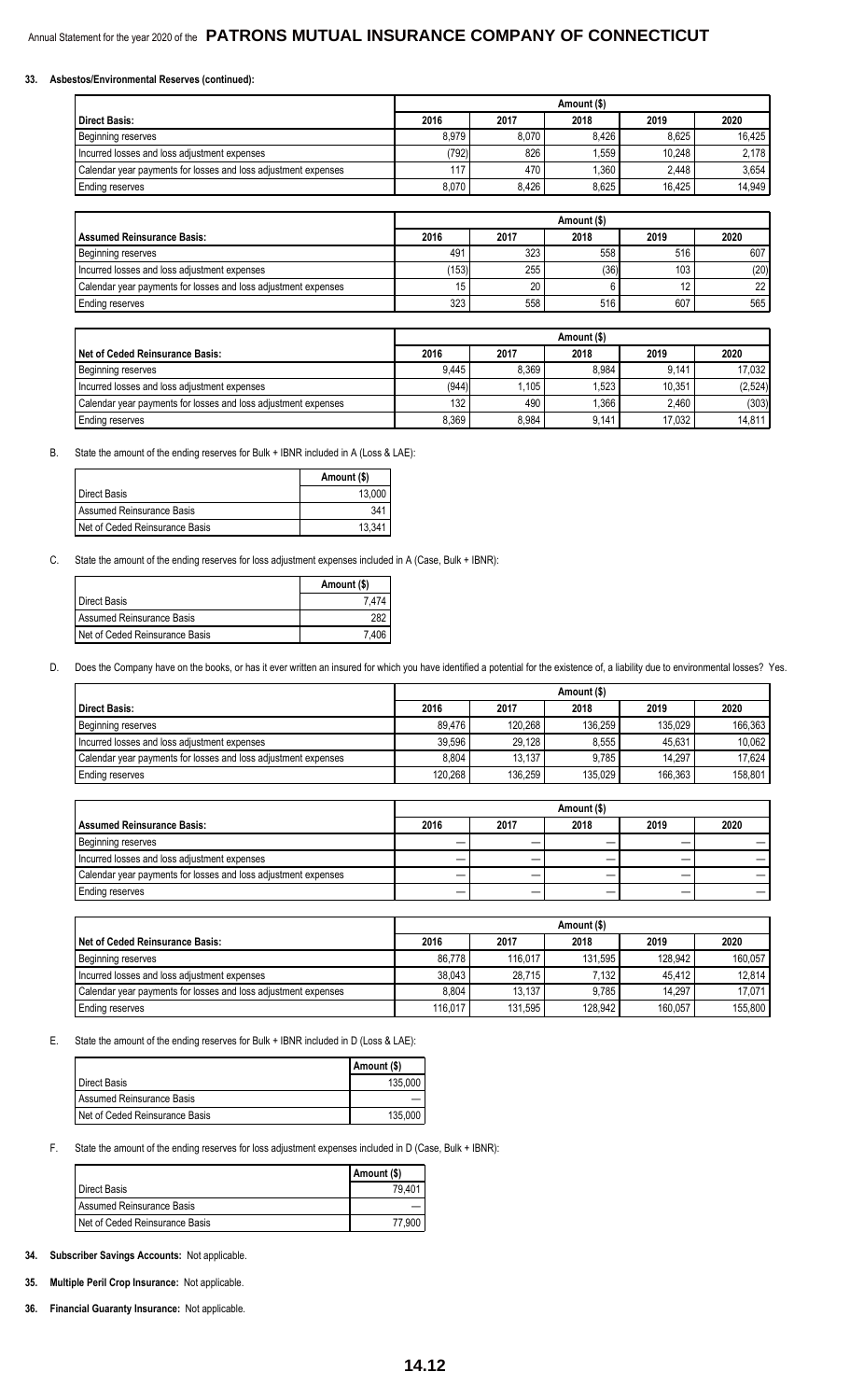### **PART 1 - COMMON INTERROGATORIES**

### **GENERAL**

| 1.1          |                   | Is the reporting entity a member of an Insurance Holding Company System consisting of two or more affiliated persons, one or more of which is an insurer?<br>If yes, complete Schedule Y, Parts 1, 1A and 2.                                                                                                                                                                                                                                                                                                                                                                                                                                                                      |                        |                        |                               |                  | Yes[X] No[]          |  |  |
|--------------|-------------------|-----------------------------------------------------------------------------------------------------------------------------------------------------------------------------------------------------------------------------------------------------------------------------------------------------------------------------------------------------------------------------------------------------------------------------------------------------------------------------------------------------------------------------------------------------------------------------------------------------------------------------------------------------------------------------------|------------------------|------------------------|-------------------------------|------------------|----------------------|--|--|
| 1.2          |                   | If yes, did the reporting entity register and file with its domiciliary State Insurance Commissioner, Director or Superintendent or with such regulatory<br>official of the state of domicile of the principal insurer in the Holding Company System, a registration statement providing disclosure substantially<br>similar to the standards adopted by the National Association of Insurance Commissioners (NAIC) in its Model Insurance Holding Company<br>System Regulatory Act and model regulations pertaining thereto, or is the reporting entity subject to standards and disclosure requirements<br>substantially similar to those required by such Act and regulations? |                        | Yes[X]                 |                               | No [ ]           | $N/A$ [ ]            |  |  |
| 1.3          | State regulating? | Connecticut                                                                                                                                                                                                                                                                                                                                                                                                                                                                                                                                                                                                                                                                       |                        |                        |                               |                  |                      |  |  |
| 1.4          |                   | Is the reporting entity publicly traded or a member of publicly traded group?                                                                                                                                                                                                                                                                                                                                                                                                                                                                                                                                                                                                     |                        |                        |                               | Yes $[ ]$        | No[X]                |  |  |
| 1.5          |                   | If the response to 1.4 is yes, provide the CIK (Central Index Key) code issued by the SEC for the entity/group.                                                                                                                                                                                                                                                                                                                                                                                                                                                                                                                                                                   |                        |                        |                               |                  |                      |  |  |
| 2.1          | reporting entity? | Has any change been made during the year of this statement in the charter, by-laws, articles of incorporation, or deed of settlement of the                                                                                                                                                                                                                                                                                                                                                                                                                                                                                                                                       |                        |                        |                               | Yes $[ \ ]$      | No[X]                |  |  |
| 2.2          |                   | If yes, date of change:                                                                                                                                                                                                                                                                                                                                                                                                                                                                                                                                                                                                                                                           |                        |                        |                               |                  |                      |  |  |
| 3.1<br>3.2   |                   | State as of what date the latest financial examination of the reporting entity was made or is being made.<br>State the as of date that the latest financial examination report became available from either the state of domicile or the reporting entity.                                                                                                                                                                                                                                                                                                                                                                                                                        |                        |                        |                               | 12/31/2018       |                      |  |  |
|              |                   | This date should be the date of the examined balance sheet and not the date the report was completed or released.                                                                                                                                                                                                                                                                                                                                                                                                                                                                                                                                                                 |                        |                        | 12/31/2018                    |                  |                      |  |  |
| 3.3<br>3.4   |                   | State as of what date the latest financial examination report became available to other states or the public from either the state of domicile or<br>the reporting entity. This is the release date or completion date of the examination report and not the date of the examination (balance sheet date).<br>By what department or departments?                                                                                                                                                                                                                                                                                                                                  |                        |                        |                               | 01/21/2020       |                      |  |  |
|              |                   | <b>Connecticut Insurance Department</b>                                                                                                                                                                                                                                                                                                                                                                                                                                                                                                                                                                                                                                           |                        |                        |                               |                  |                      |  |  |
| 3.5          |                   | Have all financial statement adjustments within the latest financial examination report been accounted for in a subsequent financial<br>statement filed with departments?                                                                                                                                                                                                                                                                                                                                                                                                                                                                                                         |                        | Yes $\lceil \; \rceil$ |                               | No[]             | N/A[X]               |  |  |
| 3.6          |                   | Have all of the recommendations within the latest financial examination report been complied with?                                                                                                                                                                                                                                                                                                                                                                                                                                                                                                                                                                                |                        | Yes $\lceil \rceil$    |                               | No[ ]            | N/A[X]               |  |  |
| 4.1          |                   | During the period covered by this statement, did any agent, broker, sales representative, non-affiliated sales/service organization or any combination<br>thereof under common control (other than salaried employees of the reporting entity) receive credit or commissions for or control a substantial part<br>(more than 20 percent of any major line of business measured on direct premiums) of:                                                                                                                                                                                                                                                                            |                        |                        |                               |                  |                      |  |  |
|              | 4.11              | sales of new business?                                                                                                                                                                                                                                                                                                                                                                                                                                                                                                                                                                                                                                                            |                        |                        |                               | Yes [ ]          | No[X]                |  |  |
| 4.2          | 4.12              | renewals?<br>During the period covered by this statement, did any sales/service organization owned in whole or in part by the reporting entity or an affiliate,                                                                                                                                                                                                                                                                                                                                                                                                                                                                                                                   |                        |                        |                               | Yes [ ]          | No[X]                |  |  |
|              | 4.21              | receive credit or commissions for or control a substantial part (more than 20 percent of any major line of business measured on direct premiums) of:<br>sales of new business?                                                                                                                                                                                                                                                                                                                                                                                                                                                                                                    |                        |                        |                               | Yes $\lceil$ 1   | No[X]                |  |  |
|              | 4.22              | renewals?                                                                                                                                                                                                                                                                                                                                                                                                                                                                                                                                                                                                                                                                         |                        |                        |                               | Yes [ ]          | No[X]                |  |  |
| 5.1          |                   | Has the reporting entity been a party to a merger or consolidation during the period covered by this statement?                                                                                                                                                                                                                                                                                                                                                                                                                                                                                                                                                                   |                        |                        |                               | Yes [ ]          | No[X]                |  |  |
|              |                   | If the answer is YES, complete and file the merger history data file with the NAIC.                                                                                                                                                                                                                                                                                                                                                                                                                                                                                                                                                                                               |                        |                        |                               |                  |                      |  |  |
| 5.2          |                   | If yes, provide the name of entity, NAIC company code, and state of domicile (use two letter state abbreviation) for any entity that has ceased to exist as a<br>result of the merger or consolidation.<br>$\mathbf{1}$                                                                                                                                                                                                                                                                                                                                                                                                                                                           |                        |                        | $\overline{2}$<br><b>NAIC</b> |                  | 3                    |  |  |
|              |                   | Name of Entity                                                                                                                                                                                                                                                                                                                                                                                                                                                                                                                                                                                                                                                                    |                        |                        | Company<br>Code               |                  | State of<br>Domicile |  |  |
|              |                   |                                                                                                                                                                                                                                                                                                                                                                                                                                                                                                                                                                                                                                                                                   |                        |                        | 0                             |                  |                      |  |  |
| 6.1<br>6.2   |                   | Has the reporting entity had any Certificates of Authority, licenses or registrations (including corporate registration, if applicable) suspended or revoked<br>by any governmental entity during the reporting period?<br>If yes, give full information:                                                                                                                                                                                                                                                                                                                                                                                                                         |                        |                        |                               | Yes [ ]          | No[X]                |  |  |
| 7.1<br>7.2   | If yes,           | Does any foreign (non-United States) person or entity directly or indirectly control 10% or more of the reporting entity?                                                                                                                                                                                                                                                                                                                                                                                                                                                                                                                                                         |                        |                        |                               | Yes [ ]          | No[X]                |  |  |
|              | 7.21<br>7.22      | State the percentage of foreign control<br>State the nationality(s) of the foreign person(s) or entity(s); or if the entity is a mutual or reciprocal, the nationality of its manager or<br>attorney-in-fact and identify the type of entity(s) (e.g., individual, corporation, government, manager or attorney-in-fact).                                                                                                                                                                                                                                                                                                                                                         |                        |                        |                               |                  | $0.0\%$              |  |  |
|              |                   | $\mathbf{1}$                                                                                                                                                                                                                                                                                                                                                                                                                                                                                                                                                                                                                                                                      | $\overline{2}$         |                        |                               |                  |                      |  |  |
|              |                   | Nationality                                                                                                                                                                                                                                                                                                                                                                                                                                                                                                                                                                                                                                                                       | Type of Entity         |                        |                               |                  |                      |  |  |
| 8.1<br>8.2   |                   | Is the company a subsidiary of a bank holding company regulated with the Federal Reserve Board?<br>If response to 8.1 is yes, please identify the name of the bank holding company.                                                                                                                                                                                                                                                                                                                                                                                                                                                                                               |                        |                        |                               | Yes [ ]          | No[X]                |  |  |
| 8.3          |                   | Is the company affiliated with one or more banks, thrifts or securities firms?                                                                                                                                                                                                                                                                                                                                                                                                                                                                                                                                                                                                    |                        |                        |                               | Yes $\lceil$ 1   | No[X]                |  |  |
| 8.4          |                   | If the response to 8.3 is yes, please provide below the names and locations (city and state of the main office) of any affiliates regulated by a federal financial<br>regulatory services agency [i.e. the Federal Reserve Board (FRB), the Office of the Comptroller of the Currency (OCC), the Federal Deposit Insurance<br>Corporation (FDIC) and the Securities Exchange Commission (SEC)] and identify the affiliate's primary federal regulator.                                                                                                                                                                                                                            |                        |                        |                               |                  |                      |  |  |
|              |                   |                                                                                                                                                                                                                                                                                                                                                                                                                                                                                                                                                                                                                                                                                   | $\mathfrak{p}$         | 3                      | 4<br><b>OCC</b>               | 5<br><b>FDIC</b> | 6                    |  |  |
|              |                   |                                                                                                                                                                                                                                                                                                                                                                                                                                                                                                                                                                                                                                                                                   |                        |                        |                               |                  |                      |  |  |
|              |                   | Affiliate Name                                                                                                                                                                                                                                                                                                                                                                                                                                                                                                                                                                                                                                                                    | Location (City, State) | <b>FRB</b>             |                               |                  | <b>SEC</b>           |  |  |
| 9.           |                   | What is the name and address of the independent certified public accountant or accounting firm retained to conduct the annual audit?                                                                                                                                                                                                                                                                                                                                                                                                                                                                                                                                              |                        |                        |                               |                  |                      |  |  |
| 10.1         |                   | PricewaterhouseCoopers LLP; 41 South High Street, Columbus, Ohio 43215<br>Has the insurer been granted any exemptions to the prohibited non-audit services provided by the certified independent public accountant requirements<br>as allowed in Section 7H of the Annual Financial Reporting Model Regulation (Model Audit Rule), or substantially similar state law or regulation?                                                                                                                                                                                                                                                                                              |                        |                        |                               | Yes $[ ]$        |                      |  |  |
| 10.2         |                   | If the response to 10.1 is yes, provide information related to this exemption:                                                                                                                                                                                                                                                                                                                                                                                                                                                                                                                                                                                                    |                        |                        |                               |                  |                      |  |  |
| 10.3<br>10.4 |                   | Has the insurer been granted any exemptions related to other requirements of the Annual Financial Reporting Model Requlation as allowed<br>for in Section 18A of the Model Regulation, or substantially similar state law or regulation?<br>If the response to 10.3 is yes, provide information related to this exemption:                                                                                                                                                                                                                                                                                                                                                        |                        |                        |                               | Yes $[ ]$        | No[X]<br>No[X]       |  |  |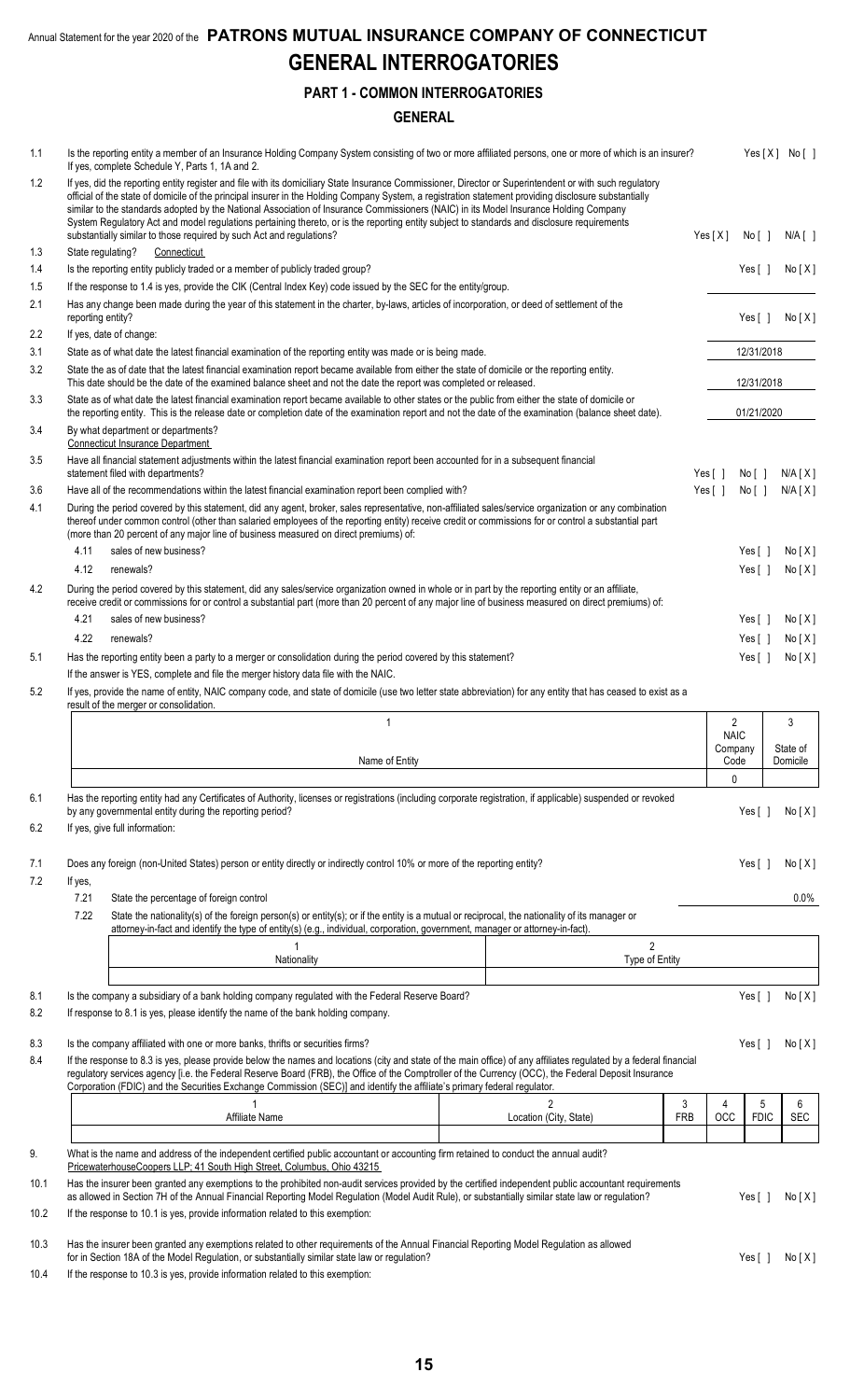**PART 1 - COMMON INTERROGATORIES**

| 10.5  | Has the reporting entity established an Audit Committee in compliance with the domiciliary state insurance laws?                                                                                                                                                                                                    |                                 |                                                                                                                                                         |           | Yes[X] No[] N/A[]      |               |
|-------|---------------------------------------------------------------------------------------------------------------------------------------------------------------------------------------------------------------------------------------------------------------------------------------------------------------------|---------------------------------|---------------------------------------------------------------------------------------------------------------------------------------------------------|-----------|------------------------|---------------|
| 10.6  | If the response to 10.5 is no or n/a, please explain:                                                                                                                                                                                                                                                               |                                 |                                                                                                                                                         |           |                        |               |
| 11.   | What is the name, address and affiliation (officer/employee of the reporting entity or actuary/consultant associated with an actuarial consulting firm)                                                                                                                                                             |                                 |                                                                                                                                                         |           |                        |               |
|       | of the individual providing the statement of actuarial opinion/certification?                                                                                                                                                                                                                                       |                                 |                                                                                                                                                         |           |                        |               |
|       | Matthew S. Mrozek, FCAS, 518 East Broad Street, Columbus, Ohio 43215, officer of affiliate State Automobile Mutual Insurance Company                                                                                                                                                                                |                                 |                                                                                                                                                         |           |                        |               |
| 12.1  | Does the reporting entity own any securities of a real estate holding company or otherwise hold real estate indirectly?<br>Name of real estate holding company                                                                                                                                                      |                                 |                                                                                                                                                         |           | Yes [ ]                | No[X]         |
|       | 12.11<br>12.12<br>Number of parcels involved                                                                                                                                                                                                                                                                        |                                 |                                                                                                                                                         |           |                        | 0             |
|       | Total book/adjusted carrying value<br>12.13                                                                                                                                                                                                                                                                         |                                 |                                                                                                                                                         |           |                        | $\mathbf{0}$  |
| 12.2  | If yes, provide explanation                                                                                                                                                                                                                                                                                         |                                 |                                                                                                                                                         |           |                        |               |
|       |                                                                                                                                                                                                                                                                                                                     |                                 |                                                                                                                                                         |           |                        |               |
| 13.   | FOR UNITED STATES BRANCHES OF ALIEN REPORTING ENTITIES ONLY:                                                                                                                                                                                                                                                        |                                 |                                                                                                                                                         |           |                        |               |
| 13.1  | What changes have been made during the year in the United States manager or the United States trustees of the reporting entity?                                                                                                                                                                                     |                                 |                                                                                                                                                         |           |                        |               |
| 13.2  | Does this statement contain all business transacted for the reporting entity through its United States Branch on risks wherever located?                                                                                                                                                                            |                                 |                                                                                                                                                         |           | Yes $\lceil \ \rceil$  | No[ ]         |
| 13.3  | Have there been any changes made to any of the trust indentures during the year?                                                                                                                                                                                                                                    |                                 |                                                                                                                                                         |           | Yes $\lceil \rceil$    | No [ ]        |
| 13.4  | If answer to (13.3) is yes, has the domiciliary or entry state approved the changes?                                                                                                                                                                                                                                |                                 |                                                                                                                                                         | Yes $[ ]$ | No [ ]                 | $N/A$ [ ]     |
| 14.1  | Are the senior officers (principal executive officer, principal financial officer, principal accounting officer or controller, or persons performing similar<br>functions) of the reporting entity subject to a code of ethics, which includes the following standards?                                             |                                 |                                                                                                                                                         |           | Yes[X]                 | No [ ]        |
|       | (a)                                                                                                                                                                                                                                                                                                                 |                                 | Honest and ethical conduct, including the ethical handling of actual or apparent conflicts of interest between personal and professional relationships; |           |                        |               |
|       | Full, fair, accurate, timely and understandable disclosure in the periodic reports required to be filed by the reporting entity;<br>(b)                                                                                                                                                                             |                                 |                                                                                                                                                         |           |                        |               |
|       | Compliance with applicable governmental laws, rules and regulations;<br>(c)                                                                                                                                                                                                                                         |                                 |                                                                                                                                                         |           |                        |               |
|       | The prompt internal reporting of violations to an appropriate person or persons identified in the code; and<br>(d)                                                                                                                                                                                                  |                                 |                                                                                                                                                         |           |                        |               |
|       | Accountability for adherence to the code.<br>(e)                                                                                                                                                                                                                                                                    |                                 |                                                                                                                                                         |           |                        |               |
| 14.11 | If the response to 14.1 is no, please explain:                                                                                                                                                                                                                                                                      |                                 |                                                                                                                                                         |           |                        |               |
| 14.2  | Has the code of ethics for senior managers been amended?                                                                                                                                                                                                                                                            |                                 |                                                                                                                                                         |           | Yes[X]                 | No[ ]         |
| 14.21 | If the response to 14.2 is yes, provide information related to amendment(s).                                                                                                                                                                                                                                        |                                 |                                                                                                                                                         |           |                        |               |
|       | The Nominating and Governance Committee of the Company's Board of Directors annually reviews the Associate Code of Business Conduct, which is                                                                                                                                                                       |                                 |                                                                                                                                                         |           |                        |               |
|       | applicable to all senior managers. In 3Q 2020 the Associate Code of Business Conduct was revised to update and include: New hotline reporting platform;<br>update to the following sections: Financial Reporting, Commitment to Diversity and Inclusion, Discrimination and Harassment, Health and Safety, Business |                                 |                                                                                                                                                         |           |                        |               |
|       | Entertainment and Gifts. Revision date is August 14, 2020.                                                                                                                                                                                                                                                          |                                 |                                                                                                                                                         |           |                        |               |
| 14.3  | Have any provisions of the code of ethics been waived for any of the specified officers?                                                                                                                                                                                                                            |                                 |                                                                                                                                                         |           | Yes $\lceil \; \rceil$ | No[X]         |
| 14.31 | If the response to 14.3 is yes, provide the nature of any waiver(s).                                                                                                                                                                                                                                                |                                 |                                                                                                                                                         |           |                        |               |
| 15.1  | Is the reporting entity the beneficiary of a Letter of Credit that is unrelated to reinsurance where the issuing or confirming bank is not on the SVO                                                                                                                                                               |                                 |                                                                                                                                                         |           |                        |               |
|       | Bank List?                                                                                                                                                                                                                                                                                                          |                                 |                                                                                                                                                         |           | Yes $\lceil$ $\rceil$  | No[X]         |
| 15.2  | If the response to 15.1 is yes, indicate the American Bankers Association (ABA) Routing Number and the name of the issuing or confirming bank of                                                                                                                                                                    |                                 |                                                                                                                                                         |           |                        |               |
|       | the Letter of Credit and describe the circumstances in which the Letter of Credit is triggered.                                                                                                                                                                                                                     |                                 |                                                                                                                                                         |           |                        |               |
|       | American Bankers Association (ABA)                                                                                                                                                                                                                                                                                  | 2                               | 3<br>Circumstances That Can Trigger                                                                                                                     |           | 4                      |               |
|       | <b>Routing Number</b>                                                                                                                                                                                                                                                                                               | Issuing or Confirming Bank Name | the Letter of Credit                                                                                                                                    |           | Amount                 |               |
|       | 0                                                                                                                                                                                                                                                                                                                   |                                 |                                                                                                                                                         | \$        |                        | 0             |
|       |                                                                                                                                                                                                                                                                                                                     | <b>BOARD OF DIRECTORS</b>       |                                                                                                                                                         |           |                        |               |
| 16.   | Is the purchase or sale of all investments of the reporting entity passed upon either by the Board of Directors or a subordinator committee thereof?                                                                                                                                                                |                                 |                                                                                                                                                         |           | Yes[X]                 | No[]          |
| 17.   | Does the reporting entity keep a complete permanent record of the proceedings of its Board of Directors and all subordinate committees thereof?                                                                                                                                                                     |                                 |                                                                                                                                                         |           | Yes[X]                 | No [ ]        |
| 18.   | Has the reporting entity an established procedure for disclosure to its Board of Directors or trustees of any material interest or affiliation on the part                                                                                                                                                          |                                 |                                                                                                                                                         |           |                        |               |
|       | of any of its officers, directors, trustees or responsible employees that is in conflict or is likely to conflict with the official duties of such person?                                                                                                                                                          |                                 |                                                                                                                                                         |           | Yes[X]                 | No[]          |
|       |                                                                                                                                                                                                                                                                                                                     | <b>FINANCIAL</b>                |                                                                                                                                                         |           |                        |               |
| 19.   | Has this statement been prepared using a basis of accounting other than Statutory Accounting Principles (e.g., Generally Accepted Accounting Principles)?                                                                                                                                                           |                                 |                                                                                                                                                         |           | Yes [ ]                | No[X]         |
| 20.1  | Total amount loaned during the year (inclusive of Separate Accounts, exclusive of policy loans):                                                                                                                                                                                                                    |                                 |                                                                                                                                                         |           |                        |               |
|       | 20.11<br>To directors or other officers                                                                                                                                                                                                                                                                             |                                 |                                                                                                                                                         | \$        |                        | 0             |
|       | 20.12<br>To stockholders not officers                                                                                                                                                                                                                                                                               |                                 |                                                                                                                                                         | \$        |                        | 0             |
|       | 20.13<br>Trustees, supreme or grand (Fraternal only)                                                                                                                                                                                                                                                                |                                 |                                                                                                                                                         |           |                        | $\mathbf{0}$  |
| 20.2  | Total amount of loans outstanding at the end of year (inclusive of Separate Accounts, exclusive of policy loans):                                                                                                                                                                                                   |                                 |                                                                                                                                                         |           |                        |               |
|       | 20.21<br>To directors or other officers                                                                                                                                                                                                                                                                             |                                 |                                                                                                                                                         |           |                        | 0             |
|       | 20.22<br>To stockholders not officers                                                                                                                                                                                                                                                                               |                                 |                                                                                                                                                         |           |                        | 0             |
|       | 20.23<br>Trustees, supreme or grand (Fraternal only)                                                                                                                                                                                                                                                                |                                 |                                                                                                                                                         |           |                        | 0             |
| 21.1  | Were any assets reported in this statement subject to a contractual obligation to transfer to another party without the liability for such obligation<br>being reporting in the statement?                                                                                                                          |                                 |                                                                                                                                                         |           | Yes [ ]                | No[X]         |
| 21.2  | If yes, state the amount thereof at December 31 of the current year:                                                                                                                                                                                                                                                |                                 |                                                                                                                                                         |           |                        |               |
|       | 21.21<br>Rented from others                                                                                                                                                                                                                                                                                         |                                 |                                                                                                                                                         | \$        |                        | 0             |
|       | 21.22<br>Borrowed from others                                                                                                                                                                                                                                                                                       |                                 |                                                                                                                                                         | \$        |                        | 0             |
|       | 21.23<br>Leased from others                                                                                                                                                                                                                                                                                         |                                 |                                                                                                                                                         | \$        |                        | 0             |
|       | 21.24<br>Other                                                                                                                                                                                                                                                                                                      |                                 |                                                                                                                                                         | \$        |                        | $\mathbf{0}$  |
| 22.1  | Does this statement include payments for assessments as described in the Annual Statement Instructions other than guaranty fund or                                                                                                                                                                                  |                                 |                                                                                                                                                         |           |                        |               |
|       | guaranty association assessments?                                                                                                                                                                                                                                                                                   |                                 |                                                                                                                                                         |           | Yes [ ]                | No[X]         |
| 22.2  | If answer is yes:                                                                                                                                                                                                                                                                                                   |                                 |                                                                                                                                                         |           |                        |               |
|       | 22.21<br>Amount paid as losses or risk adjustment                                                                                                                                                                                                                                                                   |                                 |                                                                                                                                                         | \$        |                        | 0<br>$\Omega$ |
|       | 22.22<br>Amount paid as expenses                                                                                                                                                                                                                                                                                    |                                 |                                                                                                                                                         | \$        |                        |               |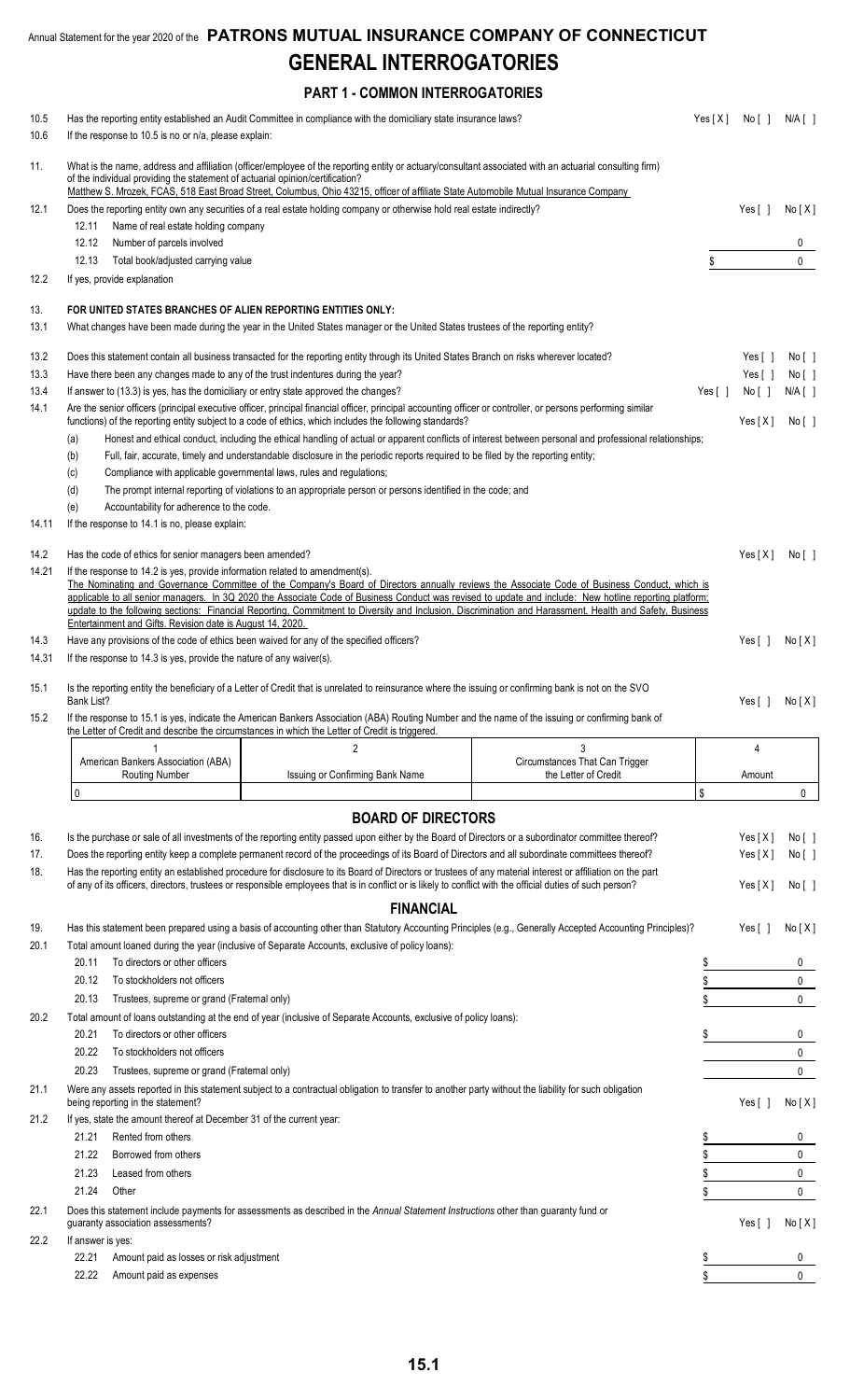### **PART 1 - COMMON INTERROGATORIES**

|              | 22.23            | Other amounts paid                                                                                                                                                                                                                                                                                                     |                   |                     | \$                    |                                | 0            |
|--------------|------------------|------------------------------------------------------------------------------------------------------------------------------------------------------------------------------------------------------------------------------------------------------------------------------------------------------------------------|-------------------|---------------------|-----------------------|--------------------------------|--------------|
| 23.1         |                  | Does the reporting entity report any amounts due from parent, subsidiaries or affiliates on Page 2 of this statement?                                                                                                                                                                                                  |                   |                     |                       | Yes[X]                         | No [ ]       |
| 23.2         |                  | If yes, indicate any amounts receivable from parent included in the Page 2 amount:                                                                                                                                                                                                                                     |                   |                     | \$                    |                                | 0            |
|              |                  |                                                                                                                                                                                                                                                                                                                        | <b>INVESTMENT</b> |                     |                       |                                |              |
|              |                  | Were all the stocks, bonds and other securities owned December 31 of current year, over which the reporting entity has exclusive control,                                                                                                                                                                              |                   |                     |                       |                                |              |
| 24.01        |                  | in the actual possession of the reporting entity on said date (other than securities lending programs addressed in 24.03)?                                                                                                                                                                                             |                   |                     |                       | Yes[X]                         | No [ ]       |
| 24.02        |                  | If no, give full and complete information, relating thereto:                                                                                                                                                                                                                                                           |                   |                     |                       |                                |              |
|              |                  |                                                                                                                                                                                                                                                                                                                        |                   |                     |                       |                                |              |
| 24.03        |                  | For securities lending programs, provide a description of the program including value for collateral and amount of loaned securities, and whether<br>collateral is carried on or off-balance sheet (an alternative is to reference Note 17 where this information is also provided).                                   |                   |                     |                       |                                |              |
| 24.04        |                  | For the reporting entity's securities lending program, report amount of collateral for conforming programs as outlined in the Risk-Based Capital Instructions.                                                                                                                                                         |                   |                     | S                     |                                | 0            |
| 24.05        |                  | For the reporting entity's securities lending program, report amount of collateral for other programs.                                                                                                                                                                                                                 |                   |                     | \$                    |                                | 0            |
| 24.06        |                  | Does your securities lending program require 102% (domestic securities) and 105% (foreign securities) from the counterparty at the outset                                                                                                                                                                              |                   |                     |                       |                                |              |
|              | of the contract? |                                                                                                                                                                                                                                                                                                                        |                   |                     | Yes $[$ ]             | No [ ]                         | N/A[X]       |
| 24.07        |                  | Does the reporting entity non-admit when the collateral received from the counterparty falls below 100%?                                                                                                                                                                                                               |                   |                     | Yes $[ \ ]$           | No [ ]                         | N/A[X]       |
| 24.08        |                  | Does the reporting entity or the reporting entity's securities lending agent utilize the Master Securities Lending Agreement (MSLA) to                                                                                                                                                                                 |                   |                     |                       |                                |              |
|              |                  | conduct securities lending?                                                                                                                                                                                                                                                                                            |                   |                     | Yes $\lceil \ \rceil$ | No[ ]                          | N/A[X]       |
| 24.09        |                  | For the reporting entity's securities lending program, state the amount of the following as of December 31 of the current year:<br>24.091 Total fair value of reinvested collateral assets reported on Schedule DL, Parts 1 and 2:                                                                                     |                   |                     | \$                    |                                | 0            |
|              |                  | 24.092 Total book adjusted/carrying value of reinvested collateral assets reported on Schedule DL, Parts 1 and 2:                                                                                                                                                                                                      |                   |                     | \$                    |                                | $\mathbf 0$  |
|              |                  | 24.093 Total payable for securities lending reported on the liability page:                                                                                                                                                                                                                                            |                   |                     | \$                    |                                | $\mathbf 0$  |
| 25.1         |                  | Were any of the stocks, bonds or other assets of the reporting entity owned at December 31 of the current year not exclusively under the control                                                                                                                                                                       |                   |                     |                       |                                |              |
|              |                  | of the reporting entity or has the reporting entity sold or transferred any assets subject to a put option contract that is current in force? (Exclude                                                                                                                                                                 |                   |                     |                       |                                |              |
|              |                  | securities subject to Interrogatory 21.1 and 24.03.)                                                                                                                                                                                                                                                                   |                   |                     |                       | Yes[X]                         | No [ ]       |
| 25.2         |                  | If yes, state the amount thereof at December 31 of the current year:                                                                                                                                                                                                                                                   |                   |                     |                       |                                |              |
|              | 25.21            | Subject to repurchase agreements                                                                                                                                                                                                                                                                                       |                   |                     | \$                    |                                | 0            |
|              | 25.22            | Subject to reverse repurchase agreements                                                                                                                                                                                                                                                                               |                   |                     | \$                    |                                | $\mathbf 0$  |
|              | 25.23            | Subject to dollar repurchase agreements                                                                                                                                                                                                                                                                                |                   |                     | \$                    |                                | $\mathbf 0$  |
|              | 25.24            | Subject to reverse dollar repurchase agreements                                                                                                                                                                                                                                                                        |                   |                     | \$                    |                                | 0            |
|              | 25.25            | Placed under option agreements                                                                                                                                                                                                                                                                                         |                   |                     | \$                    |                                | 0            |
|              | 25.26            | Letter stock or securities restricted as sale - excluding FHLB Capital Stock                                                                                                                                                                                                                                           |                   |                     | \$                    |                                | 423,267      |
|              | 25.27            | <b>FHLB Capital Stock</b>                                                                                                                                                                                                                                                                                              |                   |                     | \$                    |                                | 0            |
|              | 25.28            | On deposit with states                                                                                                                                                                                                                                                                                                 |                   |                     | \$                    |                                | 0            |
|              | 25.29            | On deposit with other regulatory bodies                                                                                                                                                                                                                                                                                |                   |                     | \$                    |                                | 0            |
|              | 25.30            | Pledged as collateral - excluding collateral pledged to an FHLB                                                                                                                                                                                                                                                        |                   |                     | \$                    |                                | $\mathbf 0$  |
|              | 25.31            | Pledged as collateral to FHLB - including assets backing funding agreements                                                                                                                                                                                                                                            |                   |                     | \$                    |                                | 0            |
|              | 25.32            | Other                                                                                                                                                                                                                                                                                                                  |                   |                     | \$                    |                                | $\mathbf{0}$ |
| 25.3         |                  | For category (25.26) provide the following:                                                                                                                                                                                                                                                                            |                   |                     |                       |                                |              |
|              |                  |                                                                                                                                                                                                                                                                                                                        |                   | $\overline{2}$      |                       | 3                              |              |
|              |                  | Nature of Restriction                                                                                                                                                                                                                                                                                                  |                   | Description         |                       | Amount                         |              |
|              |                  |                                                                                                                                                                                                                                                                                                                        |                   |                     | \$                    |                                | $\mathbf 0$  |
| 26.1<br>26.2 |                  | Does the reporting entity have any hedging transactions reported on Schedule DB?<br>If yes, has a comprehensive description of the hedging program been made available to the domiciliary state?                                                                                                                       |                   |                     |                       | Yes $\lceil \ \rceil$<br>No[ ] | No[X]        |
|              |                  | If no, attach a description with this statement.                                                                                                                                                                                                                                                                       |                   |                     | Yes $[ \ ]$           |                                | N/A[X]       |
|              |                  | Lines 26.3 through 26.5: FOR LIFE/FRATERNAL REPORTING ENTITIES ONLY:                                                                                                                                                                                                                                                   |                   |                     |                       |                                |              |
| 26.3         |                  | Does the reporting entity utilize derivatives to hedge variable annuity guarantees subject to fluctuations as a results of interest rate sensitivity?                                                                                                                                                                  |                   |                     |                       | Yes[                           | No [ ]       |
| 26.4         |                  | If the response to 26.3 is yes, does the reporting entity utilize:                                                                                                                                                                                                                                                     |                   |                     |                       |                                |              |
|              | 26.41            | Special accounting provision of SSAP No. 108                                                                                                                                                                                                                                                                           |                   |                     |                       | Yes[                           | No [ ]       |
|              | 26.42            | Permitted accounting practice                                                                                                                                                                                                                                                                                          |                   |                     |                       | Yes [ ]                        | No [ ]       |
|              | 26.43            | Other accounting guidance                                                                                                                                                                                                                                                                                              |                   |                     |                       | Yes [ ]                        | No [ ]       |
| 26.5         |                  | By responding yes to 26.41 regarding utilizing the special accounting provisions of SSAP No. 108, the reporting entity attests to the following:                                                                                                                                                                       |                   |                     |                       | Yes [ ]                        | No [ ]       |
|              | ٠                | The reporting entity has obtained explicit approval from the domiciliary state.                                                                                                                                                                                                                                        |                   |                     |                       |                                |              |
|              | ٠                | Hedging strategy subject to the special accounting provisions is consistent with the requirements of VM-21.                                                                                                                                                                                                            |                   |                     |                       |                                |              |
|              |                  | Actuarial certification has been obtained which indicates that the hedging strategy is incorporated within the establishment of VM-21                                                                                                                                                                                  |                   |                     |                       |                                |              |
|              |                  | reserves and provides the impact of the hedging strategy within the Actuarial Guidance Conditional Tail Expectation Amount.                                                                                                                                                                                            |                   |                     |                       |                                |              |
|              |                  | Financial Officer Certification has been obtained which indicates that the hedging strategy meets the definition of a Clearly Defined<br>Hedging Strategy within VM-21 and the Clearly Defined Hedging Strategy is the hedging strategy being used by the company in its<br>actual day-to-day risk mitigation efforts. |                   |                     |                       |                                |              |
| 27.1         |                  | Were any preferred stocks or bonds owned as of December 31 of the current year mandatorily convertible into equity, or, at the option of the issuer,<br>convertible into equity?                                                                                                                                       |                   |                     |                       | Yes $[ ]$                      | No[X]        |
| 27.2         |                  | If yes, state the amount thereof at December 31 of the current year:                                                                                                                                                                                                                                                   |                   |                     |                       |                                | 0            |
| 28.          |                  | Excluding items in Schedule E-Part 3-Special Deposits, real estate, mortgage loans and investments held physically in the reporting entity's                                                                                                                                                                           |                   |                     |                       |                                |              |
|              |                  | offices, vaults or safety deposit boxes, were all stocks, bonds and other securities, owned throughout the current year held pursuant to a                                                                                                                                                                             |                   |                     |                       |                                |              |
|              |                  | custodial agreement with a qualified bank or trust company in accordance with Section 1, III - General Examination Considerations, F. Outsourcing<br>of Critical Functions, Custodial or Safekeeping Agreements of the NAIC Financial Condition Examiners Handbook?                                                    |                   |                     |                       | Yes[X]                         | No [ ]       |
|              | 28.01            | For agreements that comply with the requirements of the NAIC Financial Condition Examiners Handbook, complete the following:                                                                                                                                                                                           |                   |                     |                       |                                |              |
|              |                  |                                                                                                                                                                                                                                                                                                                        |                   | $\overline{2}$      |                       |                                |              |
|              |                  | Name of Custodian(s)                                                                                                                                                                                                                                                                                                   |                   | Custodian's Address |                       |                                |              |

JP Morgan Chase Worldwide Securities **1999 12:3 12:4 Chase Metrotech Center, 16th Floor, Brooklyn, NY 11245**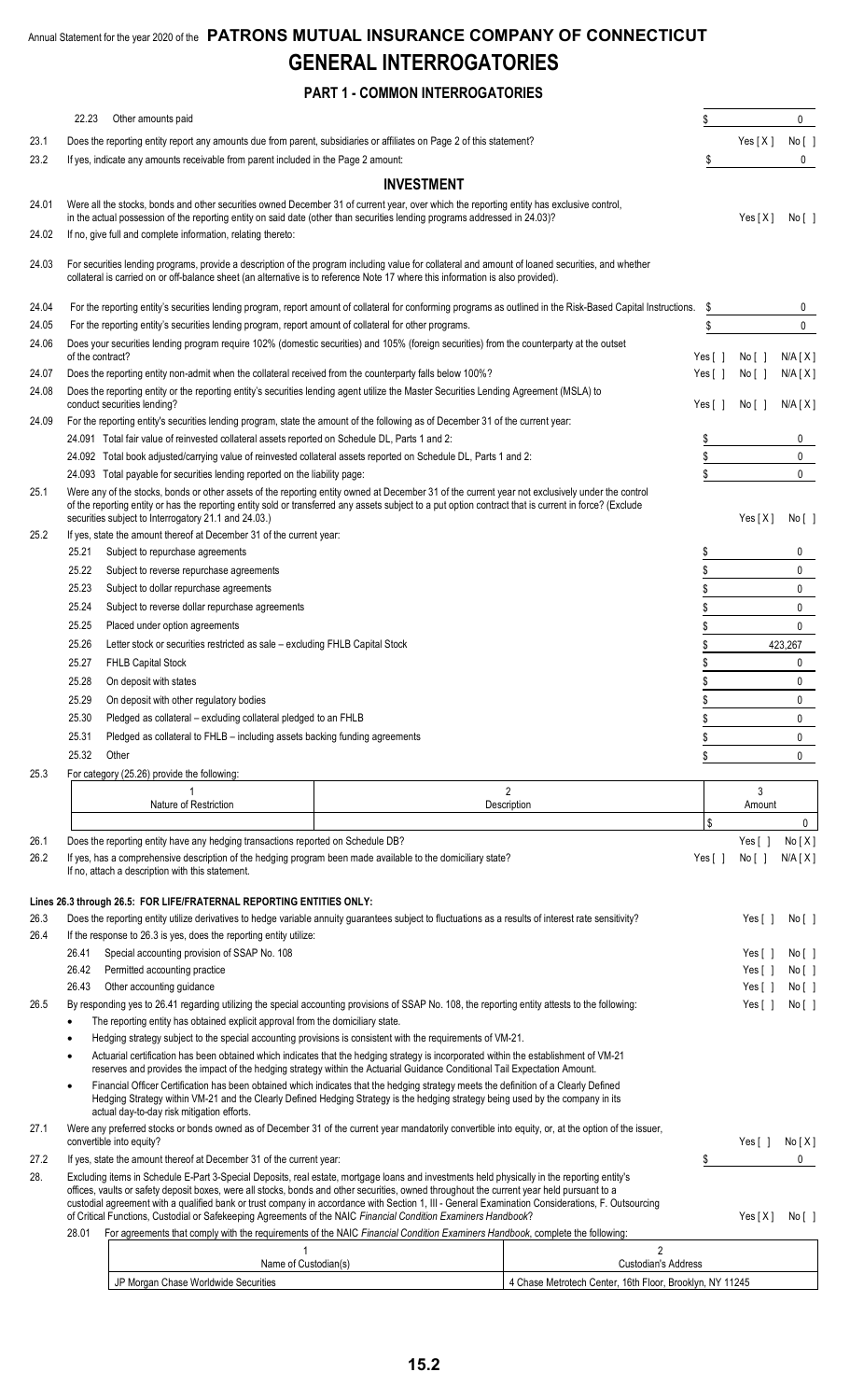**PART 1 - COMMON INTERROGATORIES**

| 28.02          |                                      | For all agreements that do not comply with the requirements of the NAIC Financial Condition Examiners Handbook, provide the name,<br>location and a complete explanation                                                                                                                                                                                                                                                                                                                                                                                                                                                                                             |                                       |    |                                                                                |         |                                                                |                                                    |  |
|----------------|--------------------------------------|----------------------------------------------------------------------------------------------------------------------------------------------------------------------------------------------------------------------------------------------------------------------------------------------------------------------------------------------------------------------------------------------------------------------------------------------------------------------------------------------------------------------------------------------------------------------------------------------------------------------------------------------------------------------|---------------------------------------|----|--------------------------------------------------------------------------------|---------|----------------------------------------------------------------|----------------------------------------------------|--|
|                |                                      | Name(s)                                                                                                                                                                                                                                                                                                                                                                                                                                                                                                                                                                                                                                                              | $\overline{2}$<br>Location(s)         |    | 3<br>Complete Explanation(s)                                                   |         |                                                                |                                                    |  |
|                |                                      |                                                                                                                                                                                                                                                                                                                                                                                                                                                                                                                                                                                                                                                                      |                                       |    |                                                                                |         |                                                                |                                                    |  |
| 28.03<br>28.04 |                                      | Have there been any changes, including name changes, in the custodian(s) identified in 28.01 during the current year?<br>If yes, give full and complete information relating thereto:                                                                                                                                                                                                                                                                                                                                                                                                                                                                                |                                       |    |                                                                                |         |                                                                | Yes $\lceil \ \rceil$<br>No[X]                     |  |
|                |                                      | Old Custodian                                                                                                                                                                                                                                                                                                                                                                                                                                                                                                                                                                                                                                                        | $\overline{2}$<br>New Custodian       |    | 3<br>Date of Change                                                            |         | 4<br>Reason                                                    |                                                    |  |
| 28.05          |                                      | Investment management - Identify all investment advisors, investment managers, broker/dealers, including individuals that have the authority<br>to make investment decisions on behalf of the reporting entity. For assets that are managed internally by employees of the reporting entity,                                                                                                                                                                                                                                                                                                                                                                         |                                       |    |                                                                                |         |                                                                |                                                    |  |
|                |                                      | note as such. ["that have access to the investment accounts", " handle securities"].                                                                                                                                                                                                                                                                                                                                                                                                                                                                                                                                                                                 |                                       |    |                                                                                |         | $\overline{\mathbf{c}}$                                        |                                                    |  |
|                | Stateco                              |                                                                                                                                                                                                                                                                                                                                                                                                                                                                                                                                                                                                                                                                      | Name of Firm or Individual            |    |                                                                                |         | Affiliation<br>A                                               |                                                    |  |
| 28.06          |                                      | 28.0597 For those firms/individuals listed in the table for Question 28.05, do any firms/individuals unaffiliated with the reporting entity<br>(i.e. designated with a "U") manage more than 10% of the reporting entity's invested assets?<br>28.0598 For firms/individuals unaffiliated with the reporting entity (i.e. designated with a "U") listed in the table for Question 28.05, does<br>the total assets under management aggregate to more than 50% of the reporting entity's invested assets?<br>For those firms or individuals listed in the table for 28.05 with an affiliation code of "A" (affiliated) or "U" (unaffiliated), provide the information |                                       |    |                                                                                |         |                                                                | No[X]<br>Yes [ ]<br>Yes $\lceil \ \rceil$<br>No[X] |  |
|                | for the table below.                 | $\mathbf{1}$                                                                                                                                                                                                                                                                                                                                                                                                                                                                                                                                                                                                                                                         | $\overline{2}$                        |    | 3                                                                              |         | 4                                                              | 5                                                  |  |
|                |                                      |                                                                                                                                                                                                                                                                                                                                                                                                                                                                                                                                                                                                                                                                      |                                       |    |                                                                                |         | Registered                                                     | Investment<br>Management<br>Agreement              |  |
|                |                                      | Central Registration Depository Number<br>Stateco                                                                                                                                                                                                                                                                                                                                                                                                                                                                                                                                                                                                                    | Name of Firm or Individual            |    | Legal Entity Identifier (LEI)                                                  |         | With                                                           | (IMA) Filed                                        |  |
|                |                                      | Does the reporting entity have any diversified mutual funds reported in Schedule D-Part 2 (diversified according to the Securities and<br>Exchange Commission (SEC) in the Investment Company Act of 1940 [Section 5 (b) (1)])?<br>If yes, complete the following schedule:                                                                                                                                                                                                                                                                                                                                                                                          |                                       |    |                                                                                |         |                                                                | Yes [ ]<br>No[X]                                   |  |
|                | -1<br><b>CUSIP</b>                   |                                                                                                                                                                                                                                                                                                                                                                                                                                                                                                                                                                                                                                                                      | $\overline{2}$<br>Name of Mutual Fund |    | 3<br>Book/Adjusted Carrying<br>Value                                           |         |                                                                |                                                    |  |
|                |                                      |                                                                                                                                                                                                                                                                                                                                                                                                                                                                                                                                                                                                                                                                      |                                       |    |                                                                                |         | \$                                                             |                                                    |  |
|                | 29.2999 TOTAL                        |                                                                                                                                                                                                                                                                                                                                                                                                                                                                                                                                                                                                                                                                      |                                       |    |                                                                                |         | \$                                                             |                                                    |  |
|                |                                      | For each mutual fund listed in the table above, complete the following schedule:                                                                                                                                                                                                                                                                                                                                                                                                                                                                                                                                                                                     | $\overline{2}$                        |    |                                                                                | 3       |                                                                |                                                    |  |
|                |                                      | 1<br>Name of Mutual Fund                                                                                                                                                                                                                                                                                                                                                                                                                                                                                                                                                                                                                                             | Name of Significant Holding           |    | Amount of Mutual Fund's<br>Book/Adjusted Carrying<br>Value Attributable to the |         |                                                                | 4                                                  |  |
|                |                                      | (from above table)                                                                                                                                                                                                                                                                                                                                                                                                                                                                                                                                                                                                                                                   | of the Mutual Fund                    |    | \$                                                                             | Holding |                                                                | Date of Valuation                                  |  |
|                |                                      | Provide the following information for all short-term and long-term bonds and all preferred stocks. Do not substitute amortized value or statement value for fair value.                                                                                                                                                                                                                                                                                                                                                                                                                                                                                              |                                       |    |                                                                                |         | 0                                                              |                                                    |  |
|                |                                      |                                                                                                                                                                                                                                                                                                                                                                                                                                                                                                                                                                                                                                                                      | 1<br>Statement (Admitted) Value       |    | 2<br>Fair Value                                                                |         | Excess of Statement over Fair<br>Value (-), or Fair Value over | 3<br>Statement (+)                                 |  |
| 30.1           | <b>Bonds</b>                         |                                                                                                                                                                                                                                                                                                                                                                                                                                                                                                                                                                                                                                                                      | \$<br>34,124,892                      | \$ | 34,983,326                                                                     | \$      |                                                                | 858,434                                            |  |
| 30.2           | Preferred Stocks                     |                                                                                                                                                                                                                                                                                                                                                                                                                                                                                                                                                                                                                                                                      | \$<br>0<br>\$                         | \$ |                                                                                | \$<br>0 |                                                                |                                                    |  |
| 30.3           | Totals                               | Describe the sources or methods utilized in determining the fair values:                                                                                                                                                                                                                                                                                                                                                                                                                                                                                                                                                                                             | 34,124,892                            | \$ | 34,983,326                                                                     | \$      |                                                                | 858,434                                            |  |
|                | Pricing services and broker/dealers. |                                                                                                                                                                                                                                                                                                                                                                                                                                                                                                                                                                                                                                                                      |                                       |    |                                                                                |         |                                                                |                                                    |  |
|                |                                      | Was the rate used to calculate fair value determined by a broker or custodian for any of the securities in Schedule D?                                                                                                                                                                                                                                                                                                                                                                                                                                                                                                                                               |                                       |    |                                                                                |         |                                                                | Yes $[ ]$<br>No[X]                                 |  |
|                |                                      | If the answer to 31.1 is yes, does the reporting entity have a copy of the broker's or custodian's pricing policy (hard copy or electronic<br>copy) for all brokers or custodians used as a pricing source?                                                                                                                                                                                                                                                                                                                                                                                                                                                          |                                       |    |                                                                                |         |                                                                | Yes $[ \ ]$<br>No[ ]                               |  |
|                |                                      | If the answer to 31.2 is no, describe the reporting entity's process for determining a reliable pricing source for purposes of<br>disclosure of fair value for Schedule D:                                                                                                                                                                                                                                                                                                                                                                                                                                                                                           |                                       |    |                                                                                |         |                                                                |                                                    |  |
|                | If no, list exceptions:              | Have all the filing requirements of the Purposes and Procedures Manual of the NAIC Investment Analysis Office been followed?                                                                                                                                                                                                                                                                                                                                                                                                                                                                                                                                         |                                       |    |                                                                                |         |                                                                | Yes[X]<br>No [ ]                                   |  |
| a.             | is not available.                    | By self-designating 5GI securities, the reporting entity is certifying the following elements for each self-designation 5GI security:<br>Documentation necessary to permit a full credit analysis of the security does not exist or an NAIC CRP credit rating for an FE or PL security                                                                                                                                                                                                                                                                                                                                                                               |                                       |    |                                                                                |         |                                                                |                                                    |  |
| b.<br>c.       |                                      | Issuer or obligor is current on all contracted interest and principal payments.<br>The insurer has an actual expectation of ultimate payment of all contracted interest and principal.                                                                                                                                                                                                                                                                                                                                                                                                                                                                               |                                       |    |                                                                                |         |                                                                |                                                    |  |
|                |                                      | Has the reporting entity self-designated 5GI securities?                                                                                                                                                                                                                                                                                                                                                                                                                                                                                                                                                                                                             |                                       |    |                                                                                |         |                                                                | Yes $[ ]$<br>No[X]                                 |  |
| a.             |                                      | By self-designating PLGI securities, the reporting entity is certifying the following elements of each self-designated PLGI security:<br>The security was purchased prior to January 1, 2018.                                                                                                                                                                                                                                                                                                                                                                                                                                                                        |                                       |    |                                                                                |         |                                                                |                                                    |  |
| b.             |                                      | The reporting entity is holding capital commensurate with the NAIC Designation reported for the security.                                                                                                                                                                                                                                                                                                                                                                                                                                                                                                                                                            |                                       |    |                                                                                |         |                                                                |                                                    |  |
| C.             |                                      | The NAIC Designation was derived from the credit rating assigned by an NAIC CRP in its legal capacity as an NRSRO which is<br>shown on a current private letter rating held by the insurer and available for examination by state insurance regulators.                                                                                                                                                                                                                                                                                                                                                                                                              |                                       |    |                                                                                |         |                                                                |                                                    |  |
| d.             |                                      | The reporting entity is not permitted to share this credit rating of the PL security with the SVO.                                                                                                                                                                                                                                                                                                                                                                                                                                                                                                                                                                   |                                       |    |                                                                                |         |                                                                |                                                    |  |
|                |                                      | Has the reporting entity self-designated PLGI securities?                                                                                                                                                                                                                                                                                                                                                                                                                                                                                                                                                                                                            |                                       |    |                                                                                |         |                                                                | Yes $\lceil$ $\rceil$<br>No[X]                     |  |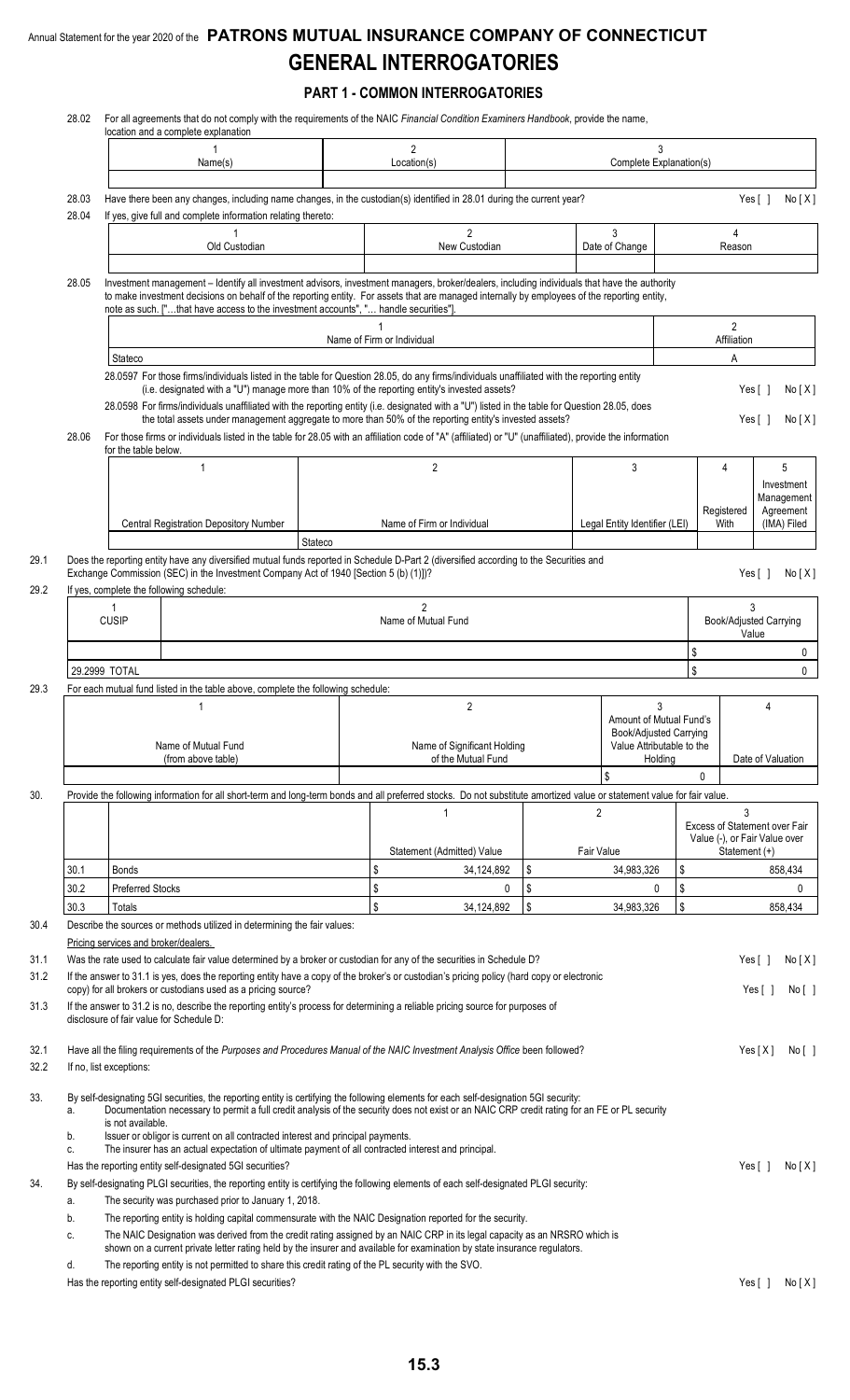### **PART 1 - COMMON INTERROGATORIES**

| 35.  |              | By assigning FE to a Schedule BA non-registered private fund, the reporting entity is certifying the following elements of each self-designated FE fund:                                                                                                   |                       |                    |                         |  |
|------|--------------|------------------------------------------------------------------------------------------------------------------------------------------------------------------------------------------------------------------------------------------------------------|-----------------------|--------------------|-------------------------|--|
|      | a.           | The shares were purchased prior to January 1, 2019.                                                                                                                                                                                                        |                       |                    |                         |  |
|      | b.           | The reporting entity is holding capital commensurate with the NAIC Designation reported for the security.                                                                                                                                                  |                       |                    |                         |  |
|      | C.           | The security had a public credit rating(s) with annual surveillance assigned by an NAIC CRP in its legal capacity as an NRSRO prior to<br>January 1, 2019.                                                                                                 |                       |                    |                         |  |
|      | d.           | The fund only or predominantly holds bonds in its portfolio.                                                                                                                                                                                               |                       |                    |                         |  |
|      | е.           | The current reported NAIC Designation was derived from the public credit rating(s) with annual surveillance assigned by an NAIC CRP<br>in its legal capacity as an NRSRO.                                                                                  |                       |                    |                         |  |
|      | f.           | The public credit rating(s) with annual surveillance assigned by an NAIC CRP has not lapsed.                                                                                                                                                               |                       |                    |                         |  |
|      |              | Has the reporting entity assigned FE to Schedule BA non-registered private funds that complied with the above criteria?                                                                                                                                    |                       | Yes [ ]            | No[X]                   |  |
| 36.  |              | By rolling/renewing short-term or cash equivalent investments with continued reporting on Schedule DA, Part 1 or Schedule E, Part 2<br>(identified through a code (%) in those investment schedules), the reporting entity is certifying to the following: |                       |                    |                         |  |
|      | a.           | The investment is a liquid asset that can be terminated by the reporting entity on the current maturity date.                                                                                                                                              |                       |                    |                         |  |
|      | b.           | If the investment is with a nonrelated party or nonaffiliate, then it reflects an arms-length transaction with renewal completed at<br>the discretion of all involved parties.                                                                             |                       |                    |                         |  |
|      | C.           | If the investment is with a related party or affiliate then the reporting entity has completed robust re-underwriting of the<br>transaction for which documentation is available for regulator review.                                                     |                       |                    |                         |  |
|      | d.           | Short-term and cash equivalent investments that have been renewed/rolled from the prior period that do not meet the<br>criteria in 36.a-36.c are reported as long-term investments.                                                                        |                       |                    |                         |  |
|      |              | Has the reporting entity rolled/renewed short-term or cash equivalent investments in accordance with these criteria?                                                                                                                                       | Yes $\lceil \ \rceil$ | No[X]              | $N/A$ $\lceil$ $\rceil$ |  |
|      |              | <b>OTHER</b>                                                                                                                                                                                                                                               |                       |                    |                         |  |
| 37.1 |              | Amount of payments to trade associations, service organizations and statistical or rating bureaus, if any?                                                                                                                                                 | \$                    |                    | 51,005                  |  |
| 37.2 |              | List the name of the organization and the amount paid if any such payment represented 25% or more of the total payments to<br>trade associations, service organizations and statistical or rating bureaus during the period covered by this statement.     |                       |                    |                         |  |
|      |              |                                                                                                                                                                                                                                                            | $\mathfrak{p}$        |                    |                         |  |
|      |              | Name                                                                                                                                                                                                                                                       |                       | <b>Amount Paid</b> |                         |  |
|      |              | Insurance Services Offices, Inc.                                                                                                                                                                                                                           | \$                    |                    | 34,085                  |  |
| 38.1 |              | Amount of payments for legal expenses, if any?                                                                                                                                                                                                             | S                     |                    | 7,506                   |  |
| 38.2 |              | List the name of the firm and the amount paid if any such payment represented 25% or more of the total payments for legal<br>expenses during the period covered by this statement.                                                                         |                       |                    |                         |  |
|      |              | $\mathbf{1}$                                                                                                                                                                                                                                               |                       | $\mathfrak{p}$     |                         |  |
|      |              | Name                                                                                                                                                                                                                                                       |                       | <b>Amount Paid</b> |                         |  |
|      |              | Baker & Hostetler LLP                                                                                                                                                                                                                                      | \$                    |                    | 2,002                   |  |
| 39.1 |              | Amount of payments for expenditures in connection with matters before legislative bodies, officers or departments of government, if any?                                                                                                                   | \$                    |                    | 14                      |  |
| 39.2 |              | List the name of the firm and the amount paid if any such payment represented 25% or more of the total payment expenditures in                                                                                                                             |                       |                    |                         |  |
|      |              | connection with matters before legislative bodies, officers or departments of government during the period covered by this statement.                                                                                                                      |                       |                    |                         |  |
|      | $\mathbf{1}$ |                                                                                                                                                                                                                                                            |                       |                    |                         |  |
|      | Name         |                                                                                                                                                                                                                                                            |                       |                    |                         |  |
|      |              | American Academy of Actuaries                                                                                                                                                                                                                              | \$                    |                    | $\overline{7}$          |  |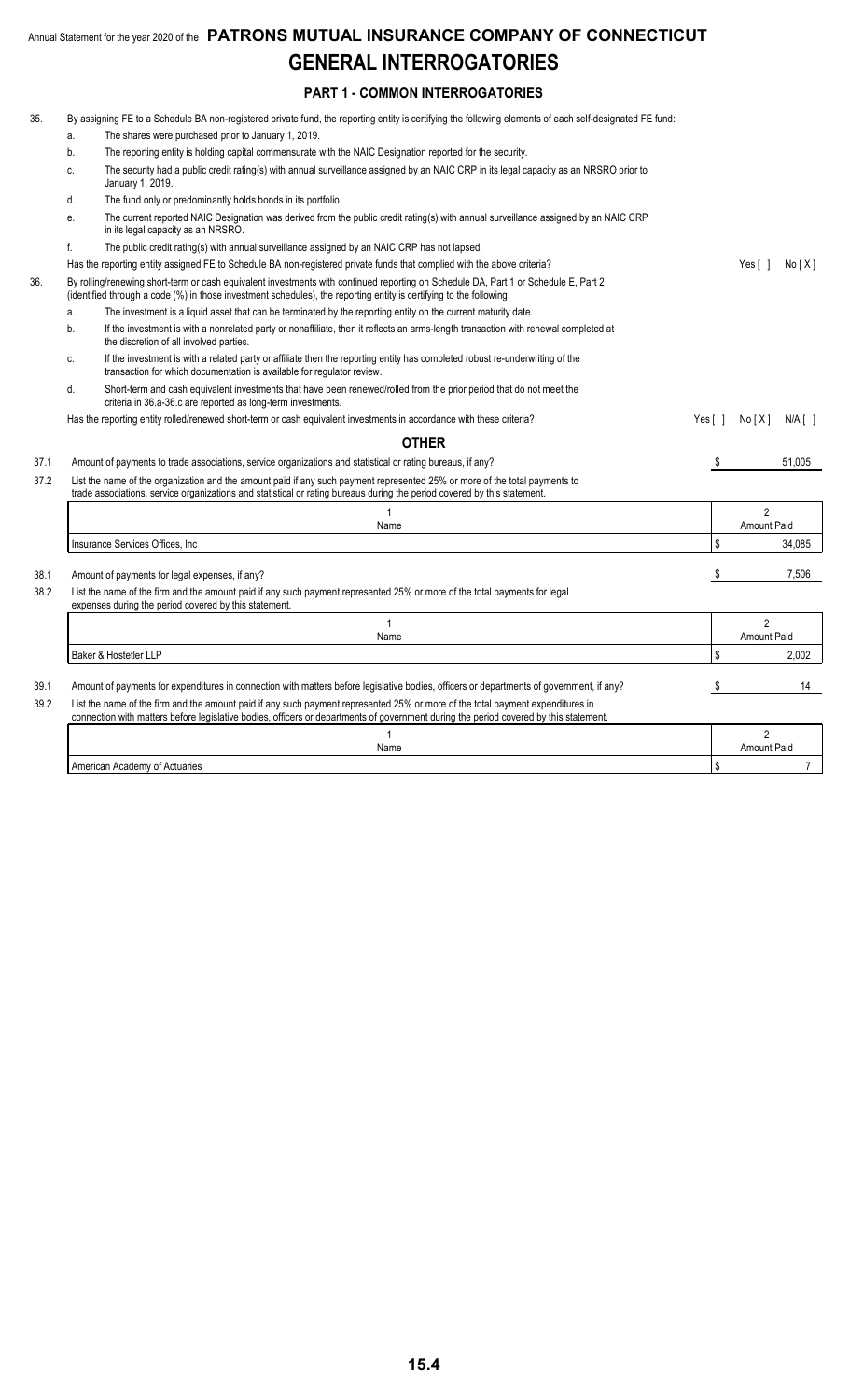|     |              | <b>PART 2 - PROPERTY &amp; CASUALTY INTERROGATORIES</b>                                                                                                                                                                                                                                                                                     |                    |            |                                      |
|-----|--------------|---------------------------------------------------------------------------------------------------------------------------------------------------------------------------------------------------------------------------------------------------------------------------------------------------------------------------------------------|--------------------|------------|--------------------------------------|
| 1.1 |              | Does the reporting entity have any direct Medicare Supplement Insurance in force?                                                                                                                                                                                                                                                           |                    |            | Yes [ ]<br>No[X]                     |
| 1.2 |              | If yes, indicate premium earned on U.S. business only.                                                                                                                                                                                                                                                                                      | $\frac{1}{2}$      | 0          |                                      |
| 1.3 |              | What portion of Item (1.2) is not reported on the Medicare Supplement Insurance Experience Exhibit?                                                                                                                                                                                                                                         |                    | \$         | 0                                    |
|     | 1.31         | Reason for excluding:                                                                                                                                                                                                                                                                                                                       |                    |            |                                      |
| 1.4 |              | Indicate amount of earned premium attributable to Canadian and/or Other Alien not included in Item (1.2) above.                                                                                                                                                                                                                             |                    | \$         | 0                                    |
| 1.5 |              | Indicate total incurred claims on all Medicare Supplement insurance.                                                                                                                                                                                                                                                                        |                    | \$         | $\mathbf{0}$                         |
| 1.6 |              | Individual policies:                                                                                                                                                                                                                                                                                                                        |                    |            |                                      |
|     |              | Most current three years:                                                                                                                                                                                                                                                                                                                   |                    |            |                                      |
|     | 1.61         | Total premium earned                                                                                                                                                                                                                                                                                                                        |                    |            | 0                                    |
|     | 1.62         | Total incurred claims                                                                                                                                                                                                                                                                                                                       |                    | \$         | 0                                    |
|     | 1.63         | Number of covered lives                                                                                                                                                                                                                                                                                                                     |                    |            | 0                                    |
|     |              | All years prior to most current three years:                                                                                                                                                                                                                                                                                                |                    |            |                                      |
|     | 1.64         | Total premium earned                                                                                                                                                                                                                                                                                                                        |                    |            | 0                                    |
|     | 1.65         | Total incurred claims                                                                                                                                                                                                                                                                                                                       |                    |            | $\mathbf 0$                          |
|     | 1.66         | Number of covered lives                                                                                                                                                                                                                                                                                                                     |                    |            | $\mathbf 0$                          |
| 1.7 |              | Group policies:                                                                                                                                                                                                                                                                                                                             |                    |            |                                      |
|     |              | Most current three years:                                                                                                                                                                                                                                                                                                                   |                    |            |                                      |
|     | 1.71         | Total premium earned                                                                                                                                                                                                                                                                                                                        |                    |            | 0                                    |
|     | 1.72         | Total incurred claims                                                                                                                                                                                                                                                                                                                       |                    |            | 0                                    |
|     | 1.73         | Number of covered lives                                                                                                                                                                                                                                                                                                                     |                    |            | $\mathbf 0$                          |
|     |              | All years prior to most current three years:                                                                                                                                                                                                                                                                                                |                    |            |                                      |
|     | 1.74<br>1.75 | Total premium earned<br>Total incurred claims                                                                                                                                                                                                                                                                                               |                    |            | 0                                    |
|     | 1.76         | Number of covered lives                                                                                                                                                                                                                                                                                                                     |                    |            | 0<br>$\mathbf 0$                     |
| 2.  |              | Health Test:                                                                                                                                                                                                                                                                                                                                |                    |            |                                      |
|     |              |                                                                                                                                                                                                                                                                                                                                             |                    | 2          |                                      |
|     |              |                                                                                                                                                                                                                                                                                                                                             | Current Year       | Prior Year |                                      |
|     | 2.1          | Premium Numerator                                                                                                                                                                                                                                                                                                                           | \$<br>0            | \$         | 0                                    |
|     | $2.2\,$      | Premium Denominator                                                                                                                                                                                                                                                                                                                         | \$<br>10,622,452   | \$         | 9,638,087                            |
|     | 2.3          | Premium Ratio (2.1/2.2)                                                                                                                                                                                                                                                                                                                     | $0.0\%$            |            | 0.0%                                 |
|     | 2.4          | Reserve Numerator                                                                                                                                                                                                                                                                                                                           | 69                 | \$         | 178                                  |
|     | 2.5          | Reserve Denominator                                                                                                                                                                                                                                                                                                                         | \$<br>15, 143, 112 | \$         | 14,805,833                           |
|     | 2.6          | Reserve Ratio (2.4/2.5)                                                                                                                                                                                                                                                                                                                     | 0.0%               |            | 0.0%                                 |
| 3.1 |              | Did the reporting entity issue participating policies during the calendar year?                                                                                                                                                                                                                                                             |                    |            | Yes[X] No[]                          |
| 3.2 |              | If yes, provide the amount of premium written for participating and/or non-participating policies during the calendar year:                                                                                                                                                                                                                 |                    |            |                                      |
|     | 3.21         | Participating policies                                                                                                                                                                                                                                                                                                                      |                    | \$         | 0                                    |
|     | 3.22         | Non-participating policies                                                                                                                                                                                                                                                                                                                  |                    | \$         | $\mathbf{0}$                         |
| 4.  |              | FOR MUTUAL REPORTING ENTITIES AND RECIPROCAL EXCHANGES ONLY:                                                                                                                                                                                                                                                                                |                    |            |                                      |
|     | 4.1          | Does the reporting entity issue assessable policies?                                                                                                                                                                                                                                                                                        |                    |            | No[X]<br>Yes $[ \ ]$                 |
|     | 4.2          | Does the reporting entity issue non-assessable policies?                                                                                                                                                                                                                                                                                    |                    |            | Yes[X]<br>No[ ]                      |
|     | $4.3$        | If assessable policies are issued, what is the extent of the contingent liability of the policyholders?                                                                                                                                                                                                                                     |                    | 0.0%       |                                      |
|     | 4.4          | Total amount of assessments paid or ordered to be paid during the year on deposit notes or contingent premiums.<br>FOR RECIPROCAL EXCHANGES ONLY:                                                                                                                                                                                           |                    | \$         | $\mathbf 0$                          |
| 5.  | 5.1          | Does the exchange appoint local agents?                                                                                                                                                                                                                                                                                                     |                    |            | Yes $[ ]$<br>No[]                    |
|     | 5.2          | If yes, is the commission paid:                                                                                                                                                                                                                                                                                                             |                    |            |                                      |
|     |              | 5.21<br>Out of Attorney's-in-fact compensation                                                                                                                                                                                                                                                                                              |                    |            | Yes [ ]<br>N/A [ ]<br>No[ ]          |
|     |              | 5.22<br>As a direct expense of the exchange                                                                                                                                                                                                                                                                                                 |                    |            | Yes $[ ]$<br>No [ ]<br>$N/A$ $[$ $]$ |
|     | 5.3          | What expenses of the exchange are not paid out of the compensation of the Attorney-in-fact?                                                                                                                                                                                                                                                 |                    |            |                                      |
|     | 5.4          | Has any Attorney-in-fact compensation, contingent on fulfillment of certain conditions, been deferred?                                                                                                                                                                                                                                      |                    |            | Yes $[ \ ]$<br>No[]                  |
|     | 5.5          | If yes, give full information:                                                                                                                                                                                                                                                                                                              |                    |            |                                      |
| 6.1 |              | What provision has this reporting entity made to protect itself from an excessive loss in the event of a catastrophe under a workers' compensation<br>contract issued without limit of loss?<br>All of the State Auto Group companies writing workers' compensation are included in the casualty excess of loss reinsurance agreement which |                    |            |                                      |

provides a total of \$7 million coverage in excess of a \$3 million retention. In addition, all companies are covered for a catastrophe workers' compensation claim in the workers' compensation and casualty agreements which provide an additional \$40 million of coverage for events involving multiple workers.

6.2 Describe the method used to estimate this reporting entity's probable maximum insurance loss, and identify the type of insured exposures comprising that probable maximum loss, the locations of concentrations of those exposures and the external resources (such as consulting firms or computer software models), if any, used in the estimation process:

Computer modeling is performed quarterly by the Companies' property reinsurance broker on a group basis using the combined property exposures of each State Auto Group company. Natural perils that could impact the Companies include a New Madrid earthquake, an Atlantic or Gulf Coast hurricane, and severe thunderstorm systems, including tornado/hail damage. Catastrophe models used are Applied Insurance Research (AIR) and Risk Management Solutions (RMS).

6.3 What provision has this reporting entity made (such as catastrophic reinsurance program) to protect itself from an excessive loss arising from the types and concentrations of insured exposures comprising its probable maximum property insurance loss? The Company is a direct writer of workers' compensation insurance in the states in which it operates. The maximum loss is a function of the benefits statutes in the states in which the Company operates.

6.4 Does the reporting entity carry catastrophe reinsurance protection for at least one reinstatement, in an amount sufficient to cover its estimated probable maximum loss attributable to a single loss event or occurrence? Yes [ X ] No [ ]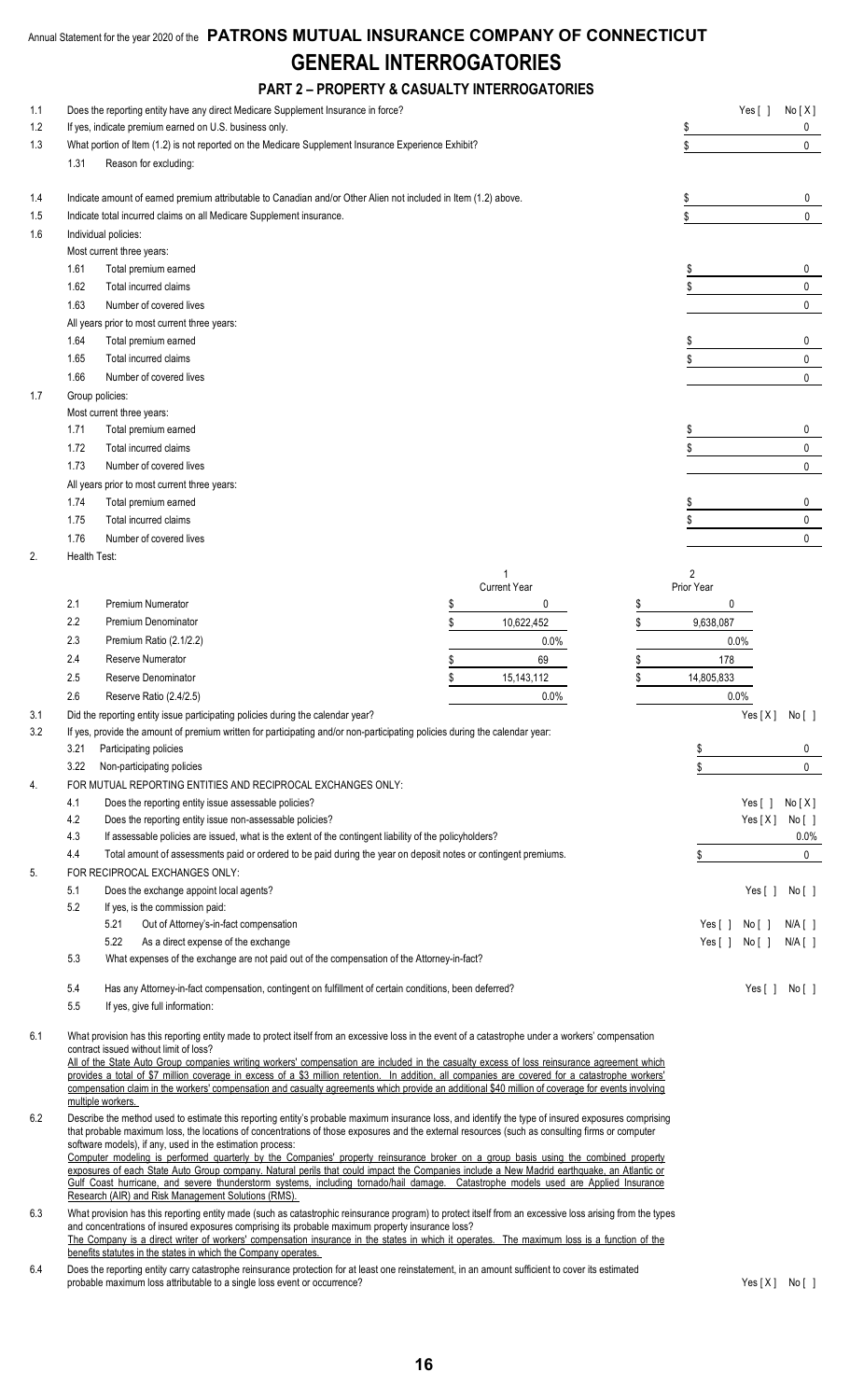### **PART 2 – PROPERTY & CASUALTY INTERROGATORIES**

| 6.5  | If no, describe any arrangements or mechanisms employed by the reporting entity to supplement its catastrophe reinsurance program or to hedge its<br>exposure to unreinsured catastrophic loss: |                                                                                                                                                                                                                                                                                                                                                                                                                                                                                                                                                                                                                                                                                                                                                                                                                                                                                                                                            |           |                        |                         |
|------|-------------------------------------------------------------------------------------------------------------------------------------------------------------------------------------------------|--------------------------------------------------------------------------------------------------------------------------------------------------------------------------------------------------------------------------------------------------------------------------------------------------------------------------------------------------------------------------------------------------------------------------------------------------------------------------------------------------------------------------------------------------------------------------------------------------------------------------------------------------------------------------------------------------------------------------------------------------------------------------------------------------------------------------------------------------------------------------------------------------------------------------------------------|-----------|------------------------|-------------------------|
| 7.1  |                                                                                                                                                                                                 | Has the reporting entity reinsured any risk with any other entity under a quota share reinsurance contract that includes a provision that would<br>limit the reinsurer's losses below the stated quota share percentage (e.g., a deductible, a loss ratio corridor, a loss cap, an aggregate limit or<br>any similar provisions)?                                                                                                                                                                                                                                                                                                                                                                                                                                                                                                                                                                                                          |           | Yes [ ]                | No [ X ]                |
| 7.2  |                                                                                                                                                                                                 | If yes, indicate the number of reinsurance contracts containing such provisions.                                                                                                                                                                                                                                                                                                                                                                                                                                                                                                                                                                                                                                                                                                                                                                                                                                                           |           |                        | 0                       |
| 7.3  |                                                                                                                                                                                                 | If yes, does the amount of reinsurance credit taken reflect the reduction in quota share coverage caused by any applicable limiting provision(s)?                                                                                                                                                                                                                                                                                                                                                                                                                                                                                                                                                                                                                                                                                                                                                                                          |           | Yes $[ ]$              | No [ ]                  |
| 8.1  |                                                                                                                                                                                                 | Has this reporting entity reinsured any risk with any other entity and agreed to release such entity from liability, in whole or in part, from any loss<br>that may occur on this risk, or portion thereof, reinsured?                                                                                                                                                                                                                                                                                                                                                                                                                                                                                                                                                                                                                                                                                                                     |           | Yes[]                  | No [ X ]                |
| 8.2  |                                                                                                                                                                                                 | If yes, give full information                                                                                                                                                                                                                                                                                                                                                                                                                                                                                                                                                                                                                                                                                                                                                                                                                                                                                                              |           |                        |                         |
| 9.1  |                                                                                                                                                                                                 | Has the reporting entity ceded any risk under any reinsurance contract (or under multiple contracts with the same reinsurer or its affiliates) for<br>which during the period covered by the statement: (i) it recorded a positive or negative underwriting result greater than 5% of prior year-end<br>surplus as regards policyholders or it reported calendar year written premium ceded or year-end loss and loss expense reserves ceded greater<br>than 5% of prior year-end surplus as regards policyholders; (ii) it accounted for that contract as reinsurance and not as a deposit; and (iii) the<br>contract(s) contain one or more of the following features or other features that would have similar results:                                                                                                                                                                                                                 |           |                        |                         |
|      | (a)                                                                                                                                                                                             | A contract term longer than two years and the contract is noncancellable by the reporting entity during the contract term;                                                                                                                                                                                                                                                                                                                                                                                                                                                                                                                                                                                                                                                                                                                                                                                                                 |           |                        |                         |
|      | (b)                                                                                                                                                                                             | A limited or conditional cancellation provision under which cancellation triggers an obligation by the reporting entity, or an affiliate of<br>the reporting entity, to enter into a new reinsurance contract with the reinsurer, or an affiliate of the reinsurer;                                                                                                                                                                                                                                                                                                                                                                                                                                                                                                                                                                                                                                                                        |           |                        |                         |
|      | (c)                                                                                                                                                                                             | Aggregate stop loss reinsurance coverage;                                                                                                                                                                                                                                                                                                                                                                                                                                                                                                                                                                                                                                                                                                                                                                                                                                                                                                  |           |                        |                         |
|      | (d)                                                                                                                                                                                             | A unilateral right by either party (or both parties) to commute the reinsurance contract, whether conditional or not, except for such<br>provisions which are only triggered by a decline in the credit status of the other party;                                                                                                                                                                                                                                                                                                                                                                                                                                                                                                                                                                                                                                                                                                         |           |                        |                         |
|      | (e)                                                                                                                                                                                             | A provision permitting reporting of losses, or payment of losses, less frequently than on a quarterly basis (unless there is no activity<br>during the period); or                                                                                                                                                                                                                                                                                                                                                                                                                                                                                                                                                                                                                                                                                                                                                                         |           |                        |                         |
|      | (f)                                                                                                                                                                                             | Payment schedule, accumulating retentions from multiple years or any features inherently designed to delay timing of the reimbursement<br>to the ceding entity?                                                                                                                                                                                                                                                                                                                                                                                                                                                                                                                                                                                                                                                                                                                                                                            |           | Yes $[ ]$              | No[X]                   |
| 9.2  |                                                                                                                                                                                                 | Has the reporting entity during the period covered by the statement ceded any risk under any reinsurance contract (or under multiple contracts<br>with the same reinsurer or its affiliates), for which, during the period covered by the statement, it recorded a positive or negative underwriting<br>result greater than 5% of prior year-end surplus as regards policyholders or it reported calendar year written premium ceded or year-end loss<br>and loss expense reserves ceded greater than 5% of prior year-end surplus as regards policyholders; excluding cessions to approved pooling<br>arrangements or to captive insurance companies that are directly or indirectly controlling, controlled by, or under common control with (i) one or<br>more unaffiliated policyholders of the reporting entity, or (ii) an association of which one or more unaffiliated policyholders of the reporting entity<br>is a member where: |           |                        |                         |
|      | (a)                                                                                                                                                                                             | The written premium ceded to the reinsurer by the reporting entity or its affiliates represents fifty percent (50%) or more of the entire<br>direct and assumed premium written by the reinsurer based on its most recently available financial statement; or                                                                                                                                                                                                                                                                                                                                                                                                                                                                                                                                                                                                                                                                              |           |                        |                         |
|      | (b)                                                                                                                                                                                             | Twenty-five percent (25%) or more of the written premium ceded to the reinsurer has been retroceded back to the reporting entity or<br>its affiliates in a separate reinsurance contract.                                                                                                                                                                                                                                                                                                                                                                                                                                                                                                                                                                                                                                                                                                                                                  |           | Yes[]                  | No [ X ]                |
| 9.3  |                                                                                                                                                                                                 | If yes to 9.1 or 9.2, please provide the following information in the Reinsurance Summary Supplemental Filing for General Interrogatory 9:                                                                                                                                                                                                                                                                                                                                                                                                                                                                                                                                                                                                                                                                                                                                                                                                 |           |                        |                         |
|      | (a)                                                                                                                                                                                             | The aggregate financial statement impact gross of all such ceded reinsurance contracts on the balance sheet and statement of income;                                                                                                                                                                                                                                                                                                                                                                                                                                                                                                                                                                                                                                                                                                                                                                                                       |           |                        |                         |
|      | (b)                                                                                                                                                                                             | A summary of the reinsurance contract terms and indicate whether it applies to the contracts meeting the criteria in 9.1 or 9.2; and                                                                                                                                                                                                                                                                                                                                                                                                                                                                                                                                                                                                                                                                                                                                                                                                       |           |                        |                         |
|      | (c)                                                                                                                                                                                             | A brief discussion of management's principle objectives in entering into the reinsurance contract including the economic purpose to be achieved.                                                                                                                                                                                                                                                                                                                                                                                                                                                                                                                                                                                                                                                                                                                                                                                           |           |                        |                         |
| 9.4  |                                                                                                                                                                                                 | Except for transactions meeting the requirements of paragraph 36 of SSAP No. 62R, Property and Casualty Reinsurance, has the reporting entity<br>ceded any risk under any reinsurance contract (or multiple contracts with the same reinsurer or its affiliates) during the period covered by the<br>financial statement, and either:                                                                                                                                                                                                                                                                                                                                                                                                                                                                                                                                                                                                      |           |                        |                         |
|      | (a)                                                                                                                                                                                             | Accounted for that contract as reinsurance (either prospective or retroactive) under statutory accounting principles ("SAP") and as a<br>deposit under generally accepted accounting principles ("GAAP"); or                                                                                                                                                                                                                                                                                                                                                                                                                                                                                                                                                                                                                                                                                                                               |           |                        |                         |
|      | (b)                                                                                                                                                                                             | Accounted for that contract as reinsurance under GAAP and as a deposit under SAP?                                                                                                                                                                                                                                                                                                                                                                                                                                                                                                                                                                                                                                                                                                                                                                                                                                                          |           | Yes[]                  | No [ X ]                |
| 9.5  |                                                                                                                                                                                                 | If yes to 9.4, explain in the Reinsurance Summary Supplemental Filing for General Interrogatory 9 (Section D) why the contract(s) is treated<br>differently for GAAP and SAP.                                                                                                                                                                                                                                                                                                                                                                                                                                                                                                                                                                                                                                                                                                                                                              |           |                        |                         |
| 9.6  |                                                                                                                                                                                                 | The reporting entity is exempt from the Reinsurance Attestation Supplement under one or more of the following criteria:                                                                                                                                                                                                                                                                                                                                                                                                                                                                                                                                                                                                                                                                                                                                                                                                                    |           |                        |                         |
|      | (a)                                                                                                                                                                                             | The entity does not utilize reinsurance; or,                                                                                                                                                                                                                                                                                                                                                                                                                                                                                                                                                                                                                                                                                                                                                                                                                                                                                               |           | Yes $\lceil \; \rceil$ | No[X]                   |
|      | (b)                                                                                                                                                                                             | The entity only engages in a 100% quota share contract with an affiliate and the affiliated or lead company has filed an attestation<br>supplement; or                                                                                                                                                                                                                                                                                                                                                                                                                                                                                                                                                                                                                                                                                                                                                                                     |           | Yes $[ \ ]$            | No[X]                   |
|      | (c)                                                                                                                                                                                             | The entity has no external cessions and only participates in an intercompany pool and the affiliated or lead company has filed an<br>attestation supplement.                                                                                                                                                                                                                                                                                                                                                                                                                                                                                                                                                                                                                                                                                                                                                                               |           | Yes $[ ]$              | No[X]                   |
| 10.  |                                                                                                                                                                                                 | If the reporting entity has assumed risks from another entity, there should be charged on account of such reinsurances a reserve equal to that<br>which the original entity would have been required to charge had it retained the risks. Has this been done?                                                                                                                                                                                                                                                                                                                                                                                                                                                                                                                                                                                                                                                                              | Yes $[X]$ | No [ ]                 | $N/A$ $\lceil$ $\rceil$ |
| 11.1 |                                                                                                                                                                                                 | Has the reporting entity guaranteed policies issued by any other entity and now in force?                                                                                                                                                                                                                                                                                                                                                                                                                                                                                                                                                                                                                                                                                                                                                                                                                                                  |           | Yes $\lceil \rceil$    | No[X]                   |
| 11.2 |                                                                                                                                                                                                 | If yes, give full information                                                                                                                                                                                                                                                                                                                                                                                                                                                                                                                                                                                                                                                                                                                                                                                                                                                                                                              |           |                        |                         |
| 12.1 |                                                                                                                                                                                                 | If the reporting entity recorded accrued retrospective premiums on insurance contracts on Line 15.3 of the assets schedule, Page 2, state the<br>amount of corresponding liabilities recorded for:                                                                                                                                                                                                                                                                                                                                                                                                                                                                                                                                                                                                                                                                                                                                         |           |                        |                         |
|      | 12.11                                                                                                                                                                                           | Unpaid losses                                                                                                                                                                                                                                                                                                                                                                                                                                                                                                                                                                                                                                                                                                                                                                                                                                                                                                                              | \$        |                        | 0                       |
|      | 12.12                                                                                                                                                                                           | Unpaid underwriting expenses (including loss adjustment expenses)                                                                                                                                                                                                                                                                                                                                                                                                                                                                                                                                                                                                                                                                                                                                                                                                                                                                          | \$        |                        | $\mathbf 0$             |
| 12.2 |                                                                                                                                                                                                 | Of the amount on Line 15.3, Page 2, state the amount that is secured by letters of credit, collateral and other funds?                                                                                                                                                                                                                                                                                                                                                                                                                                                                                                                                                                                                                                                                                                                                                                                                                     | \$        |                        | $\mathbf{0}$            |
| 12.3 |                                                                                                                                                                                                 | If the reporting entity underwrites commercial insurance risks, such as workers' compensation, are premium notes or promissory notes<br>accepted from its insureds covering unpaid premiums and/or unpaid losses?                                                                                                                                                                                                                                                                                                                                                                                                                                                                                                                                                                                                                                                                                                                          | Yes [ ]   | No[X]                  | $N/A$ [ ]               |
| 12.4 | 12.41                                                                                                                                                                                           | If yes, provide the range of interest rates charged under such notes during the period covered by this statement:<br>From                                                                                                                                                                                                                                                                                                                                                                                                                                                                                                                                                                                                                                                                                                                                                                                                                  |           |                        | 0.0%                    |
|      | 12.42                                                                                                                                                                                           | To                                                                                                                                                                                                                                                                                                                                                                                                                                                                                                                                                                                                                                                                                                                                                                                                                                                                                                                                         |           |                        | 0.0%                    |
| 12.5 |                                                                                                                                                                                                 | Are letters of credit or collateral and other funds received from insureds being utilized by the reporting entity to secure premium notes or<br>promissory notes taken by a reporting entity, or to secure any of the reporting entity's reported direct unpaid loss reserves, including                                                                                                                                                                                                                                                                                                                                                                                                                                                                                                                                                                                                                                                   |           |                        |                         |
| 12.6 |                                                                                                                                                                                                 | unpaid losses under loss deductible features of commercial policies?<br>If yes, state the amount thereof at December 31 of current year:                                                                                                                                                                                                                                                                                                                                                                                                                                                                                                                                                                                                                                                                                                                                                                                                   |           | Yes $\lceil \; \rceil$ | No[X]                   |
|      |                                                                                                                                                                                                 | 12.61 Letters of Credit                                                                                                                                                                                                                                                                                                                                                                                                                                                                                                                                                                                                                                                                                                                                                                                                                                                                                                                    |           |                        | 0                       |
|      |                                                                                                                                                                                                 | 12.62 Collateral and other funds                                                                                                                                                                                                                                                                                                                                                                                                                                                                                                                                                                                                                                                                                                                                                                                                                                                                                                           |           |                        | $\Omega$                |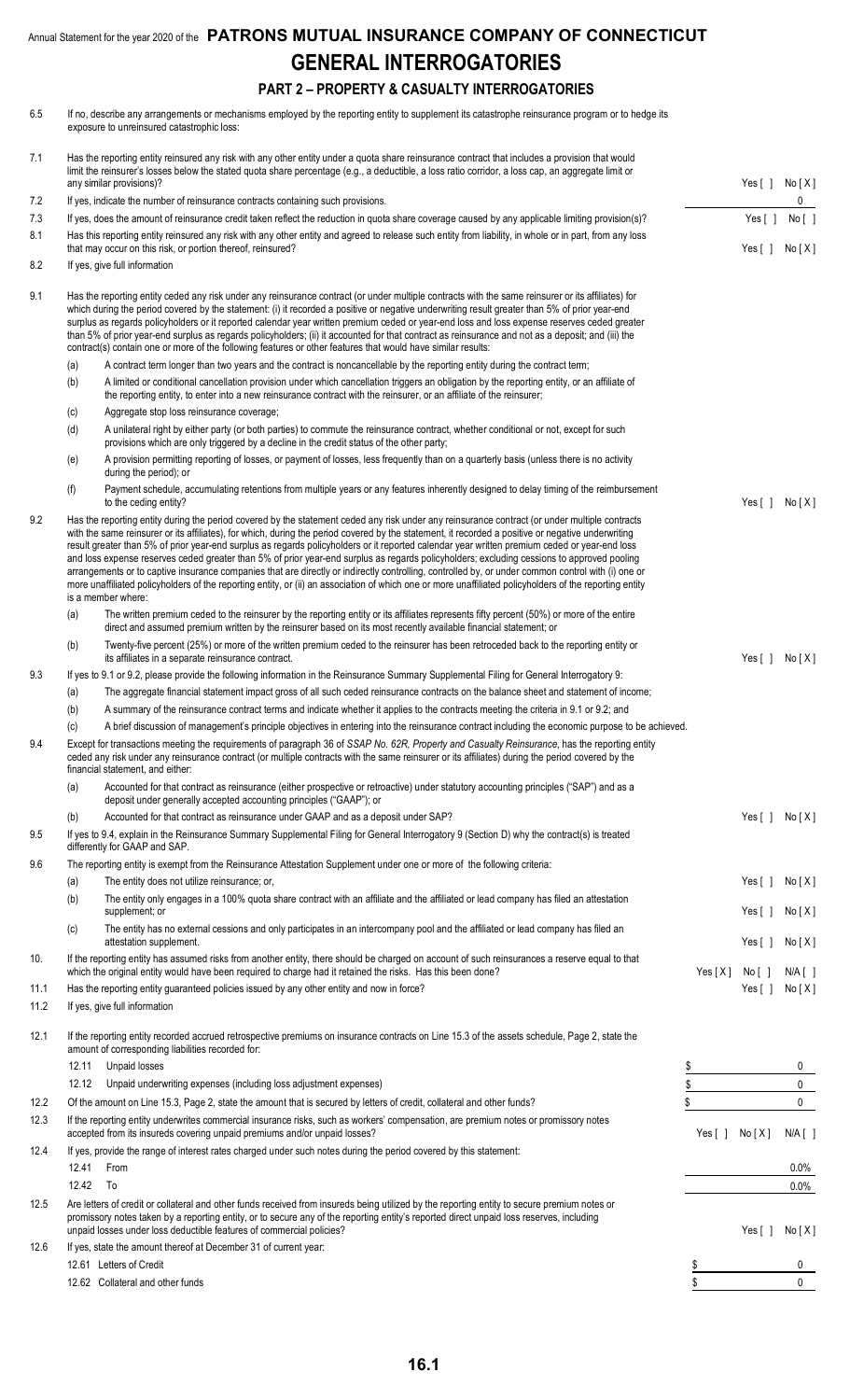### **PART 2 – PROPERTY & CASUALTY INTERROGATORIES**

| 13.1 |                                                                                                                                                                                                                                                                                                                                                                                                          | Largest net aggregate amount insured in any one risk (excluding workers' compensation):                                                                                                                                                                                                                                                                                                                                                         |                   |                                  |    |                                |     |                           |    |                            |                          | \$           |                       | 7,000,000 |
|------|----------------------------------------------------------------------------------------------------------------------------------------------------------------------------------------------------------------------------------------------------------------------------------------------------------------------------------------------------------------------------------------------------------|-------------------------------------------------------------------------------------------------------------------------------------------------------------------------------------------------------------------------------------------------------------------------------------------------------------------------------------------------------------------------------------------------------------------------------------------------|-------------------|----------------------------------|----|--------------------------------|-----|---------------------------|----|----------------------------|--------------------------|--------------|-----------------------|-----------|
| 13.2 |                                                                                                                                                                                                                                                                                                                                                                                                          | Does any reinsurance contract considered in the calculation of this amount include an aggregate limit of recovery without also including a<br>reinstatement provision?                                                                                                                                                                                                                                                                          |                   |                                  |    |                                |     |                           |    |                            |                          |              | Yes[]                 | No [X]    |
| 13.3 |                                                                                                                                                                                                                                                                                                                                                                                                          | State the number of reinsurance contracts (excluding individual facultative risk certificates, but including facultative programs, automatic<br>facilities or facultative obligatory contracts) considered in the calculation of the amount.                                                                                                                                                                                                    |                   |                                  |    |                                |     |                           |    |                            |                          |              |                       | 3         |
| 14.1 |                                                                                                                                                                                                                                                                                                                                                                                                          | Is the reporting entity a cedant in a multiple cedant reinsurance contract?                                                                                                                                                                                                                                                                                                                                                                     |                   |                                  |    |                                |     |                           |    |                            |                          |              | Yes[X]                | No [ ]    |
| 14.2 |                                                                                                                                                                                                                                                                                                                                                                                                          | If yes, please describe the method of allocating and recording reinsurance among the cedants:<br>The Company's reinsurance treaties are written to include multiple members of the State Auto Group. The total ceded premiums for each treaty<br>are calculated based on that contract's definition of subject premium. Each cedant company's portion of the total ceded premiums is based on its<br>contribution to that subject premium base. |                   |                                  |    |                                |     |                           |    |                            |                          |              |                       |           |
| 14.3 |                                                                                                                                                                                                                                                                                                                                                                                                          | If the answer to 14.1 is yes, are the methods described in item 14.2 entirely contained in the respective multiple cedant reinsurance contracts?                                                                                                                                                                                                                                                                                                |                   |                                  |    |                                |     |                           |    |                            |                          |              | Yes [ ]               | No[X]     |
| 14.4 |                                                                                                                                                                                                                                                                                                                                                                                                          | If the answer to 14.3 is no, are all the methods described in 14.2 entirely contained in written agreements?                                                                                                                                                                                                                                                                                                                                    |                   |                                  |    |                                |     |                           |    |                            |                          |              | Yes $\lceil \ \rceil$ | No[X]     |
| 14.5 | If the answer to 14.4 is no, please explain:<br>As noted in #14.2 above, ceded premiums are allocated based on each cedant company's proportionate share of that contract's calculated subject<br>premium base. Although not specified in each contract, Statutory Accounting Principles logically direct the Company to match each company's<br>costs with that company's benefits under each contract. |                                                                                                                                                                                                                                                                                                                                                                                                                                                 |                   |                                  |    |                                |     |                           |    |                            |                          |              |                       |           |
| 15.1 |                                                                                                                                                                                                                                                                                                                                                                                                          | Has the reporting entity guaranteed any financed premium accounts?                                                                                                                                                                                                                                                                                                                                                                              |                   |                                  |    |                                |     |                           |    |                            |                          |              | Yes [ ]               | No[X]     |
| 15.2 |                                                                                                                                                                                                                                                                                                                                                                                                          | If yes, give full information                                                                                                                                                                                                                                                                                                                                                                                                                   |                   |                                  |    |                                |     |                           |    |                            |                          |              |                       |           |
| 16.1 |                                                                                                                                                                                                                                                                                                                                                                                                          | Does the reporting entity write any warranty business?<br>If yes, disclose the following information for each of the following types of warranty coverage:                                                                                                                                                                                                                                                                                      |                   |                                  |    |                                |     |                           |    |                            |                          |              | Yes [ ]               | No[X]     |
|      |                                                                                                                                                                                                                                                                                                                                                                                                          |                                                                                                                                                                                                                                                                                                                                                                                                                                                 |                   |                                  |    | 2                              |     | 3                         |    | 4                          | 5                        |              |                       |           |
|      |                                                                                                                                                                                                                                                                                                                                                                                                          |                                                                                                                                                                                                                                                                                                                                                                                                                                                 |                   | <b>Direct Losses</b><br>Incurred |    | <b>Direct Losses</b><br>Unpaid |     | Direct Written<br>Premium |    | Direct Premium<br>Unearned | Direct Premium<br>Earned |              |                       |           |
|      | 16.11                                                                                                                                                                                                                                                                                                                                                                                                    | Home                                                                                                                                                                                                                                                                                                                                                                                                                                            | \$                | 0                                | \$ | $\mathbf{0}$                   | -\$ | 0                         | \$ |                            | 0 <sup>5</sup>           | 0            |                       |           |
|      | 16.12                                                                                                                                                                                                                                                                                                                                                                                                    | Products                                                                                                                                                                                                                                                                                                                                                                                                                                        | \$                | $\mathbf 0$                      | \$ | 0                              | \$  | 0                         | \$ | $\mathbf{0}$               | -\$                      | 0            |                       |           |
|      | 16.13                                                                                                                                                                                                                                                                                                                                                                                                    | Automobile                                                                                                                                                                                                                                                                                                                                                                                                                                      | $\boldsymbol{\$}$ | 0                                | \$ | $\mathbf 0$                    | \$  | 0                         | \$ |                            | 0 <sup>5</sup>           | 0            |                       |           |
|      | 16.14                                                                                                                                                                                                                                                                                                                                                                                                    | Other*                                                                                                                                                                                                                                                                                                                                                                                                                                          | \$                | $\mathbf 0$                      | \$ | 0 <sup>5</sup>                 |     | $\mathbf{0}$              | \$ |                            | 0 <sup>5</sup>           | $\mathbf{0}$ |                       |           |
|      |                                                                                                                                                                                                                                                                                                                                                                                                          | * Disclose type of coverage:                                                                                                                                                                                                                                                                                                                                                                                                                    |                   |                                  |    |                                |     |                           |    |                            |                          |              |                       |           |
| 17.1 | Does the reporting entity include amounts recoverable on unauthorized reinsurance in Schedule F-Part 3 that is exempt from the statutory provision<br>for unauthorized reinsurance?                                                                                                                                                                                                                      |                                                                                                                                                                                                                                                                                                                                                                                                                                                 |                   |                                  |    |                                |     |                           |    | Yes[]                      | No [X]                   |              |                       |           |
|      | Incurred but not reported losses on contracts in force prior to July 1, 1984, and not subsequently renewed are exempt from the statutory<br>provision for unauthorized reinsurance. Provide the following information for this exemption:                                                                                                                                                                |                                                                                                                                                                                                                                                                                                                                                                                                                                                 |                   |                                  |    |                                |     |                           |    |                            |                          |              |                       |           |
|      | 17.11                                                                                                                                                                                                                                                                                                                                                                                                    | Gross amount of unauthorized reinsurance in Schedule F-Part 3 exempt from the statutory provision for unauthorized reinsurance                                                                                                                                                                                                                                                                                                                  |                   |                                  |    |                                |     |                           |    |                            |                          | \$           |                       | 0         |
|      | 17.12                                                                                                                                                                                                                                                                                                                                                                                                    | Unfunded portion of Interrogatory 17.11                                                                                                                                                                                                                                                                                                                                                                                                         |                   |                                  |    |                                |     |                           |    |                            |                          | \$           |                       | 0         |
|      | 17.13                                                                                                                                                                                                                                                                                                                                                                                                    | Paid losses and loss adjustment expenses portion of Interrogatory 17.11                                                                                                                                                                                                                                                                                                                                                                         |                   |                                  |    |                                |     |                           |    |                            |                          | \$           |                       | 0         |
|      | 17.14                                                                                                                                                                                                                                                                                                                                                                                                    | Case reserves portion of Interrogatory 17.11                                                                                                                                                                                                                                                                                                                                                                                                    |                   |                                  |    |                                |     |                           |    |                            |                          | \$           |                       | 0         |
|      | 17.15                                                                                                                                                                                                                                                                                                                                                                                                    | Incurred but not reported portion of Interrogatory 17.11                                                                                                                                                                                                                                                                                                                                                                                        |                   |                                  |    |                                |     |                           |    |                            |                          | \$           |                       | 0         |
|      | 17.16<br>Unearned premium portion of Interrogatory 17.11                                                                                                                                                                                                                                                                                                                                                 |                                                                                                                                                                                                                                                                                                                                                                                                                                                 |                   |                                  |    |                                |     |                           |    |                            | \$                       |              | 0                     |           |
|      | 17.17                                                                                                                                                                                                                                                                                                                                                                                                    | Contingent commission portion of Interrogatory 17.11                                                                                                                                                                                                                                                                                                                                                                                            |                   |                                  |    |                                |     |                           |    |                            |                          | \$           |                       | 0         |
| 18.1 |                                                                                                                                                                                                                                                                                                                                                                                                          | Do you act as a custodian for health savings accounts?                                                                                                                                                                                                                                                                                                                                                                                          |                   |                                  |    |                                |     |                           |    |                            |                          |              | Yes[ ]                | No [X]    |
| 18.2 |                                                                                                                                                                                                                                                                                                                                                                                                          | If yes, please provide the amount of custodial funds held as of the reporting date.                                                                                                                                                                                                                                                                                                                                                             |                   |                                  |    |                                |     |                           |    |                            |                          | \$           |                       | 0         |
| 18.3 |                                                                                                                                                                                                                                                                                                                                                                                                          | Do you act as an administrator for health savings accounts?                                                                                                                                                                                                                                                                                                                                                                                     |                   |                                  |    |                                |     |                           |    |                            |                          |              | Yes $[ ]$             | No[X]     |
| 18.4 |                                                                                                                                                                                                                                                                                                                                                                                                          | If yes, please provide the balance of the funds administered as of the reporting date.                                                                                                                                                                                                                                                                                                                                                          |                   |                                  |    |                                |     |                           |    |                            |                          | \$           |                       | 0         |
| 19.  |                                                                                                                                                                                                                                                                                                                                                                                                          | Is the reporting entity licensed or charted, registered, qualified, eligible, or writing business in at least 2 states?                                                                                                                                                                                                                                                                                                                         |                   |                                  |    |                                |     |                           |    |                            |                          |              | Yes $[X]$             | No [ ]    |
| 19.1 |                                                                                                                                                                                                                                                                                                                                                                                                          | If no, does the reporting entity assume reinsurance business that covers risks residing in at least one state other than the state of domicile of the reporting entity?                                                                                                                                                                                                                                                                         |                   |                                  |    |                                |     |                           |    |                            |                          |              | Yes $[ ]$             | No[]      |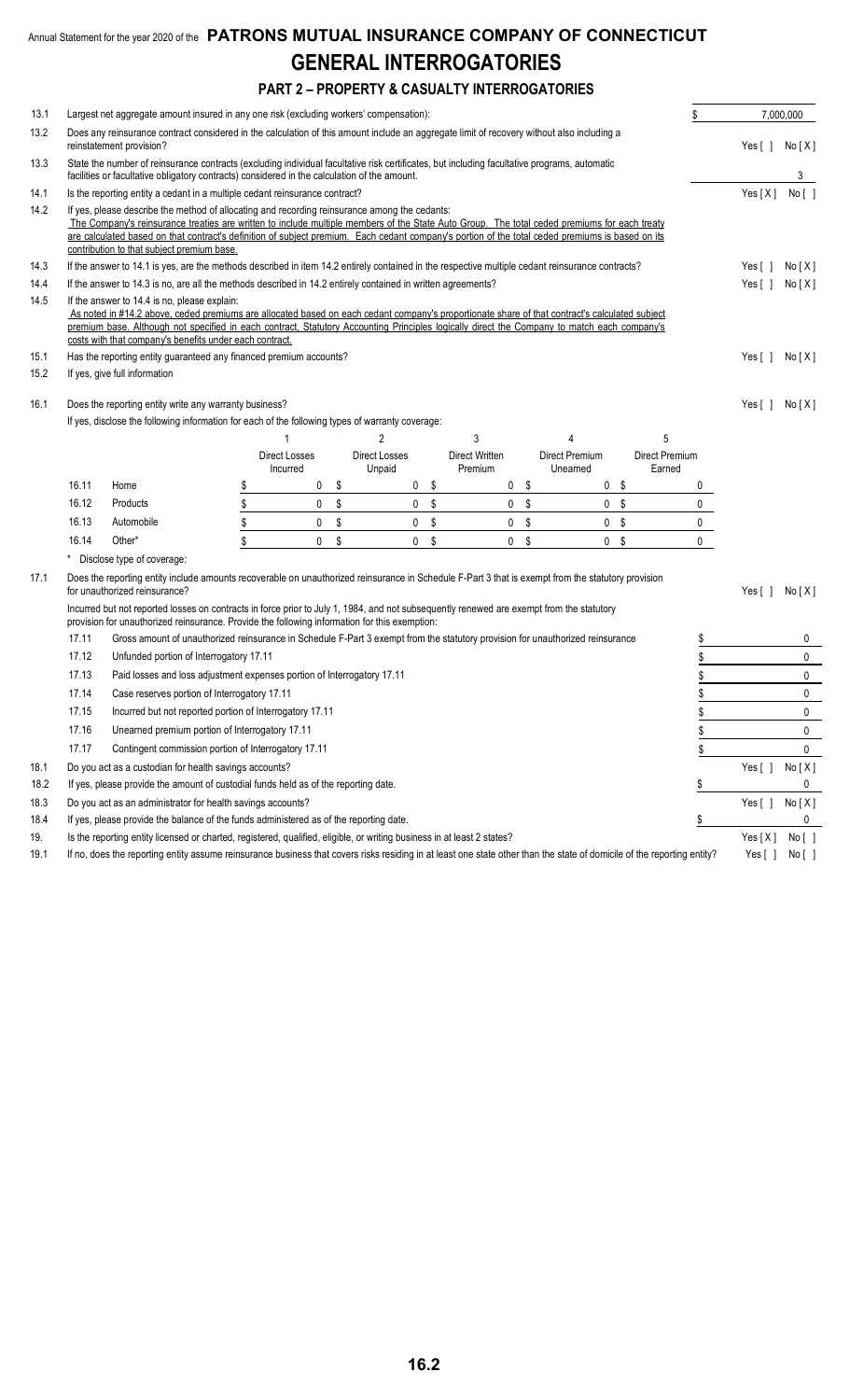### Annual Statement for the year 2020 of the PATRONS MUTUAL INSURANCE COMPANY OF CONNECTICUT FIVE-YEAR HISTORICAL DATA

Show amounts in whole dollars only, no cents; show percentages to one decimal place, i.e. 17.6.

|     |                                                                                                                                    | $\overline{1}$     | $\overline{2}$                                                                                                                                                                                                                                                                                                                 | 3                                                                                                                                                                                                                                                                                                                                                                   | $\overline{4}$                            | 5               |
|-----|------------------------------------------------------------------------------------------------------------------------------------|--------------------|--------------------------------------------------------------------------------------------------------------------------------------------------------------------------------------------------------------------------------------------------------------------------------------------------------------------------------|---------------------------------------------------------------------------------------------------------------------------------------------------------------------------------------------------------------------------------------------------------------------------------------------------------------------------------------------------------------------|-------------------------------------------|-----------------|
|     |                                                                                                                                    | 2020               | 2019                                                                                                                                                                                                                                                                                                                           | 2018                                                                                                                                                                                                                                                                                                                                                                | 2017                                      | 2016            |
|     | Gross Premiums Written (Page 8, Part 1B, Cols. 1, 2 & 3)                                                                           |                    |                                                                                                                                                                                                                                                                                                                                |                                                                                                                                                                                                                                                                                                                                                                     |                                           |                 |
| 1.  | Liability lines (Lines 11.1, 11.2, 16, 17.1, 17.2, 17.3, 18.1, 18.2, 19.1, 19.2 & 19.3, 19.4)   12,470,669                         |                    | 14,829,812                                                                                                                                                                                                                                                                                                                     |                                                                                                                                                                                                                                                                                                                                                                     | $\ldots$ 17,509,516 $\ldots$ 21,676,074   | 26,475,465      |
|     |                                                                                                                                    | 3,292,244          | $\ldots$ 10,279,470                                                                                                                                                                                                                                                                                                            | $\ldots$ 11,705,129                                                                                                                                                                                                                                                                                                                                                 | 14,323,912                                |                 |
| 2.  |                                                                                                                                    |                    |                                                                                                                                                                                                                                                                                                                                |                                                                                                                                                                                                                                                                                                                                                                     |                                           | 18,291,911      |
| 3.  |                                                                                                                                    | $\vert$ 24,332,141 | 26,830,228                                                                                                                                                                                                                                                                                                                     | 29,777,512                                                                                                                                                                                                                                                                                                                                                          | 32,127,856                                | 35,669,318      |
| 4.  |                                                                                                                                    |                    | 25,578                                                                                                                                                                                                                                                                                                                         | $\ldots$ 28,613                                                                                                                                                                                                                                                                                                                                                     | 34,485                                    | 34,777          |
| 5.  |                                                                                                                                    |                    |                                                                                                                                                                                                                                                                                                                                | 0 <u></u> 0                                                                                                                                                                                                                                                                                                                                                         |                                           | 0               |
|     |                                                                                                                                    |                    | $\ldots$ 51,965,088                                                                                                                                                                                                                                                                                                            | $\ldots$ 59,020,770 $68,162,327$                                                                                                                                                                                                                                                                                                                                    |                                           | 80,471,471      |
|     | Net Premiums Written (Page 8, Part 1B, Col. 6)                                                                                     |                    |                                                                                                                                                                                                                                                                                                                                |                                                                                                                                                                                                                                                                                                                                                                     |                                           |                 |
| 7.  | Liability lines (Lines 11.1, 11.2, 16, 17.1, 17.2, 17.3, 18.1, 18.2, 19.1, 19.2 & 19.3, 19.4)   3,715,885                          |                    | 3,694,040                                                                                                                                                                                                                                                                                                                      | 3,676,548                                                                                                                                                                                                                                                                                                                                                           | 1.1114,358,185                            | 4,512,425       |
| 8.  |                                                                                                                                    | 3,088,824          | $\dots$ 2,783,958                                                                                                                                                                                                                                                                                                              | $\ldots$ 2,420,142                                                                                                                                                                                                                                                                                                                                                  | 1.11112.543.221                           | 2,425,469       |
|     |                                                                                                                                    |                    |                                                                                                                                                                                                                                                                                                                                |                                                                                                                                                                                                                                                                                                                                                                     |                                           |                 |
| 9.  |                                                                                                                                    | $1$ 4,387,629      | 3,651,948                                                                                                                                                                                                                                                                                                                      | 3,205,048                                                                                                                                                                                                                                                                                                                                                           | 354,635                                   | 3,005,148       |
| 10. |                                                                                                                                    |                    | 3,645                                                                                                                                                                                                                                                                                                                          | $\dots\dots\dots\dots\dots 8,385$                                                                                                                                                                                                                                                                                                                                   | $\ldots$ 8,130                            | 5,307           |
| 11. |                                                                                                                                    |                    | 0 <u></u> 0                                                                                                                                                                                                                                                                                                                    |                                                                                                                                                                                                                                                                                                                                                                     |                                           | 0               |
|     |                                                                                                                                    |                    | $\ldots$ 10,139,591                                                                                                                                                                                                                                                                                                            | 9,310,123                                                                                                                                                                                                                                                                                                                                                           |                                           |                 |
|     | <b>Statement of Income (Page 4)</b>                                                                                                |                    |                                                                                                                                                                                                                                                                                                                                |                                                                                                                                                                                                                                                                                                                                                                     |                                           |                 |
|     |                                                                                                                                    |                    | (682,525) (379,348) (32,937) (717,945) (675,251)                                                                                                                                                                                                                                                                               |                                                                                                                                                                                                                                                                                                                                                                     |                                           |                 |
| 14. |                                                                                                                                    |                    | 848,386                                                                                                                                                                                                                                                                                                                        |                                                                                                                                                                                                                                                                                                                                                                     |                                           | $$ 937,672      |
|     |                                                                                                                                    | $\vert$ (39,081)   | $\left  \dots \dots \dots \dots (10,259) \right  \dots \dots \dots (3,603) \right  \dots \dots \dots 18,005$                                                                                                                                                                                                                   |                                                                                                                                                                                                                                                                                                                                                                     |                                           | $\ldots$ 23,016 |
|     |                                                                                                                                    |                    |                                                                                                                                                                                                                                                                                                                                |                                                                                                                                                                                                                                                                                                                                                                     |                                           |                 |
|     |                                                                                                                                    |                    |                                                                                                                                                                                                                                                                                                                                | $\ldots$ 2,644                                                                                                                                                                                                                                                                                                                                                      | 3,919                                     | 2,385           |
|     |                                                                                                                                    |                    |                                                                                                                                                                                                                                                                                                                                |                                                                                                                                                                                                                                                                                                                                                                     |                                           |                 |
|     |                                                                                                                                    |                    |                                                                                                                                                                                                                                                                                                                                |                                                                                                                                                                                                                                                                                                                                                                     |                                           |                 |
|     | Balance Sheet Lines (Pages 2 and 3)                                                                                                |                    |                                                                                                                                                                                                                                                                                                                                |                                                                                                                                                                                                                                                                                                                                                                     |                                           |                 |
|     | 19. Total admitted assets excluding protected cell business (Page 2, Line 26, Col. 3) 44,529,579                                   |                    | 45,634,186                                                                                                                                                                                                                                                                                                                     | $\ldots$ 48,322,039                                                                                                                                                                                                                                                                                                                                                 | 1.11114.190                               | 51,697,859      |
|     | 20. Premiums and considerations (Page 2, Col. 3):                                                                                  |                    |                                                                                                                                                                                                                                                                                                                                |                                                                                                                                                                                                                                                                                                                                                                     |                                           |                 |
|     |                                                                                                                                    | 27.982             |                                                                                                                                                                                                                                                                                                                                | 29,452                                                                                                                                                                                                                                                                                                                                                              | $\ldots$ 20,510                           | 25,130          |
|     |                                                                                                                                    | $1$ 3,649          |                                                                                                                                                                                                                                                                                                                                | $\ldots$ 36,569                                                                                                                                                                                                                                                                                                                                                     | 151,910                                   | 142.752         |
|     |                                                                                                                                    |                    |                                                                                                                                                                                                                                                                                                                                |                                                                                                                                                                                                                                                                                                                                                                     |                                           |                 |
|     |                                                                                                                                    |                    | $\begin{array}{l} \rule{0.2cm}{0.15mm} \ldots \end{array} \qquad \begin{array}{ll} \rule{0.2cm}{0.15mm} \ldots \end{array} \qquad \begin{array}{ll} \rule{0.2cm}{0.15mm} \ldots \end{array} \qquad \begin{array}{ll} \rule{0.2cm}{0.15mm} \ldots \end{array} \qquad \begin{array}{ll} \rule{0.2cm}{0.15mm} \ldots \end{array}$ | $\begin{picture}(20,20) \put(0,0){\vector(1,0){100}} \put(15,0){\vector(1,0){100}} \put(15,0){\vector(1,0){100}} \put(15,0){\vector(1,0){100}} \put(15,0){\vector(1,0){100}} \put(15,0){\vector(1,0){100}} \put(15,0){\vector(1,0){100}} \put(15,0){\vector(1,0){100}} \put(15,0){\vector(1,0){100}} \put(15,0){\vector(1,0){100}} \put(15,0){\vector(1,0){100}} \$ | 0                                         |                 |
|     |                                                                                                                                    |                    | $\ldots$ 22,365,766                                                                                                                                                                                                                                                                                                            | $1.11$ 26,061,436                                                                                                                                                                                                                                                                                                                                                   | 27,999,883                                | 29,980,085      |
|     |                                                                                                                                    | $$ 6,278,715       | $\ldots$ 6,400,655                                                                                                                                                                                                                                                                                                             | $\ldots$ 6,966,535                                                                                                                                                                                                                                                                                                                                                  | 7,830,312                                 | 7,358,112       |
| 23. |                                                                                                                                    | $\vert$ 1,648,909  | 1,755,658                                                                                                                                                                                                                                                                                                                      | 1,907,320                                                                                                                                                                                                                                                                                                                                                           | 1,899,503                                 | 1,797,926       |
| 24. |                                                                                                                                    |                    | 1.1, 4.936, 456                                                                                                                                                                                                                                                                                                                | 1.1114.443.657                                                                                                                                                                                                                                                                                                                                                      | 1.11114.656.502                           | 4,705,118       |
|     |                                                                                                                                    |                    | 0                                                                                                                                                                                                                                                                                                                              | 0                                                                                                                                                                                                                                                                                                                                                                   | 0                                         |                 |
|     |                                                                                                                                    |                    | $\ldots$ 23,268,420                                                                                                                                                                                                                                                                                                            | $\ldots$ 22,260,603                                                                                                                                                                                                                                                                                                                                                 | 21,414,307                                | 21,717,774      |
|     | Cash Flow (Page 5)                                                                                                                 |                    |                                                                                                                                                                                                                                                                                                                                |                                                                                                                                                                                                                                                                                                                                                                     |                                           |                 |
|     |                                                                                                                                    | 106.492            | │(329,679)│(1,373,896)│629,976 │(1,938,414)                                                                                                                                                                                                                                                                                    |                                                                                                                                                                                                                                                                                                                                                                     |                                           |                 |
|     |                                                                                                                                    |                    |                                                                                                                                                                                                                                                                                                                                |                                                                                                                                                                                                                                                                                                                                                                     |                                           |                 |
|     | <b>Risk-Based Capital Analysis</b>                                                                                                 |                    |                                                                                                                                                                                                                                                                                                                                |                                                                                                                                                                                                                                                                                                                                                                     |                                           |                 |
| 28. |                                                                                                                                    |                    | 1.11123,268,420                                                                                                                                                                                                                                                                                                                |                                                                                                                                                                                                                                                                                                                                                                     | $\ldots$ 22,260,603 21,414,307 21,717,774 |                 |
|     |                                                                                                                                    |                    | 1,180,849                                                                                                                                                                                                                                                                                                                      |                                                                                                                                                                                                                                                                                                                                                                     |                                           | 1,106,792       |
|     | Percentage Distribution of Cash, Cash Equivalents and Invested Assets                                                              |                    |                                                                                                                                                                                                                                                                                                                                |                                                                                                                                                                                                                                                                                                                                                                     |                                           |                 |
|     | (Page 2, Col. 3) (Item divided by Page 2, Line 12, Col. 3) x 100.0                                                                 |                    |                                                                                                                                                                                                                                                                                                                                |                                                                                                                                                                                                                                                                                                                                                                     |                                           |                 |
| 30. |                                                                                                                                    |                    | 98.6                                                                                                                                                                                                                                                                                                                           | 98.7                                                                                                                                                                                                                                                                                                                                                                | $\ldots$ 98.2                             | 98.1            |
| 31. |                                                                                                                                    |                    | $\ldots$                                                                                                                                                                                                                                                                                                                       |                                                                                                                                                                                                                                                                                                                                                                     | $\ldots$ 0.9                              | 0.9             |
| 32. |                                                                                                                                    |                    |                                                                                                                                                                                                                                                                                                                                |                                                                                                                                                                                                                                                                                                                                                                     | $\ldots$ 0.0                              | $\ldots$ 0.0    |
|     |                                                                                                                                    |                    |                                                                                                                                                                                                                                                                                                                                |                                                                                                                                                                                                                                                                                                                                                                     |                                           |                 |
| 33. |                                                                                                                                    |                    |                                                                                                                                                                                                                                                                                                                                |                                                                                                                                                                                                                                                                                                                                                                     |                                           |                 |
| 34. |                                                                                                                                    |                    |                                                                                                                                                                                                                                                                                                                                | $\ldots$ 0.3                                                                                                                                                                                                                                                                                                                                                        |                                           | 1.1             |
| 35. |                                                                                                                                    |                    | 0.0                                                                                                                                                                                                                                                                                                                            |                                                                                                                                                                                                                                                                                                                                                                     | $\ldots$ 0.0                              | $\ldots$ 0.0    |
|     |                                                                                                                                    |                    | $\begin{array}{c} 0.0 \\ \cdots \end{array}$                                                                                                                                                                                                                                                                                   | $\ldots$ 0.0                                                                                                                                                                                                                                                                                                                                                        |                                           | $\ldots$ 0.0    |
| 37. |                                                                                                                                    |                    |                                                                                                                                                                                                                                                                                                                                | $\ldots$ 0.0                                                                                                                                                                                                                                                                                                                                                        |                                           | $\ldots$ 0.0    |
| 38  |                                                                                                                                    |                    | $\begin{array}{ccc}\n&\mathbf{0.0}\n\end{array}$                                                                                                                                                                                                                                                                               | $\ldots$ 0.0                                                                                                                                                                                                                                                                                                                                                        |                                           |                 |
| 39. |                                                                                                                                    |                    | $\begin{array}{ccc}\n&\mathbf{0.0}\n\end{array}$                                                                                                                                                                                                                                                                               | $\ldots$ 0.0                                                                                                                                                                                                                                                                                                                                                        |                                           |                 |
| 40. |                                                                                                                                    |                    |                                                                                                                                                                                                                                                                                                                                |                                                                                                                                                                                                                                                                                                                                                                     |                                           | 0.0             |
|     |                                                                                                                                    |                    |                                                                                                                                                                                                                                                                                                                                |                                                                                                                                                                                                                                                                                                                                                                     |                                           |                 |
|     |                                                                                                                                    |                    |                                                                                                                                                                                                                                                                                                                                |                                                                                                                                                                                                                                                                                                                                                                     |                                           |                 |
|     | Investments in Parent, Subsidiaries and Affiliates                                                                                 |                    |                                                                                                                                                                                                                                                                                                                                |                                                                                                                                                                                                                                                                                                                                                                     |                                           |                 |
|     |                                                                                                                                    |                    |                                                                                                                                                                                                                                                                                                                                |                                                                                                                                                                                                                                                                                                                                                                     |                                           |                 |
| 43. |                                                                                                                                    |                    |                                                                                                                                                                                                                                                                                                                                |                                                                                                                                                                                                                                                                                                                                                                     |                                           |                 |
| 44. |                                                                                                                                    |                    |                                                                                                                                                                                                                                                                                                                                |                                                                                                                                                                                                                                                                                                                                                                     |                                           |                 |
|     | 45. Affiliated short-term investments                                                                                              |                    |                                                                                                                                                                                                                                                                                                                                |                                                                                                                                                                                                                                                                                                                                                                     |                                           |                 |
|     |                                                                                                                                    |                    |                                                                                                                                                                                                                                                                                                                                |                                                                                                                                                                                                                                                                                                                                                                     |                                           |                 |
|     |                                                                                                                                    |                    |                                                                                                                                                                                                                                                                                                                                |                                                                                                                                                                                                                                                                                                                                                                     |                                           |                 |
| 47. |                                                                                                                                    |                    |                                                                                                                                                                                                                                                                                                                                |                                                                                                                                                                                                                                                                                                                                                                     |                                           |                 |
| 48. |                                                                                                                                    |                    |                                                                                                                                                                                                                                                                                                                                |                                                                                                                                                                                                                                                                                                                                                                     |                                           |                 |
|     |                                                                                                                                    |                    |                                                                                                                                                                                                                                                                                                                                |                                                                                                                                                                                                                                                                                                                                                                     |                                           |                 |
| 49. |                                                                                                                                    |                    |                                                                                                                                                                                                                                                                                                                                |                                                                                                                                                                                                                                                                                                                                                                     |                                           |                 |
|     | 50. Percentage of investments in parent, subsidiaries and affiliates to surplus                                                    |                    |                                                                                                                                                                                                                                                                                                                                |                                                                                                                                                                                                                                                                                                                                                                     |                                           |                 |
|     | as regards policyholders (Line 48 above divided by Page 3, Col. 1, Line 37 x 100.0) $\begin{bmatrix} 0 & 0 \\ 0 & 1 \end{bmatrix}$ |                    | 00 <sub>1</sub>                                                                                                                                                                                                                                                                                                                | 00                                                                                                                                                                                                                                                                                                                                                                  | 001                                       | 0 U             |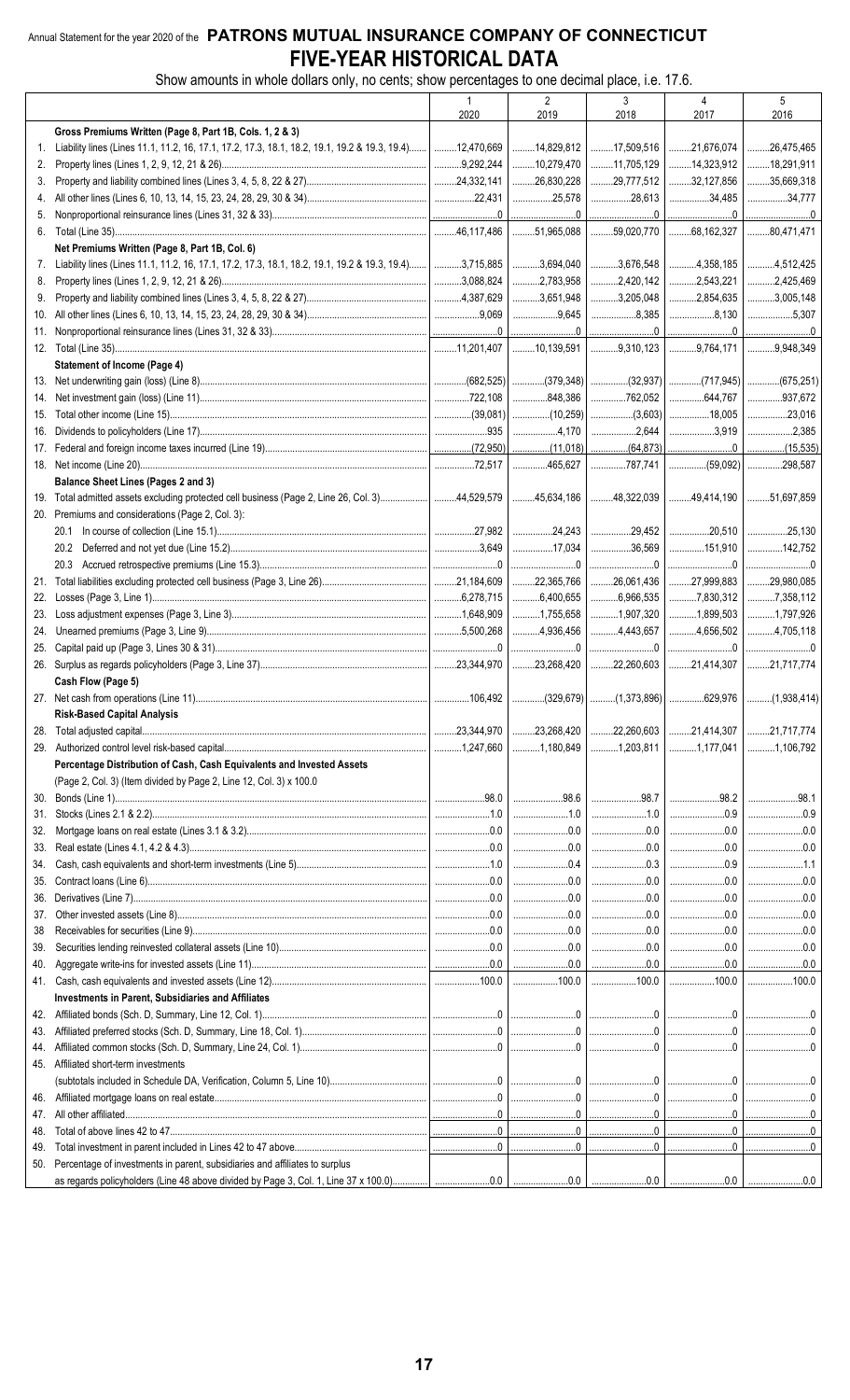### Annual Statement for the year 2020 of the **PATRONS MUTUAL INSURANCE COMPANY OF CONNECTICUT FIVE-YEAR HISTORICAL DATA** (Continued)

|     |                                                                                                                                                                                                                    | 1    | $\overline{2}$                                     | 3           | 4    | 5             |
|-----|--------------------------------------------------------------------------------------------------------------------------------------------------------------------------------------------------------------------|------|----------------------------------------------------|-------------|------|---------------|
|     |                                                                                                                                                                                                                    | 2020 | 2019                                               | 2018        | 2017 | 2016          |
|     | <b>Capital and Surplus Accounts (Page 4)</b>                                                                                                                                                                       |      |                                                    |             |      |               |
|     |                                                                                                                                                                                                                    |      |                                                    |             |      |               |
| 52. |                                                                                                                                                                                                                    |      |                                                    |             |      |               |
|     |                                                                                                                                                                                                                    |      |                                                    |             |      |               |
|     | Gross Losses Paid (Page 9, Part 2, Cols. 1 & 2)                                                                                                                                                                    |      |                                                    |             |      |               |
| 54. | Liability lines (Lines 11.1, 11.2, 16, 17.1, 17.2, 17.3, 18.1, 18.2, 19.1, 19.2 & 19.3, 19.4)   12,091,038   17,51,824   16,073,233   17,351,879   18,507,666                                                      |      |                                                    |             |      |               |
| 55. |                                                                                                                                                                                                                    |      |                                                    |             |      |               |
| 56. |                                                                                                                                                                                                                    |      |                                                    |             |      |               |
| 57. |                                                                                                                                                                                                                    |      |                                                    |             |      |               |
| 58. |                                                                                                                                                                                                                    |      |                                                    |             |      |               |
|     |                                                                                                                                                                                                                    |      |                                                    |             |      |               |
|     | Net Losses Paid (Page 9, Part 2, Col. 4)                                                                                                                                                                           |      |                                                    |             |      |               |
| 60. |                                                                                                                                                                                                                    |      |                                                    |             |      |               |
| 61. |                                                                                                                                                                                                                    |      |                                                    |             |      |               |
| 62. |                                                                                                                                                                                                                    |      |                                                    |             |      |               |
| 63. |                                                                                                                                                                                                                    |      |                                                    |             |      |               |
| 64. |                                                                                                                                                                                                                    |      |                                                    |             |      |               |
| 65. |                                                                                                                                                                                                                    |      |                                                    |             |      |               |
|     | <b>Operating Percentages (Page 4)</b><br>(Item divided by Page 4, Line 1) x 100.0                                                                                                                                  |      |                                                    |             |      |               |
|     |                                                                                                                                                                                                                    |      |                                                    |             |      |               |
| 67. |                                                                                                                                                                                                                    |      |                                                    | 56.8   52.2 | 59.5 | 60.1          |
| 68. |                                                                                                                                                                                                                    |      | $\ldots$ 10.7 $\ldots$ 10.7 $\ldots$ 12.3 $\ldots$ |             | 12.7 | 13.0          |
| 69. |                                                                                                                                                                                                                    |      |                                                    |             |      |               |
| 70. |                                                                                                                                                                                                                    |      |                                                    |             |      |               |
|     | <b>Other Percentages</b>                                                                                                                                                                                           |      |                                                    |             |      |               |
|     | 71. Other underwriting expenses to net premiums written (Page 4, Lines $4 + 5 - 15$                                                                                                                                |      |                                                    |             |      |               |
|     | 72. Losses and loss expenses incurred to premiums earned                                                                                                                                                           |      |                                                    |             |      |               |
|     |                                                                                                                                                                                                                    |      |                                                    |             |      |               |
|     | 73. Net premiums written to policyholders' surplus (Page 8, Part 1B,                                                                                                                                               |      |                                                    |             |      |               |
|     | One Year Loss Development (\$000 omitted)                                                                                                                                                                          |      |                                                    |             |      |               |
|     | 74. Development in estimated losses and loss expenses incurred prior                                                                                                                                               |      |                                                    |             |      |               |
|     | 75. Percent of development of losses and loss expenses incurred to policyholders' surplus                                                                                                                          |      |                                                    |             |      |               |
|     | Two Year Loss Development (\$000 omitted)                                                                                                                                                                          |      |                                                    |             |      |               |
|     | 76. Development in estimated losses and loss expenses incurred 2 years before the<br>current year and prior year (Schedule P, Part 2-Summary, Line 12, Col. 12)(728) (701) (155)                                   |      |                                                    |             |      |               |
|     | 77. Percent of development of losses and loss expenses incurred to<br>reported policyholders' surplus of second prior-year end                                                                                     |      |                                                    |             |      |               |
|     |                                                                                                                                                                                                                    |      |                                                    |             |      |               |
|     | If a party to a merger, have the two most recent years of this exhibit been restated due to a merger in compliance with the disclosure requirements of<br>SSAP No. 3, Accounting Changes and Correction of Errors? |      |                                                    |             |      | Yes [<br>No [ |

If no, please explain: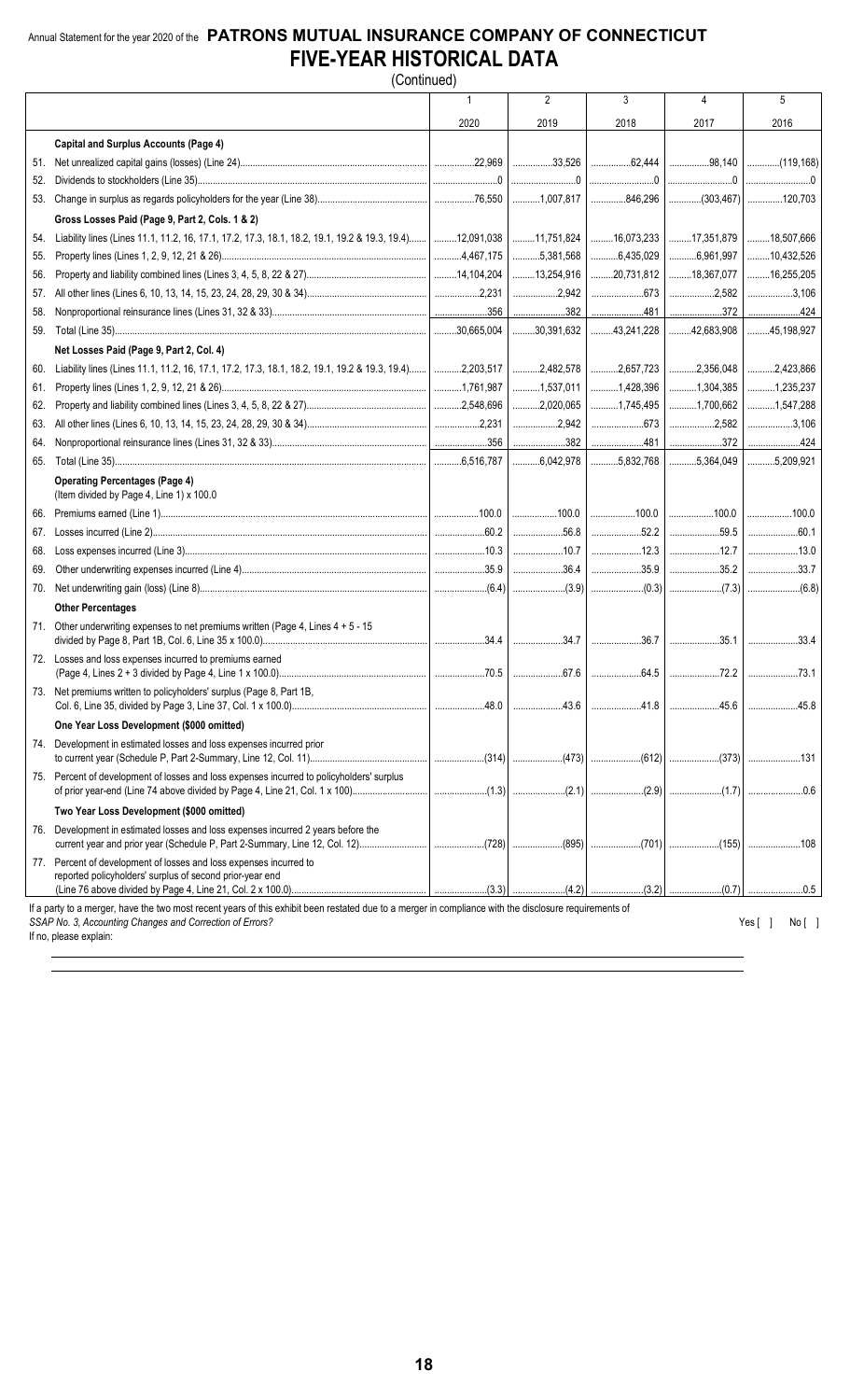### Annual Statement for the year 2020 of the PATRONS MUTUAL INSURANCE COMPANY OF CONNECTICUT SCHEDULE P - ANALYSIS OF LOSSES AND LOSS EXPENSES

### **SCHEDULE P - PART 1 - SUMMARY**

|  |  | (\$000 Omitted) |  |
|--|--|-----------------|--|
|  |  |                 |  |

|     |                |                | <b>Premiums Earned</b> |                 |               |               |                                          | Loss and Loss Expense Payments                 |          |                     |             |                  | 12         |
|-----|----------------|----------------|------------------------|-----------------|---------------|---------------|------------------------------------------|------------------------------------------------|----------|---------------------|-------------|------------------|------------|
|     | Years in Which |                |                        | 3               |               |               |                                          | Defense and Cost                               |          | Adjusting and Other | 10          | 11               | Number     |
|     | Premiums       |                |                        |                 |               | Loss Payments |                                          | <b>Containment Payments</b>                    | Payments |                     |             |                  | οf         |
|     | Were           |                |                        |                 |               | 5             | 6                                        |                                                | 8        | 9                   | Salvage     | Total            | Claims     |
|     | Earned and     | Direct         |                        |                 | <b>Direct</b> |               | Direct                                   |                                                | Direct   |                     | and         | Net Paid         | Reported-  |
|     | Losses Were    | and            |                        | Net             | and           |               | and                                      |                                                | and      |                     | Subrogation | $(Cols. 4 - 5 +$ | Direct and |
|     | Incurred       | Assumed        | Ceded                  | $(Cols. 1 - 2)$ | Assumed       | Ceded         | Assumed                                  | Ceded                                          | Assumed  | Ceded               | Received    | $6 - 7 + 8 - 9$  | Assumed    |
|     | 1. Prior       | XXX.           | XXX.                   | <b>XXX</b>      | .62           | 32            | 16                                       |                                                |          |                     |             | .50              | XXX        |
|     | 2011           | .9,519         | .589<br>               | 8.930<br>.      | 6,600         | .231<br>      | .540<br>                                 | $\ldots \ldots \ldots \ldots \ldots \ldots 40$ | .715     | .                   | .249<br>.   | .7,577<br>       | XXX        |
| 3.  | 2012.          | 9,918          | 1,901                  | 8,016           | 6.153         | 1,107         | 547                                      | 44                                             | 689      | 69                  | 249         | $\ldots$ 6,169   | XXX        |
| 4.  |                | .10.016        | 1,901                  | 8,115           | 5,226         | 726           | 442                                      | 31                                             | .614     | 30                  | .228<br>.   | .5.495<br>.      | XXX        |
| 5.  | 2014.          | .10.141        | .1.878                 | 8,262<br>.      | 5,060         | 760           | 476                                      | 46                                             | .633     | 25                  | 238         | .5.337<br>.      | XXX        |
|     | 6. 2015.       | .10,391        | .618<br>               | 9.773<br>.      | 5,035         | 76            | $\ldots \ldots \ldots \ldots \ldots 502$ | .                                              | .717     | .                   | 247<br>.    | .6.163<br>.      | XXX        |
|     | 7. 2016.       | .10,385        | 447                    | 9,938           | 5,440         | 125           | 471                                      |                                                | .576     |                     | 231         | .6,349<br>       | XXX        |
| 8.  | 2017.          | 10,214         | .405                   | $\ldots$ 9,809  | 5,352         | 122           | 404                                      | .                                              | .599     | .                   | . 254       | .6.230           | XXX        |
| 9.  | 2018.          | $\dots$ 10,023 | .503                   | .9,520<br>.     | 4.780         | 167           | 271                                      | 11                                             | .620     |                     | 271         | .5.489<br>       | XXX        |
| 10. | 2019.          | .10,025        | .412                   | 9,612           | 5,016         | 141           | 195                                      | 8                                              | .629     | .                   | .265        | .5,688<br>       | XXX        |
| 11. | 2020.          | 10,954         | 331                    | 10,622          | 4,261         | 183           | 104                                      |                                                | 432      | .                   | 148         | 4,611            | XXX        |
|     | 12. Totals     | $.$ $XXX$      | XXX                    | XXX             | 32,984        | 3,671         | 3,967                                    | 205                                            | 6,231    | 147                 | .2,380      | 59,159           | XXX        |

|    |            |         |            |               |                                                |         |                                     |         |             | Adjusting and Other |        | 23          | 24             | 25           |
|----|------------|---------|------------|---------------|------------------------------------------------|---------|-------------------------------------|---------|-------------|---------------------|--------|-------------|----------------|--------------|
|    |            |         |            | Losses Unpaid |                                                |         | Defense and Cost Containment Unpaid |         |             |                     | Unpaid |             | Total          |              |
|    |            |         | Case Basis |               | Bulk + IBNR                                    |         | Case Basis                          |         | Bulk + IBNR | 21                  | 22     |             | Net            | Number of    |
|    |            | 13      | 14         | 15            | 16                                             | 17      | 18                                  | 19      | 20          |                     |        | Salvage     | Losses         | Claims       |
|    |            | Direct  |            | Direct        |                                                | Direct  |                                     | Direct  |             | Direct              |        | and         | and            | Outstanding- |
|    |            | and     |            | and           |                                                | and     |                                     | and     |             | and                 |        | Subrogation | Expenses       | Direct and   |
|    |            | Assumed | Ceded      | Assumed       | Ceded                                          | Assumed | Ceded                               | Assumed | Ceded       | Assumed             | Ceded  | Anticipated | Unpaid         | Assumed      |
|    | 1. Prior.  | .536    | .354       | 192           | $\dots$ 54                                     | 13      |                                     | .67     |             | 20                  |        |             | 410            | XXX          |
|    |            | 32      |            | 35            |                                                |         |                                     |         |             |                     |        |             |                | XXX          |
| 3. | 2012       | 21      |            |               |                                                |         |                                     | 15      |             |                     |        |             | .86            | XXX.         |
|    | 4. 2013.   |         |            | .61           |                                                |         |                                     | 23      |             |                     |        |             | .128           | XXX          |
|    | 5. 2014.   | .94     | .35        | .75<br>.      |                                                |         | (0)<br>.                            | 26      |             |                     |        |             | .172           | XXX.         |
|    | 6. 2015    | .116    |            | .115          | C                                              | .14     |                                     | .47     |             | .13                 |        |             | 295            | XXX          |
|    | 7. 2016.   | .191    |            | 170           |                                                | 20      |                                     | 74      |             | 22                  |        |             | .464           | .XXX         |
|    | 8. 2017    | .347    | .15        | .315          |                                                | .35     | .                                   | 110     |             | .38                 |        |             | .824           | XXX.         |
|    | 9. 2018.   | 548     | .75        | 307           | $\ldots \ldots \ldots \ldots \ldots \ldots 14$ | 40      | .                                   | 141     | 6           | .52                 |        | 17          | 990            | XXX          |
|    | 10. 2019.  | 625     | .36        | .472<br>.     | 17                                             | 37      | . 4                                 | 172     |             | .87                 |        | .39         | $\ldots$ 1,332 | XXX          |
|    | 11. 2020   | 1,643   | .97        | 1.039         |                                                | .52     |                                     | 250     |             | .269                |        | 144         | $\ldots$ 3,154 | XXX          |
|    | 12. Totals | 1.1202  | 644        | $1$ 2,823     | 102                                            | 231     | 10                                  |         | 29          | 522                 |        | 221         | 7,928          | XXX          |

|     |            |               | Total Losses and<br>Loss Expenses Incurred |             |            | Loss and Loss Expense Percentage<br>(Incurred/Premiums Earned) |            |                 | Nontabular<br><b>Discount</b> | 34            |            | Net Balance Sheet<br>Reserves after Discount |
|-----|------------|---------------|--------------------------------------------|-------------|------------|----------------------------------------------------------------|------------|-----------------|-------------------------------|---------------|------------|----------------------------------------------|
|     |            | 26            | 27                                         | 28          | 29         | 30                                                             | 31         | $\overline{32}$ | 33                            | Inter-Company | 35         | 36                                           |
|     |            | <b>Direct</b> |                                            | Direct      |            |                                                                |            |                 | Pooling                       |               | Loss       |                                              |
|     |            | and           |                                            |             | and        |                                                                |            |                 | Loss                          | Participation | Losses     | Expenses                                     |
|     |            | Assumed       | Ceded                                      | Net         | Assumed    | Ceded                                                          | Net        | Loss            | Expense                       | Percentage    | Unpaid     | Unpaid                                       |
|     | 1. Prior.  | XXX           | .XXX                                       | XXX.        | XXX        | <b>XXX</b>                                                     | XXX        |                 |                               | XXX.          | 320        |                                              |
| 2.  | 2011       | .7.942        | .293<br>                                   | 7,649       | .83.4<br>  | 49.7                                                           | .85.7      |                 |                               | .0.50         |            |                                              |
| 3.  | 2012       | 7.484         | 1.229<br>.                                 | .6.255<br>  | .75.5<br>. | .64.6<br>.                                                     | .78.0      |                 |                               | .0.50         | 64         |                                              |
|     | 4. 2013    | .6.418        | 795                                        | .5.623      | .64.1      | .41.8<br>.                                                     | .69.3      |                 |                               | .0.50         | .97        |                                              |
|     | 5. 2014.   | 6,379         | .869<br>                                   | .5.510<br>. | .62.9<br>. | .46.3<br>                                                      | .66.7<br>. |                 |                               | .0.50         | 132        |                                              |
| 6.  | 2015.      | .6.559        | .101                                       | .6.458      | .63.1<br>. | .16.4<br>.                                                     | .66.1<br>. |                 |                               | .0.50         | .222       |                                              |
|     | 7. 2016.   | .6,963        | .149                                       | .6,814<br>  | .67.0      | .33.4<br>.                                                     | .68.6<br>. |                 |                               | .0.50         | .350       |                                              |
| 8.  | 2017       | 7,199         | 145                                        | 7,054       | 70.5       | .35.8<br>.                                                     | .71.9      |                 |                               | .0.50         | .643       |                                              |
| 9.  | 2018.      | .6.759        | .279                                       | .6.480      | .67.4      | .55.5<br>.                                                     | .68.1      |                 |                               | .0.50         | 767        |                                              |
| 10. | 2019.      | .7,233        | .213<br>                                   | .7.020      | .72.2<br>. | .51.6<br>                                                      | .73.0      |                 |                               | .0.50         | 1.044<br>  |                                              |
|     | 2020       | .8,050<br>    | .285                                       | 7.765       | .73.5      | .85.9                                                          | .73.1      |                 |                               | .0.50         | .2,585<br> |                                              |
|     | 12. Totals | XXX           | .XXX                                       | XXX         | XXX        | XXX                                                            | XXX        |                 |                               | XXX           | 6,279      | 1,649                                        |

Note: Parts 2 and 4 are gross of all discounting, including tabular discounting. Part 1 is gross of only nontabular discounting, which is reported in Columns 32 and 33 of Part 1. The tabular discount, if any, is reported in the Notes to Financial Statements, which will reconcile Part 1 with Parts 2 and 4.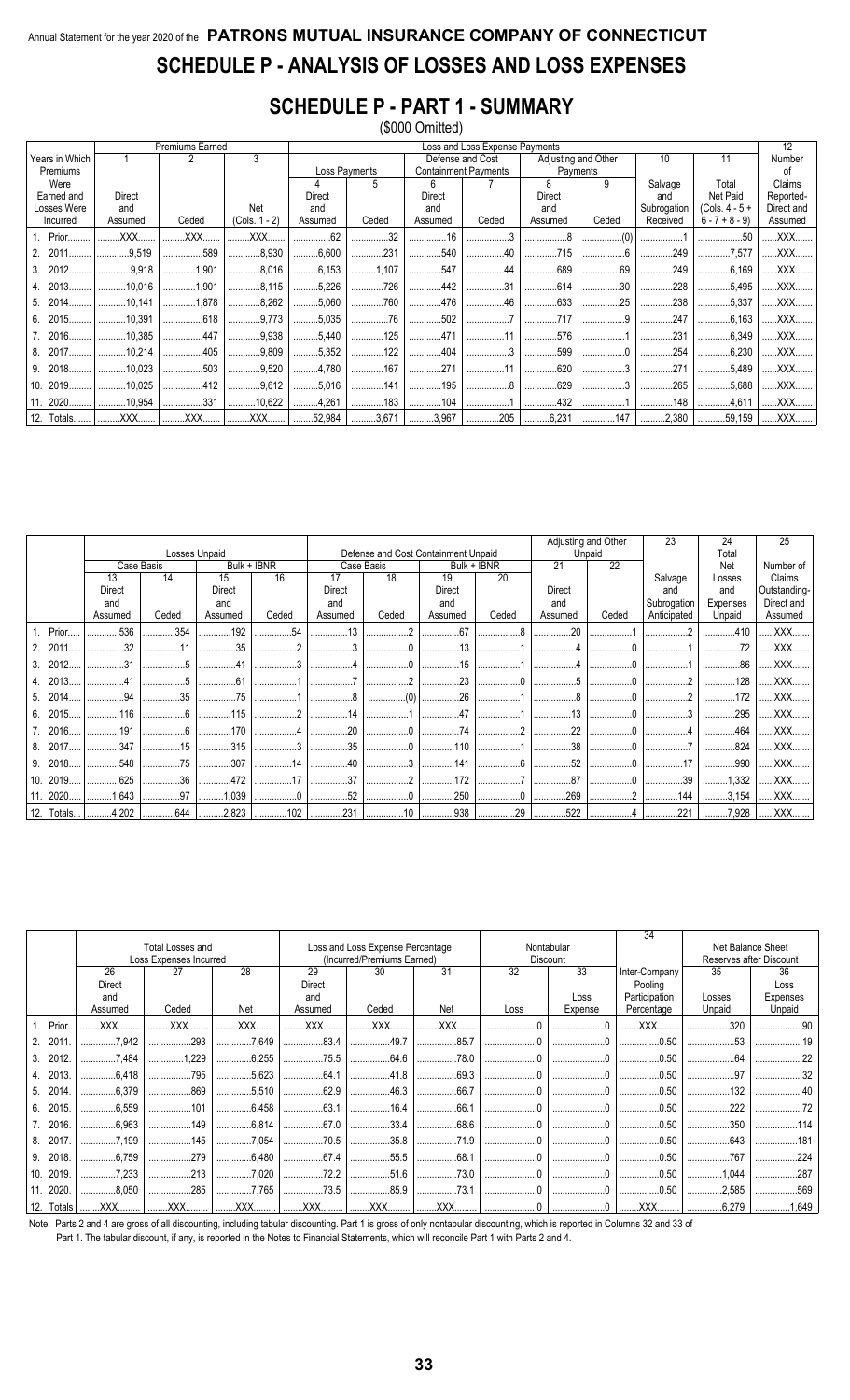### Annual Statement for the year 2020 of the PATRONS MUTUAL INSURANCE COMPANY OF CONNECTICUT **SCHEDULE P - PART 2 - SUMMARY**

|                                  |          |                  | <b>DEVELOPMENT</b> |                |                |                |                                     |               |                                |               |                                      |                                 |       |
|----------------------------------|----------|------------------|--------------------|----------------|----------------|----------------|-------------------------------------|---------------|--------------------------------|---------------|--------------------------------------|---------------------------------|-------|
|                                  |          | 10<br>2<br>9     |                    |                |                |                |                                     |               |                                |               | 11                                   | 12                              |       |
| Years in<br>Which<br>Losses Were |          |                  |                    |                |                |                |                                     |               |                                |               |                                      | One                             | Two   |
|                                  | Incurred | 2011             | 2012               | 2013           | 2014           | 2015           | 2016                                | 2017          | 2018                           | 2019          | 2020                                 | Year                            | Year  |
|                                  | 1. Prior | $\ldots$ 3.520   | 3,398              | 3,289          | $\ldots$ 3,268 | $\ldots$ 3,206 | 3,184                               | 3,175         | $\ldots$ 3.168                 | $\vert$ 3,144 | $\dots$ 3,121                        |                                 |       |
|                                  | 2. 2011  | $1$ 6,853        | 6,881              | $\ldots$ 6,853 | 7,003          |                | 7,011                               | $\dots$ 6,979 | $\ldots$ $6,951$               | $ $ 6,941     | $\ldots$ 6,937                       | $\dots\dots\dots\dots\dots(4)$  |       |
|                                  | 3. 2012  |                  |                    | $\ldots$ 5,485 | $\ldots$ 5,749 | $\ldots$ 5,776 | $\ldots$ 5,756                      |               | $\dots$ 5,694   5,660          | $\vert$ 5,650 | $\ldots$ 5,631                       | $ $ (19)                        |       |
|                                  | 2013     | XXX   XXX        |                    | $\ldots$ 5,102 | $\ldots$ 5,050 | $\ldots$ 5,143 | $\ldots$ 5,150                      |               | $\ldots$ 5,135   5,084   5,064 |               | $\ldots$ 5,035                       | $\dots\dots\dots\dots\dots(28)$ |       |
|                                  |          | 2014   XXX   XXX |                    | XXX            | 1.1.1.4.971    | $\ldots$ 5,004 | $\ldots$ 5,047                      |               |                                |               | $ $ 4,895                            | $\ldots$ (21)                   |       |
| 6.                               | 2015     | l XXX            | XXX                | XXX            | XXX            | $\ldots$ 5,871 | $\ldots \ldots \ldots \ldots 6,009$ |               | $\ldots$ 5,902 5,837           | $1$ 5,766     | $\ldots$ 5,736                       | $ $ (29)                        |       |
|                                  | 7.2016   | XXX              | XXX                | XXX            | XXX            |                | XXX   6.452                         |               |                                |               | 6,366   6,266   6,234   6,216   (18) |                                 |       |
|                                  | 2017     | XXX              | XXX                | XXX            | XXX            |                | XXX   XXX                           |               | 6,806     6,522     6,436      |               | $$ 6,417                             | $ $ (19)                        |       |
| 9.                               | 2018     | XXX              | XXX                | XXX            | XXX            | XXX            |                                     |               |                                | $\vert$ 5,904 | $\ldots$ 5,810                       |                                 |       |
|                                  | 10.2019  | XXX   XXX        |                    | XXX            | XXX            |                |                                     |               |                                |               | $\ldots$ 6,307                       | $ $ (59)                        | XXX   |
|                                  | 11. 2020 | XXX              | XXX                | XXX            | XXX            |                |                                     |               |                                |               |                                      | $\ldots$ XXX $\ldots$           | XXX   |
|                                  |          |                  |                    |                |                |                |                                     |               |                                |               | $40T - 1 - 1$                        | 104M                            | 17001 |

12. Totals...... | .............(314) | .............(728) |

#### ent Expen Cumulative Paid Net Lo ses Reported at Year End (\$000 omitted)  $12$ es and Defense and Cost C  $11$  $10$  $\overline{1}$  $\overline{2}$ 3 5 6 8 9 Number of Number of  $Claims$ Years in Claims Closed Which Closed With Without Losses Were Loss Loss 2011 2012 2013 2014 2015 2016 2017 2018 2019 2020 Payment Payment Incurred  $1.$ Prior.  $.000.$  $.1,124$  $.1,741$  $.2,135$  $.2.360$ .2.487 ..2.565 ..2.646 .2.688  $.2.731$ XXX. **XXX**  $2, 2011$ 5 2 7 5 6 343 6631 6 744 6 796 6828 6854 3 9 9 7 5 907 6868 **XXX XXX**  $3.$  $2012...$ XXX.  $.2,652$ .3,856 .4,514  $.4,992$ .5,276 .5,393 .5,476  $.5,525$ .5,549 XXX. XXX. 4. 2013... **XXX** XXX.  $.2,341$  $.3,480$  $.4,107$ .4,488 .4,731 4,838 .4,889 .4,911 XXX. XXX.  $5<sub>1</sub>$ 2014 **XXX XXX XXX** 2451 3483 4 063 4 366 4575 4688 4 730 **XXX XXX** 6.  $2015...$ XXX. XXX. .XXX. XXX.  $.2,773$ 4,060  $.4,675$  $.5,152$  $.5,371$  $.5,454$ XXX. XXX.  $\overline{7}$ . 2016. XXX. XXX. .XXX. XXX. XXX. .2,893  $.4,282$  $.5,024$ .5,489 .5,774 XXX. XXX. 2017. 4.581 **XXX XXX XXX XXX** .3.075 .5.181 .5.631 **XXX** 8. **XXX XXX XXX** 9. 2018... XXX. XXX. .XXX. .XXX. XXX. XXX. .XXX... .3,092 .4,424 .4,872 XXX. XXX.  $10.$ 2019. XXX. XXX. XXX. XXX. XXX. XXX. XXX. XXX. .3,648  $.5,062$ XXX. XXX. 4,181  $11$ 2020 XXX. XXX. XXX. XXX. XXX. XXX. XXX. XXX. XXX. XXX. **XXX**

### **SCHEDULE P - PART 3 - SUMMARY**

### **SCHEDULE P - PART 4 - SUMMARY**

|          |             | Bulk and IBNR Reserves on Net Losses and Defense and Cost Containment Expenses Reported at Year End (\$000 omitted) |                |      |      |          |          |                                                                                                                                                                                                                                                                                                                                                                                                                                                                                    |       |                                                |      |  |  |  |
|----------|-------------|---------------------------------------------------------------------------------------------------------------------|----------------|------|------|----------|----------|------------------------------------------------------------------------------------------------------------------------------------------------------------------------------------------------------------------------------------------------------------------------------------------------------------------------------------------------------------------------------------------------------------------------------------------------------------------------------------|-------|------------------------------------------------|------|--|--|--|
|          |             |                                                                                                                     | $\mathfrak{p}$ |      |      |          |          |                                                                                                                                                                                                                                                                                                                                                                                                                                                                                    |       | q                                              | 10   |  |  |  |
|          | Years in    |                                                                                                                     |                |      |      |          |          |                                                                                                                                                                                                                                                                                                                                                                                                                                                                                    |       |                                                |      |  |  |  |
|          | Which       |                                                                                                                     |                |      |      |          |          |                                                                                                                                                                                                                                                                                                                                                                                                                                                                                    |       |                                                |      |  |  |  |
|          | Losses Were |                                                                                                                     |                |      |      |          |          |                                                                                                                                                                                                                                                                                                                                                                                                                                                                                    |       |                                                |      |  |  |  |
| Incurred |             | 2011                                                                                                                | 2012           | 2013 | 2014 | 2015     | 2016     | 2017                                                                                                                                                                                                                                                                                                                                                                                                                                                                               | 2018  | 2019                                           | 2020 |  |  |  |
|          | Prior       | 1, 708                                                                                                              | 1,125          | 799  |      | 502<br>. | 406      | .352<br>.                                                                                                                                                                                                                                                                                                                                                                                                                                                                          | 285   | $\ldots$                                       | 197  |  |  |  |
| 2.       |             | 2011   1,324                                                                                                        | .763<br>.      | 322  | 276  |          | 156      | 112                                                                                                                                                                                                                                                                                                                                                                                                                                                                                | 73    | 56                                             |      |  |  |  |
| 3.       |             | 2012   XXX                                                                                                          | 1,428          | 776  | 571  | 337      | .256<br> | 177                                                                                                                                                                                                                                                                                                                                                                                                                                                                                | 114   | $\ldots \ldots \ldots \ldots \ldots \ldots 77$ |      |  |  |  |
|          |             | 2013   XXX                                                                                                          |                |      | 856  | 476      |          |                                                                                                                                                                                                                                                                                                                                                                                                                                                                                    |       |                                                | 82   |  |  |  |
| 5.       |             | XXX                                                                                                                 | XXX            |      |      | 845      | 491      |                                                                                                                                                                                                                                                                                                                                                                                                                                                                                    | 204   |                                                |      |  |  |  |
| 6.       | 2015        |                                                                                                                     |                |      |      |          |          | $\begin{array}{ccc} \hline \multicolumn{3}{c}{} & \multicolumn{3}{c}{} & \multicolumn{3}{c}{} & \multicolumn{3}{c}{} & \multicolumn{3}{c}{} & \multicolumn{3}{c}{} & \multicolumn{3}{c}{} & \multicolumn{3}{c}{} & \multicolumn{3}{c}{} & \multicolumn{3}{c}{} & \multicolumn{3}{c}{} & \multicolumn{3}{c}{} & \multicolumn{3}{c}{} & \multicolumn{3}{c}{} & \multicolumn{3}{c}{} & \multicolumn{3}{c}{} & \multicolumn{3}{c}{} & \multicolumn{3}{c}{} & \multicolumn{3}{c}{} & \$ | 361   | $ $ 228                                        |      |  |  |  |
|          |             | 2016   XXX                                                                                                          |                |      |      |          |          |                                                                                                                                                                                                                                                                                                                                                                                                                                                                                    |       |                                                | 238  |  |  |  |
| 8.       | $2017$      | XXX                                                                                                                 | XXX            |      |      |          |          |                                                                                                                                                                                                                                                                                                                                                                                                                                                                                    | 1,110 | 676                                            |      |  |  |  |
| 9.       |             | XXX                                                                                                                 | XXX            | XXX  |      |          |          |                                                                                                                                                                                                                                                                                                                                                                                                                                                                                    | 1,414 | 820                                            | 428  |  |  |  |
| 10.      | 2019        | XXX                                                                                                                 | XXX            | XXX  |      |          |          |                                                                                                                                                                                                                                                                                                                                                                                                                                                                                    | XXX   | $ $ 1,280                                      | .620 |  |  |  |
|          |             |                                                                                                                     |                |      |      |          |          |                                                                                                                                                                                                                                                                                                                                                                                                                                                                                    |       |                                                |      |  |  |  |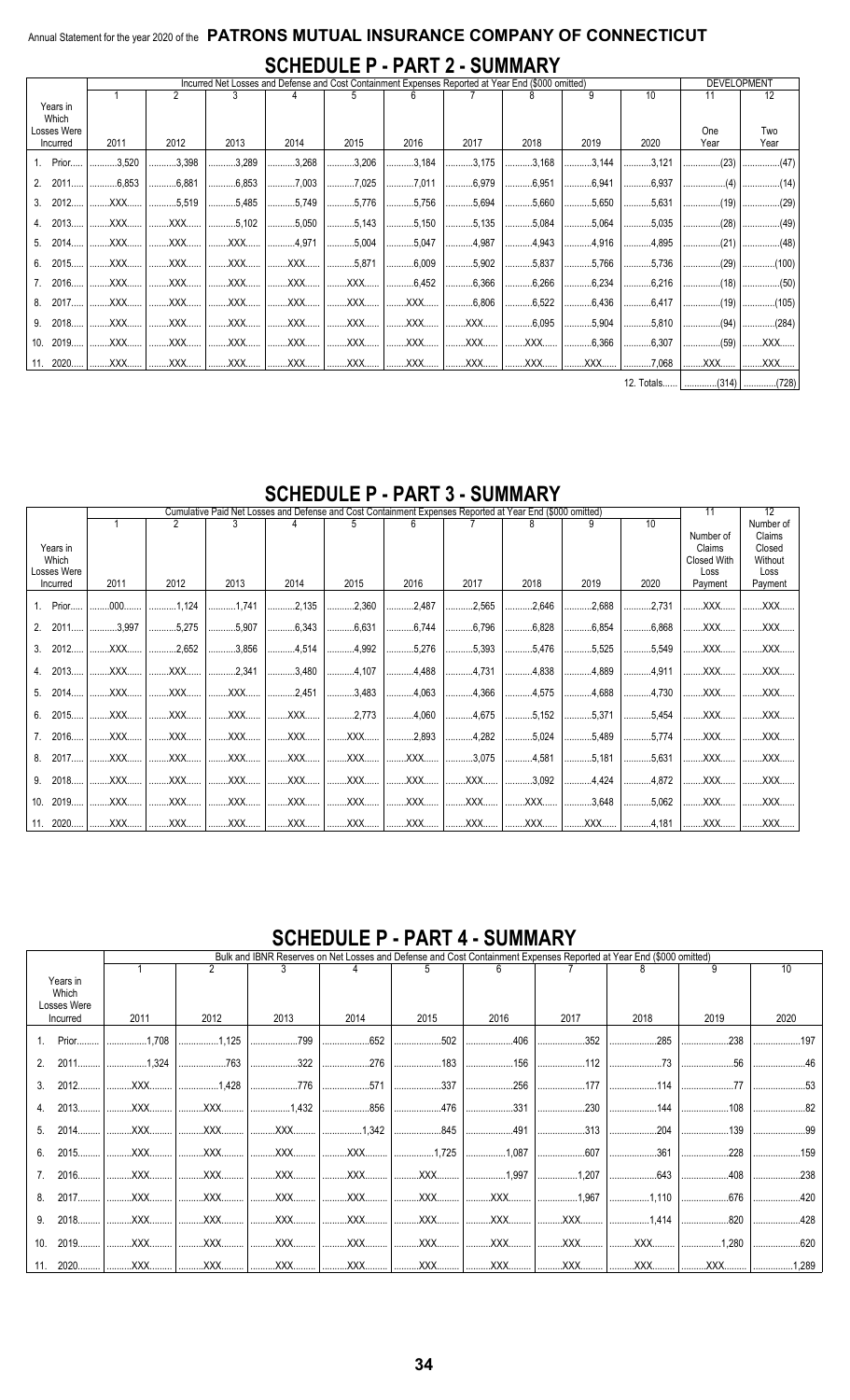#### Annual Statement for the year 2020 of the PATRONS MUTUAL INSURANCE COMPANY OF CONNECTICUT **SCHEDULE T - EXHIBIT OF PREMIUMS WRITTEN**  $\lambda$  II. ء<br>سالمہ  $C1 - 1$

|            |                                                                         |                         |                              | Gross Premiums, Including Policy and<br>Membership Fees Less Return Premiums | Allocated by States and Territories<br>Δ<br><b>Dividends Paid</b> | 5                                   | 6                       |                                  | 8<br>Finance and                   | 9<br><b>Direct Premiums</b>                   |
|------------|-------------------------------------------------------------------------|-------------------------|------------------------------|------------------------------------------------------------------------------|-------------------------------------------------------------------|-------------------------------------|-------------------------|----------------------------------|------------------------------------|-----------------------------------------------|
|            |                                                                         | Active<br><b>Status</b> | 2<br><b>Direct Premiums</b>  | and Premiums on Policies Not Taken<br><b>Direct Premiums</b>                 | or Credited<br>to Policyholders<br>on Direct                      | Direct Losses<br>Paid<br>(Deducting | <b>Direct Losses</b>    | <b>Direct Losses</b>             | Service<br>Charges<br>not Included | Written for<br>Federal Pur-<br>chasing Groups |
|            | States, Etc.                                                            | (a)                     | Written                      | Earned                                                                       | <b>Business</b>                                                   | Salvage)                            | Incurred                | Unpaid                           | in Premiums                        | (Incl. in Col. 2)                             |
| 1.         | AL<br>Alabama                                                           | $\ldots$ N $\ldots$     | $\ldots 0$                   | $\ldots 0$                                                                   | .0                                                                |                                     | $\dots$ 0               | $\overline{0}$                   | $\Omega$                           |                                               |
| 2.         | .AK<br>Alaska                                                           | N                       | $\overline{0}$               | $\Omega$                                                                     | $\begin{array}{c} 0 \\ \end{array}$                               | $\Omega$ .                          |                         |                                  | $\Omega$                           |                                               |
| 3.         | .AZ<br>Arizona                                                          | N                       | $\overline{0}$<br>.          | $\overline{0}$                                                               | $\overline{0}$                                                    | $\Omega$ .<br>.                     | $\dots 0$<br>.          | $\overline{0}$                   | $\overline{0}$<br>.                |                                               |
| 4.         | .AR<br>Arkansas.<br>.CA                                                 | N                       | 0                            | $\overline{0}$                                                               | $\ldots 0$                                                        | $\ldots$ 0<br>0                     | 0<br>.<br>0             | . 0                              | $0$ 0                              |                                               |
| 5.<br>6.   | .CO<br>Colorado                                                         | N<br>N                  | $\ldots 0$                   | $\ldots 0$                                                                   | $\ldots \ldots \ldots \ldots 0$<br>$\overline{0}$                 | $0$ .<br>.                          | 0                       | . 0<br>$\ldots 0$                | $\Omega$                           |                                               |
| 7.         | .CT<br>Connecticut                                                      | L                       | .29,624,936                  | .32,638,233                                                                  | . 0                                                               | 18.740.512                          | .<br>18,157,541         | .22,078,679                      | 110,500                            |                                               |
| 8.         | .DE<br>Delaware                                                         | N                       | $\dots$ 0                    | $\dots 0$                                                                    | 0                                                                 | 0                                   |                         | . 0<br>.                         | . 0<br>.                           |                                               |
| 9.         | .DC<br>District of Columbia.                                            | N                       | $\Omega$                     | $\Omega$                                                                     | $\Omega$                                                          | $\Omega$                            | $\overline{0}$          | $\overline{0}$                   | $\Omega$                           |                                               |
| 10.        | .FL<br>Florida                                                          | N                       | .                            | $\dots 0$                                                                    |                                                                   |                                     |                         | . 0                              | .                                  |                                               |
| 11.        | .GA<br>Georgia                                                          | N                       | $\ldots$ 0                   | $\overline{0}$                                                               | $\mathbf{0}$                                                      | $\Omega$<br>.                       | 00<br>.                 | $\overline{0}$                   | $\overline{0}$                     |                                               |
| 12.        | .HI<br>Hawaii                                                           | N                       | $\ldots 0$                   | $\Omega$                                                                     | $\ldots 0$                                                        | $\Omega$                            | 0<br>.                  | $\overline{0}$                   |                                    |                                               |
| 13.        | ID.<br>Idaho.                                                           | N                       |                              |                                                                              | $\overline{0}$                                                    | $0$ .<br>.                          | $\dots$ 0               | . 0                              |                                    |                                               |
| 14.        | Illinois.                                                               | N                       |                              |                                                                              | $\dots\dots\dots0$                                                | $\Omega$<br>.                       | $\dots$ 0<br>.          | $\overline{0}$                   | $\Omega$                           |                                               |
| 15.        | IN<br>Indiana<br>IA                                                     | N                       | $\Omega$                     | $\Omega$                                                                     | $\overline{0}$<br>$\overline{0}$                                  | $\Omega$                            | $\ldots$ 0              | $\overline{0}$                   |                                    |                                               |
| 16.<br>17. | lowa<br>.KS<br>Kansas                                                   | M<br>N                  | $\Omega$                     | $\overline{0}$                                                               | $\Omega$                                                          | $0$ .<br>.<br>$\Omega$              | 0<br>.<br>$\ldots 0$    | . 0<br>$\overline{0}$            |                                    |                                               |
| 18.        |                                                                         | N                       | $\overline{0}$               | $\overline{0}$                                                               | 0                                                                 |                                     | . 0<br>.                | $\overline{0}$                   |                                    |                                               |
| 19.        | LA<br>Louisiana                                                         | N                       | 0                            | $0$                                                                          | . 0                                                               | $0$<br>.                            | . 0<br>.                | . 0                              | $\Omega$                           |                                               |
| 20.        | ME<br>Maine                                                             | N                       |                              | $\overline{0}$                                                               | $\overline{0}$                                                    | $0$ .                               | $\ldots 0$              | . 0                              | $\overline{0}$                     |                                               |
| 21.        | MD<br>Maryland.                                                         | N                       | . 0<br>.                     | 0                                                                            | $\overline{0}$                                                    | 0                                   | 0                       | 1.1.1.0                          | $\Omega$                           |                                               |
| 22.        | .MA<br>Massachusetts                                                    | L                       | 5.149.773                    | 5,543,107<br>.                                                               | . 0                                                               | $\ldots$ 5,348,333                  | 4.082.321               | 6.302.242                        | 13.886<br>.                        | .                                             |
| 23.        | .MI<br>Michigan                                                         | N                       | $\ldots 0$                   | $\overline{0}$                                                               | $\Omega$                                                          | 0.5                                 | $\dots$ 0<br>.          | . 0                              | $\overline{0}$                     |                                               |
| 24.        | MN.<br>Minnesota.                                                       | M                       | $\overline{0}$               | $\overline{0}$                                                               | $\overline{0}$                                                    | $\Omega$ .<br>.                     |                         | $\overline{0}$                   | $\Omega$                           |                                               |
| 25.        | MS<br>Mississippi                                                       | N                       |                              | 0                                                                            | . 0                                                               | 0                                   |                         | . 0                              | $\overline{0}$<br>.                |                                               |
| 26.        | .MO<br>Missouri.                                                        | N                       |                              |                                                                              | $\dots\dots0$                                                     | $\ldots 0$                          | $\dots 0$<br>.          | . 0                              |                                    |                                               |
| 27.        | MT<br>Montana.                                                          | .N                      | $\overline{0}$               | $\overline{0}$                                                               | $\overline{0}$                                                    | $\Omega$ .                          | 0                       | $\overline{0}$                   | $\Omega$                           |                                               |
| 28.        | .NE<br>Nebraska                                                         | N                       | $\Omega$                     | $\Omega$                                                                     | - 0                                                               | $\Omega$                            | 0<br>.                  | $\bigcirc$                       | $\Omega$                           |                                               |
| 29.        | .NV<br>Nevada                                                           | N                       | $\ldots$ 0<br>.              | . 0                                                                          |                                                                   | . 0<br>.                            | $\ldots 0$<br>.         | . 0                              | .                                  |                                               |
| 30.        | $$ NH<br>New Hampshire                                                  | N                       | $\overline{0}$<br>$\bigcirc$ | $\overline{0}$<br>$\overline{0}$                                             | $\overline{0}$<br>$\overline{0}$                                  | $\Omega$ .<br>$0$ .                 | 0<br>0                  | $\overline{0}$<br>$\overline{0}$ | $\overline{0}$                     |                                               |
| 31.        | New JerseyNJ<br>.MM                                                     | N<br>N                  | .                            |                                                                              |                                                                   | .<br>0                              | .<br>$\dots$ 0          | . 0                              | $\Omega$                           |                                               |
| 32.<br>33. | New Mexico<br>.NY<br>New York.                                          | .M.                     | $\overline{0}$               | $\Omega$                                                                     | $\overline{0}$                                                    | $\Omega$                            | .<br>$0 \dots$          | $\overline{0}$                   | $\Omega$                           |                                               |
| 34.        | North Carolina<br>.NC                                                   | N                       | $\overline{0}$               | $\Omega$                                                                     | $\Omega$                                                          | $\Omega$                            | 0                       | $\overline{0}$                   | $\Omega$                           |                                               |
| 35.        | ND.<br>North Dakota.                                                    | N                       | $\ldots 0$<br>.              | $\overline{0}$                                                               | $\overline{0}$                                                    | $0$ .<br>.                          | $\dots$ 0<br>.          | . 0                              | $\Omega$                           |                                               |
| 36.        | HO.<br>Ohio.                                                            | L                       | .619                         | 615                                                                          | $\overline{0}$                                                    | $\Omega$                            | .39<br>.                | 47                               | $\Omega$                           |                                               |
| 37.        | OklahomaOK                                                              | N                       | 0                            | $\overline{0}$                                                               | $\overline{0}$                                                    | $\Omega$                            | $0$                     | $\overline{0}$                   | $\Omega$                           |                                               |
| 38.        | .OR<br>Oregon                                                           | N                       | 0                            | $\sim$ 0                                                                     | 0                                                                 | 0                                   | 0                       | . 0                              | $\Omega$                           |                                               |
| 39.        | .PA<br>Pennsylvania                                                     | N                       |                              |                                                                              |                                                                   |                                     |                         |                                  |                                    |                                               |
| 40.        | Rhode IslandRI                                                          | L                       | . 0<br>                      | . 0                                                                          |                                                                   | . 0<br>.                            | 125                     | 350,040                          | . 0<br>.                           |                                               |
| 41.        | .SC<br>South Carolina                                                   | N                       | . . 0                        |                                                                              | $\ldots 0$                                                        | .0<br>.                             | . 0<br>.                | . 0                              | . 0                                |                                               |
| 42.        | .SD<br>South Dakota                                                     | N                       | $\ldots 0$<br>.              | $\overline{0}$                                                               | $\dots\dots\dots0$                                                | $\Omega$<br>.                       | 0<br>.                  | . 0                              | $\overline{0}$<br>.                |                                               |
| 43.        | $\overline{M}$ .<br>Tennessee                                           | N                       | $\ldots 0$<br>.              | $\overline{0}$                                                               | 0                                                                 | $\Omega$ .<br>.                     | 0<br>.                  | 0                                | $\overline{0}$                     |                                               |
| 44.        | .TX<br>Texas.                                                           | N                       | .0                           | $\Omega$                                                                     | $\ldots$ 0                                                        | $\Omega$                            | 0<br>.                  | . 0                              | $\Omega$<br>.                      |                                               |
| 45.<br>46. | <b>UT</b><br>Utah                                                       | N<br>L                  | - 0<br>.<br>$\ldots 0$       | $\overline{0}$                                                               | $\overline{0}$                                                    | $\Omega$<br>$0$ .                   | 0<br>(413)              | 0<br>1.026                       | - 0<br>.<br>. 0                    |                                               |
| 47.        | VA<br>Virginia                                                          | N                       | .<br>$\ldots 0$<br>.         | $\Omega$                                                                     | $\dots 0$                                                         | .<br>$0$ .<br>.                     | .<br>. 0<br>.           | .<br>0                           | .<br>$\cdot$ .0<br>.               | .                                             |
| 48.        | WA<br>Washington                                                        | N                       | $\ldots 0$                   |                                                                              | $\Omega$                                                          | $\Omega$                            | $\ldots 0$              | $\ldots 0$                       |                                    |                                               |
| 49.        | WV<br>West Virginia                                                     | N                       | $\ldots 0$                   | $\overline{0}$                                                               | $\bigcirc$                                                        | .0<br>.                             | $\ldots 0$              | . 0                              | $\Omega$                           |                                               |
| 50.        | $W$<br>Wisconsin                                                        | N                       | $\ldots 0$<br>.              | $\ldots 0$<br>.                                                              | $\dots 0$                                                         | $\Omega$<br>.                       | $\dots$ 0<br>.          | . 0                              | 0<br>.                             | .                                             |
| 51.        | WY<br>Wyoming.                                                          | N                       | $\ldots 0$<br>.              | .                                                                            | $\dots$ 0                                                         | $\ldots$ 0<br>.                     | $\dots$ 0<br>.          | . 0                              | . 0<br>.                           |                                               |
| 52.        | AS<br>American Samoa                                                    | N                       | $\ldots 0$<br>.              | $\overline{0}$                                                               | . 0                                                               | $\Omega$                            | 0                       | . 0                              | $\Omega$                           |                                               |
| 53.        |                                                                         | N                       | . 0<br>.                     | $\dots 0$<br>.                                                               | . 0<br>.                                                          | $\cdot$ .0<br>.                     | $\dots 0$<br>.          | . 0                              | . 0<br>                            | .                                             |
| 54.        | PR<br>Puerto Rico                                                       | N                       | $\cdot$ . 0                  |                                                                              | $\ldots 0$                                                        | .                                   | $\ldots 0$              | . 0                              |                                    |                                               |
| 55.        |                                                                         | N                       | 0                            | $\overline{0}$                                                               | 0                                                                 | $\Omega$                            | . 0                     | . 0                              | $\overline{0}$                     |                                               |
| 56.        | Northern Mariana IslandsMP                                              | N                       | $\cdot$ .0<br>$\ldots$ 0     | $\Omega$<br>0                                                                | - 0<br>0                                                          | $\Omega$                            | $\ldots 0$<br>$\dots 0$ | $\ldots 0$                       | $\Omega$                           |                                               |
| 57.        |                                                                         | N                       | .<br>0                       | 0                                                                            | .<br>0                                                            | . 0<br>.                            | .                       | . 0                              | . 0<br>.                           | .                                             |
| 58.<br>59. | Aggregate Other AlienOT                                                 | XXX<br><b>XXX</b>       | <br>34,775,328               | .<br>38,181,954                                                              | 0                                                                 | 0<br>.<br>24,088,844                | . 0<br>.<br>.22,239,614 | 0<br>.28,732,035                 | $0 \ldots$<br>.<br>124,385         | .                                             |
|            |                                                                         |                         |                              |                                                                              | <b>DETAILS OF WRITE-INS</b>                                       |                                     |                         |                                  |                                    |                                               |
| 58001.     |                                                                         | XXX                     | .0<br>.                      | 0                                                                            | $0$ .                                                             | $0$ .                               | 0                       | . 0                              | . 0                                |                                               |
| 58002.     |                                                                         | XXX                     | $\Omega$                     | $\ldots 0$                                                                   | $\Omega$                                                          | $\Omega$                            | .0                      | $\Omega$ .                       | 0.                                 |                                               |
| 58003.     |                                                                         | <b>XXX</b>              | $\ldots 0$<br>.              | $\ldots 0$                                                                   | $\ldots 0$                                                        | $\Omega$<br>.                       | 0<br>.                  | . 0                              | . 0                                |                                               |
|            | 58998. Summary of remaining write-ins for                               |                         |                              |                                                                              |                                                                   |                                     |                         |                                  |                                    |                                               |
|            | Line 58 from overflow page                                              | XXX                     | .0                           | $0$ .                                                                        | $\ldots 0$                                                        | $\Omega$ .<br>.                     | $\dots$ 0               | . 0                              | 0.5<br>.                           | - 0                                           |
|            | 58999 Totals (Lines 58001 thru 58003+<br>Line 58998) (Line 58 above)    | XXX                     |                              | .0                                                                           | $0$ .                                                             | 0                                   | 0                       | 0.5                              | $\Omega$                           |                                               |
| (a)        | <b>Active Status Counts:</b>                                            |                         |                              |                                                                              |                                                                   |                                     |                         |                                  |                                    |                                               |
|            | L - Licensed or Chartered - Licensed insurance carrier or domiciled RRG |                         |                              | 5                                                                            |                                                                   |                                     |                         |                                  |                                    | 0                                             |

 $\mathbf 0$ 

 $\frac{1}{\sqrt{10}}$ 

D - Domestic Surplus Lines Insurer (DSLI) - Reporting entities authorized to write surplus lines in the state of domicile...

 $(b)$ 

 $\overline{0}$